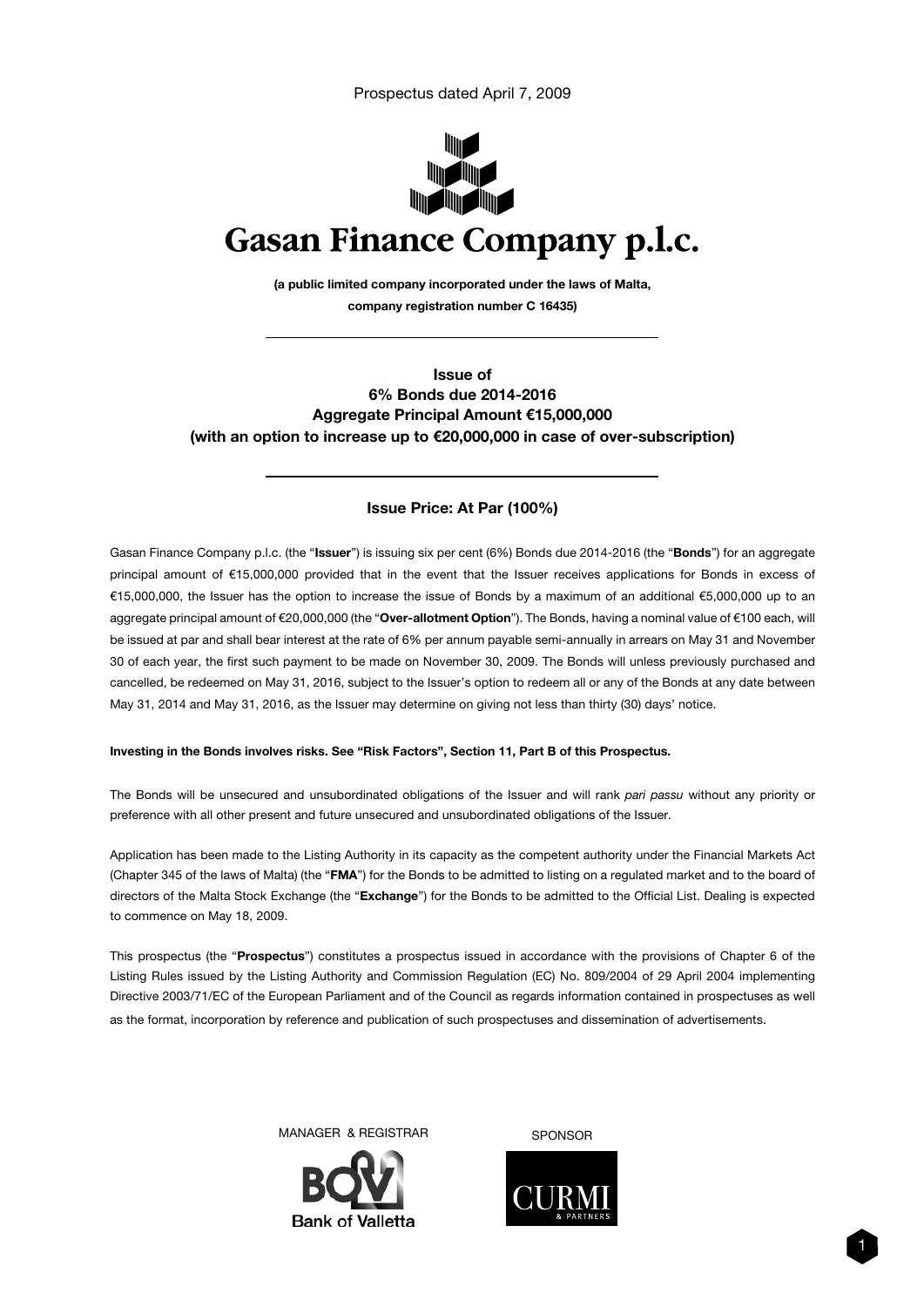## IMPORTANT INFORMATION

This Prospectus contains information about the Issuer and the Bonds in accordance with the requirements of the Listing Rules of the Listing Authority, the Companies Act, 1995 (Cap. 386 of the Laws of Malta) (the "Companies Act") and Commission Regulation (EC) No. 809/2004 of 29 April 2004 implementing Directive 2003/71/EC of the European Parliament and of the Council as regards information contained in prospectuses as well as the format, incorporation by reference and publication of such prospectuses and dissemination of advertisements.

All of the directors of the Issuer, whose names appear under the heading "The Directors and Company Secretary" (Part C Section 13.1 of this Prospectus) (the "Directors"), are the persons responsible for the information contained in this Prospectus. To the best of the knowledge and belief of the Directors (who have all taken reasonable care to ensure such is the case), the information contained in this Prospectus is in accordance with the facts and does not omit anything likely to affect the import of such information. The Directors accept responsibility accordingly.

No person, including without limitation any broker, dealer or salesman, is authorised by the Issuer or its Directors to give any information or to make any representations other than those contained in this Prospectus and in the documents referred to herein, and if given or made, such information or representations must not be relied upon as having been authorised by or on behalf of the Issuer or its Directors. Investors should review inter alia this Prospectus and the most recent financial statements of the Issuer before deciding whether or not to subscribe for the Bonds.

The Listing Authority accepts no responsibility for the contents of this Prospectus, makes no representations as to its accuracy or completeness and expressly disclaims any liability whatsoever for any loss however arising from or in reliance upon the whole or any part of the contents of this Prospectus.

All the advisers to the Issuer named in the Prospectus under the heading "Advisers to the Issuer" (Part C Section 13.2 of this Prospectus) have acted and are acting exclusively for the Issuer and have no contractual, fiduciary or other obligation towards any other person and will accordingly not be responsible to any investor or any other person whomsoever in relation to the transactions proposed in the Prospectus. Each person receiving this Prospectus acknowledges that such person has not relied on any of the said advisers in connection with its investigation of the accuracy of such information or its investment decision and each person must rely on its own examination of the Issuer and the merits and risks involved in investing in the Bonds.

No action has been or will be taken by the Issuer that would permit a public offering of the Bonds or the distribution of the Prospectus (or any part thereof) or any offering material in any country or jurisdiction other than Malta.

The Bonds have not been nor will they be registered under the U.S. Securities Act, 1933 as amended, or under any federal or state securities law and may not be offered, sold or otherwise transferred, directly or indirectly, in the United States of America, its territories or possessions, or any area subject to its jurisdiction (the "U.S.") or to or for the benefit of, directly or indirectly, any U.S. person (as defined in Regulation "S" of the said U.S. Securities Act). Furthermore, the Issuer will not be registered under the U.S. Investment Company Act, 1940 as amended and investors will not be entitled to the benefits set out therein.

In relation to each member state of the European Economic Area (other than Malta) which has implemented Directive 2003/71/EC of the European Parliament and of the Council of 4 November 2003 on the prospectus to be published when securities are offered to the public or admitted to trading or which, pending such implementation, applies article 3.2 of the said Directive, the Bonds can only be offered to "qualified investors" (as defined in the said Directive) or in any other circumstances which do not require the publication by the Issuer of a prospectus pursuant to article 3 of said Directive.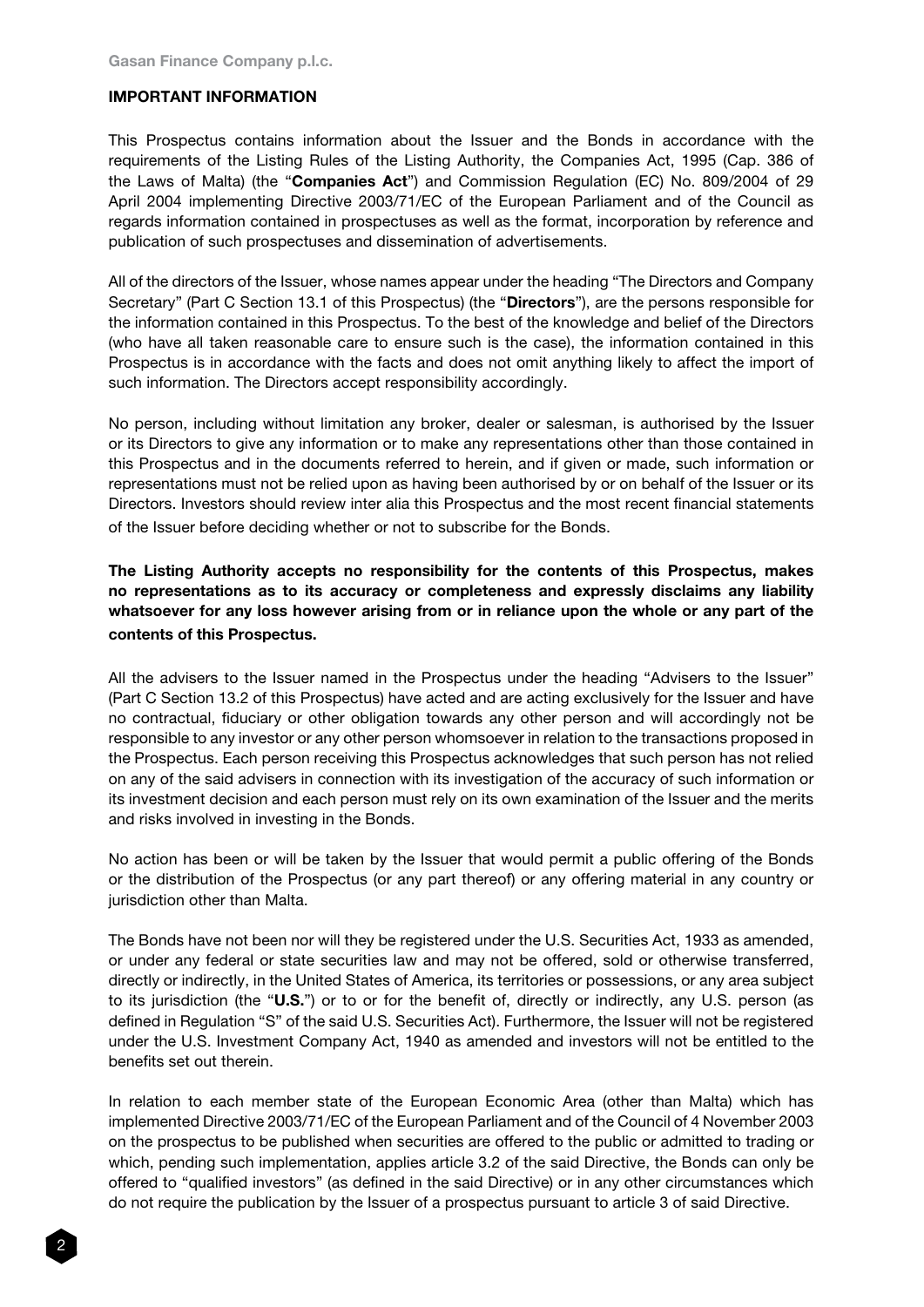This Prospectus does not constitute, and may not be used for the purposes of, an offer or invitation to subscribe for Bonds by any person in any jurisdiction (i) in which such offer or invitation is not authorised or (ii) in which the person making such offer or invitation is not qualified to do so or (iii) to any person to whom it is unlawful to make such offer or invitation.

It is the responsibility of any persons in possession of this Prospectus and any persons wishing to apply for the Bonds to inform themselves of, and to observe and comply with, all applicable laws and regulations of any relevant jurisdiction. Prospective applicants for the Bonds should inform themselves as to the legal requirements of so applying for any Bonds and any applicable exchange control requirements and taxes in the countries of their nationality, residence or domicile.

A copy of this Prospectus has been submitted to the Listing Authority in satisfaction of the Listing Rules, the Exchange in satisfaction of the Exchange Bye-Laws and has been duly filed with the Registrar of Companies, in accordance with the Companies Act.

Statements made in this Prospectus are, except where otherwise stated, based on the law and practice currently in force in Malta and are subject to changes therein.

The value of investments can rise or fall and past performance is not necessarily indicative of future performance. The nominal value of the Bonds will be repayable in full upon redemption. If you need advice you should consult a licensed stockbroker or an investment adviser licensed under the Investment Services Act, (Cap. 370 of the Laws of Malta).

#### **Definitions**

Certain words and expressions used in this Prospectus shall have the meanings set out in "Definitions" on page 7 of this Prospectus.

#### **Currencies**

All amounts expressed in one currency with an equivalent amount in another currency in this document are taken, in the case of historical values, at the historical exchange rates applicable at the time of the transaction, and in all other cases at a fixed exchange rate, subject to rounding of €1:Lm0.4293. All values displayed in Maltese Lira (Lm) throughout this Prospectus have been included for information purposes only.

#### Forward-Looking Statements

Certain statements contained in this Prospectus, including those under the captions "Risk Factors", "Overview", "Use of Proceeds", "Description of the Issuer" and "Description of the Group" constitute "forward-looking statements". These forward-looking statements can be identified by the use of forward-looking terminology, including the terms "believe", "estimate", "anticipate", "intend", "may", "will" or "should" or in each case their negative, or other variations or comparable terminology. Such forward-looking statements involve risks, uncertainties and other factors which may cause the actual results, performance or achievements of the Group, or industry results, to be materially different from any future results, performance or achievements expressed or implied by such forward-looking statements. Such risks, uncertainties and other factors include, among others, general economic and business conditions, industry trends, competition, changes in government regulation, currency fluctuations, changes in business strategy or development, political and economic uncertainty and other risks described in "Risk Factors". There can be no assurance that the results and events contemplated by the forward-looking statements contained in this Prospectus will, in fact, occur.

These forward-looking statements speak only as at the date of this Prospectus. The Issuer will not undertake any obligation to release publicly any revisions to these forward-looking statements to reflect events, circumstances or unanticipated events occurring after the date of this Prospectus except as required by law or by any appropriate regulatory authority. Any statements made in this Prospectus with regard to the competitive position of the Group are based on the Group's own internal assessments.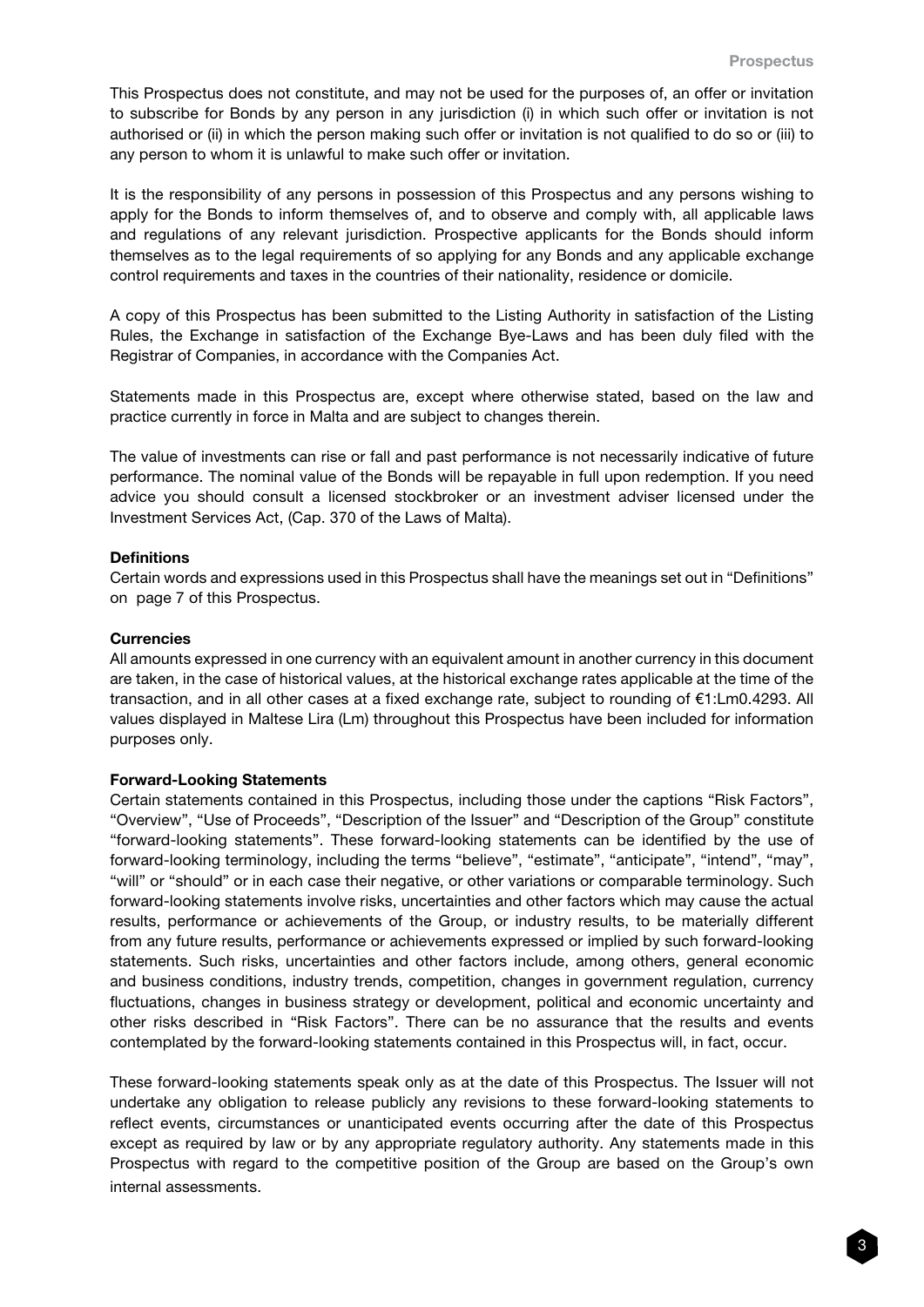# TABLE OF CONTENTS

| Important Information<br>Definitions                           | $\overline{c}$<br>$\overline{7}$ |
|----------------------------------------------------------------|----------------------------------|
| Part A - Summary                                               |                                  |
| Warning to Potential Investors                                 | 10                               |
| 1. Information concerning the Issuer and the Gasan Group       | 11                               |
| 1.1 Introduction                                               | 11                               |
| 1.2 History and Development of the Issuer                      | 11                               |
| 1.3 Business Overview                                          | 11                               |
| 1.3.1 Rent                                                     | 12                               |
| 1.3.2 Bills of Exchange                                        | 12                               |
| 1.3.3 Loan Agreements                                          | 12                               |
| 1.4 Assets                                                     | 12                               |
| 1.4.1 Bills of Exchange                                        | 12                               |
| 1.4.2 Mriehel Premises                                         | 13                               |
| 1.4.3 Piazzetta Properties                                     | 13                               |
| 1.4.4 Loan Agreements                                          | 14                               |
| 1.5 Gasan Group Structure                                      | 14                               |
| 1.6 Organisation, Historical Development and Business Overview |                                  |
| of the Gasan Group                                             | 14                               |
| 2. Identity of Directors, Advisers and Auditors of the Issuer  | 15                               |
| 2.1 The Directors and Company Secretary                        | 15                               |
| 2.2 Advisers to the Issuer                                     | 15                               |
| 2.3 Statutory Auditors and Financial Advisers                  | 16                               |
| 3. Key Information                                             | 16                               |
| 3.1 Selected Financial Information                             | 16                               |
| 3.2 Capitalisation and Indebtedness                            | 18                               |
| 3.3 Reasons for the Bond Issue and Use of Proceeds             | 18                               |
| 3.4 Risk Factors                                               | 19                               |
| 3.4.1 Risks Relating to the Issuer                             | 19                               |
| 3.4.2 Risks Relating to the Bonds                              | 21                               |
| 4. Trend Information                                           | 22                               |
| 4.1 Bills of Exchange                                          | 22                               |
| 4.2 Rent                                                       | 23                               |
| 4.3 Loans                                                      | 23                               |
| 5. Directors and Employees                                     | 23                               |
| 5.1 Remuneration of Directors                                  | 23                               |
| 5.2 Employees                                                  | 23                               |
| 5.3 Shareholders                                               | 23                               |
| 5.4 Related Party Transactions                                 | 24                               |
| 6. Memorandum and Articles of Association                      | 24                               |
| 7. Details of the Offer and Admission to Trading               | 24                               |
| 7.1 The Bond Issue                                             | 24                               |
| 7.2 Admission to Trading                                       | 24                               |
| 7.3 Plan for Distribution                                      | 24                               |
| 7.4 Expenses of the Bond Issue                                 | 25                               |
| 8. Offer Statistics                                            | 25                               |
| 9. Expected Timetable                                          | 27                               |
| 10. Documents Available for Inspection                         | 27                               |
| <b>Part B - Risk Factors</b>                                   |                                  |
| 11. Risk Factors                                               | 28                               |
| 11.1 Risks Relating to the Issuer                              | 28                               |
| 11.2 Risks Relating to the Bonds                               | 30                               |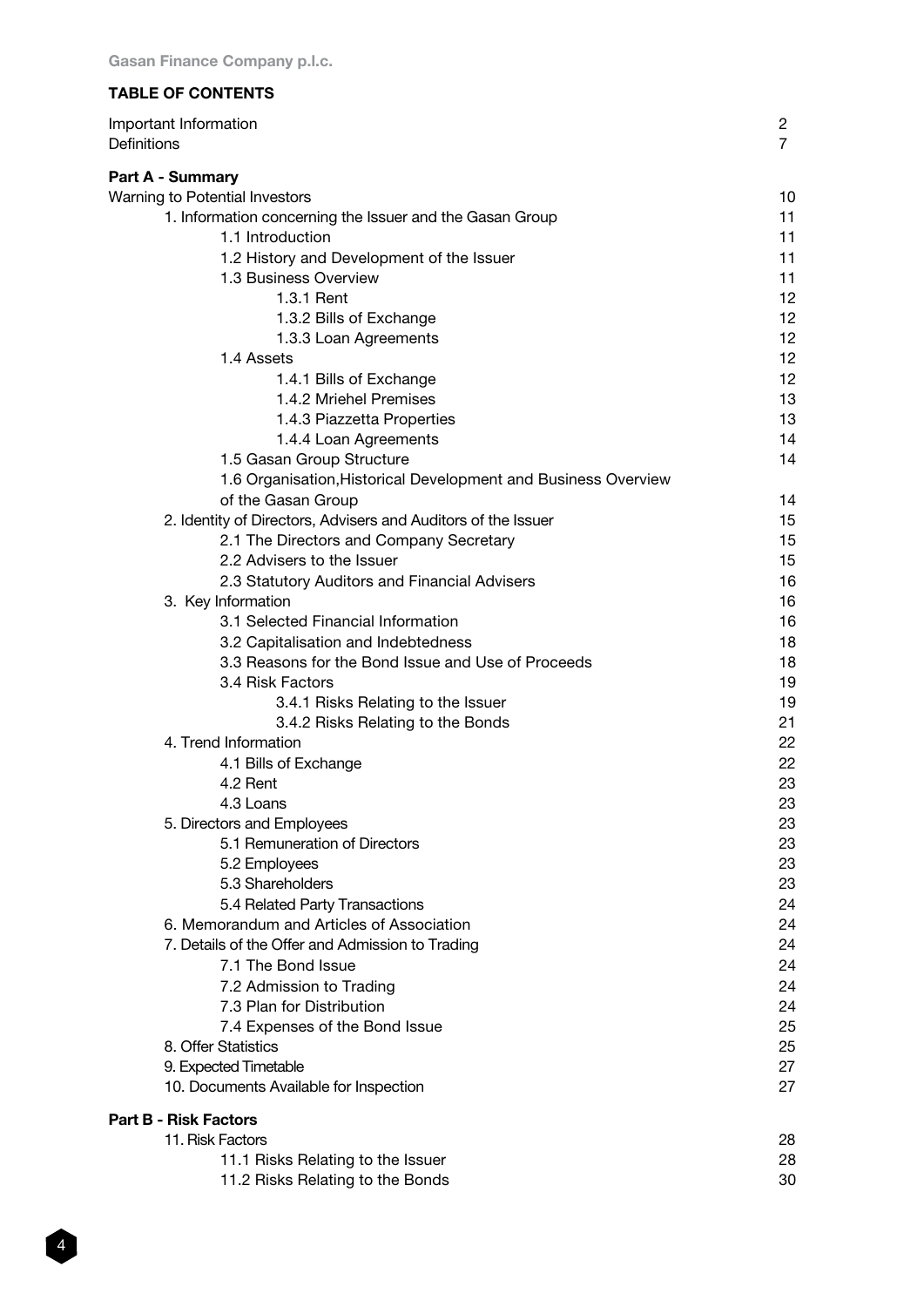| Part C - Information Concerning the Issuer and the Group<br>12. Organisational Structure, Business Operations and |          |
|-------------------------------------------------------------------------------------------------------------------|----------|
| Historical Development of the Issuer and the Group                                                                | 32       |
| 12.1 Introduction                                                                                                 | 32       |
| 12.2 History and Development of the Issuer                                                                        | 32       |
| 12.3 Principal Business                                                                                           | 32       |
| 12.4 Assets                                                                                                       | 33       |
| 12.4.1 Bills of Exchange                                                                                          | 33       |
| 12.4.2 Mriehel Premises                                                                                           | 33       |
| 12.4.3 Piazzetta Properties                                                                                       | 34       |
| 12.4.4 Loan Agreements                                                                                            | 34       |
| 12.5 Gasan Group Structure                                                                                        | 34       |
| 12.6 Organisation, Historical Development and Business Overview                                                   |          |
| of the Gasan Group                                                                                                | 35       |
| 13. Identity of Directors, Advisers and Auditors of the Issuer                                                    | 38       |
| 13.1 The Directors and Company Secretary                                                                          | 38       |
| 13.2 Advisers to the Issuer                                                                                       | 38       |
| 13.3 Statutory Auditors and Financial Advisers                                                                    | 39       |
| 14. Business Overview                                                                                             | 39       |
| 14.1 Introduction                                                                                                 | 39       |
| 14.1.1 Rent                                                                                                       | 39       |
| 14.1.2 Bills of Exchange                                                                                          | 39       |
| 14.1.3 Loan Agreements                                                                                            | 40       |
| 14.2 Principal Markets                                                                                            | 40       |
| 15. Key Information                                                                                               | 40       |
| 15.1 Selected Financial Information                                                                               | 40       |
| 15.2 Capitalisation and Indebtedness<br>15.3 Reasons for the Offer and Use of Proceeds                            | 42<br>42 |
| 16. Trend Information                                                                                             | 43       |
| 16.1 Bills of Exchange                                                                                            | 43       |
| 16.2 Rent                                                                                                         | 43       |
| 16.3 Loans                                                                                                        | 43       |
| 17. Directors and Employees                                                                                       | 44       |
| 17.1 The Board of Directors of the Issuer                                                                         | 44       |
| 17.1.1 Curriculum Vitae of the Directors of the Issuer                                                            | 44       |
| 17.1.2 Remuneration of Directors                                                                                  | 46       |
| 17.1.3 Loans to Directors                                                                                         | 46       |
| 17.1.4 Appointment and Removal of Directors                                                                       | 46       |
| 17.1.5 Retirement of Directors                                                                                    | 46       |
| 17.1.6 Powers of Directors                                                                                        | 47       |
| 17.2 Employees                                                                                                    | 47       |
| 18. Management Structure and Shareholding                                                                         | 47       |
| 18.1 Management Structure of the Issuer                                                                           | 47       |
| 18.2 Shareholders of the Issuer                                                                                   | 48       |
| 18.3 Senior Management of the Issuer                                                                              | 48       |
| 19. Corporate Governance                                                                                          | 48       |
| 19.1 Conflicts of Interest                                                                                        | 48       |
| 19.1.1 Share Capital                                                                                              | 49       |
| 19.1.2 Assets, Contracts and Arrangements                                                                         | 49       |
| 19.2 Measures to control Conflicts of Interest<br>20. Audit Practices                                             | 49<br>50 |
| 20.1 Audit Committee                                                                                              | 50       |
| 21. Financial Information                                                                                         | 52       |
| 22. Litigation                                                                                                    | 52       |
| 23. Additional Information                                                                                        | 52       |
| 23.1 Share Capital                                                                                                | 52       |
| 23.2 Objects Clause                                                                                               | 52       |
| 23.3 Material Contracts                                                                                           | 53       |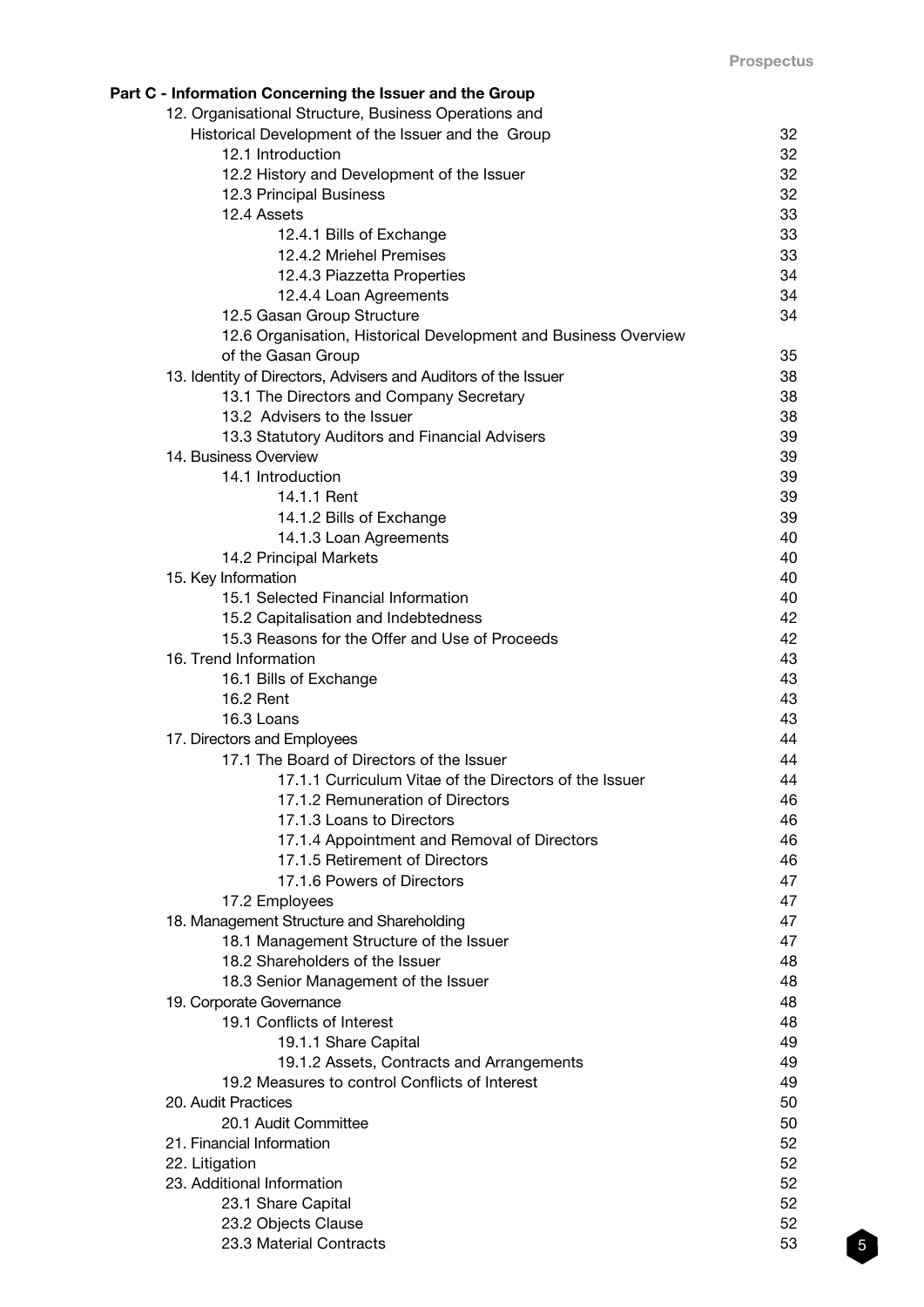| 23.4 Statement by Experts                                    | 53       |
|--------------------------------------------------------------|----------|
| 23.5 Documents on Display                                    | 54       |
| <b>Part D - Information about the Bonds</b>                  |          |
| 24. Details of the offer and admission to trading            | 55       |
| 24.1 The Bond Issue                                          | 55       |
| 24.2 Distribution of the Bonds                               | 55       |
| 24.3 Allocation Policy                                       | 55       |
| 24.4 Offer Period                                            | 56       |
| 24.5 Refunds                                                 | 56       |
| 24.6 Admission to Trading                                    | 56       |
| 24.7 Expenses of the Issue                                   | 56       |
| 25. Offer Statistics and Expected timetable                  | 57       |
| 25.1 Offer Statistics                                        | 57       |
| 25.2 Expected Time-Table of Principal Events                 | 58       |
| 26. Information Concerning the Securities                    | 59       |
| 26.1 Description and Type of Securities                      | 59       |
| 26.2 Status                                                  | 59       |
| 26.2.1 Bonds 2008/11                                         | 59       |
| 26.2.2 Bank of Valletta Loan                                 | 60       |
| 26.2.3 Gasan Group Limited Current Account                   | 60       |
| 26.3 Terms and Conditions of the Bonds                       | 60       |
| 26.4 Interest                                                | 60       |
| 26.5 Maturity and Redemption                                 | 60       |
| 26.6 Public Offer                                            | 60       |
| 26.7 Authorisations                                          | 60       |
| 26.8 Expected date of issue of the Bonds                     | 60       |
| 26.9 Asset Cover                                             | 61       |
| 26.10 Reserve                                                | 61       |
| 26.11 Taxation                                               | 61       |
| 26.11.1 General                                              | 61       |
| 26.11.2 Malta tax on interest                                | 62       |
| 26.11.3 European Union Savings Directive                     | 62       |
| 26.11.4 Malta capital gains on transfer of the Bonds         | 62       |
| 26.11.5 Duty on documents and transfers                      | 62       |
| 27. Terms and Conditions of the Bonds                        | 63       |
| 27.1 General                                                 | 63       |
| 27.2 Form, Denomination and Title                            | 63       |
| 27.3 Status and Negative Pledge<br>27.4 Interest             | 63<br>64 |
|                                                              | 65       |
| 27.5 Payments<br>27.6 Redemption and Purchase                | 65       |
| 27.7 Events of Default                                       | 65       |
| 27.8 Registration, Replacement, Transfer and Exchange        | 66       |
| 27.9 Resolutions and Meetings of Bondholders                 | 66       |
| 27.10 Further Issues                                         | 67       |
| 27.11 Bonds held Jointly                                     | 67       |
| 27.12 Bonds held Subject to Usufruct                         | 67       |
| 27.13 Governing Law and Jurisdiction                         | 68       |
| 27.14 Notices                                                | 68       |
| 27. 15 Listing                                               | 68       |
| 28. Terms and Conditions of Application                      | 68       |
|                                                              |          |
| <b>Part E - Annexes</b><br>Annex I Specimen Application Form | 73       |
| Annex II List of Authorised Intermediaries                   | 75       |
|                                                              |          |

| Annex III Accountants' Report |  |
|-------------------------------|--|

Annex IV Architect's Valuation Report 85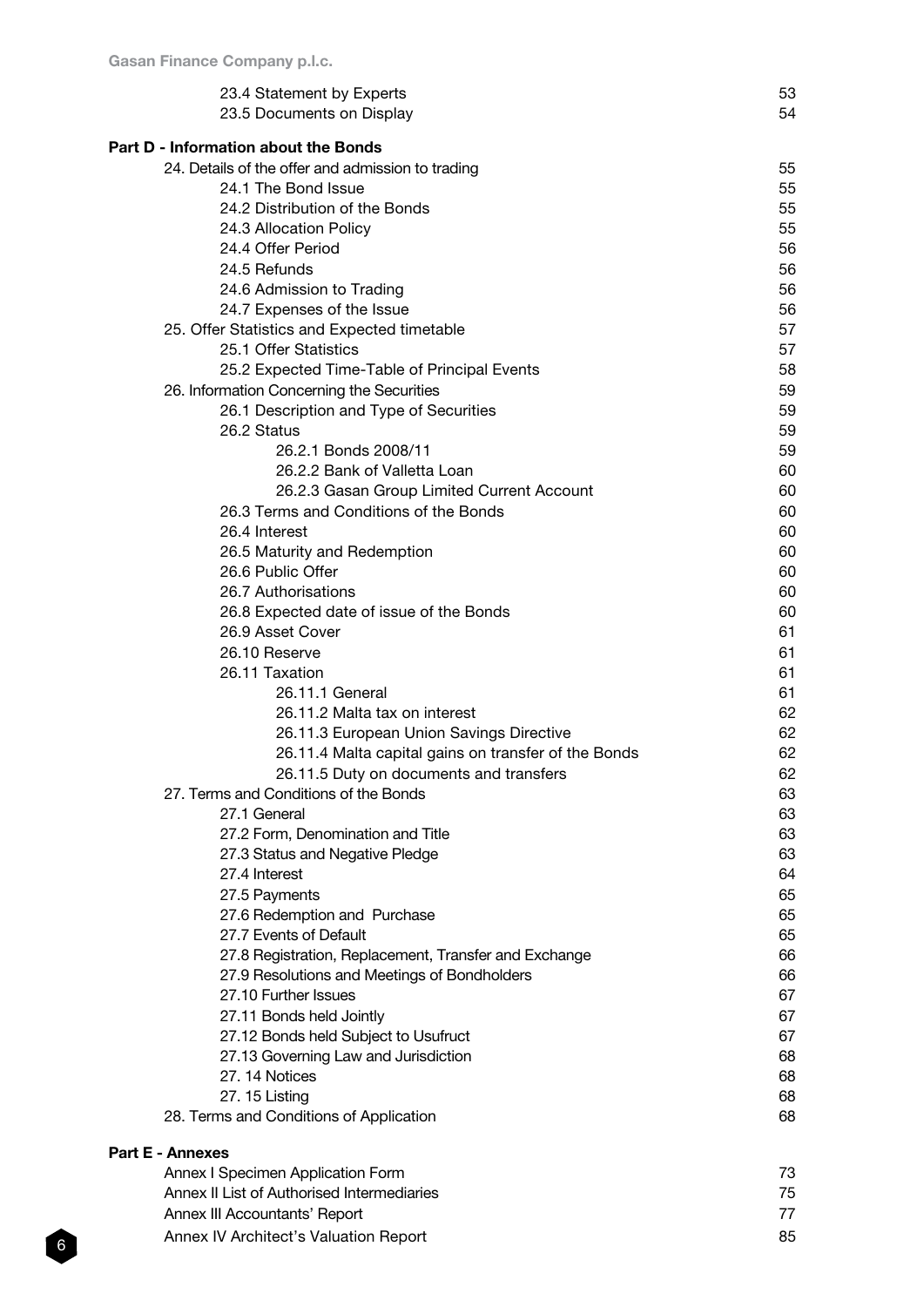# DEFINITIONS

In this Prospectus the following words and expressions shall bear the following meanings except where the context otherwise requires:

| <b>Applicant</b>                     | A person or persons whose name or names (in the case<br>of joint applicants) appear in the registration details of an<br>Application Form;                                                                                                                                                                                                                                                                                                 |
|--------------------------------------|--------------------------------------------------------------------------------------------------------------------------------------------------------------------------------------------------------------------------------------------------------------------------------------------------------------------------------------------------------------------------------------------------------------------------------------------|
| <b>Application</b>                   | The application to subscribe for Bonds made by an Applicant<br>by completing an Application Form and delivering it to the<br>Registrar or to any of the Authorised Intermediaries;                                                                                                                                                                                                                                                         |
| <b>Application Conditions</b>        | The terms and conditions applicable to Applications set out<br>on pages 68 to 72 (both pages included) of this Prospectus;                                                                                                                                                                                                                                                                                                                 |
| <b>Application Form</b>              | The form of application for subscription of the Bonds,<br>a specimen of which is set out in Part E Annex I of this<br>Prospectus;                                                                                                                                                                                                                                                                                                          |
| <b>Authorised Intermediaries</b>     | The banks, financial institutions, stockbrokers and other<br>persons referred to in Part E Annex II of this Prospectus;                                                                                                                                                                                                                                                                                                                    |
| <b>Bonds</b>                         | The six per cent (6%) Bonds due 2014-2016 being issued<br>pursuant to this Prospectus having a nominal value of €100<br>each for an aggregate principal amount of €15,000,000<br>provided that in the event that the Issuer receives Applications<br>in excess of €15,000,000, the Issuer has the option to increase<br>the issue of Bonds by a maximum of an additional €5,000,000<br>up to an aggregate principal amount of €20,000,000; |
| <b>Bonds 2008/11</b>                 | The Lm5,000,000 (equivalent to €11,646,867) 6.40 per cent<br>Bonds issued by the Issuer pursuant to a prospectus dated<br>October 17, 2003;                                                                                                                                                                                                                                                                                                |
| <b>Bondholders</b>                   | The holders of the Bonds, each a "Bondholder";                                                                                                                                                                                                                                                                                                                                                                                             |
| <b>Bond Conditions</b>               | The terms and conditions applicable to the Bonds set out on<br>pages 63 to 68 (both pages included) of this Prospectus;                                                                                                                                                                                                                                                                                                                    |
| <b>Bond Issue</b>                    | The issue of the Bonds;                                                                                                                                                                                                                                                                                                                                                                                                                    |
| <b>Business Day</b>                  | Any day between Monday and Friday (both days included)<br>on which commercial banks in Malta settle payments and are<br>open for normal banking business;                                                                                                                                                                                                                                                                                  |
| <b>Central Securities Depository</b> | The central registration system for dematerialised financial<br>instruments operated by the Exchange at Garrison Chapel,<br>Castille Place, Valletta VLT 1063 and set up in terms of the<br>FMA;                                                                                                                                                                                                                                           |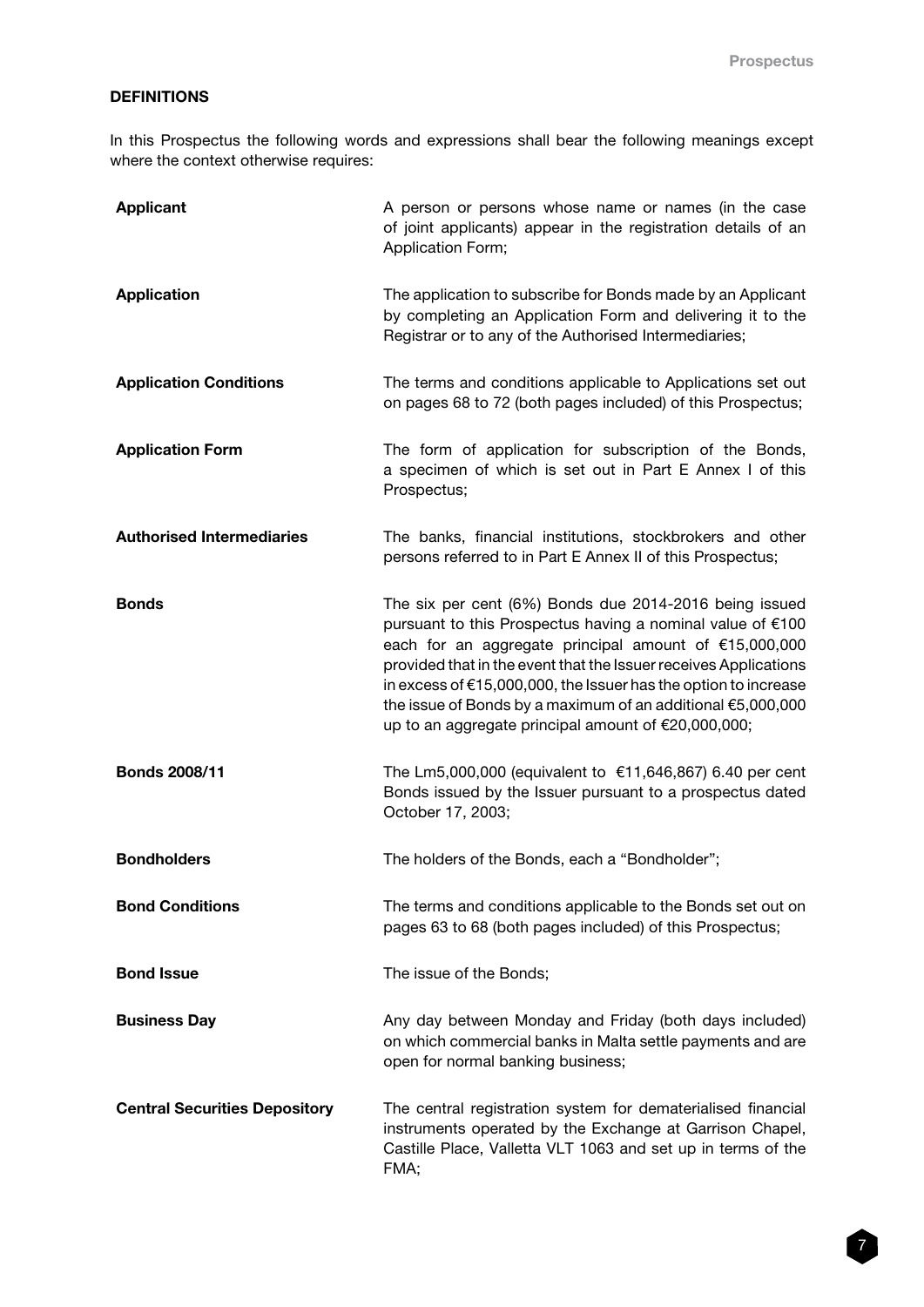| <b>Companies Act</b>         | The Companies Act, 1995, (Cap. 386 of the Laws of Malta);                                                                                                                                                                                                                                                                                                                       |
|------------------------------|---------------------------------------------------------------------------------------------------------------------------------------------------------------------------------------------------------------------------------------------------------------------------------------------------------------------------------------------------------------------------------|
| <b>Date</b>                  | Designated Optional Redemption Any date between May 31, 2014 and May 31, 2016 (both<br>dates inclusive), as the Issuer may determine, on giving not<br>less than thirty (30) days' notice when the Issuer may, at its<br>option, redeem all or any of the Bonds then outstanding;                                                                                               |
| <b>Directors or Board</b>    | The Directors of the Issuer whose names and addresses<br>are set out under the heading "The Directors and Company<br>Secretary" (Part C Section 13.1 of this Prospectus);                                                                                                                                                                                                       |
| Euro, EUR or $\epsilon$      | The currency introduced at the start of the third stage of<br>European economic and monetary union pursuant to the<br>Treaty establishing the European Community, as amended;                                                                                                                                                                                                   |
| <b>Exchange</b>              | Malta Stock Exchange p.l.c., as originally constituted in<br>terms of the FMA, having its registered office at Garrison<br>Chapel, Castille Place, Valletta VLT 1063, Malta and company<br>registration number C 42525;                                                                                                                                                         |
| <b>FMA</b>                   | The Financial Markets Act, 1990, (Cap. 345, Laws of Malta);                                                                                                                                                                                                                                                                                                                     |
| <b>Gasan Group or Group</b>  | The Gasan Group of Companies composed of the Issuer's<br>ultimate parent company, Gasan Group Limited (Company<br>registration number C 29585), and the subsidiary undertakings<br>of Gasan Group Limited including the Issuer and the term<br>"Group Company" shall be construed accordingly;                                                                                  |
| <b>Interest Payment Date</b> | November 30 and May 31 of each year, between 2009 and the<br>year in which the Bonds are redeemed (both years included),<br>the first such payment to be made on November 30, 2009,<br>provided that if any such day is not a Business Day, interest<br>accrued up to and including the interest payment date will be<br>paid on the next following day that is a Business Day; |
| <b>Issuer</b>                | Gasan Finance Company p.l.c., a company registered in<br>Malta with registration number C 16435;                                                                                                                                                                                                                                                                                |
| <b>Issue Date</b>            | May 7, 2009;                                                                                                                                                                                                                                                                                                                                                                    |
| <b>Issue Price</b>           | At Par (100%);                                                                                                                                                                                                                                                                                                                                                                  |
| <b>Listing Authority</b>     | The Malta Financial Services Authority, appointed as Listing<br>Authority for the purposes of the FMA by virtue of L.N. 1 of<br>2003;                                                                                                                                                                                                                                           |
| <b>Listing Rules</b>         | The Listing Rules of the Listing Authority;                                                                                                                                                                                                                                                                                                                                     |
| <b>Manager and Registrar</b> | Bank of Valletta p.l.c;                                                                                                                                                                                                                                                                                                                                                         |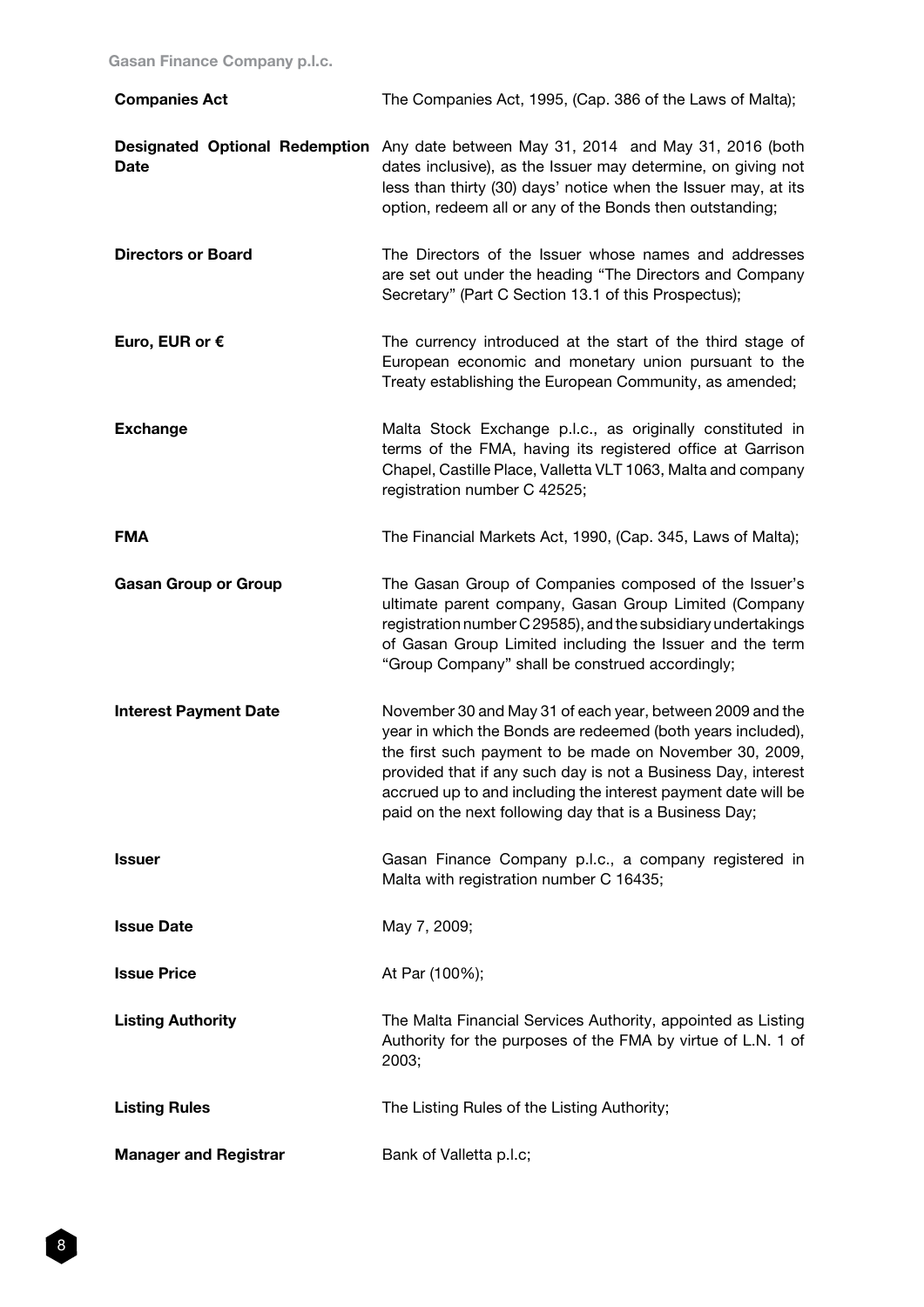| <b>Mriehel Premises</b>      | The premises known as 'Gasan Centre', situated at the<br>northern side of the Mriehel By-Pass, Mriehel which were<br>built on land measuring approximately six thousand eight<br>hundred square metres (6,800m <sup>2</sup> ) which the Issuer purchased<br>from Gasan Properties Limited, a Group company, pursuant<br>to a public deed dated December 23, 1998, in the records of<br>Notary Dr. Hugh Grima; |
|------------------------------|---------------------------------------------------------------------------------------------------------------------------------------------------------------------------------------------------------------------------------------------------------------------------------------------------------------------------------------------------------------------------------------------------------------|
| <b>Offer Period</b>          | The period between April 27, 2009 and April 30, 2009 (or<br>such earlier date as may be determined by the Issuer) during<br>which the Bonds are on offer;                                                                                                                                                                                                                                                     |
| <b>Offering</b>              | The invitation to subscribe for Bonds contained in this<br>Prospectus;                                                                                                                                                                                                                                                                                                                                        |
| <b>Over-allotment Option</b> | The option of the Issuer to increase the issue of the Bonds<br>by an additional €5,000,000 up to a maximum aggregate<br>principal amount of €20,000,000 in the event that during the<br>Offer Period the Issuer receives Applications in excess of the<br>aggregate principal amount of €15,000,000;                                                                                                          |
| <b>Piazzetta Properties</b>  | Properties belonging to the Issuer consisting of offices and<br>commercial premises situated in the block known as "II-<br>Piazzetta", in Tower Road, Sliema which the Issuer purchased<br>from Gasan Enterprises Limited, a Group Company, pursuant<br>to a public deed in the records of Notary Pierre Attard dated<br>December 1, 2003;                                                                    |
| <b>Prospectus</b>            | This document in its entirety;                                                                                                                                                                                                                                                                                                                                                                                |
| <b>Redemption Date</b>       | May 31, 2016 (subject to the Issuer's option to redeem all<br>or any of the Bonds on a Designated Optional Redemption<br>Date);                                                                                                                                                                                                                                                                               |
| <b>Redemption Value</b>      | €100 for each Bond;                                                                                                                                                                                                                                                                                                                                                                                           |

Unless it appears otherwise from the context:

(a) words importing the singular shall include the plural and vice-versa;

(b) words importing the masculine gender shall include also the feminine gender and vice-versa; (c) the word "may" shall be construed as permissive and the word "shall" shall be construed as imperative.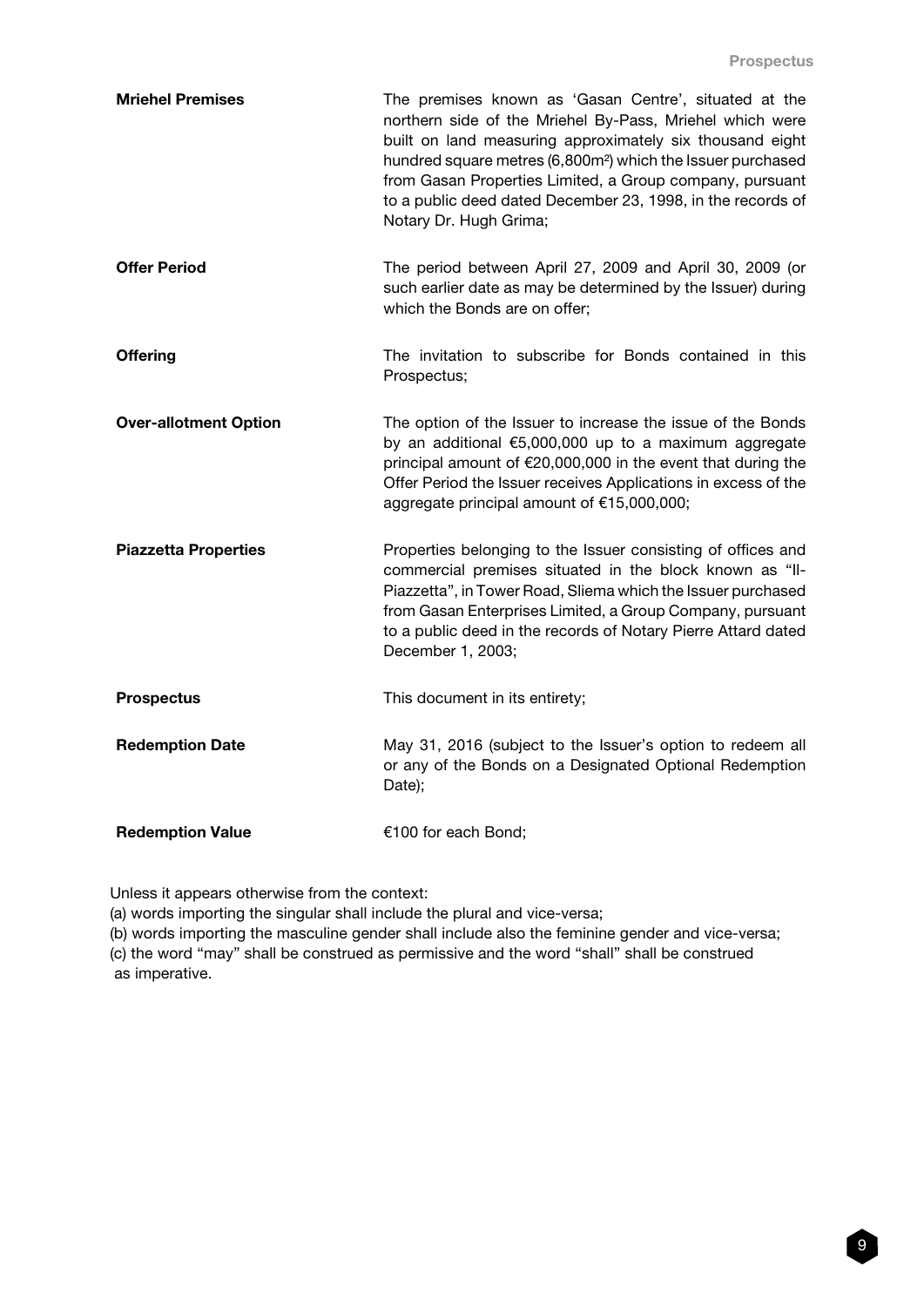# PART A: SUMMARY

#### Warning to Potential Investors

This summary forms part of the Prospectus containing information concerning the Issuer and the Bonds. This summary is intended to briefly convey the essential characteristics of, and risks associated with, the Issuer and the Bonds.

You should carefully take into consideration the following criteria for evaluation of this summary:

- The summary should be read as merely an introduction to the Prospectus;
- Any decision to invest in the Bonds should be based on consideration of the Prospectus as a whole;
- Civil liability attaches to the Issuer which has tabled this summary as part of the Prospectus only if the summary is shown to be misleading, inaccurate or inconsistent when read together with the other parts of the Prospectus.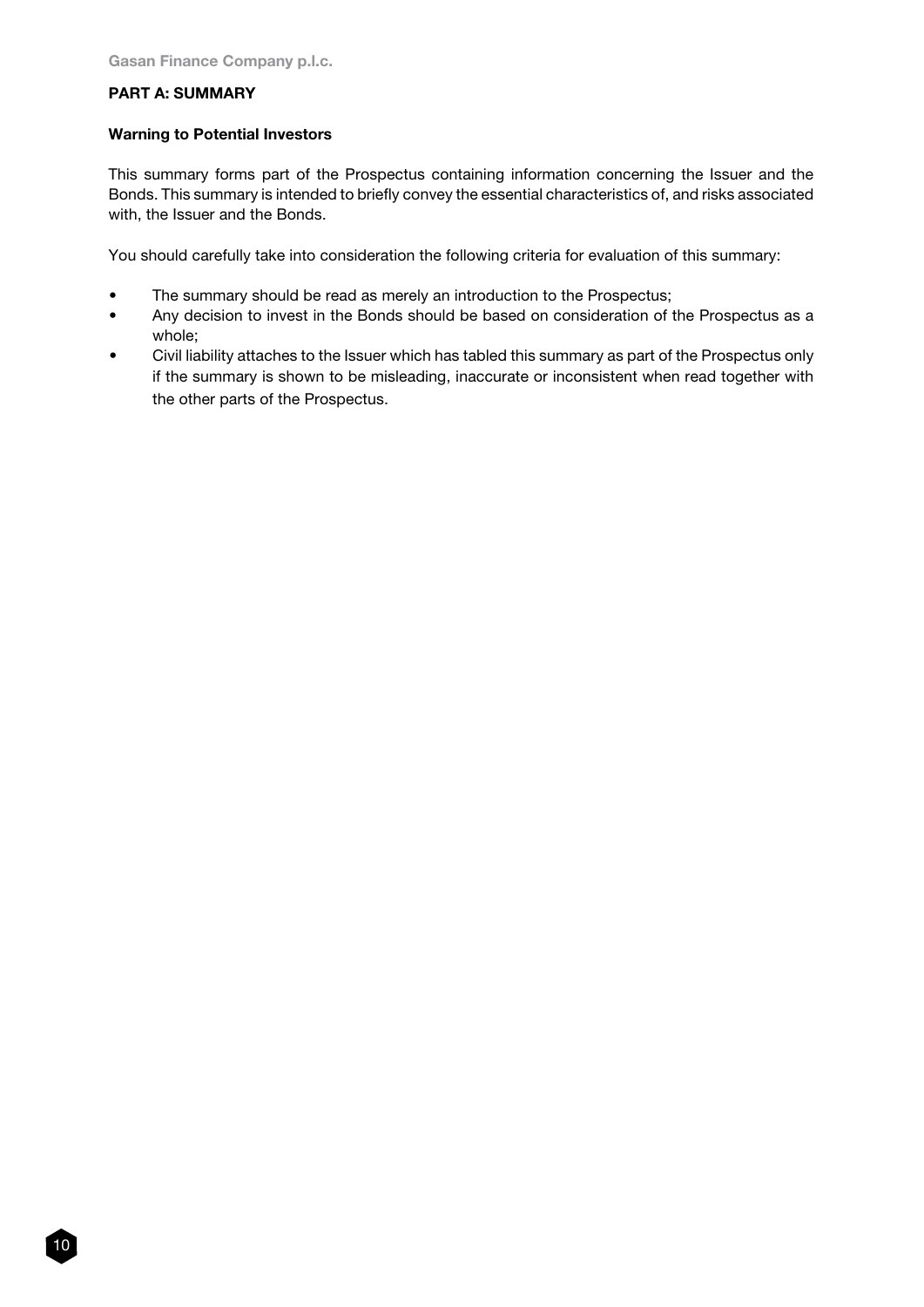# 1. INFORMATION CONCERNING THE ISSUER AND THE GASAN GROUP

The information on the Group contained in this Section is meant to provide a general background on the Group Companies' activities since the Issuer provides finance to Group Companies. However, the payment obligations under the Bonds are being undertaken solely by the Issuer.

# 1.1 Introduction

The Issuer, whose registered office is at Gasan Centre, Mriehel By-Pass, Mriehel, BKR 3000, is a public limited company incorporated and registered under the Companies Act and operating and domiciled in Malta, having company registration number C16435 with an authorised and issued share capital of €3,261,122.20 divided into 1,400,000 ordinary shares of €2.329373 each, all of which are fully paid and subscribed as to 1,399,999 ordinary shares by Gee Five Limited and 1 ordinary share by J.A.G. Limited. The telephone number of the registered office is 27788500.

# 1.2 History and Development of the Issuer

The Issuer was incorporated and registered under the laws of Malta as a private limited liability company on June 30, 1994. In July 1994, pursuant to amendments made to the Memorandum and Articles of Association of the Issuer whereby the Issuer was given the power to issue debentures, bonds, notes and other securities to the public, the Issuer was converted into a public limited company.

The Issuer was the first private Maltese company that sought financing by means of a bond issue offered to the public, namely the Lm3,000,000 (equivalent to €6,988,120.20) 6.50 per cent Bonds issued pursuant to a prospectus dated September 12, 1994 and redeemed on April 30, 1999. Pursuant to a prospectus dated April 9, 1999, the Issuer issued two bonds to the public, namely Lm3,500,000 (equivalent to €8,152,806.89) 6.15 per cent Bonds due 2003/2004 which were redeemed on December 17, 2003 and Lm3,500,000 (equivalent to €8,152,806.89) 6.50 per cent Bonds due 2006/2009 which were redeemed on July 21, 2006. The Bonds 2008/11 which were issued pursuant to a prospectus dated October 17, 2003 can now (following November 30, 2008) be redeemed at any date on giving not less than 30 days' notice but not later than November 30, 2011.

# 1.3 Business Overview

The Issuer's principal business is to raise financial resources from capital markets to finance the operations and capital projects of the Issuer and Group Companies. It acquires bills of exchange from Gasan Enterprises Limited, the Group Company which presently effects sales within the automotive division of the Group, and owns property which it leases.

Rental income accounts for the largest portion of the Issuer's total income. On average, over the past years, rental income accounted for slightly more than half of the Issuer's annual income with the balance shared relatively equally between interest from bills of exchange and interest from loans to group undertakings.

The Issuer is dependent on other entities within the Group mainly in the following areas:

- Rent Receivable The Issuer receives rent from Gasan Properties Limited for the Mriehel Premises;
- Bills of Exchange The acquisition and sale of bills of exchange drawn by Gasan Enterprises Limited on customers who purchase motor vehicles and marine engines on hire purchase terms. These bills of exchange are held as assets by the Issuer;
- Interest receivable The Issuer receives interest income on loans advanced to Group Companies;
- Staff The Issuer avails itself of the employees of other Group Companies.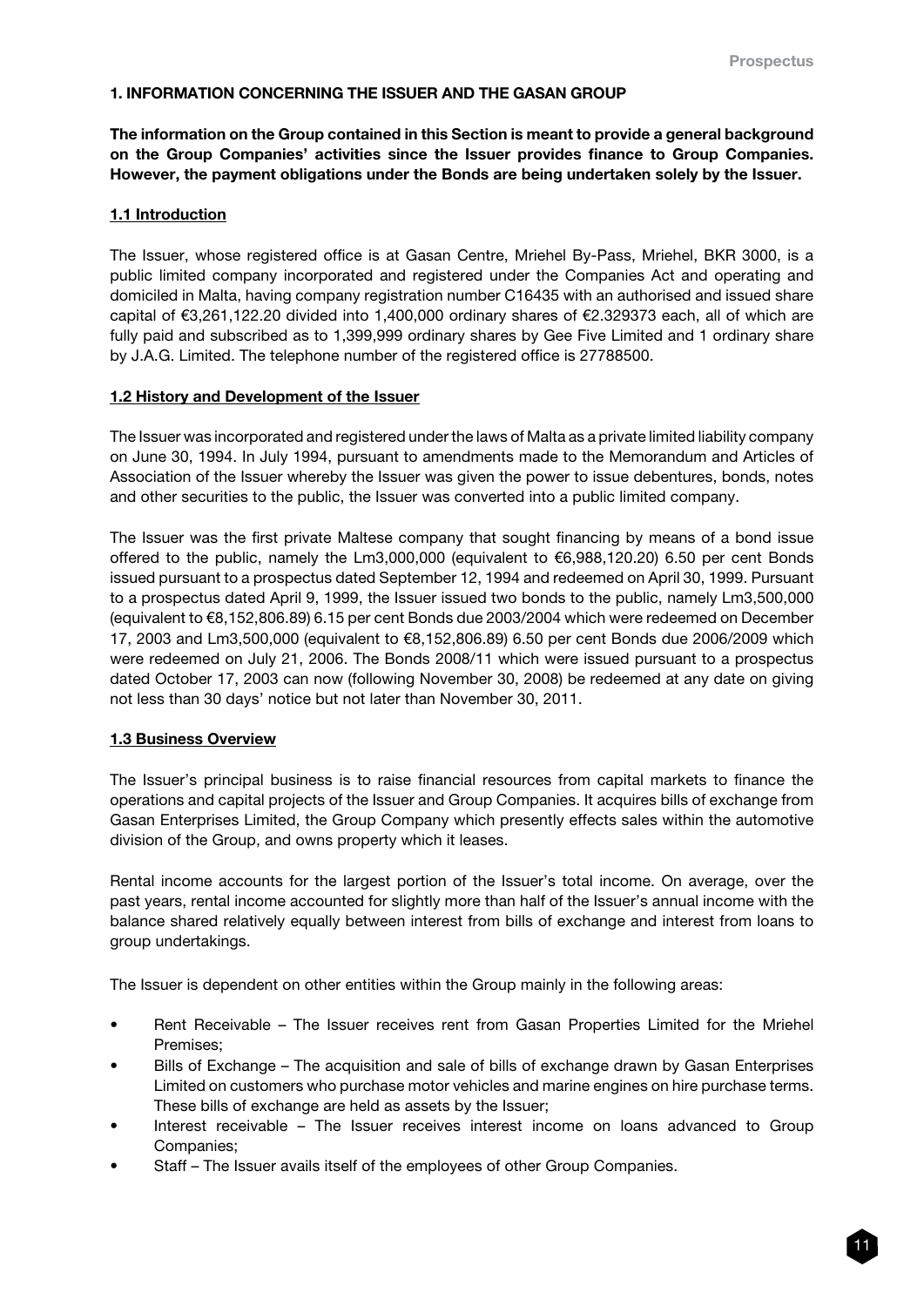## 1.3.1 Rent

The Issuer lets the entire Mriehel Premises to, and receives its rental income for the said premises from, Gasan Properties Limited which in turn receives rental income by sub-letting space within the Mriehel Premises which consists of office space, showrooms, parking, warehousing space and a cafeteria. Rental agreements are in place with all of the tenants and the Mriehel Premises is currently fully occupied, including the new additional floor that was completed in December 2008. The Issuer also receives rental income from eight tenants occupying the Piazzetta Properties. Tenants include established names including an embassy and a foreign bank. Formal lease agreements are in place with all tenants.

## 1.3.2 Bills of Exchange

The Issuer acquires bills of exchange from Gasan Enterprises Limited, the Group Company which presently effects sales within the automotive division of the Group. The acquisition of bills of exchange by the Issuer is effected by means of an endorsement with the words "without protest". Gasan Enterprises Limited will remain liable towards the Issuer for payment of the bills of exchange. The Issuer, as holder of the bills of exchange can demand payment from the hire purchase customers who accepted the bills of exchange as well as from Gasan Enterprises Limited which issued the bills since the Issuer has a right of recourse against the said company on the basis that it is the drawer as well as endorser of the bills of exchange. The use of words "without protest" enables the Issuer to exercise its right of recourse against Gasan Enterprises Limited without the necessity of making a formal protest for non-payment as required by law. The Issuer also has the option to re-transfer any bills of exchange back to Gasan Enterprises Limited by means of an endorsement qualified with the words "without recourse". The use of the words "without recourse" means that the Issuer will not be liable to any subsequent holder of the bill of exchange.

The consideration payable with respect to both the acquisition as well as the re-transfer of the bills of exchange will be the face value of each bill of exchange discounted at a rate of 8% per annum calculated on the remaining period until the date of maturity of each bill of exchange.

The acquisition and re-transfer of bills of exchange is regulated by an agreement entered into between the Issuer and Gasan Enterprises Limited on April 1, 2009. There is another agreement with HSBC Bank Malta p.l.c to hold those bills of exchange in safekeeping until maturity on behalf of the Issuer.

The average hire purchase debtors of the automotive division during 2006, 2007 and 2008 stood at €7,288,471, €8,098,692 and €9,724,821 respectively. The relative charges to the profit and loss accounts for bad and doubtful debts for the said three years amounted to €28,707, €150,687 and €33,492 respectively.

#### 1.3.3 Loan Agreements

The Issuer, as the finance company of the Group, advances funds, from time to time, as and when required, to Group Companies at agreed rates of interest and on an arms length basis and will continue to do so.

# 1.4 Assets

# 1.4.1 Bills of Exchange

Since the Issuer's first public offering of bonds in 1994 by means of the issue of the Bonds 1998/9, one of the principal operations of the Issuer has been the acquisition and sale of bills of exchange drawn by Group Companies within the Group's automotive division on customers who purchase motor vehicles and marine engines on hire purchase terms. Following the merger of Maruti Motors Limited into Gasan Enterprises Limited and the re-organisation of the automotive division of the Group, the sales of the automotive division are effected by Gasan Enterprises Limited. As at the date of this Prospectus, the Issuer has bills of exchange drawn by Gasan Enterprises Limited which in total have a face value of €6,338,302.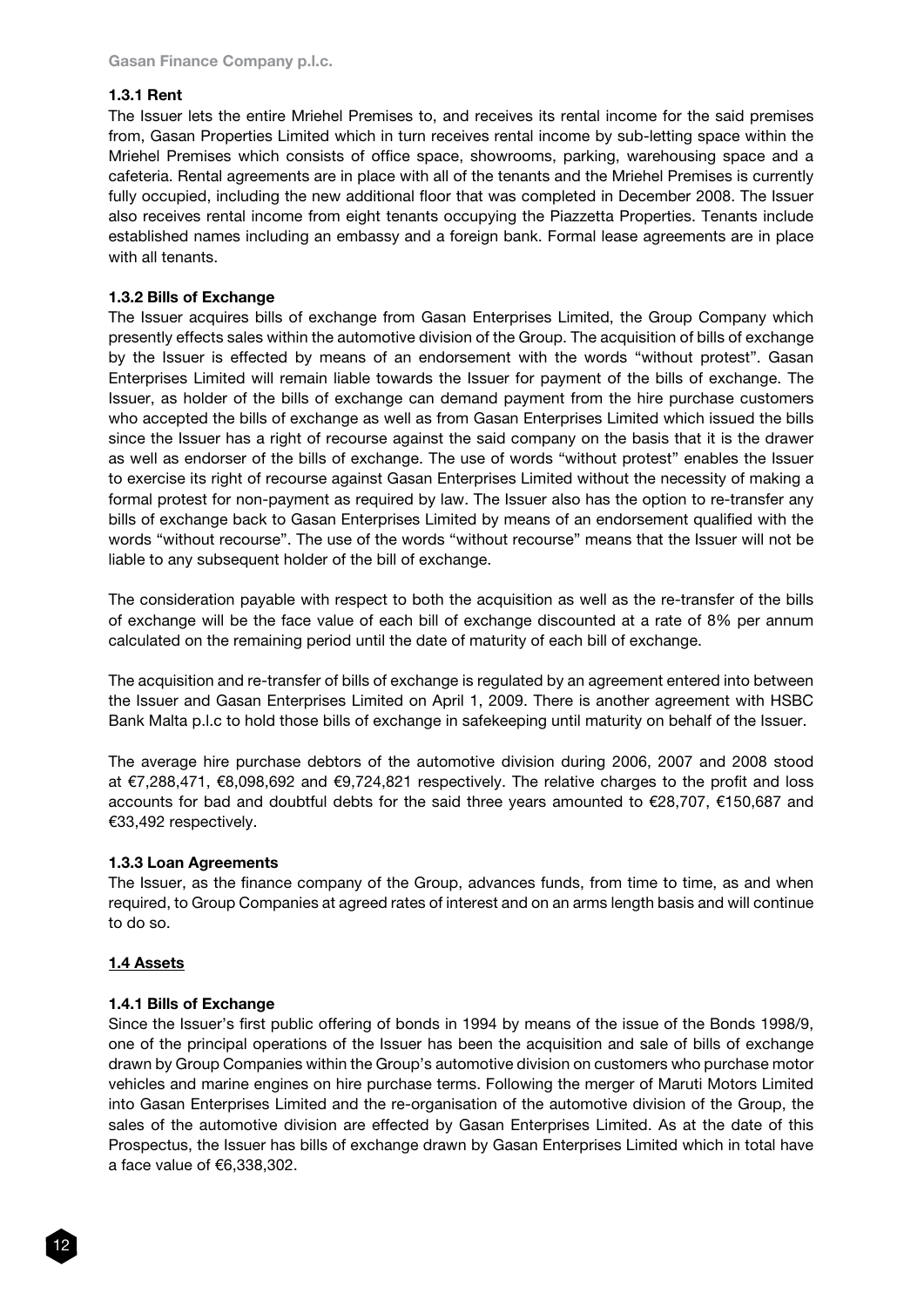## 1.4.2 Mriehel Premises

The Issuer holds by title of ownership the premises known as Gasan Centre, situated at the northern side of the Mriehel By-Pass, Mriehel (the "Mriehel Premises") consisting of two basement levels, a lower ground floor, a ground floor, an intermediate level, three floors and roof area. The Mriehel Premises were built on land measuring approximately 6,800m<sup>2</sup> with an actual building area of 5,200m<sup>2</sup> which the Issuer purchased from Gasan Properties Limited, a Group company, pursuant to a public deed dated December 23, 1998, in the records of Notary Dr. Hugh Grima. The construction of the Mriehel Premises was completed in March 2001. The financing of the construction of the Mriehel Premises was one of the purposes for the issue of the Bonds 2003/4 and the Bonds 2006/9. An additional floor was constructed in the latter half of 2008 at a cost of €1,778,345.

The value of the Mriehel Premises included in the audited accounts of the Issuer as at December 31, 2008 and in accordance with the valuation of an independent architect (see Architect's Valuation Report Annex IV) is €24,000,000.

At the present time, the Mriehel Premises are leased in their entirety to Gasan Properties Limited, a Group Company, pursuant to a lease agreement between the Issuer and Gasan Properties Limited entered into on March 30, 1999. This lease was entered into for a period of ten (10) years which commenced on March 26, 2001 and will expire in 2011. An addendum to this lease agreement was entered into on January 1, 2009 whereby the additional floor constructed in the latter half of 2008 was included as part of the leased premises and the rent payable by Gasan Enterprises Limited to the Issuer was increased with effect from January 1, 2009. Gasan Properties Limited subsequently entered into a number of separate sub-lease agreements in terms of the provisions of this lease agreement.

The annual rental income for the Mriehel Premises is currently €1,400,000.

The present lease agreement will be replaced by a new agreement entered into on April 1, 2009 between the Issuer and Gasan Properties Limited ("the New Agreement") which will come into force on the date of redemption of the Bonds 2008/11. The New Agreement provides for a lease of the entire Mriehel Premises to Gasan Properties Limited for a period of eight (8) years which will commence on the date of redemption of the Bonds 2008/11. The annual rent which will be payable to the Issuer will remain €1,400,000.

The New Agreement like the present lease agreement allows Gasan Properties Limited to enter into a number of separate sub-lease agreements with third parties in respect of space within the Mriehel Premises. The present agreement however contains restrictions on leases to third parties which are not Group Companies. The Issuer believes that these restrictions unduly and unnecessarily restrict or complicate the letting of space within the Mriehel Premises which prevents the Group from maximising the potential rental income of the premises. The New Agreement will not contain these restrictions.

These sub-lease agreements entered into under the present lease agreement will continue in force when the New Agreement comes into force but they shall continue to be governed by the terms and conditions of the present agreement in so far as applicable until such time that any such sub-lease expires or is terminated for any reason whatsoever.

#### 1.4.3 Piazzetta Properties

The Issuer owns properties consisting of offices and commercial premises situated in the block known as "Il-Piazzetta", in Tower Road, Sliema (the "Piazzetta Properties") which the Issuer purchased from Gasan Enterprises Limited, a Group Company, pursuant to a public deed in the records of Notary Pierre Attard dated December 1, 2003. The purchase of the Piazzetta Properties was financed from the proceeds of the issue of the Bonds 2008/11. The Piazzetta Properties are leased out to third parties. The total rental income for these properties is currently  $\epsilon$ 208,466 per annum. Lease agreements govern the increases during the lease period.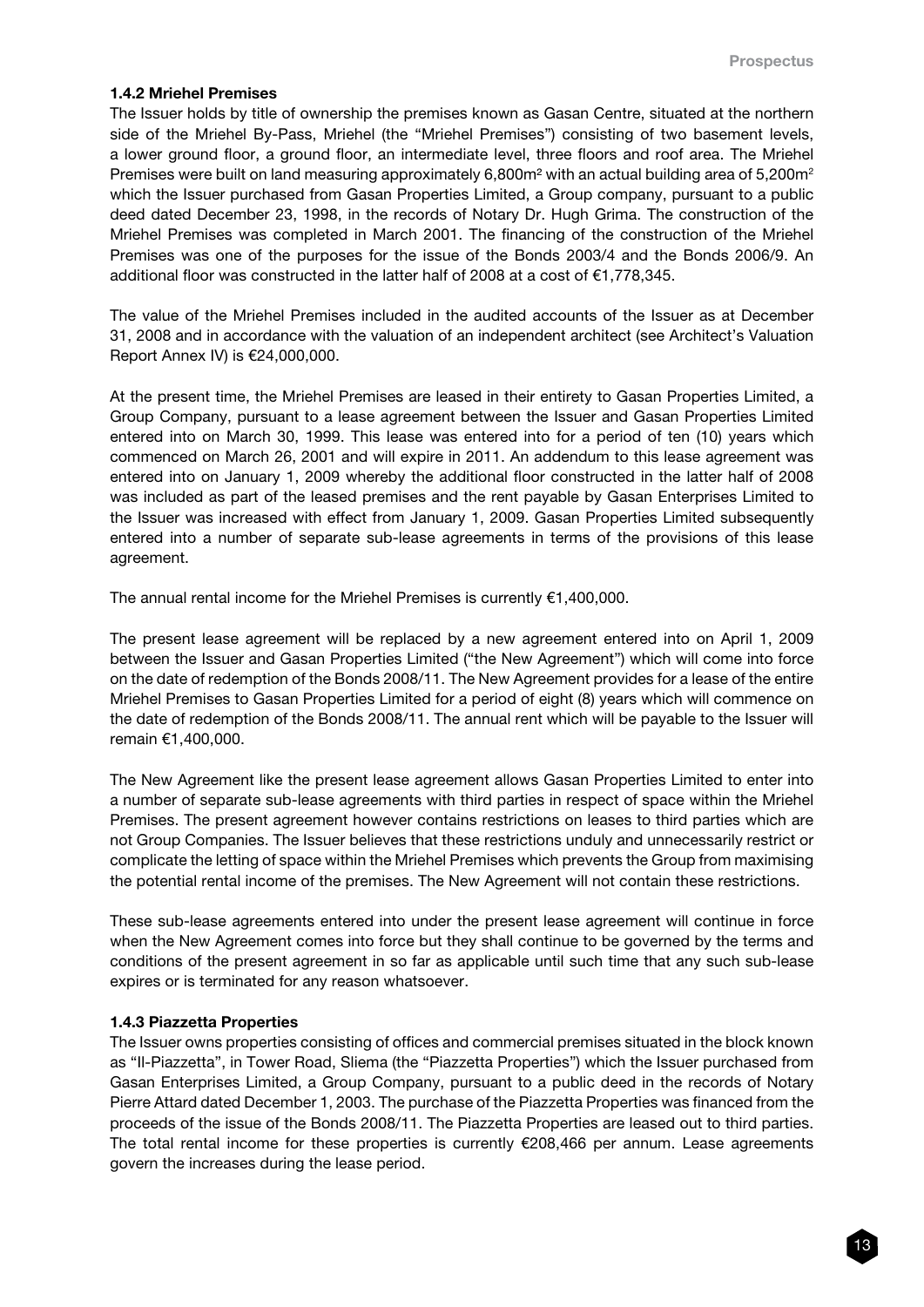The value of the Piazzetta Properties included in the audited accounts of the Issuer as at December 31, 2008 is €5,000,000. This property was valued by an independent architect at €5,400,000 - see Architect's Valuation Report Annex IV.

# 1.4.4 Loan Agreements

The Issuer, as a finance company of the Group, advances funds, from time to time, as and when required, to Group companies at agreed rates of interest and on an arms length basis and will continue to do so. At the date of this Prospectus, Gasan Enterprises Limited owes the Issuer by way of loan the sum of €6,029,521.

# 1.5 Gasan Group Structure

The Issuer is wholly owned (except for one share) by Gee Five Limited which in turn is wholly owned by Gasan Group Limited and therefore forms part of the Gasan Group of Companies with Gasan Group Limited as the ultimate parent company. The immediate parent company of Gasan Group Limited is JAG Holdings Limited (54% holding). The parent company of JAG Holdings Limited is J.A.G. Limited (58% holding). The diagram below sets out the companies forming part of the Group, together with the effective percentage holding and also includes associated undertakings.



# 1.6 Organisation, Historical Development and Business Overview of the Gasan Group

The Group traces its origin to the 1920's at the forefront of what was then one of the  $20<sup>th</sup>$  century's newest industries, the automotive business. At the same time, the late Joe Gasan also operated the Malta Mail and Passenger Service between Malta and other Mediterranean ports. In the early thirties, the Group's founder took on the business of running Malta's main public bus route and also started the importation of consumer and pharmaceutical goods. The Group expanded its portfolio of activities, establishing itself in the business of insurance, the development of residential and commercial property as well as in the engineering sector.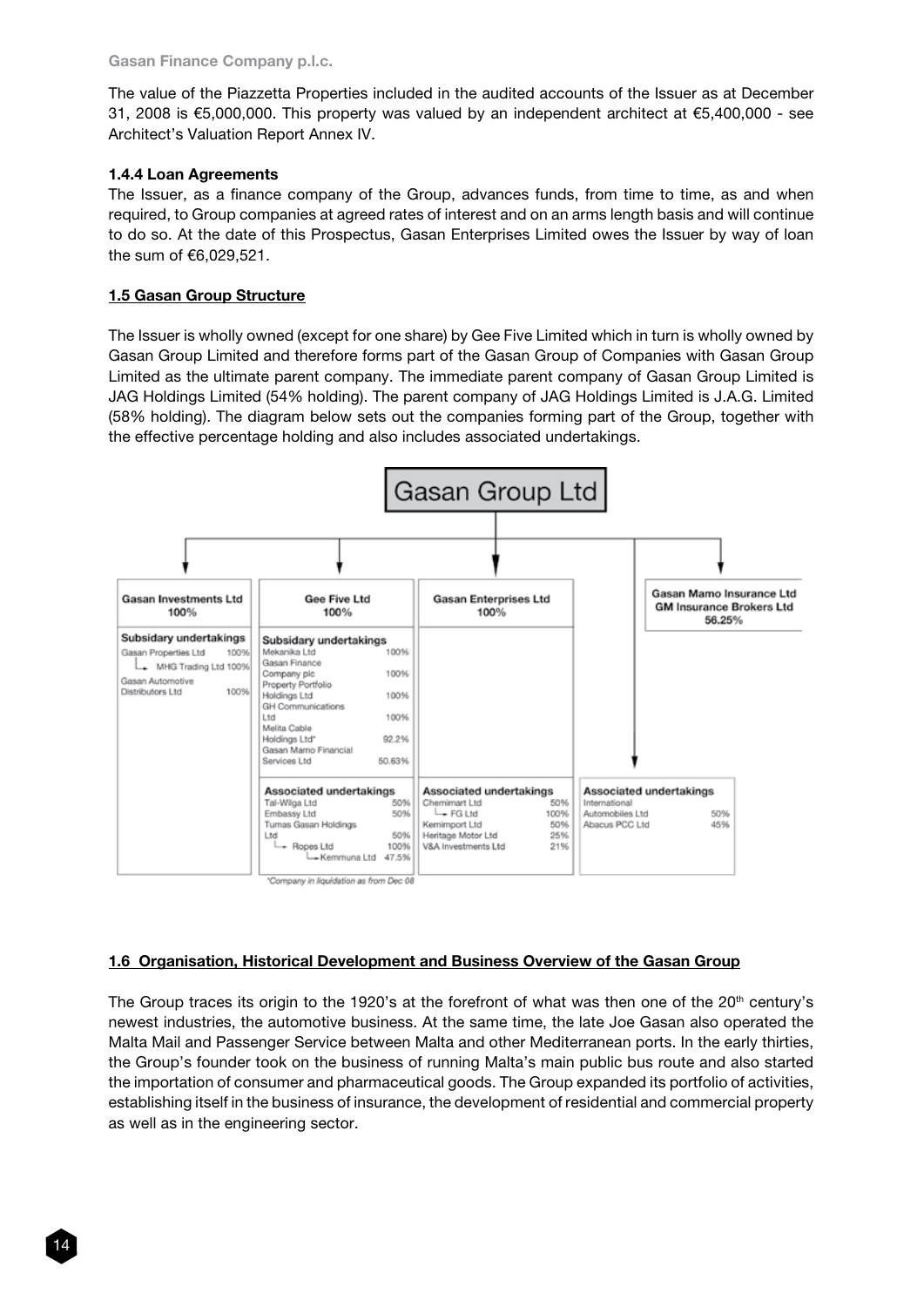The companies forming the Group are split into a number of divisions, with the main companies listed below:

# Automotive

Gasan Enterprises Limited Gasan Investments Limited

# Property Development

Gasan Properties Limited

# Insurance and Financial Services

GasanMamo Insurance Limited Gasan Finance Company p.l.c. (the Issuer)

## **Engineering** Mekanika Limited

Investments

# Gee Five Limited

# 2. IDENTITY OF DIRECTORS, ADVISERS AND AUDITORS OF THE ISSUER

# 2.1 Directors and Company Secretary

Mr. Joseph A. Gasan (ID 311050 M) – Chairman Mr. P. Danny Rosso (ID 210250 M) – Managing Director Mr. Mark Gasan (ID 74781 M) – Executive Director Mr. Michael Soler (ID 48350 M) – Non-Executive Director Mr. Anthony R. Curmi (ID 348134 M) – Non-Executive Director Mr. Roderick E. D. Chalmers (ID 708847 M) – Non-Executive Director

The Company Secretary of the Issuer is Mr. Juan de Battista.

# 2.2 Advisers to the Issuer

*Legal Advisers*

Mamo TCV Advocates Palazzo Pietro Stiges, 90, Strait Street, Valletta, VLT 1436 Malta.

*Sponsor* 

Curmi & Partners Limited Finance House, Princess Elizabeth Street, Ta` Xbiex, XBX1102, Malta.

*Manager and Registrar*

Bank of Valletta p.l.c BOV Centre, Cannon Road, St. Venera, SVR 9030, Malta.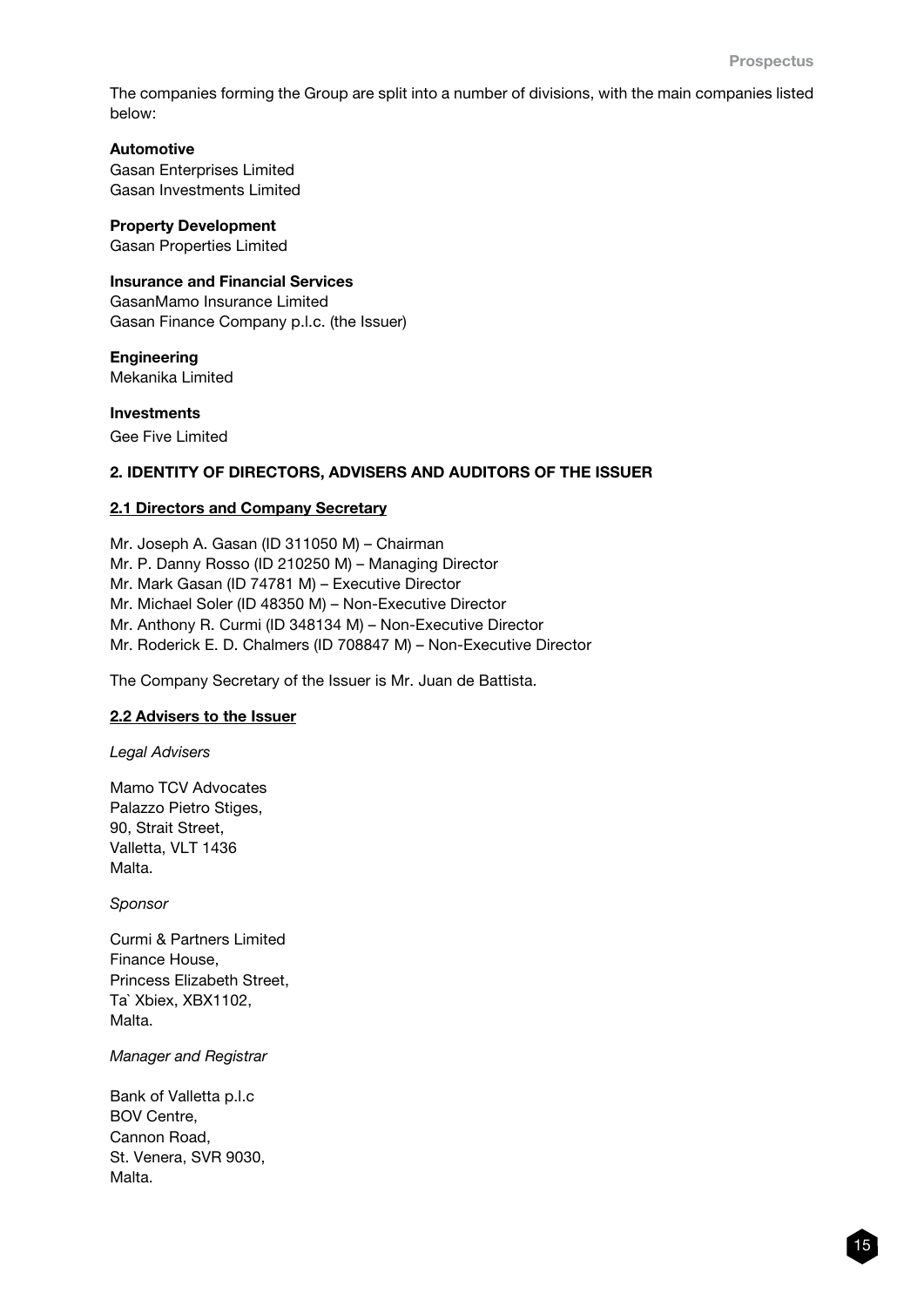# 2.3 Statutory Auditors and Financial Advisers

PricewaterhouseCoopers 167, Merchants Street, Valletta, VLT 1174 Malta.

PricewaterhouseCoopers is a firm of Certified Public Accountants holding a practicing certificate to act as auditors in terms of the Accountancy Profession Act, 1979 (Cap. 281, Laws of Malta).

As at the date of this Prospectus none of the advisers and experts mentioned herein have any beneficial interest in the share capital of the Issuer.

## 3. KEY INFORMATION

## 3.1 Selected Financial Information

The historical information about the Issuer is available for inspection as set out under the heading "Documents available for inspection" in Section 10 of Part A of this Prospectus.

The most recent financial statements available for inspection are the audited financial statements of the Issuer for the financial year ended 31 December 2008. The audited financial statements of the Issuer for the financial periods ended 31 December 2006 and 31 December 2007 are also available for inspection. There were no significant changes to the financial or trading position of the Issuer since the end of the financial period ended on 31 December 2008.

Extracts from the audited financial statements of the Issuer for the three financial years ended 31 December 2006 to 2008 and the forecast for the financial year ending 31 December 2009 as extracted from the Accountants' Report included in Part E Annex III are set out below. The prospective financial information has been prepared on the basis that the Issuer will exercise the Over-allotment Option to increase the issue to €20,000,000.

| 2009     | 2008            | 2007     | 2006    |
|----------|-----------------|----------|---------|
| € 000    | € 000           | € 000    | € 000   |
| 2,998    | 2,035           | 1,981    | 1,890   |
| (1, 352) | (1, 106)        | (1, 143) | (1,203) |
| 1,646    | 929             | 838      | 687     |
| (167)    | (115)           | (179)    | (214)   |
| 0        | 0               | 20       | 8       |
| 0        | 9,925           | 0        | 0       |
| 1,479    | 10,739          | 679      | 481     |
| (413)    | (1,635)         | (176)    | (79)    |
| 1,066    | 9,104           | 503      | 402     |
|          | <b>Forecast</b> |          |         |

# Profit and Loss Extracts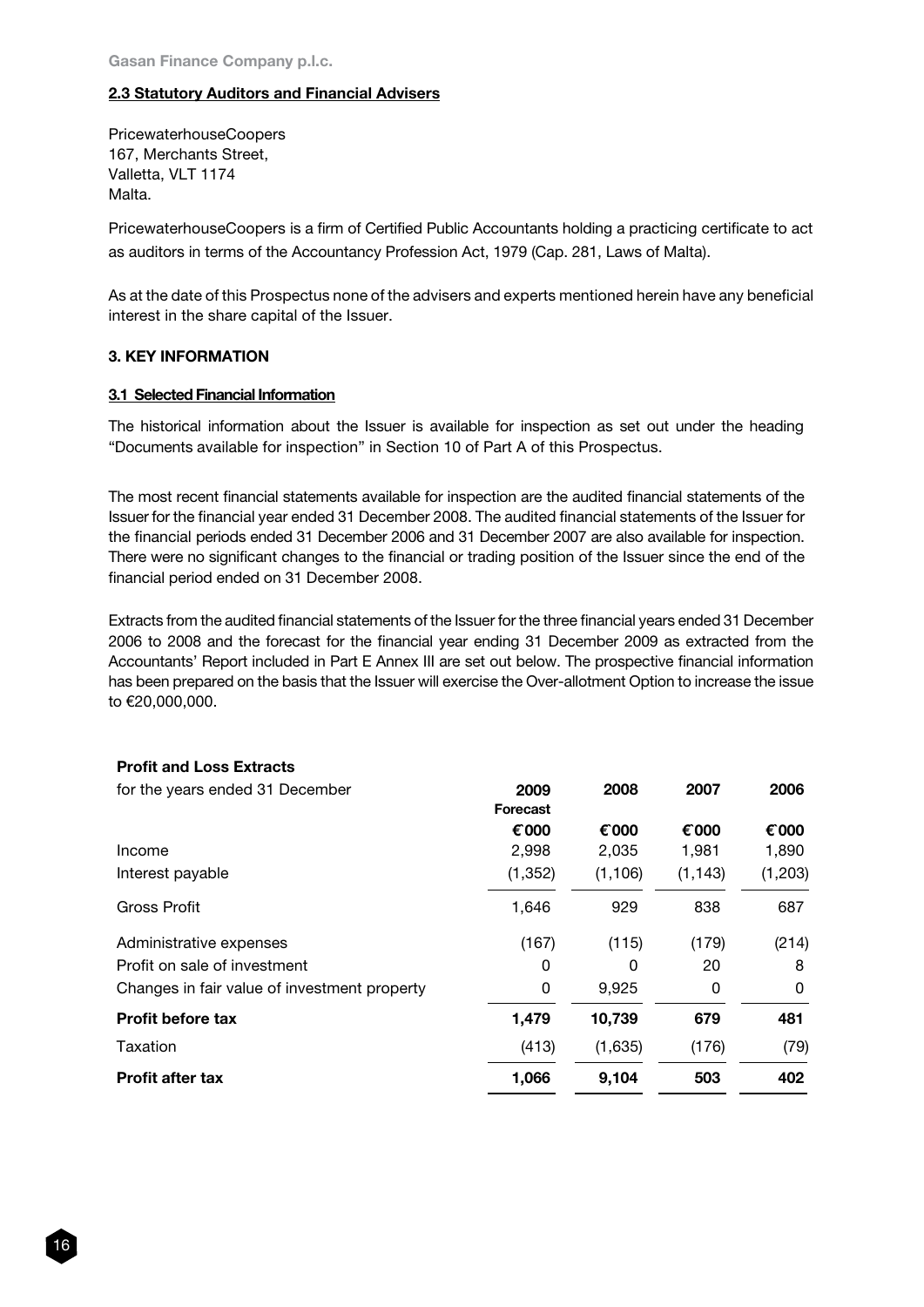# Balance Sheet Extracts

| As at 31 December                    | 2009            | 2008   | 2007   | 2006   |
|--------------------------------------|-----------------|--------|--------|--------|
|                                      | <b>Forecast</b> |        |        |        |
|                                      | € 000           | € 000  | € 000  | € 000  |
| Investment property                  | 29,000          | 29,000 | 17,196 | 17,449 |
| Trade and other receivables          | 3,557           | 3,557  | 4,374  | 3,981  |
| <b>Total non-current assets</b>      | 32,557          | 32,557 | 21,570 | 21,430 |
| Trade and other debtors              | 17,511          | 11,077 | 8,300  | 6,863  |
| Cash at bank                         | 322             | 63     | 79     | 842    |
| <b>Total current assets</b>          | 17,833          | 11,140 | 8,379  | 7,705  |
| <b>Total assets</b>                  | 50,390          | 43,697 | 29,949 | 29,135 |
| Deferred taxation                    | 3,298           | 3,138  | 1,670  | 1,722  |
| <b>Borrowings</b>                    | 27,229          | 18,565 | 18,723 | 19,091 |
| <b>Total non-current liabilities</b> | 30,527          | 21,703 | 20,393 | 20,813 |
| <b>Current taxation</b>              | 367             | 229    | 204    | 149    |
| Trade and other creditors            | 1,044           | 4,379  | 1,070  | 393    |
| <b>Total current liabilities</b>     | 1,411           | 4,608  | 1,274  | 542    |
| <b>Total liabilities</b>             | 31,938          | 26,311 | 21,667 | 21,355 |
| Called-up share capital              | 3,261           | 3,261  | 3,261  | 3,261  |
| Other reserves                       | 10,911          | 10,911 | 2,453  | 2,482  |
| Profit and loss account              | 4,280           | 3,214  | 2,568  | 2,037  |
| <b>Total equity</b>                  | 18,452          | 17,386 | 8,282  | 7,780  |
| <b>Total equity and liabilities</b>  | 50,390          | 43,697 | 29,949 | 29,135 |
|                                      |                 |        |        |        |

# Cash Flow Extracts

| For the years ending 31 December                       | 2009<br><b>Forecast</b> | 2008     | 2007  | 2006  |
|--------------------------------------------------------|-------------------------|----------|-------|-------|
|                                                        | € 000                   | € 000    | € 000 | € 000 |
| Net cash from/(used in) operating activities           | 3,490                   | (739)    | (603) | 370   |
| Net cash (used in)/from investing activities           | (8,622)                 | (1, 879) | 273   | 262   |
| Net cash from/(used in) financing activities           | 5,391                   | 2,602    | (433) | (524) |
| Movements in cash and cash equivalents                 | 259                     | (16)     | (763) | 108   |
| Cash and cash equivalents at the beginning of the year | 63                      | 79       | 842   | 734   |
| Cash and cash equivalents at the end of the year       | 322                     | 63       | 79    | 842   |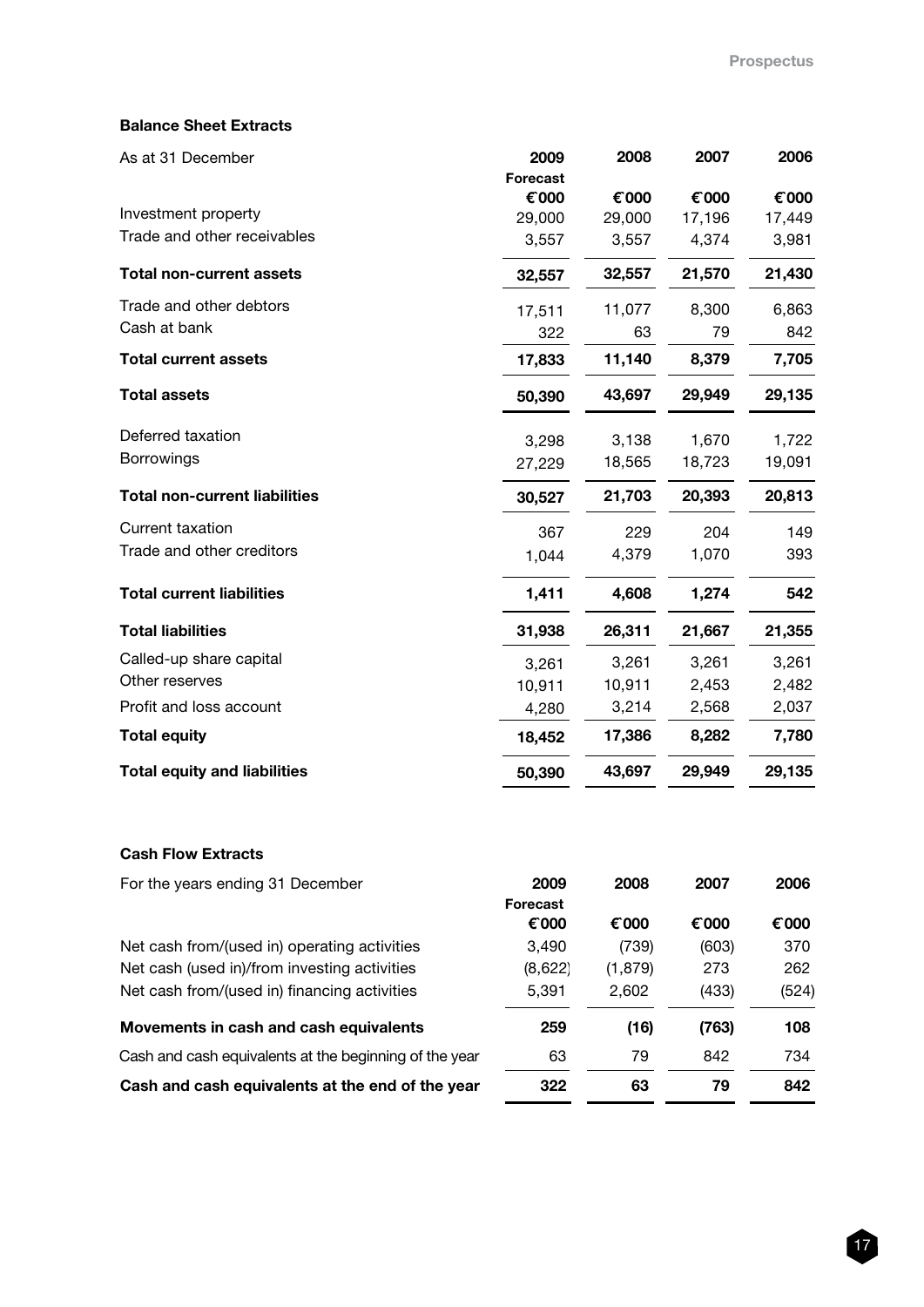# 3.2 Capitalisation and Indebtedness

The following table sets out the capitalisation and indebtedness of the Issuer as at December 31, 2008 and the estimate as at December 31, 2009 after reflecting the redemption of the Bonds 2008/11 and the issue of the Bonds.

| As at 31 December                                                     |              | 2009<br><b>Forecast</b>   | 2008                      |
|-----------------------------------------------------------------------|--------------|---------------------------|---------------------------|
|                                                                       | <b>Notes</b> | € 000                     | € 000                     |
| Investment property<br>Non current assets<br>Net working capital      |              | 29,000<br>3,557<br>16,422 | 29,000<br>3,557<br>6,532  |
| Total capital employed incl. working capital                          |              | 48,979                    | 39,089                    |
| <b>Borrowings</b><br>6.4% Bonds 2008/2011<br>6% Bonds 2014/2016       | 2<br>3       | 7,687<br>0<br>19,542      | 7,687<br>10,878<br>0      |
| <b>Total indebtedness</b><br>Deferred taxation<br>Shareholders' funds |              | 27,229<br>3,298<br>18,452 | 18,565<br>3,138<br>17,386 |
| Total capital employed                                                |              | 48,979                    | 39,089                    |
| Gearing                                                               |              |                           |                           |
| Net indebtedness as a proportion of shareholders' funds               |              | 56%                       | 47%                       |

## Notes:

- 1. The Issuer's bank borrowings are covered by a Gasan Group Limited guarantee and a letter of undertaking by the Issuer that for as long as any principal or interest remain outstanding on the loan the Issuer will hold assets to the amount of at least 105% of the aggregate principal amount. The assets will be made up of:
	- (i) hire purchase bills of exchange at cost to the Issuer; and/or
	- (ii) cash and/or deposits at a local bank licensed by the MFSA; and/or

(iii) bonds or other debt instruments issued by sovereign states which are rated as AA or better or bonds or other debt instruments which are rated as AAA by a recognised international rating agency and valued at the lower of cost and market value; and/or (iv) land and property developments at cost to the Issuer.

- 2. The 6.4% Bonds 2008/11 represents the balance due as per the Issuer's statutory financial statements for the year ended December 31, 2008.
- 3. The 6% Bonds 2014/2016 are shown at the value of the proceeds less the net book amount of the issue costs.

# 3.3 Reasons for the Bond Issue and Use of Proceeds

The proceeds from the Bonds, which net of commissions and expenses are expected to amount to €14,550,000, or €19,500,000 in the event that the Over-allotment Option is exercised in full, will be used by the Issuer:

i) to redeem the outstanding principal amount of the Bonds 2008/11 which currently amounts to €10,877,706,

ii) for the purpose of the general funding of the Issuer,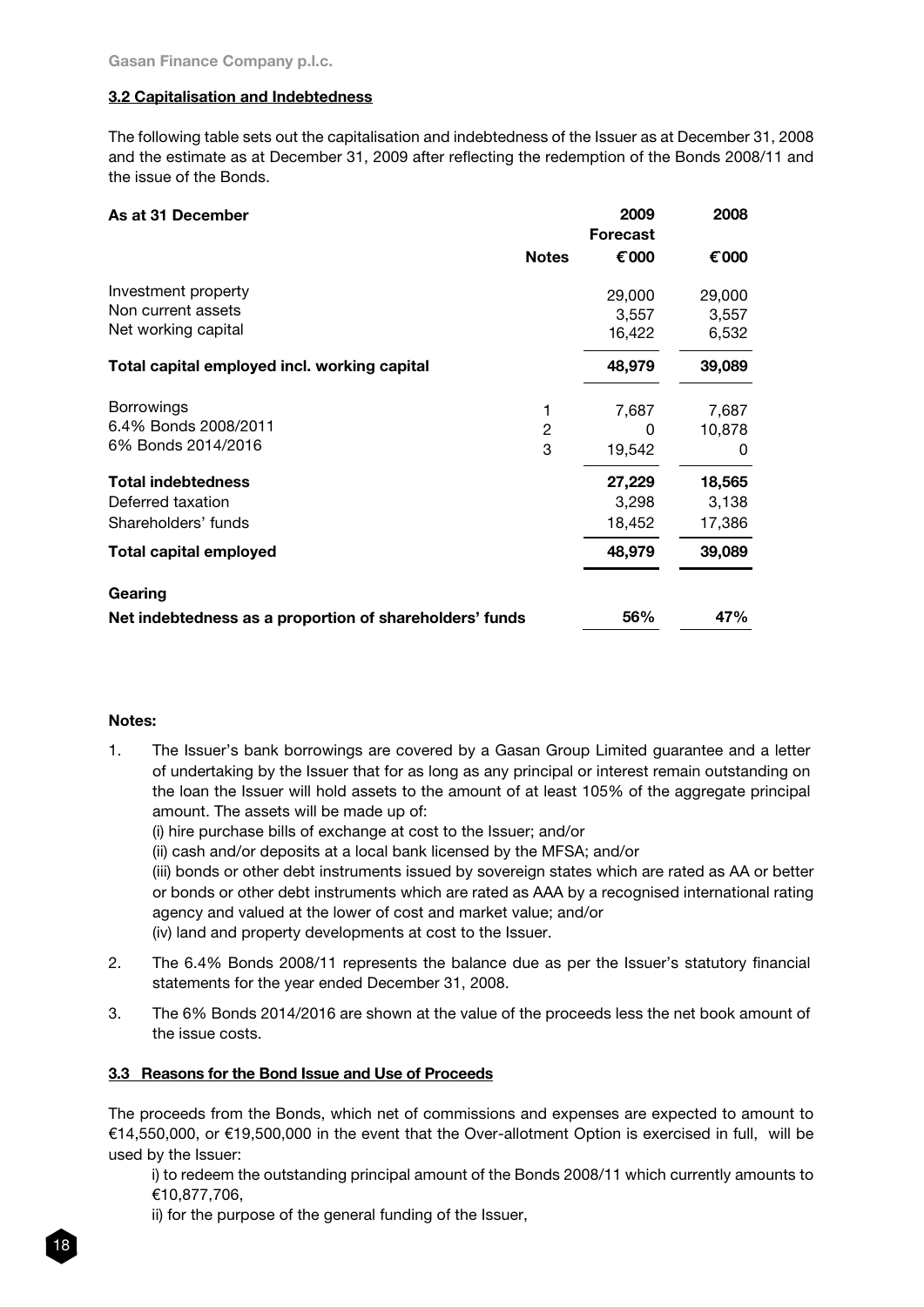- iii) to refinance part of the debt of the Group Companies, and / or
- iv) directly or indirectly, in being on-lent to Group Companies.

For further information on the Bonds 2008/11 please see Section 26.2 of Part D of this Prospectus.

#### 3.4 Risk Factors

You should carefully consider the following matters, as well as the other information contained in the Prospectus, before making any investment decision with respect to the Issuer or the Bonds. This Section contains mere highlights of the Risk Factors set out in detail in Section 11 of Part B of the Prospectus, which you are strongly advised to review, if necessary with the assistance of your own financial and other professional advisers, prior to making any investment decision with respect to the Issuer or the Bonds.

Information contained in this Prospectus contains "forward-looking statements", which are subject to the qualifications discussed below. If any of the risks described were to materialise, they could have a serious effect on the Issuer's financial results, trading prospects and the ability of the Issuer to fulfil its obligations under the Bonds to be issued.

#### 3.4.1 Risks relating to the Issuer

The Issuer is subject to a number of risks which could have an adverse effect on its business and the business of the Group, the value of its assets and results of operations. These risks include, but are not limited to, those risks which are discussed below. The risk exposure of the Issuer can be broken down into two main categories: non financial risks i.e. risks related to the business of the Issuer and financial risks.

### A. Non financial Risks

The Issuer is a company set up to assist in providing finance to Group Companies and consequently its own trading activities are limited to the assets which have been acquired from the proceeds of its various bond issues which are subject to the negative pledge clauses in favour of the holders of the various bonds. The assets consist of (i) bills of exchange drawn by Gasan Enterprises Limited on customers who purchase motor vehicles and marine engines on hire purchase terms; (ii) the Mriehel Premises; (iii) the Piazzetta Properties and (iv) loans to Group Companies. The risk factors are those which relate to these assets and other matters as listed below.

#### Risks relating to bills of exchange

The volatility in the automotive market and the possible increased use of bank financing to purchase motor vehicles may reduce the potential of the automotive division to issue bills of exchange and consequently this may impact on the level of bills of exchange which may be acquired and held by the Issuer such that a greater degree of property and other assets will be held in comparison to the present situation.

#### Risks relating to the Mriehel Premises

The Mriehel Premises are leased in their entirety to Gasan Properties Limited, a Group Company, which then sub-lets to others (at the present time to other Group Companies and Melita plc). The income from the Mriehel Premises depends on the payment of rent by Gasan Properties Limited. Gasan Properties Limited is obliged to pay the rent whether or not it sub-lets the Premises but its financial position may be negatively impacted if the sub-leases do not continue to be renewed or if the demand in the letting market for such properties decreases. Furthermore, the value of the Mriehel Property depends to some extent on whether there are buyers of that particular type of property at any moment in time.

#### Risks relating to the Piazzetta Properties

The Piazzetta Properties are leased to third parties which are not connected to the Group. The income from the Piazzetta Properties depends to a large extent on the continued renewal of these leases or if the current leases are not renewed or terminated on the demand in the letting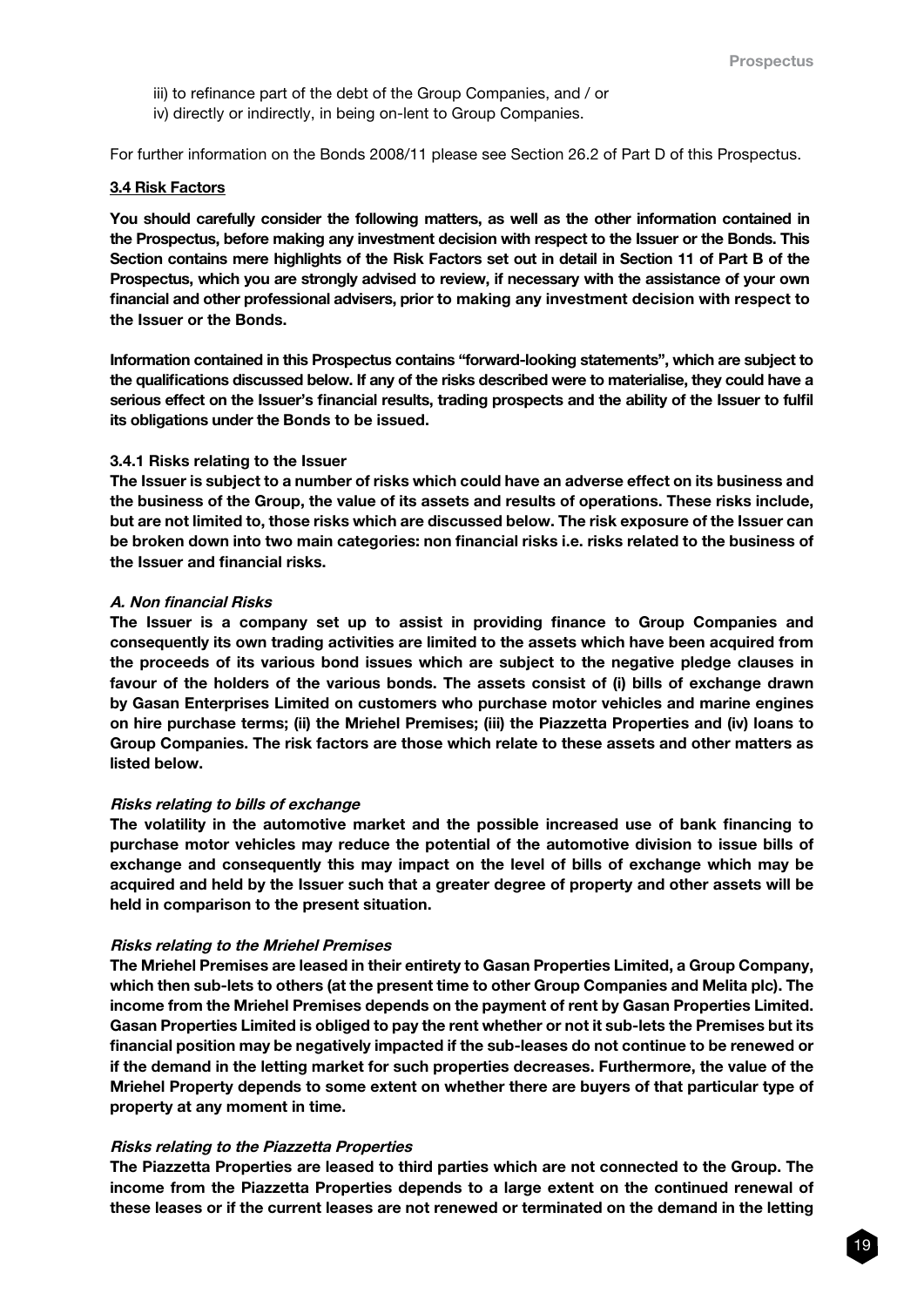market for such properties. Their value also depends on whether there are potential lessees / buyers for those properties at any moment in time.

#### Risks relating to loans to Group Companies

With respect to the loans to Group Companies, the risk is the capability of the Group Company borrowers to pay the interest and repay the loan. In this regard the risks are indirectly those which affect the Group's operations (see below).

#### Risks relating to reliance on Group Companies

The Issuer is mainly dependent on other Group Companies for rent receivable, bills of exchange and interest receivable.

**Rent Receivable** 

The Issuer receives rent from Gasan Properties Limited for the Mriehel Premises. In turn Gasan Properties Limited sub-lets to various other Group Companies.

**Bills of Exchange** 

The Issuer acquires bills of exchange from Gasan Enterprises Limited, a Group Company, which at the present time effects sales within the automotive division of the Group. The acquisition and sale of bills of exchange are drawn by Gasan Enterprises Limited on customers who purchase motor vehicles and marine engines on hire purchase terms. These bills of exchange are held as assets by the Issuer.

**Interest Receivable** 

The Issuer lends money to and receives interest income from Group Companies.

In this respect the operating results of Group Companies have a direct effect on the Issuer's financial position and as such the risks of Group Companies are indirectly those of the Issuer (see below).

#### Other Risks associated with the business of the Group

The Group operates in areas that are subject to significant competition. In particular the automotive industry is characterised by long standing players who compete with Gasan's automotive brands in all vehicle segments; competition from overseas through the importation of second hand cars is also emerging. Similarly the insurance and engineering divisions compete with local providers of similar products and services.

Furthermore the businesses of the Group are largely geared to the consumer market which is vulnerable to macro economic trends and levels of interest rates both in Malta and overseas, over which the Group has no control. The current economic climate is extremely challenging and investors should be aware that negative economic trends may have an impact on the business of the Group. The diverse nature of the Group's activities should have the effect of diluting the impact of such negative trends on any one business segment of the Group.

The Group's executive management structure is dependent on certain key personnel. Retention of these key personnel cannot be guaranteed but the Group's structure should ensure that any adverse effect emanating from the departure of a key individual should be short term.

#### B. Financial Risks

The Issuer's activities potentially expose it to a variety of financial risks: market risk (including cash flow interest rate risk and fair value interest rate risk), credit risk and liquidity risk. The Issuer's overall risk management focuses on the unpredictability of financial markets and seeks to minimise potential adverse effects on the Issuer's financial performance.

#### Interest Rate Risk

Interest rate risk refers to the potential changes in the value of financial assets and liabilities in response to changes in the level of interest rates and their impact on cash flows. The Issuer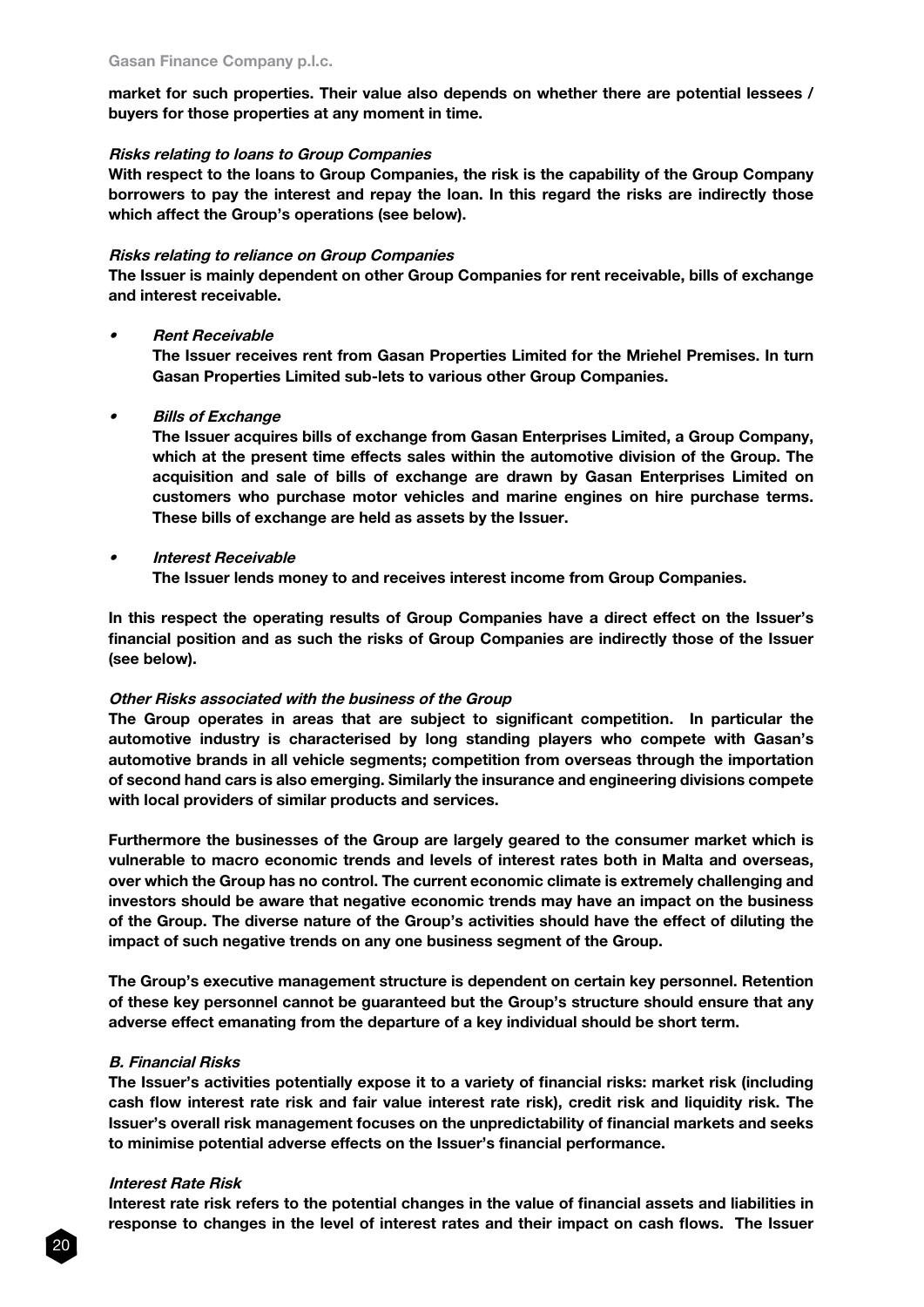is exposed to the risks associated with the effects of fluctuations in the prevailing levels of the market interest rates on its financing position and cash flows.

The Issuer has fixed rate interest-bearing assets comprising bills of exchange and amounts owed by group undertakings. Accordingly, its income and operating cash flows are substantially independent of changes in market interest rates. The Issuer's interest rate risk arises from medium-term borrowings. Bank loans expose the Issuer to cash flow interest rate risk. Changes in interest rates may have an adverse effect on the financial position and operating results of the Issuer.

## Counterparty Risk

This risk arises from credit exposures to counterparties including amounts receivable from Group Companies. Failure on the part of counterparties to fulfil their obligations may impact the business of the Issuer. The Issuer does not hold any collateral as security in this respect.

## Liquidity and Funding Risk

The Issuer is exposed to liquidity risk in relation to meeting future obligations associated with its financial liabilities, which comprise principally creditors and interest-bearing borrowings. The Issuer uses both the capital markets and banks to obtain debt finance for its operations. Changes in banking risk appetite may impact the willingness of banks to provide loans to companies. However, the Issuer retains a healthy and strong relationship with its banks. Also, changes in demand for debt instruments on capital markets could have an adverse impact on the Issuer's operations.

## 3.4.2 Risks relating to the Bonds

An investment in the Bonds involves certain risks including, but not limited to those described below:

# Trading and Liquidity

Although the Issuer has had bonds freely trading on the Exchange since 1994, there is currently no trading record in respect of the Bonds which are being issued pursuant to this Prospectus as there has never been a public market for the Bonds prior to the Offering. There can be no assurance that an active secondary market for the Bonds will develop or, if it develops, that it will continue nor can there be any assurance that an investor will be able to re-sell his Bonds at or above the Issue Price or at all. A public trading market having the desired characteristics of depth, liquidity and orderliness depends on a number of factors including the presence in the market place of willing buyers and sellers of the Issuer's Bonds at any given time, which presence is dependent upon the individual decisions of investors over which the Issuer has no control. Many other factors over which the Issuer has no control may affect the trading market for, and trading value of, the Bonds. These factors include the time remaining to the maturity of the Bonds, the outstanding amount of the Bonds, the level, direction and volatility of market interest rates, general economic conditions, the investment appetite of investors, the financial condition of the Issuer and the market for similar securities. No prediction can be made about the effect which any future public offerings of the Issuer's securities or any takeover or merger activity involving the Issuer will have on the market price of the Bonds prevailing from time to time.

# Foreign Exchange Rate Risk

An investor in the Bonds will bear the risk of any fluctuations in exchange rates between the currency of denomination of the Bonds and the investor's currency of reference if different.

# Early Redemption

The Bonds are subject to redemption prior to their Redemption Date, at the option of the Issuer, between May 31, 2014 and May 31, 2016 upon giving thirty (30) days advance notice to Bondholders.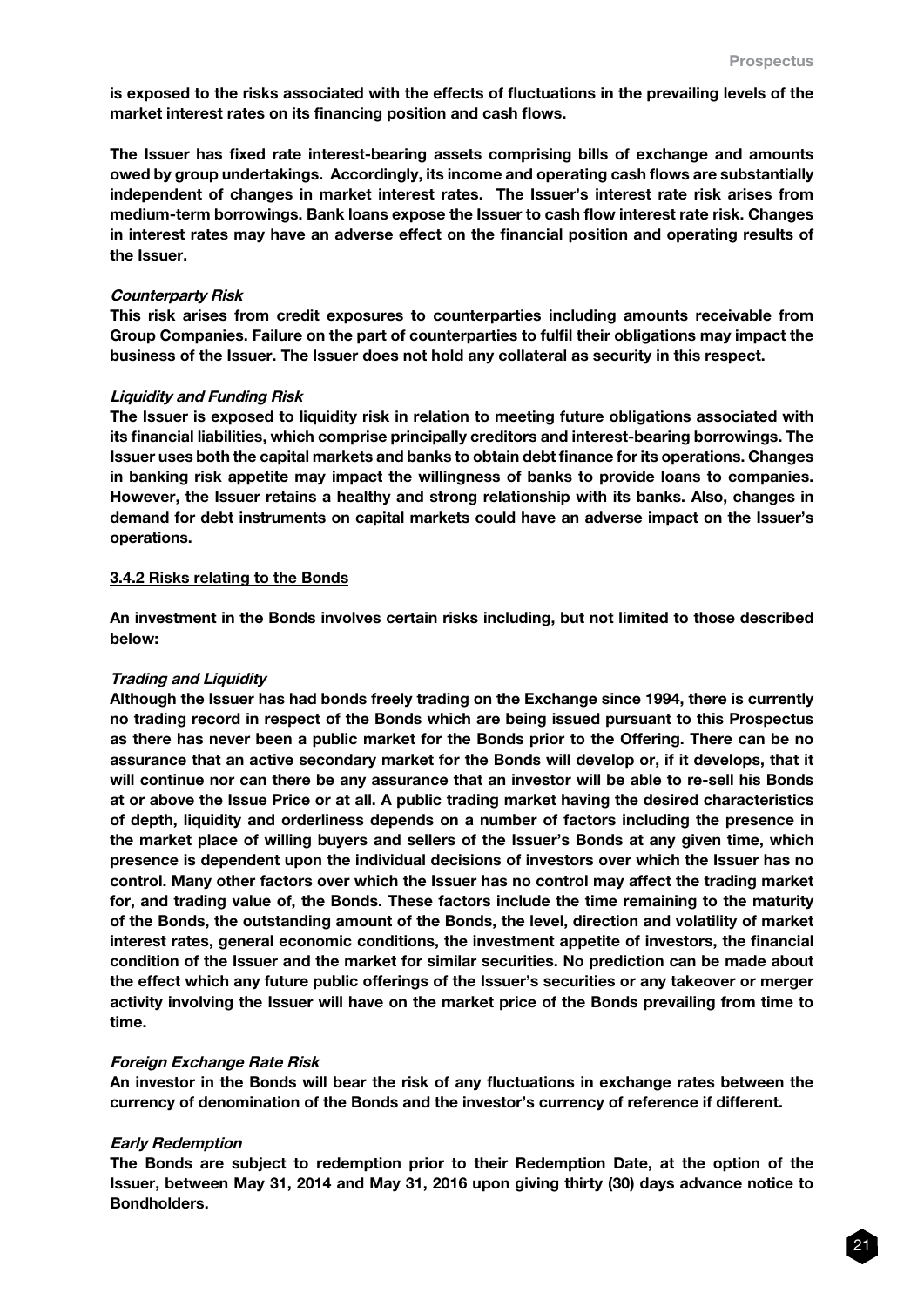# Changes in Laws and Regulations

The Bonds are based on the requirements of the Listing Rules of the Listing Authority, the Companies Act and the Commission Regulation EC No. 809/2004 of the 29th April 2004 implementing Directive 2003/71/EC of the European Parliament and of the Council in effect as at the date of this Prospectus. No assurance can be given as to the impact of any possible judicial decision or change in law or administrative practice after the date of this Prospectus.

## Prior Ranking Charges

The Bonds shall constitute the unsecured and unsubordinated obligations of the Issuer and will rank pari passu without any priority or preference with all other present and future unsecured and unsubordinated obligations of the Issuer.

Furthermore, subject to the negative pledge clause (see Section 27.3 of Part D of this Prospectus) third party security interests may be registered which will rank in priority to the Bonds against the assets of the Issuer for so long as such security interests remain in effect.

## Amendments to the Bond Conditions

The Bond Conditions contain provisions in Part D Section 27.9 for calling meetings of Bondholders in the event that the Issuer wishes to amend any of the terms and conditions applicable to the Bonds. These provisions permit defined majorities to bind all Bondholders including Bondholders who did not attend and vote at the relevant meeting and Bondholders who vote in a manner contrary to the majority.

## Credit Rating

The Issuer has not sought, nor does it intend to seek, the credit rating of an independent rating agency and there has been no assessment by any independent rating agency of the Bonds.

## 4. TREND INFORMATION

There have been no material adverse changes to the prospects of the Issuer since the date of its last published financial statements.

At the date of publication of this Prospectus, the Directors consider that the Issuer will be subject to the normal risks associated with its business and the business of the Group in Malta and do not anticipate any trends, uncertainties, demands, commitments or events outside the ordinary course of business that could be deemed likely to have a material effect on the upcoming prospects of the Issuer and its business for at least the current financial year. However, investors are strongly advised to carefully read the Risk Factors in Part B of this Prospectus.

The following is an overview of the factors and trends expected in the key areas of operation of the Issuer in the foreseeable future.

# 4.1 Bills of Exchange

In 2007, the automotive division implemented the "7x7" scheme whereby clients were offered hire purchase terms up to 7 years at a rate of 7%. The scheme registered an immediate success and increased the value of sales on hire purchase to circa 40% in relative terms of total sales value. However management remains conscious of significant competition from commercial banks.

In 2008, the local market was adversely affected by the uncertainty created by the change in vehicle registration tax. However, trends in sales by Gasan Enterprises Limited were satisfactory and it managed to secure Ford and Mazda, among the top ten selling brands in the local automotive market. Jaguar and Volvo still retain popularity among clients in high-end market sectors. New vehicle model launches and the planned expansion of the marine division augur well for the trading prospects of the automotive division in the near future.

Such prospects, coupled with an increasing tendency of clients to opt for hire purchase arrangements, in turn are expected to sustain and develop the Issuer's operations in bills of exchange.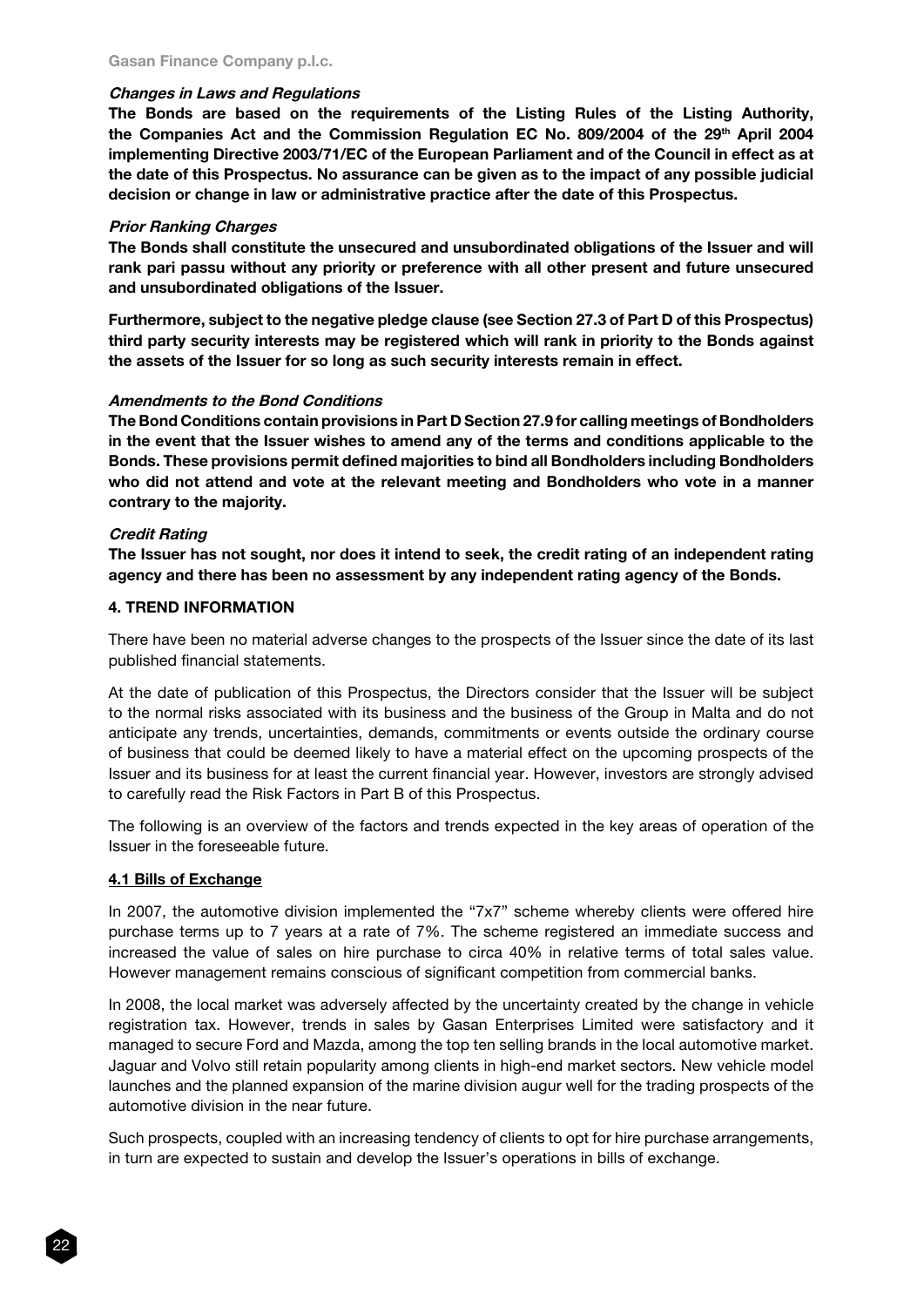# 4.2 Rent

The Issuer rents out the Mriehel Premises in its entirety to Gasan Properties Limited, a Group Company which then sub-lets to other Group Companies and Melita plc. There is no reason to believe that such rental arrangements will not remain operative in the foreseeable future.

All Piazzetta Properties are currently occupied by tenants. Past statistics reveal healthy occupancy trends and lease agreements have either been consistently renewed or replaced back-to-back with new tenancy agreements.

# 4.3 Loans

The Issuer will continue advancing finance to Group Companies when appropriate to sustain trading and investment prospects. The Group will continue developing its existing ventures while tapping on opportunities to expand further its business.

## 5. DIRECTORS AND EMPLOYEES

In accordance with Article 6(a) of the Memorandum and Articles of Association of the Issuer, the Board of Directors of the Issuer is to consist of a minimum of four and a maximum of six Directors. At the date of this Prospectus, the Board is composed of the six Directors named in Section 2.1.

The Board of Directors meets as necessary but at least twice a year to review and approve the Issuer's financial statements. The Board is responsible for the entire management and organisation of the Issuer. In particular it:

- identifies and executes new investment opportunities;
- approves the acquisitions of assets and source of funding;
- appoints executives and key personnel.

Meetings of the Directors usually take place in Malta but may, with the consent of all the Directors, be held elsewhere.

# 5.1 Remuneration of Directors

The aggregate emoluments of all Directors in any one financial year, and any increases thereto, shall be such amount as may from time to time be determined by the Issuer in General Meeting, and any notice convening the General Meeting during which an increase in the maximum limit of such aggregate emoluments shall be proposed, shall contain a reference to such fact. The Directors may also be paid all travelling, hotel and other expenses properly incurred by them in attending and returning from meetings of the Directors or any committee of the Directors or general meetings of the Issuer or in connection with the business of the Issuer.

Total aggregate emoluments paid to the Directors by the Issuer during 2008 amounted to €2,400 and paid to Mr. Anthony R. Curmi, as determined by the Issuer in General Meeting. It is estimated that this amount will remain at the same level for 2009.

#### 5.2 Employees

As at the date of this Prospectus, the Issuer has no employees. The Issuer uses the services of employees of other Group Companies as and when required.

# 5.3 Shareholders

The Issuer is wholly owned (except for one share) by Gee Five Limited (C 5958) which in turn is wholly owned by Gasan Group Limited (C 29585) and therefore forms part of the Gasan Group of Companies with Gasan Group Limited as the ultimate parent company.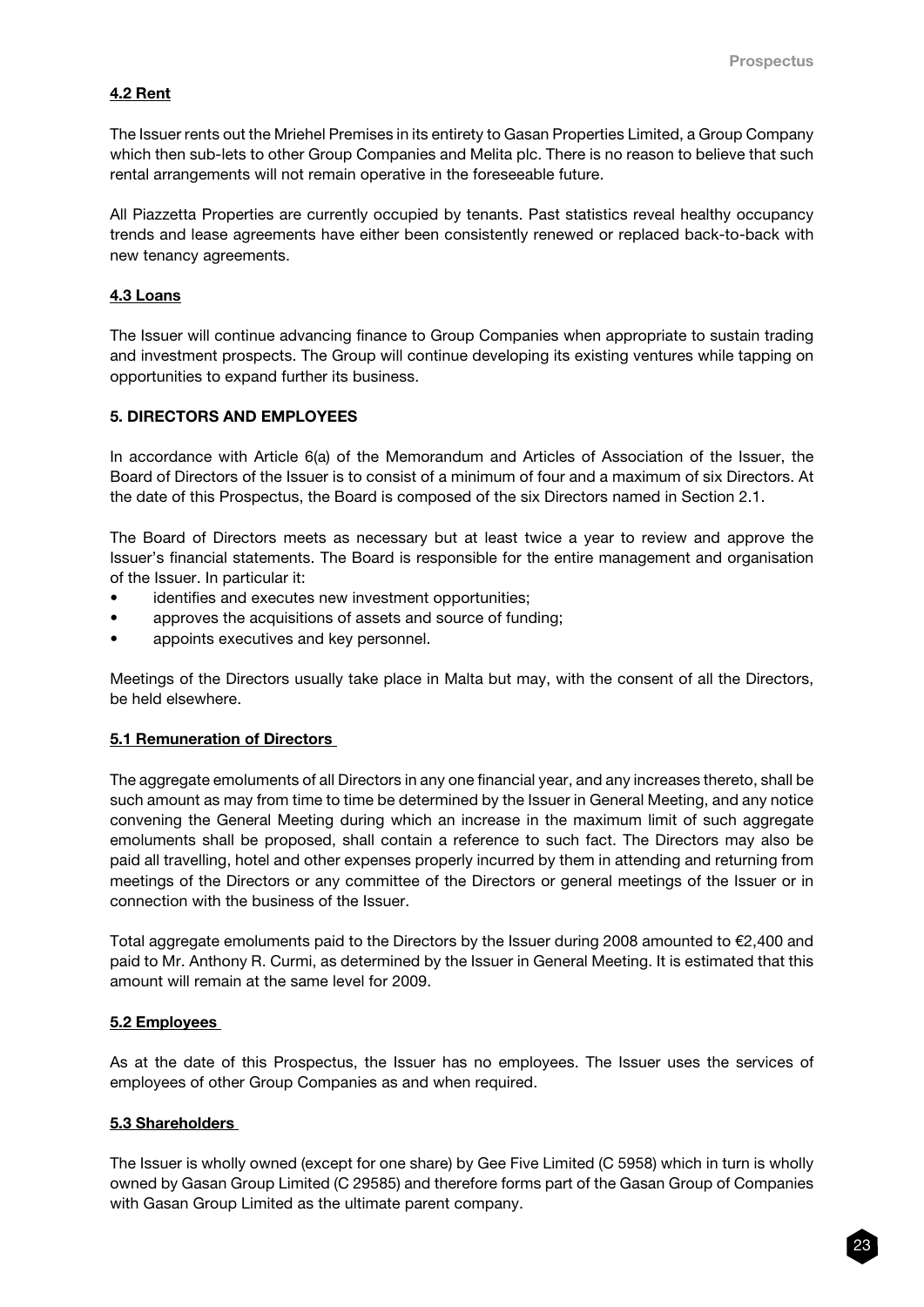# 5.4 Related Party Transactions

As explained above, the Issuer, as the finance company of the Group, advances funds, from time to time, as and when required, to Group Companies at agreed rates of interest and on an arms length basis and will continue to do so.

## 6. MEMORANDUM AND ARTICLES OF ASSOCIATION

The Memorandum and Articles of Association of the Issuer (C 16435), parts of which are described in Sections 17.1, 19.1, 23.1 and 23.2 of Part C of this Prospectus, are registered with the Registry of Companies and are available for inspection during the lifetime of this Prospectus at the registered office of the Issuer and at the Registrar of Companies of the Malta Financial Services Authority.

## 7. DETAILS OF THE OFFER AND ADMISSION TO TRADING

## 7.1 The Bond Issue

The Issuer is issuing six per cent (6%) Bonds due May 31, 2016 for an aggregate principal amount of €15,000,000 provided that in the event that the Issuer receives Applications in excess of €15,000,000, the Issuer has the option to increase the issue of Bonds by a maximum of an additional €5,000,000 up to an aggregate principal amount of €20,000,000. The Bonds, having a nominal value of €100 each, will be issued at par and shall bear interest at the rate of 6% per annum payable semi-annually in arrears on May 31 and November 30 of each year, the first such payment to be made on November 30, 2009. The Bonds will unless previously purchased and cancelled, be redeemed on May 31, 2016, subject to the Issuer's option to redeem all or any of the Bonds at any date between May 31, 2014 and May 31, 2016, as the Issuer may determine on giving not less than thirty (30) days' notice.

The Bond Issue is not underwritten. In the event that the total aggregate principal amount of the Bonds amounting to €15,000,000 is not fully subscribed, no allotment of the Bonds shall be made, the Applications shall be deemed not to have been accepted by the Issuer and all money received from Applicants shall be refunded accordingly.

#### 7.2 Admission to Trading

Application has been made to the Listing Authority for the Bonds to be admitted to listing on a regulated market. In addition, application has been made to the Board of Directors of the Exchange for the Bonds to be admitted to the Official List. The Bonds are expected to be admitted to the Official List of the Exchange with effect from May 15, 2009 and trading is expected to commence on May 18, 2009.

#### 7.3 Plan for Distribution

The Issuer is making an offering of Bonds to all categories of investors, subject to what is provided under the Section titled "Important Information" at the beginning of this Prospectus. The Bonds will be available for subscription during the Offer Period commencing on April 27, 2009, up to and including April 30, 2009, subject to right of the Issuer to close subscription lists before such date in the case of over-subscription.

The Issuer may enter into conditional subscription agreements prior to the commencement of the Offer Period up to an amount not exceeding 40% of the full amount of the Offering (including the maximum amount of the Over-allotment Option) with a number of Authorised Intermediaries for the subscription of the Bonds whereby it will bind itself to allocate Bonds to such Authorised Intermediaries upon closing of subscription lists. These agreements will be subject, inter alia, to the admission to trading of the Bonds on the Official List of the Exchange.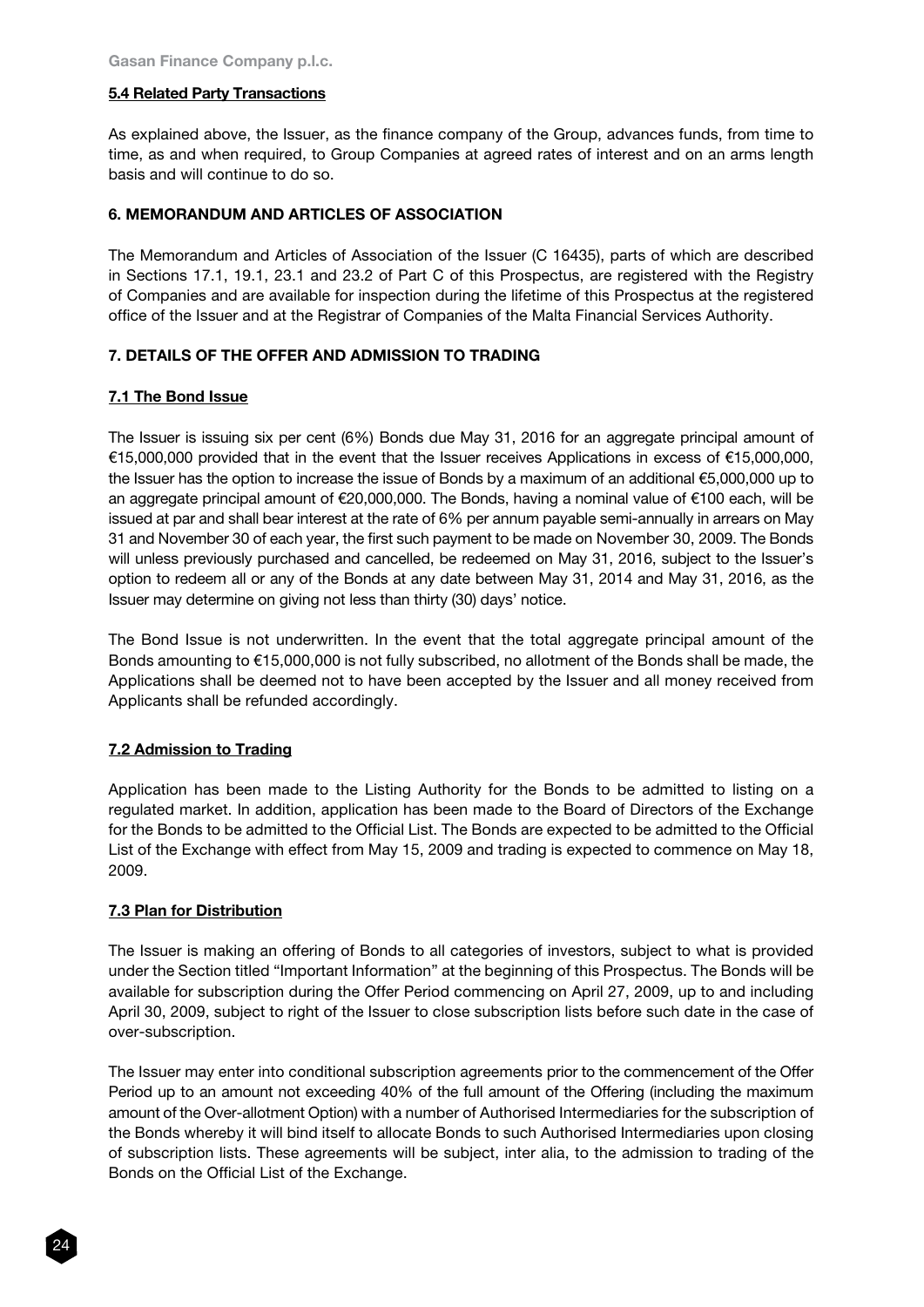The terms and conditions applicable to any Application are set out in the Application Conditions contained in Section 28 of Part D of this Prospectus.

During the Offer Period, Applications may be made through any of the Authorised Intermediaries whose names are set out in Part E Annex II of this Prospectus.

## 7.4 Expenses of the Bond Issue

Professional fees, costs related to publicity, advertising, printing, listing, registration, sponsor, management, and registrar fees, a 1% selling commission, and other miscellaneous expenses in connection with this Bond Issue, are estimated not to exceed €450,000 or in the case of exercise of the Over-allotment Option €500,000 and shall be borne by the Issuer.

The overall amount of the placing commission payable to Authorised Intermediaries entering into conditional subscription agreements in terms of Section 24 of Part D will not exceed €80,000.

# 8. OFFER STATISTICS

| Issuer                             | Gasan Finance Company p.l.c., a company registered in Malta with<br>registration number C 16435 (the "Issuer");                                                                                                                                                                                                                                                                                                                                                                                                |
|------------------------------------|----------------------------------------------------------------------------------------------------------------------------------------------------------------------------------------------------------------------------------------------------------------------------------------------------------------------------------------------------------------------------------------------------------------------------------------------------------------------------------------------------------------|
| Issue                              | Six per cent (6%) Bonds due 2014-2016 (the "Bonds");                                                                                                                                                                                                                                                                                                                                                                                                                                                           |
| <b>ISIN</b>                        | MT0000061243;                                                                                                                                                                                                                                                                                                                                                                                                                                                                                                  |
| Amount                             | An aggregate principal amount of €15,000,000 provided that in<br>the event that the Issuer receives applications for Bonds in excess<br>of €15,000,000, the Issuer has the option to increase the issue of<br>Bonds by a maximum of an additional €5,000,000 up to an aggregate<br>principal amount of €20,000,000 (the "Over-allotment Option");                                                                                                                                                              |
| Form                               | The Bonds will be issued in fully registered form, without interest<br>coupons. If and for as long as the Bonds are admitted to listing on the<br>Exchange, certificates will not be delivered to Bondholders in respect<br>of the Bonds as each Bondholder will be registered in dematerialised<br>form by an appropriate entry in the electronic register maintained on<br>behalf of the Issuer at the Central Securities Depository, or as may<br>be stipulated by the Exchange Bye-Laws from time to time; |
| <b>Denomination</b>                | Euro $(\epsilon)$ ;                                                                                                                                                                                                                                                                                                                                                                                                                                                                                            |
| Minimum amount per<br>subscription | Minimum of one thousand euro ( $€1,000$ ) and integral multiples of one<br>hundred euro (€100);                                                                                                                                                                                                                                                                                                                                                                                                                |
| <b>Redemption Date</b>             | May 31, 2016, subject to redemption of all or part of the Bonds<br>earlier than their Redemption Date, at the option of the Issuer, as<br>described herein;                                                                                                                                                                                                                                                                                                                                                    |
| <b>Issue Price</b>                 | At par (€100 for each Bond);                                                                                                                                                                                                                                                                                                                                                                                                                                                                                   |
| <b>Status of the Bonds</b>         | The Bonds shall constitute the unsecured and unsubordinated<br>obligations of the Issuer and will rank pari passu without any priority<br>or preference with all other present and future unsecured and<br>unsubordinated obligations of the Issuer;                                                                                                                                                                                                                                                           |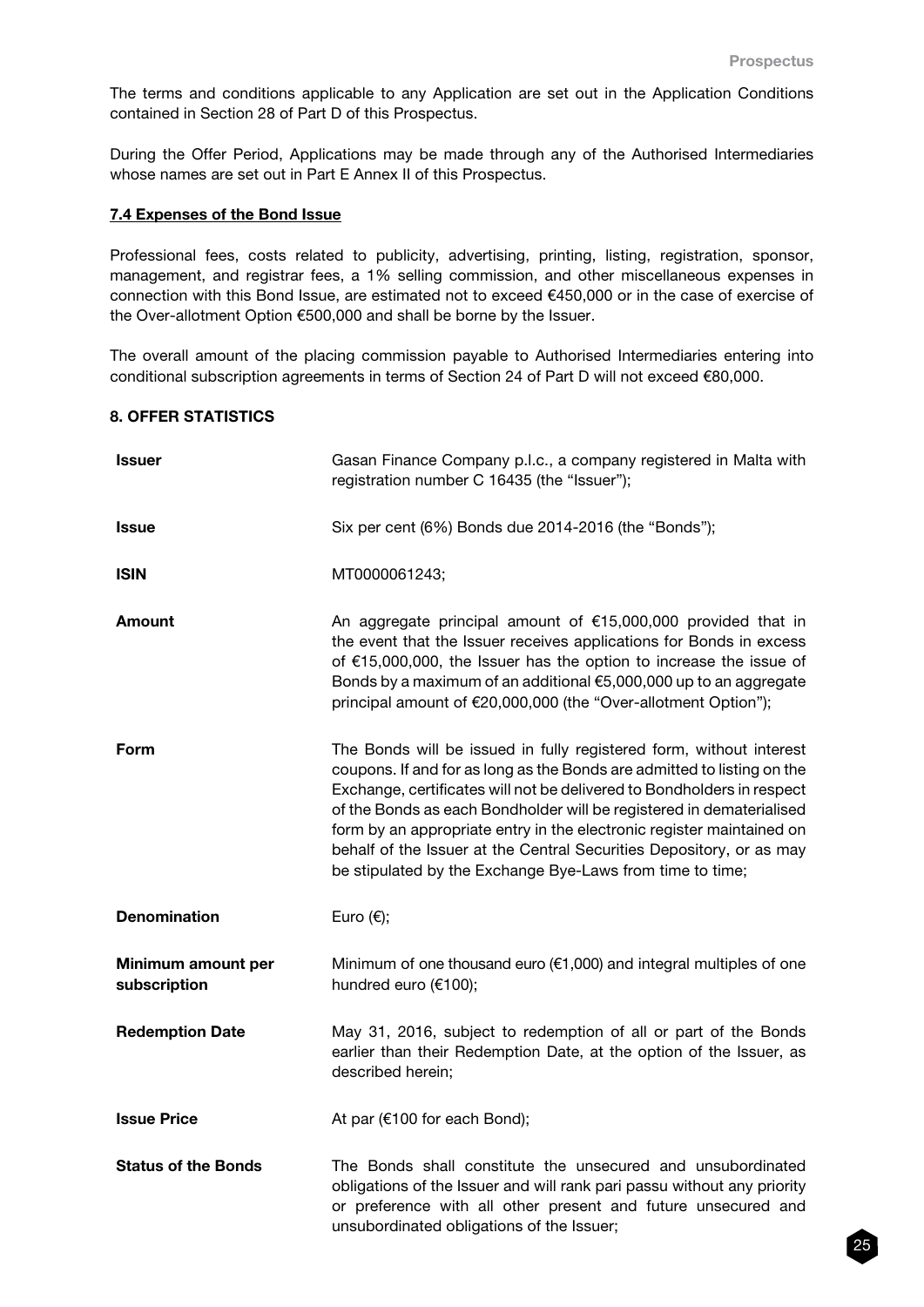| Listing                                               | Application has been made to the Listing Authority for the admissibility<br>of the Bonds to listing and to the Exchange for the Bonds to be listed<br>and traded on its Official List;                                                                                                                                                                                                                                 |
|-------------------------------------------------------|------------------------------------------------------------------------------------------------------------------------------------------------------------------------------------------------------------------------------------------------------------------------------------------------------------------------------------------------------------------------------------------------------------------------|
| <b>Offer Period</b>                                   | The period between April 27, 2009 and April 30, 2009 (or such<br>earlier date as may be determined by the Issuer in the event of over-<br>subscription) during which the Bonds are on offer;                                                                                                                                                                                                                           |
| <b>Interest</b>                                       | Six per cent (6%) per annum for each of the Bonds;                                                                                                                                                                                                                                                                                                                                                                     |
| Yield                                                 | The gross yield calculated on the basis of the Interest, the Issue<br>Price and the Redemption Value of the Bonds at maturity is six per<br>cent (6%) for each of the Bonds;                                                                                                                                                                                                                                           |
| <b>Interest Payment Date(s)</b>                       | November 30 and May 31 of each year, between 2009 and the year<br>in which the Bonds are redeemed (both years included), the first such<br>payment to be made on November 30, 2009, provided that if any<br>such day is not a Business Day, interest accrued up to and including<br>the Interest Payment Date will be paid on the next following day that<br>is a Business Day;                                        |
| <b>Redemption Value</b>                               | At par (€100 for each Bond);                                                                                                                                                                                                                                                                                                                                                                                           |
| <b>Designated Optional</b><br><b>Redemption Dates</b> | The Issuer has the option to redeem all or any part of the Bonds at<br>their nominal value on any day falling between May 31, 2014 and<br>May 31, 2016 (both dates inclusive) by giving not less than thirty (30)<br>days advance notice in writing to Bondholders;                                                                                                                                                    |
| <b>Manager and Registrar</b>                          | Bank of Valletta p.l.c.;                                                                                                                                                                                                                                                                                                                                                                                               |
| <b>Sponsor</b>                                        | Curmi & Partners Limited;                                                                                                                                                                                                                                                                                                                                                                                              |
| <b>Notices</b>                                        | Notices will be mailed to Bondholders at their registered addresses<br>and shall be deemed to have been served at the expiration of twenty-<br>four (24) hours after the letter containing the notice is posted, and in<br>proving such service it shall be sufficient to prove that a prepaid letter<br>containing such notice was properly addressed to such Bondholder<br>at his/her registered address and posted; |
| <b>Governing Law</b>                                  | The Bonds are governed by and shall be construed in accordance<br>with Maltese law;                                                                                                                                                                                                                                                                                                                                    |
| <b>Submission to Jurisdiction</b>                     | The Maltese Courts shall have exclusive jurisdiction to settle any<br>disputes that may arise out of or in connection with the Bonds and<br>accordingly any legal action or proceedings arising out of or in<br>connection with the Bonds shall be brought exclusively before the<br>Maltese Courts.                                                                                                                   |

Your attention is drawn to Part D of this Prospectus for a more detailed explanation of the terms and conditions of the Offer.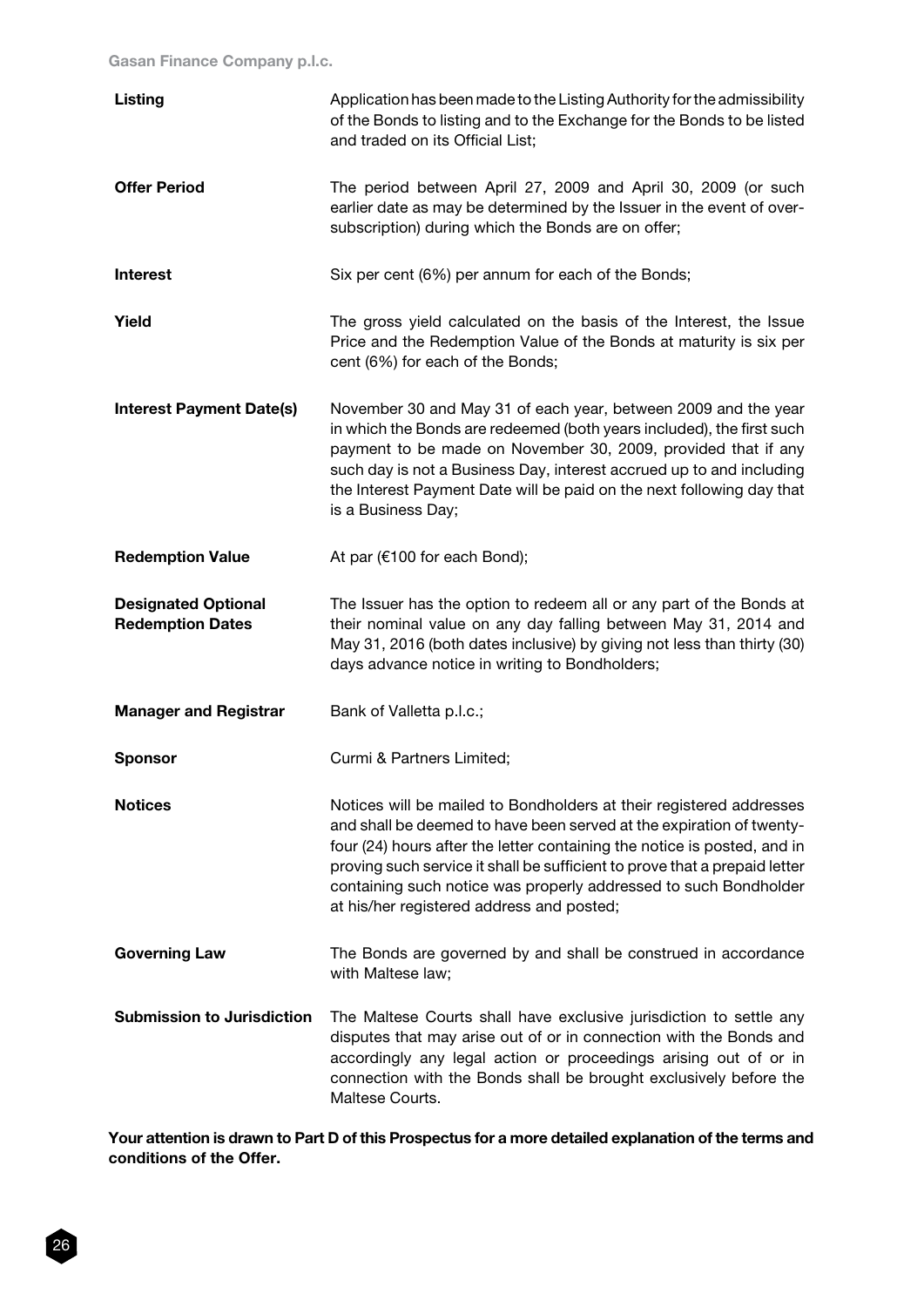# 9. EXPECTED TIMETABLE

| <b>Application Forms Available</b>                                      | April 15, 2009 |
|-------------------------------------------------------------------------|----------------|
| Opening of Subscription Lists                                           | April 27, 2009 |
| Closing of Subscription Lists                                           | April 30, 2009 |
| Announcement of basis of acceptance                                     | May 7, 2009    |
| Commencement of interest on the Bonds                                   | May 7, 2009    |
| Expected dispatch of allotment advices and refund of unallocated monies | May 14, 2009   |

The Issuer reserves the right to close the Offering before April 30, 2009 in the event of over-subscription, in which case, the subsequent events set out in the 'Expected Timetable' shall be anticipated in the same chronological order in such a way as to retain the same number of Business Days between the said events.

# 10. DOCUMENTS AVAILABLE FOR INSPECTION

For the lifetime period of the Prospectus the following documents shall be available for inspection at the registered address of the Issuer:

- (a) Memorandum and Articles of Association of the Issuer;
- (b) Audited Financial Statements of the Issuer for the financial year ended December 31, 2008;
- (c) Audited Financial Statements of the Issuer for the financial year ended December 31, 2007;
- (d) Audited Financial Statements of the Issuer for the financial year ended December 31, 2006;
- (e) Public deed in the records of Notary Pierre Attard dated December 1, 2003 whereby the Issuer purchased the Piazzetta Properties;
- (f) Public deed in the records of Notary Hugh Grima dated December 23, 1998 whereby the Issuer purchased the Mriehel Premises; and
- (g) All reports, letters, and other documents, valuations and statements prepared by any expert at the Issuer's request which are included or referred to in this Prospectus.

By not later than the May 31 of each year Gasan Group Limited will upload its Consolidated Financial Statements on its website www.gasan.com for the twelve months ending on December 31 of the previous year.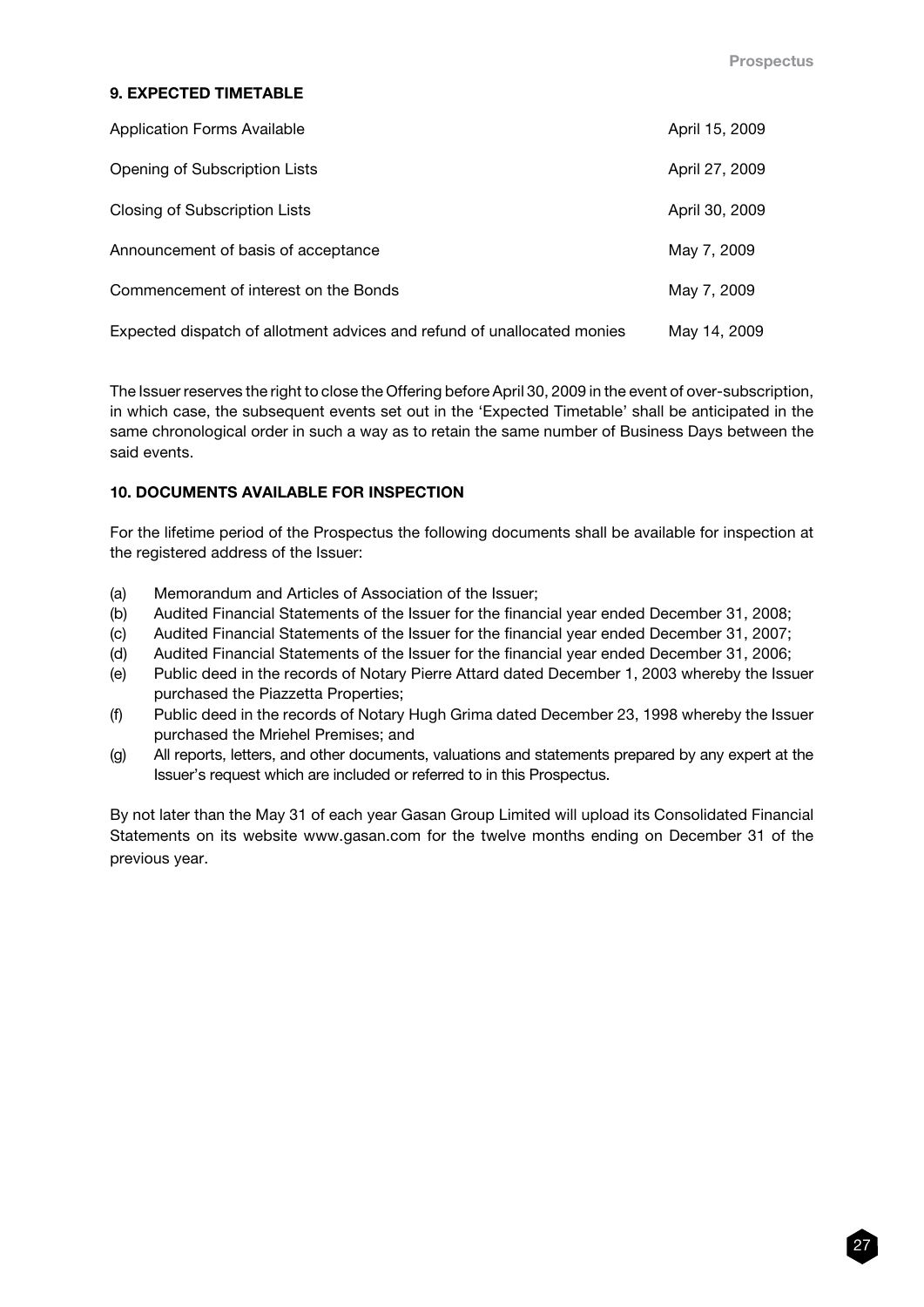## PART B: RISK FACTORS

#### 11. RISK FACTORS

An investment in the Bonds involves certain risks. Below is a list of risks typically associated with the Issuer and the Bonds that it is issuing. The sequence in which the risks below are listed is not intended to be indicative of any order of priority or of the extent of their consequences. This list of risk factors does not purport to be a comprehensive description of all risks which may be relevant to a decision to invest in the Bonds. In particular it does not consider an investor's specific knowledge and/or understanding about the risks typically associated with the Issuer and the acquisition and ownership of the Bonds.

In addition to the other information contained in this Prospectus prospective investors should carefully consider, with their own independent financial and other professional advisers, the following risk factors and other investment considerations as well as all the other information contained in this Prospectus before deciding to make an investment in the Bonds.

#### 11.1 Risks Relating to the Issuer

The Issuer is subject to a number of risks which could have an adverse effect on its business and the business of the Group, the value of its assets and results of operations. These risks include, but are not limited to, those risks which are discussed below. The risk exposure of the Issuer can be broken down into two main categories: non financial risks i.e. risks related to the business of the Issuer and financial risks.

#### A. Non financial Risks

The Issuer is a company set up to assist in providing finance to Group Companies and consequently its own trading activities are limited to the assets which have been acquired from the proceeds of its various bond issues which are subject to the negative pledge clauses in favour of the holders of the various bonds. The assets consist of (i) bills of exchange drawn by Gasan Enterprises Limited on customers who purchase motor vehicles and marine engines on hire purchase terms; (ii) the Mriehel Premises; (iii) the Piazzetta Properties and (iv) loans to Group Companies. The risk factors are those which relate to these assets and other matters as listed below.

#### Risks relating to bills of exchange

The volatility in the automotive market and the possible increased use of bank financing to purchase motor vehicles may reduce the potential of the automotive division to issue bills of exchange and consequently this may impact on the level of bills of exchange which may be acquired and held by the Issuer such that a greater degree of property and other assets will be held in comparison to the present situation.

#### Risks relating to the Mriehel Premises

The Mriehel Premises are leased in their entirety to Gasan Properties Limited, a Group Company, which then sub-lets to others (at the present time to other Group Companies and Melita plc). The income from the Mriehel Premises depends on the payment of rent by Gasan Properties Limited. Gasan Properties Limited is obliged to pay the rent whether or not it sub-lets the Premises but its financial position may be negatively impacted if the sub-leases do not continue to be renewed or if the demand in the letting market for such properties decreases. Furthermore, the value of the Mriehel Property depends to some extent on whether there are buyers of that particular type of property at any moment in time.

#### Risks relating to the Piazzetta Properties

The Piazzetta Properties are leased to third parties which are not connected to the Group. The income from the Piazzetta Properties depends to a large extent on the continued renewal of these leases or if the current leases are not renewed or terminated on the demand in the letting market for such properties. Their value also depends on whether there are potential lessees / buyers for those properties at any moment in time.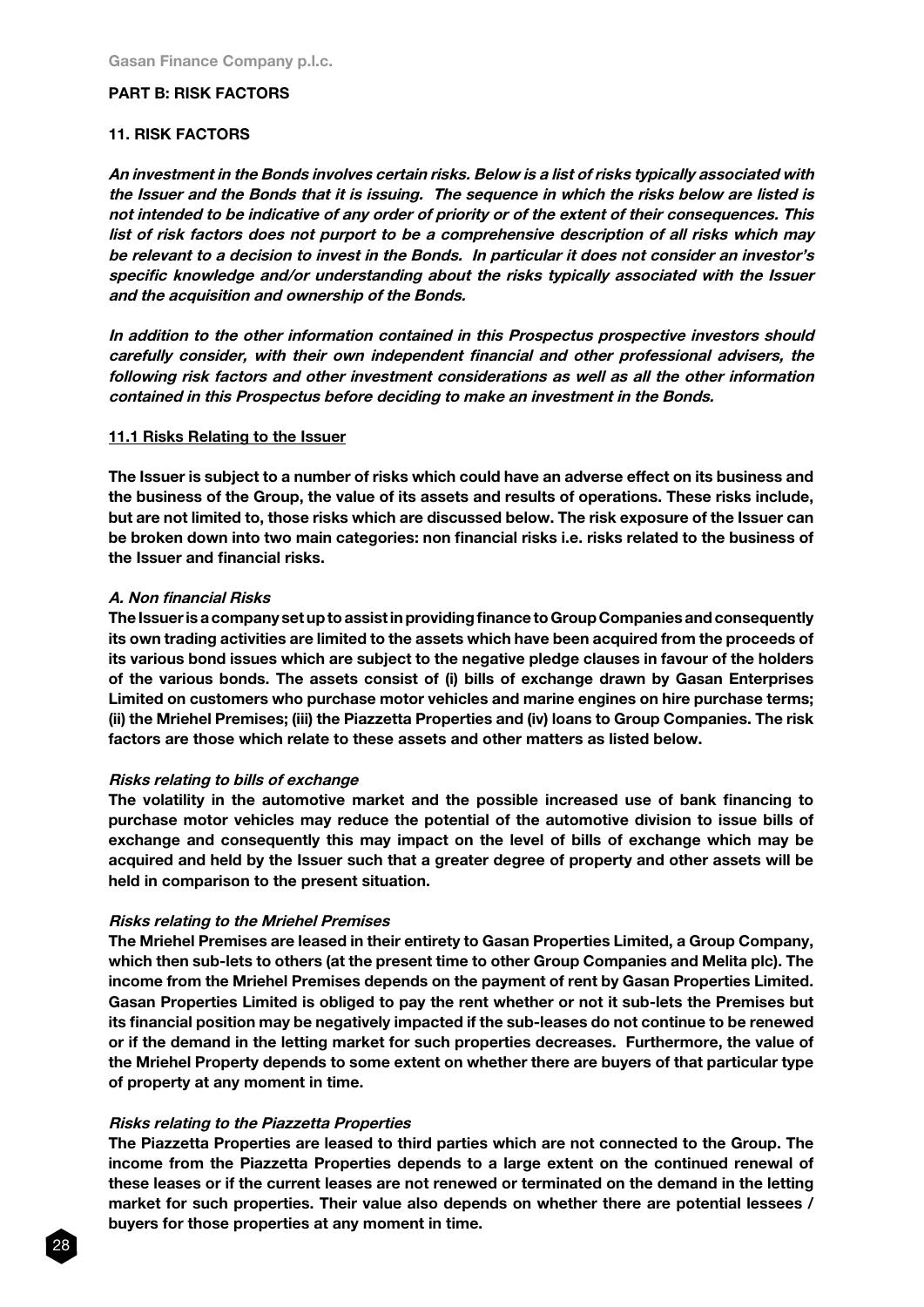#### Risks relating to loans to Group Companies

With respect to the loans to Group Companies, the risk is the capability of the Group Company borrowers to pay the interest and repay the loan. In this regard the risks are indirectly those which affect the Group's operations (see below).

#### Risks relating to reliance on Group Companies

The Issuer is mainly dependent on other Group Companies for rent receivable, bills of exchange and interest receivable.

#### • Rent Receivable

The Issuer receives rent from Gasan Properties Limited for the Mriehel Premises. In turn Gasan Properties Limited sub-lets to various other Group Companies.

• Bills of Exchange

> The Issuer acquires bills of exchange from Gasan Enterprises Limited, a Group Company, which at the present time effects sales within the automotive division of the Group. The acquisition and sale of bills of exchange are drawn by Gasan Enterprises Limited on customers who purchase motor vehicles and marine engines on hire purchase terms. These bills of exchange are held as assets by the Issuer.

#### **Interest Receivable**

The Issuer lends money to and receives interest income from Group Companies.

In this respect the operating results of Group Companies have a direct effect on the Issuer's financial position and as such the risks of Group Companies are indirectly those of the Issuer (see below).

#### Other Risks associated with the business of the Group

The Group is involved in a wide variety of businesses on the local market which range from the sale of motor vehicles and marine engines, property development, provision of engineering services, investments and insurance. This diversification of the Group's businesses serves to reduce the Group's dependence on any one area whilst on the other hand exposing it to risks that are not associated to a single sector.

The Group operates in areas that are subject to significant competition. In particular the automotive industry is characterised by long standing players who compete with Gasan's automotive brands in all vehicle segments; competition from overseas through the importation of second hand cars is also emerging. Similarly the insurance and engineering divisions compete with local providers of similar products and services.

Furthermore the businesses of the Group are largely geared to the consumer market which is vulnerable to macro economic trends and levels of interest rates both in Malta and overseas, over which the Group has no control. The current economic climate is extremely challenging and investors should be aware that negative economic trends may have an impact on the business of the Group. The diverse nature of the Group's activities should have the effect of diluting the impact of such negative trends on any one business segment of the Group.

The Group's executive management structure is dependent on certain key personnel. Retention of these key personnel cannot be guaranteed but the Group's structure should ensure that any adverse effect emanating from the departure of a key individual should be short term.

#### B. Financial Risk

The Issuer's activities potentially expose it to a variety of financial risks: market risk (including cash flow interest rate risk and fair value interest rate risk), credit risk and liquidity risk. The Issuer's overall risk management focuses on the unpredictability of financial markets and seeks to minimise potential adverse effects on the Issuer's financial performance.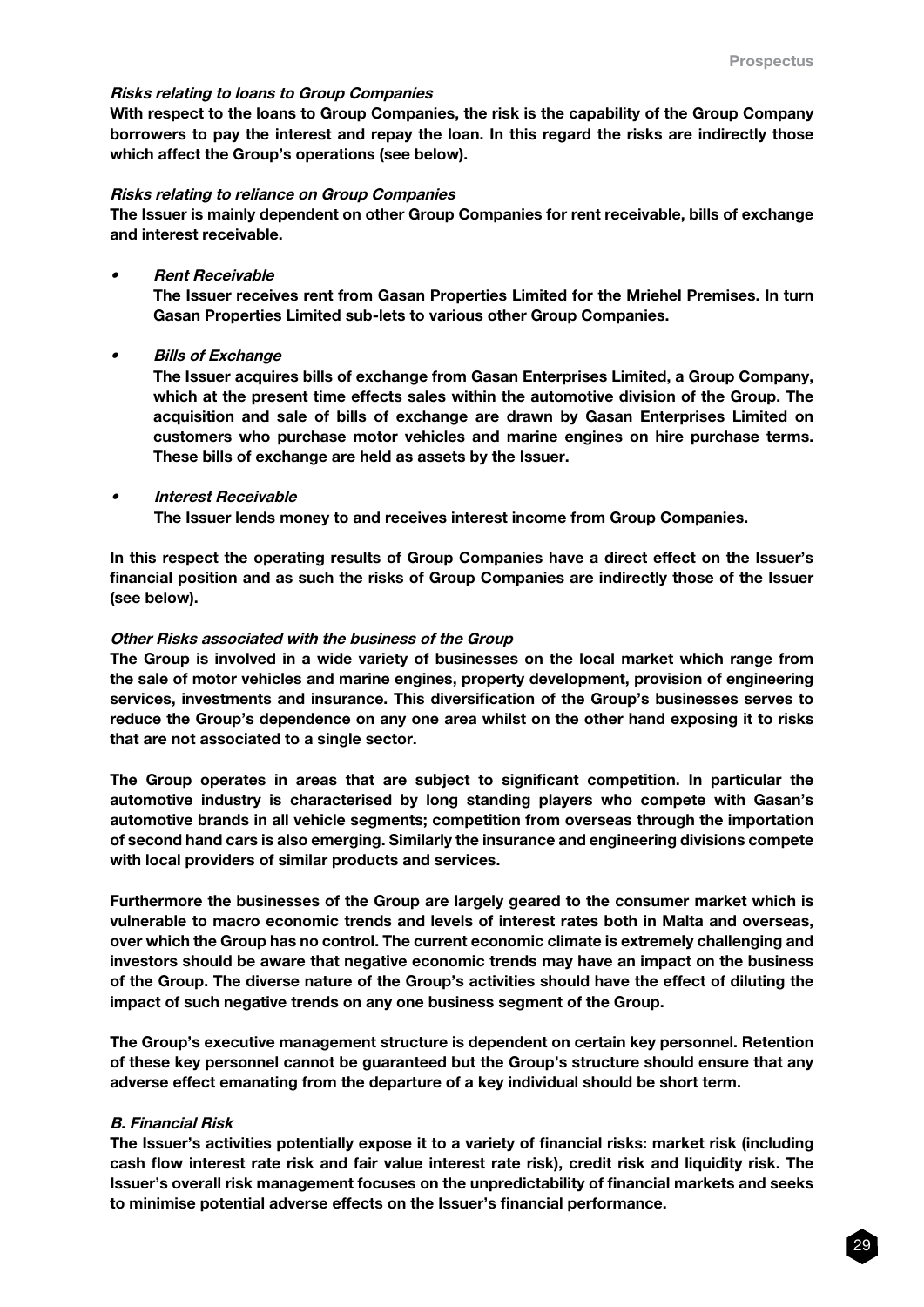#### Interest Rate Risk

Interest rate risk refers to the potential changes in the value of financial assets and liabilities in response to changes in the level of interest rates and their impact on cash flows. The Issuer is exposed to the risks associated with the effects of fluctuations in the prevailing levels of the market interest rates on its financing position and cash flows.

The Issuer has fixed rate interest-bearing assets comprising bills of exchange and amounts owed by group undertaking. Accordingly, its income and operating cash flows are substantially independent of changes in market interest rates. The Issuer's interest rate risk arises from medium-term borrowings. Bank loans expose the Issuer to cash flow interest rate risk. Changes in interest rates can have an adverse effect on the financial position and operating results of the Issuer.

#### Counterparty Risk

This risk arises from credit exposures to counterparties and amounts receivable from Group Companies. Failure on the part of counterparties to fulfil their obligations may impact the business of the Issuer. The Issuer does not hold any collateral as security in this respect.

#### Liquidity and Funding Risk

The Issuer is exposed to liquidity risk in relation to meeting future obligations associated with its financial liabilities, which comprise principally trade and other creditors and interest-bearing borrowings. The Issuer uses both the capital markets and banks to obtain debt finance for its operations. Changes in banking risk appetite may impact the willingness of banks to provide loans to companies. However, the Issuer retains a healthy and strong relationship with its banks. Also, changes in demand for debt instruments on capital markets could have an adverse impact on the Issuer's operations.

#### 11.2 Risks relating to the Bonds

An investment in the Bonds involves certain risks including but not limited to those described below:

#### Trading and Liquidity

Although the Issuer has had bonds freely trading on the Exchange since 1994, there is currently no trading record in respect of the Bonds which are being issued pursuant to this Prospectus as there has never been a public market for the Bonds prior to the Offering. Application has been made to the Listing Authority for the admissibility of the Bonds to listing and to the Exchange for the Bonds to be listed and traded on its Official List. There can be no assurance, however, that an active secondary market for the Bonds will develop or, if it develops, that it will continue nor can there be any assurance that an investor will be able to re-sell his Bonds at or above the Issue Price or at all. A public trading market having the desired characteristics of depth, liquidity and orderliness depends on a number of factors including the presence in the market place of willing buyers and sellers of the Issuer's Bonds at any given time, which presence is dependent upon the individual decisions of investors over which the Issuer has no control. Many other factors over which the Issuer has no control may affect the trading market for, and trading value of, the Bonds. These factors include the time remaining to the maturity of the Bonds, the outstanding amount of the Bonds, the level, direction and volatility of market interest rates generally, economic conditions, the investment appetite of investors, the financial condition of the Issuer and the market for similar securities. No prediction can be made about the effect which any future public offerings of the Issuer's securities or any takeover or merger activity involving the Issuer will have on the market price of the Bonds prevailing from time to time.

#### Foreign Exchange Rate Risk

An investor in the Bonds will bear the risk of any fluctuations in exchange rates between the currency of denomination of the Bonds and the investor's currency of reference if different.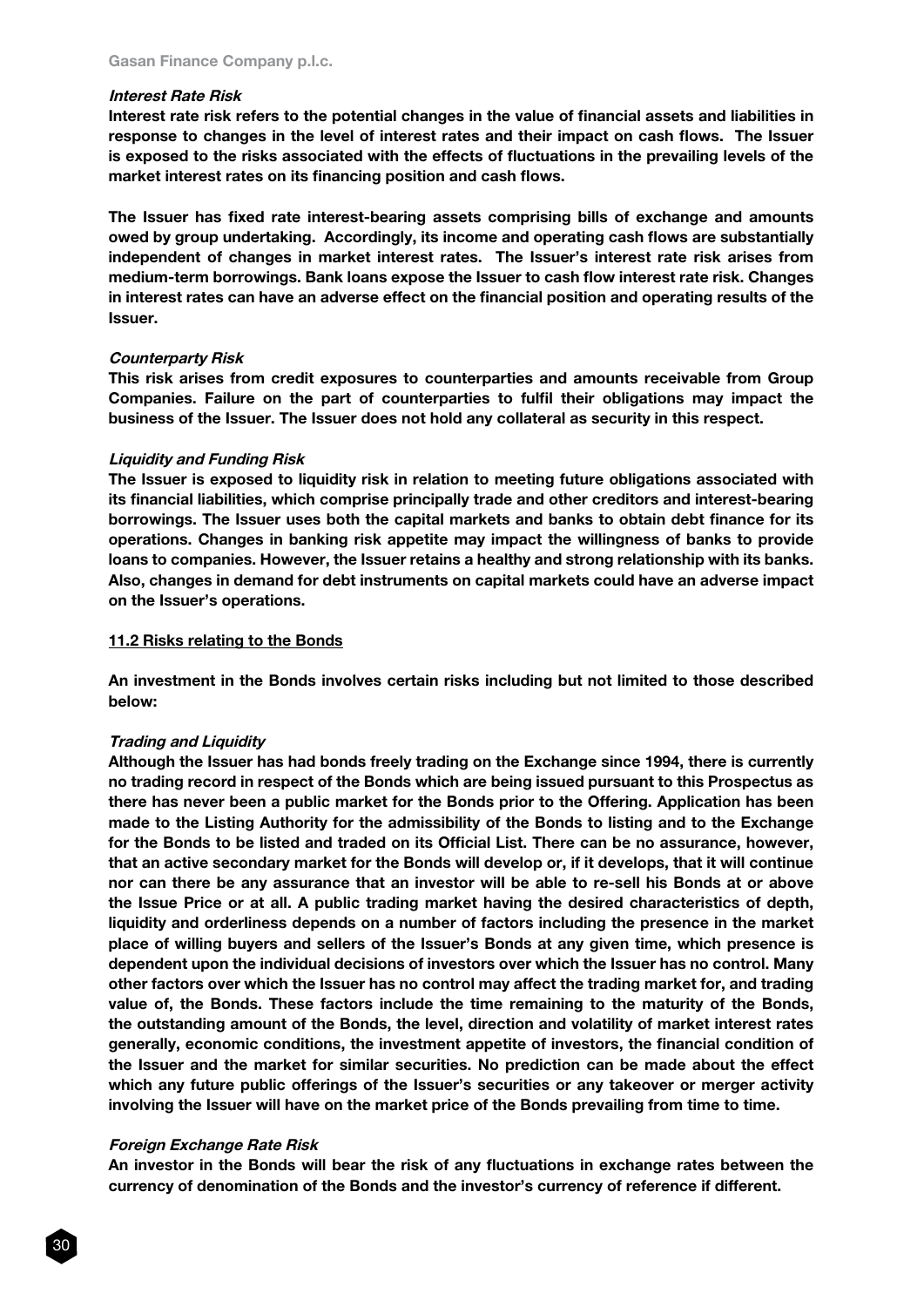#### Early Redemption

The Bonds are subject to redemption prior to their Redemption Date, at the option of the Issuer, between May 31, 2014 and May 31, 2016 upon giving thirty (30) days advance notice to Bondholders.

#### Changes in Laws and Regulations

The Bonds are based on the requirements of the Listing Rules of the Listing Authority, the Companies Act and the Commission Regulation EC No. 809/2004 of the 29th April 2004 implementing Directive 2003/71/EC of the European Parliament and of the Council in effect as at the date of this Prospectus. No assurance can be given as to the impact of any possible judicial decision or change in law or administrative practice after the date of this Prospectus.

#### Prior Ranking Charges

The Bonds shall constitute unsecured and unsubordinated obligations of the Issuer and will rank pari passu without any priority or preference with all other present and future unsecured and unsubordinated obligations of the Issuer.

Furthermore, subject to the negative pledge clause (see Section 27.3 of Part D of this Prospectus) third party security interests may be registered which will rank in priority to the Bonds against the assets of the Issuer for so long as such security interests remain in effect.

#### Amendments to the Bond Conditions

The Bond Conditions contain provisions in Section 27.9 of Part D for calling meetings of Bondholders in the event that the Issuer wishes to amend any of the terms and conditions applicable to the Bonds. These provisions permit defined majorities to bind all Bondholders including Bondholders who did not attend and vote at the relevant meeting and Bondholders who vote in a manner contrary to the majority.

#### Credit Rating

The Issuer has not sought, nor does it intend to seek, the credit rating of an independent rating agency and there has been no assessment by any independent rating agency of the Bonds.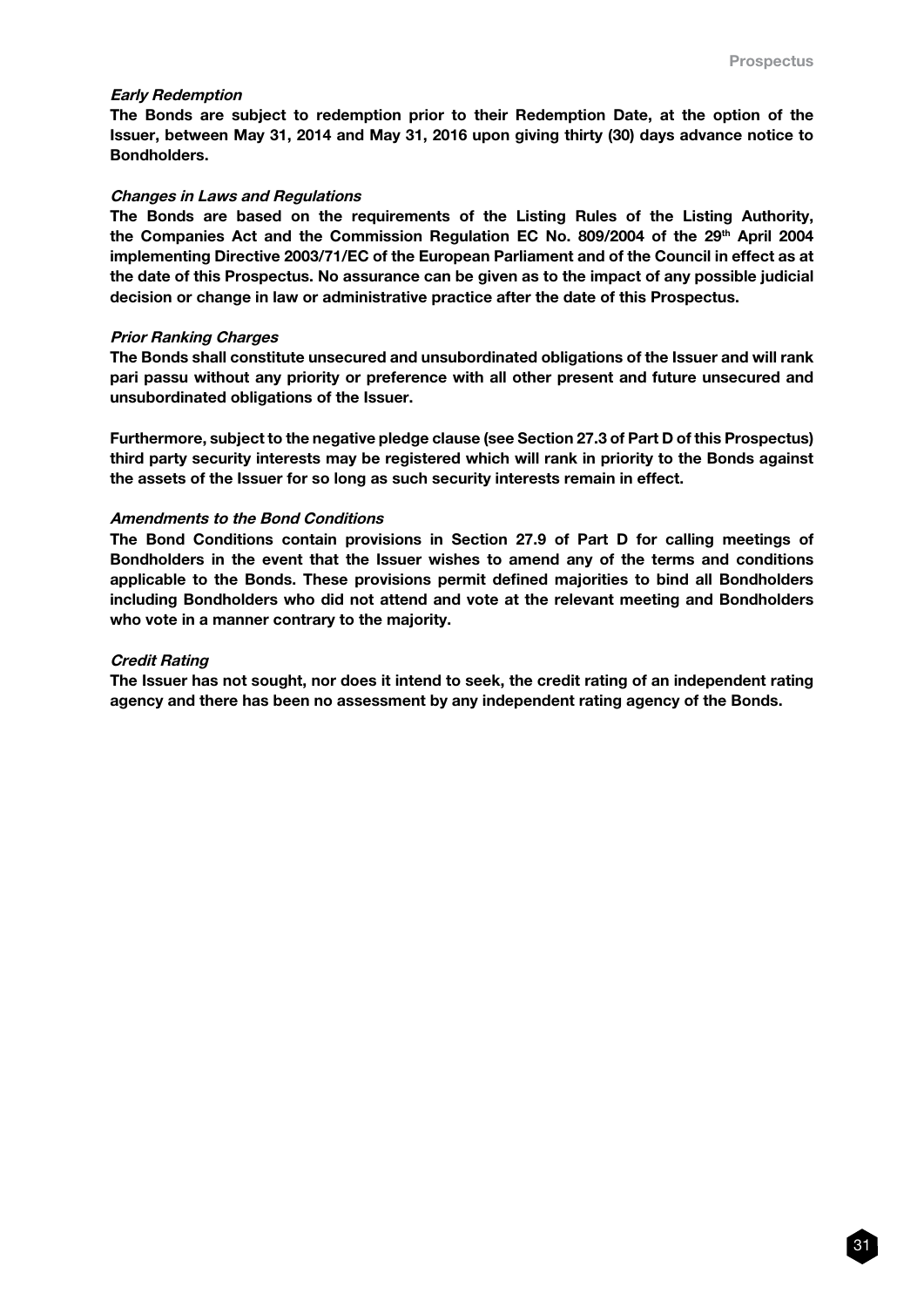# PART C: INFORMATION CONCERNING THE ISSUER AND THE GROUP

The information on the Group contained in this Section is meant to provide a general background on the Group Companies' activities since the Issuer provides finance to Group Companies. However, the payment obligations under the Bonds are being undertaken solely by the Issuer.

# 12. ORGANISATIONAL STRUCTURE, BUSINESS OPERATIONS AND HISTORICAL DEVELOPMENT OF THE ISSUER AND THE GROUP

# 12.1 Introduction

The Issuer, whose registered office is at Gasan Centre, Mriehel By-Pass, Mriehel, BKR 3000, is a public limited company incorporated and registered under the Companies Act and operating and domiciled in Malta, having company registration number C16435 with an authorised and issued share capital of €3,261,122.20 divided into 1,400,000 ordinary shares of €2.329373 each, all of which are fully paid and subscribed as to 1,399,999 ordinary shares by Gee Five Limited and 1 ordinary share by J.A.G. Limited. The telephone number of the registered office is 27788500.

# 12.2 History and Development of the Issuer

The Issuer was incorporated and registered under the laws of Malta as a private limited liability company on June 30, 1994. In July 1994, pursuant to amendments made to the Memorandum and Articles of Association of the Issuer whereby the Issuer was given the power to issue debentures, bonds, notes and other securities to the public, the Issuer was converted into a public limited company.

In September 1994, the Issuer's issued share capital was increased from Lm5,000 (equivalent to €11,646.87) to Lm500,000 (equivalent to €1,164,687.70) divided into 500,000 ordinary shares of Lm1 (equivalent to €2.329373) each.

Pursuant to a prospectus dated September 12, 1994, Lm3,000,000 (equivalent to €6,988,120.20) 6.50% Bonds due 1998/9 (the "Bonds 1998/9") were issued. These bonds were fully taken up and admitted to the official list of the Exchange in October 1994 and were redeemed on April 30, 1999.

In December 1998, the authorised and issued share capital were further increased by the creation and issue of 900,000 ordinary shares of Lm1 (equivalent to €2.329373) each which were allotted as fully paid up to Gee Five Limited by way of set-off against an equivalent amount due by the Issuer to Gee Five Limited.

Pursuant to a prospectus dated April 9, 1999, Lm3,500,000 (equivalent to €8,152,806.89) 6.15 per cent Bonds due 2003/2004 (the "Bonds 2003/4") and Lm3,500,000 (equivalent to €8,152,806.89) 6.50 per cent Bonds due 2006/2009 (the "Bonds 2006/9") were issued. These bonds were fully taken up and admitted to the official list of the Exchange in May 1999. The Bonds 2003/4 were redeemed on December 17, 2003 and the Bonds 2006/2009 were redeemed on July 21, 2006.

Pursuant to a prospectus dated October 17, 2003, Lm5,000,000 (equivalent to €11,646,867) 6.40 per cent Bonds due 2008/2011 (the "Bonds 2008/11") were issued. These bonds were fully taken up and admitted to the official list of the Exchange on November 11, 2003. The Bonds 2008/11 can now (following November 30, 2008) be redeemed at any date on giving not less than 30 days' notice but not later than November 30, 2011. The Issuer intends to redeem these bonds from the proceeds of this Bond Issue.

# 12.3 Principal Business

32

The Issuer's principal business is to raise financial resources from capital markets to finance the operations and capital projects of the Issuer and Group Companies.

The Issuer is dependent on other entities within the Group. The Issuer is mainly dependent on other Group Companies in the following areas: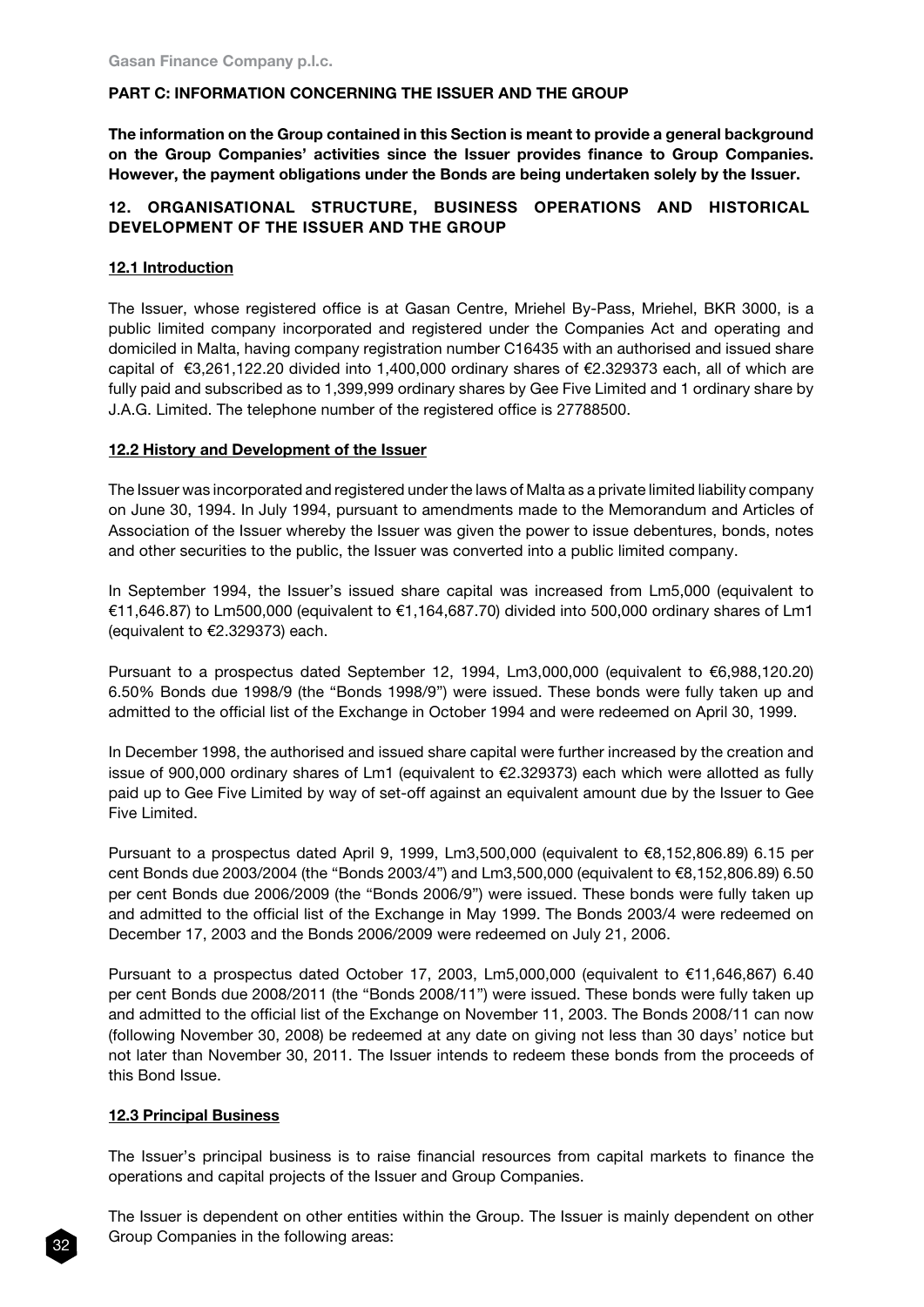- Rent Receivable The Issuer receives rent from Gasan Properties Limited for the Mriehel Premises;
- Bills of Exchange The acquisition and sale of bills of exchange drawn by Gasan Enterprises Limited on customers who purchase motor vehicles and marine engines on hire purchase terms. These bills of exchange are held as assets by the Issuer;
- Interest receivable The Issuer receives interest income on loans advanced to Group Companies;
- Staff The Issuer avails itself of the employees of the Group Companies.

## 12.4 Assets

## 12.4.1 Bills of Exchange

Since the Issuer's first public offering of bonds in 1994 by means of the issue of the Bonds 1998/9, one of the principal operations of the Issuer has been the acquisition and sale of bills of exchange drawn by Group Companies within the Group's automotive division on customers who purchase motor vehicles and marine engines on hire purchase terms. The net proceeds from the issue of the Bonds 1998/9 and part of the proceeds from the issue of the Bonds 2003/4 and the Bonds 2006/9 were used to acquire bills of exchange from the automotive division Group Companies. Following the merger of Maruti Motors Limited into Gasan Enterprises Limited and a re-organisation of the automotive division of the Group, the sales of the automotive division are effected by Gasan Enterprises Limited. As at the date of this Prospectus, the Issuer has bills of exchange drawn by Gasan Enterprises Limited which in total have a face value of €6,338,302.

#### 12.4.2 Mriehel Premises

The Issuer holds by title of ownership the premises known as Gasan Centre, situated at the northern side of the Mriehel By-Pass, Mriehel (the "Mriehel Premises") consisting of two basement levels, a lower ground floor, a ground floor, an intermediate level, three floors and roof area. The Mriehel Premises were built on land measuring approximately  $6,800m^2$  with an actual building area of 5,200m<sup>2</sup>, which the Issuer purchased from Gasan Properties Limited, a Group company, pursuant to a public deed dated December 23, 1998, in the records of Notary Dr. Hugh Grima. The construction of the Mriehel Premises was completed in March 2001. The financing of the construction of the Mriehel Premises was one of the purposes for the issue of the Bonds 2003/4 and the Bonds 2006/9. An additional floor was constructed in the latter half of 2008 at a cost of €1,778,345.

The value of the Mriehel Premises included in the audited accounts of the Issuer as at December 31, 2008 and in accordance with the valuation of an independent architect (see Architect's Valuation Report Annex IV) is €24,000,000.

At the present time, the Mriehel Premises are leased in their entirety to Gasan Properties Limited, a Group Company, pursuant to a lease agreement between the Issuer and Gasan Properties Limited entered into on March 30, 1999. This lease was entered into for a period of ten (10) years which commenced to run on March 26, 2001 and will expire in 2011. An addendum to this lease agreement was entered into on January 1, 2009 whereby the additional floor constructed in the latter half of 2008 was included as part of the leased premises and the rent payable by Gasan Properties Limited to the Issuer was increased with effect from January 1, 2009. Gasan Properties Limited subsequently entered into a number of separate sub-lease agreements in terms of the provisions of this lease agreement.

The annual rental income for the Mriehel Premises is currently €1,400,000.

The present lease agreement will be replaced by a new agreement entered into on April 1, 2009 between the Issuer and Gasan Properties Limited ("the New Agreement") which will come into force on the date of redemption of the Bonds 2008/11. The New Agreement provides for a lease of the entire Mriehel Premises to Gasan Properties Limited for a period of eight (8) years which will commence to run on the date of redemption of the Bonds 2008/11. The annual rent which will be payable to the Issuer will remain €1,400,000.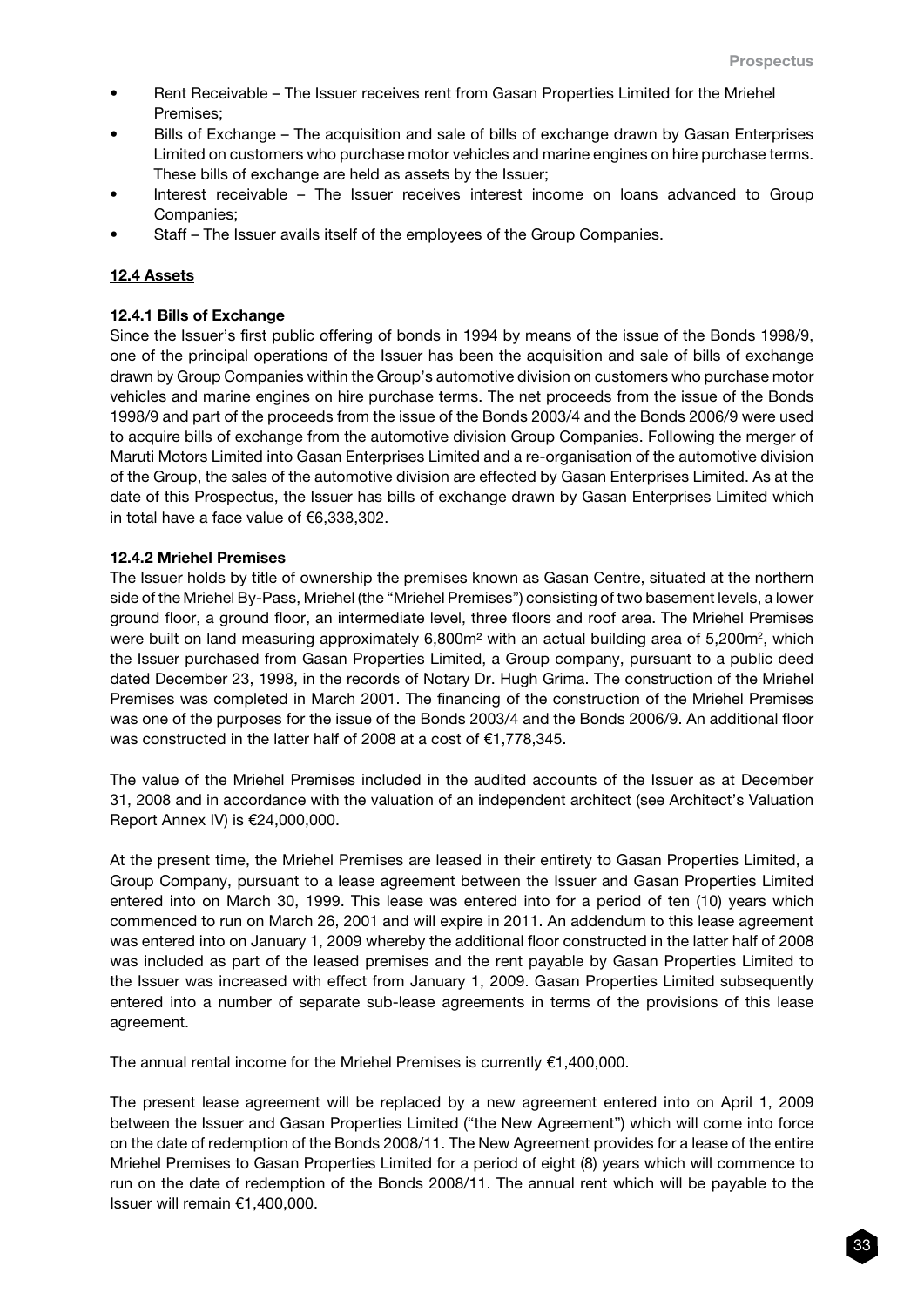#### Gasan Finance Company p.l.c.

The New Agreement like the present lease agreement allows Gasan Properties Limited to enter into a number of separate sub-lease agreements with third parties in respect of space within the Mriehel Premises. The present agreement however contains restrictions on leases to third parties which are not Group Companies. The Issuer believes that these restrictions unduly and unnecessarily restrict or complicate the letting of space within the Mriehel Premises which prevents the Group from maximising the potential rental income of the premises. The New Agreement will not contain these restrictions.

These sub-lease agreements entered into under the present lease agreement will continue in force when the New Agreement comes into force but they shall continue to be governed by the terms and conditions of the present agreement in so far as applicable until such time that any such sub-lease expires or is terminated for any reason whatsoever.

# 12.4.3 Piazzetta Properties

The Issuer owns properties consisting of offices and commercial premises situated in the block known as "Il-Piazzetta", in Tower Road, Sliema (the "Piazzetta Properties") which the Issuer purchased from Gasan Enterprises Limited, a Group Company, pursuant to a public deed in the records of Notary Pierre Attard dated the December 1, 2003. The purchase of the Piazzetta Properties was financed from the proceeds of issue of the Bonds 2008/11. The Piazzetta Properties are leased out to third parties. The total rental income for these properties is currently €208,466 per annum. Lease agreements govern the increases during the lease period.

The value of the Piazzetta Properties included in the audited accounts of the Issuer as at December 31, 2008 is €5,000,000. This property was valued by an independent architect at €5,400,000 - see Architect's Valuation Report Annex IV.

## 12.4.4 Loan Agreements

The Issuer, as a finance company of the Group, advances funds, from time to time, as and when required, to Group Companies at agreed rates of interest and on an arms length basis and will continue to do so. At the date of this Prospectus, Gasan Enterprises Limited owes the Issuer by way of loan the sum of €6,029,521.

# 12.5 Gasan Group Structure

The Issuer is wholly owned (except for one share) by Gee Five Limited which in turn is wholly owned by Gasan Group Limited and therefore forms part of the Gasan Group of Companies with Gasan Group Limited as the ultimate parent company. The immediate parent company of Gasan Group Limited is JAG Holdings Limited (54% holding). The parent company of JAG Holdings Limited is J.A.G. Limited (58% holding). The diagram below sets out the companies forming part of the Group, together with the effective percentage holding and also includes associated undertakings.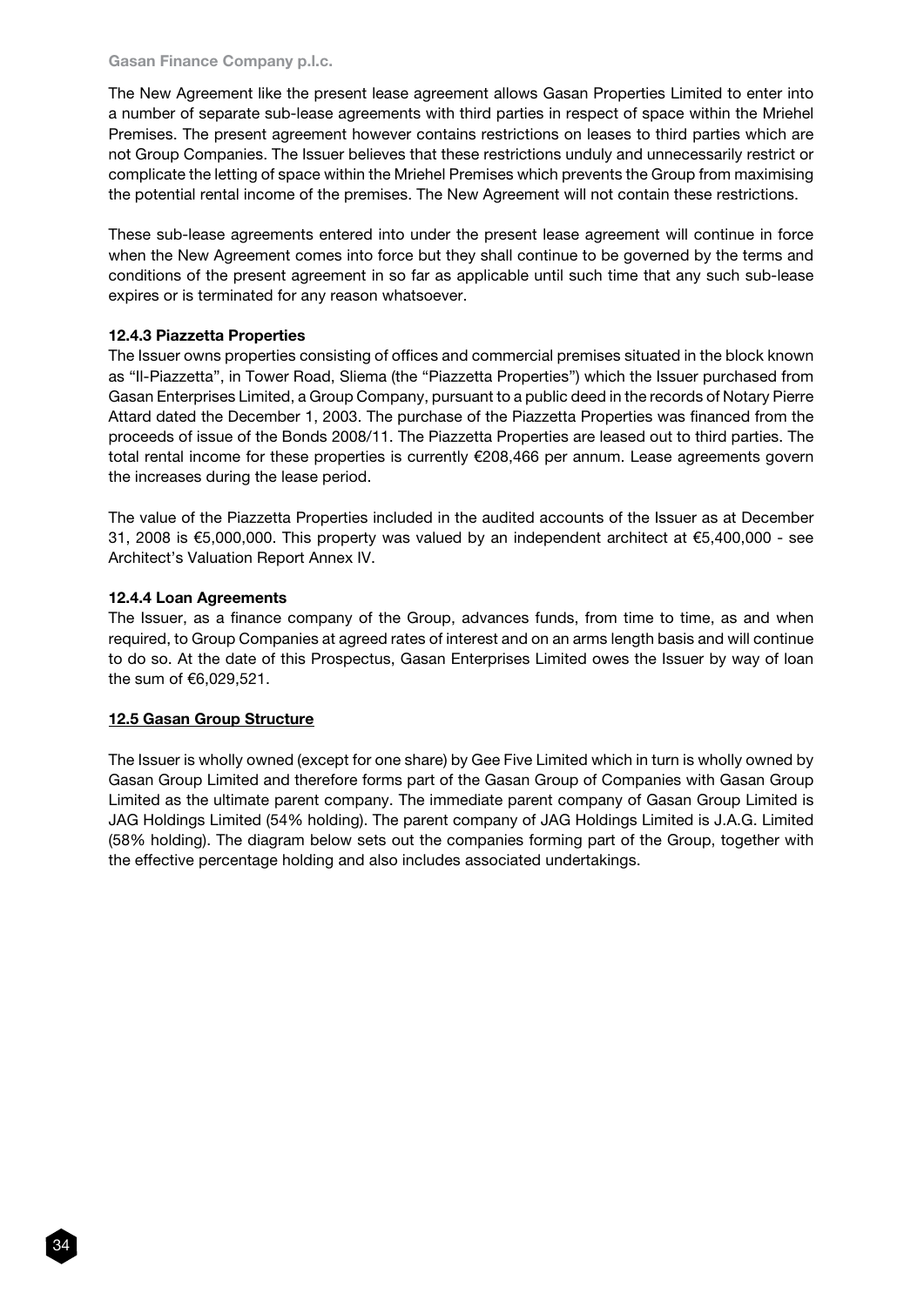

## 12.6 Organisation, Historical Development and Business Overview of the Gasan Group

The Group traces its origin to the 1920's at the forefront of what was then one of the 20<sup>th</sup> century's newest industries, the automotive business. At the same time, the late Joe Gasan also operated the Malta Mail and Passenger Service between Malta and other Mediterranean ports. In the early thirties, the Group's founder took on the business of running Malta's main public bus route and also started the importation of consumer and pharmaceutical goods.

The Group expanded its portfolio of activities, establishing itself in the business of insurance, the development of residential and commercial property as well as in the engineering sector.

Parallel with this growth was the development of human resources at every level of staff and management. The Group today has an employee complement on a full-time basis of approximately 400 people.

The companies forming the Group are split into a number of divisions, with the main companies listed below:

#### Automotive

Gasan Enterprises Limited Gasan Investments Limited

After 80 years in the automotive trade, the name "Gasan" is synonymous with the motor vehicle business in Malta. In 1928, Gasan was awarded the Ford franchise in Malta, a move which makes the Group one of the longest-running Ford franchises outside the United States. Other renowned marques have since been added to the range of franchises. In 1973, the franchises for Mazda motor vehicles and Yamaha motorcycles, marine engines and power products were obtained, followed by the Volvo, Maruti and Jaguar franchises in 1985, 1988 and 1995 respectively.

The Group has invested in an automotive sales and customer care centre in Mriehel (within the Mriehel Premises). The purpose of this centre is to provide a one-stop shop for customers by housing all showrooms, sales and administrative offices and service centres for all marques.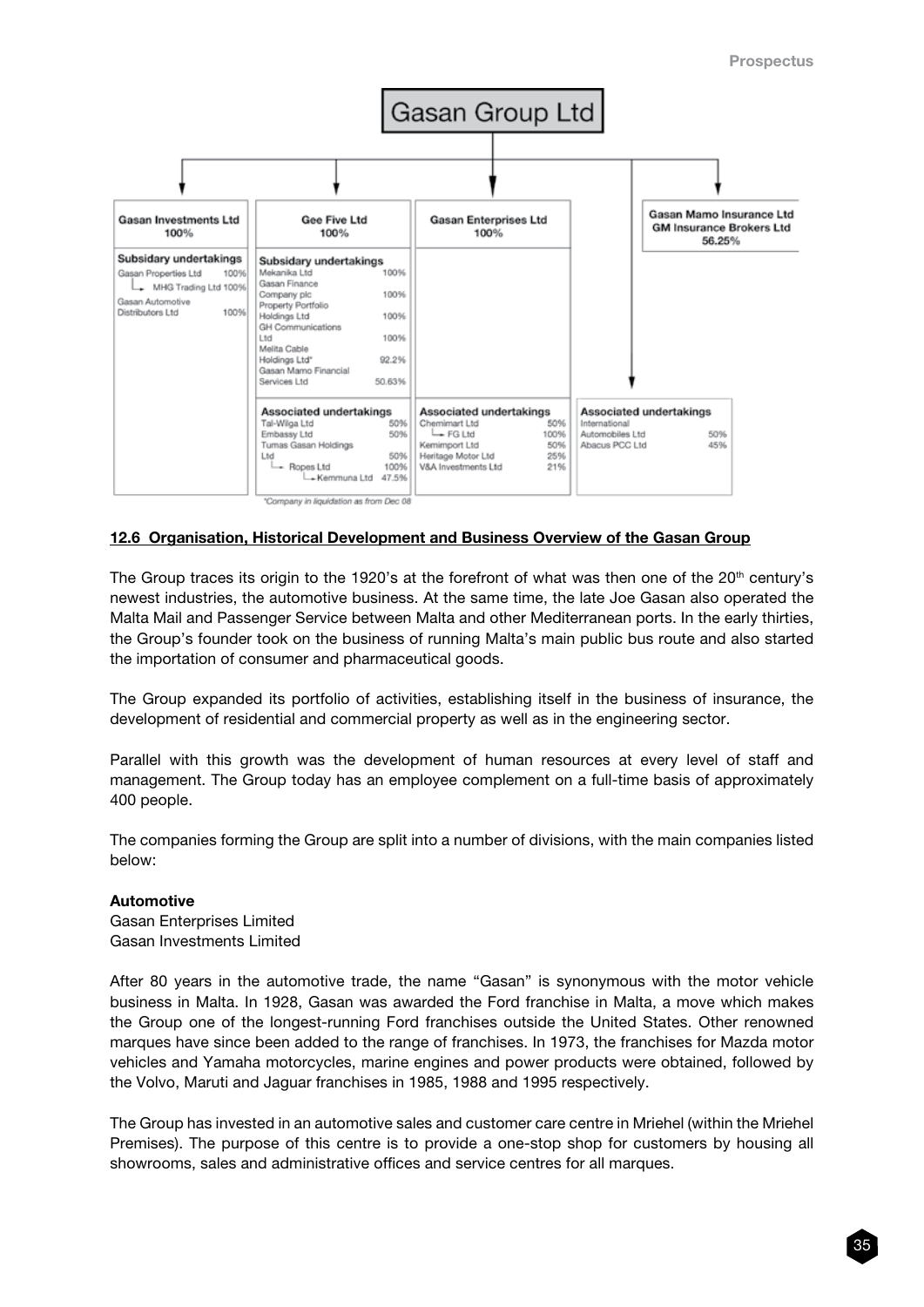The after-sales (parts and service) departments of the different franchises were integrated in 1991 for the purpose of maximising efficiency and customer care and now form part of the operations of Gasan Enterprises Limited. The activities of these departments have also been consolidated within the Mriehel Premises.

In 2007, the Group extended its automotive business overseas by setting up an operational base in Libya through a 50% share in International Automobiles Limited. The dealer currently represents the Volvo, Mazda, Chery and Geely brands.

## Property Development

Gasan Properties Limited

The Group's property division is involved in some of the island's largest developments, also participating in several consortia undertaking major development projects.

The property portfolio has expanded and diversified over the past three decades. It seeks to maximise investments by providing a mix of commercial and residential developments suited to the island's infrastructure and social and commercial needs.

The primary role of the property division includes sourcing of sites, concept development and the issuing of tenders and contracts, through to project management, sales and property management. The division, which is also involved in projects in which the Group has a major shareholding, is proactive in seeking new opportunities for the Group in one of the islands' most dynamic sectors.

The property division has been a partner in developing two of the islands' commercial and retail centres, the Embassy complex in Valletta, which also combined retail, leisure and catering development, and the Plaza Complex, in Sliema. It is also involved in the project management of the development of Townsquare in Sliema and a block of apartments in Floriana. TumasGasan Holdings Limited owns and develops Ta Monita complex in Marsascala, property in Birkirkara and has an interest in the hotel, bungalows and adjacent lands in Comino.

The property division also leases out to various tenants a building numbered 333, Rue D'Argens, Gzira that comprises  $3,200<sup>m²</sup>$  of office space.

The property division was responsible for the sourcing, designing and project management of the Mriehel Premises which in 2008 was further developed via the construction of an additional floor. In 2008 another commercial building was purchased by the property division to serve as an annex to the Mriehel Premises. Furthermore, an adjacent piece of land was acquired for development purposes through Tal-Wilga Limited.

# Insurance and Financial Services

GasanMamo Insurance Limited Gasan Finance Company p.l.c. (the Issuer)

In 1975, Gasan Insurance Agency Limited was appointed local agent and attorney of General Accident Fire & Life Assurance Corporation p.l.c. of Perth, Scotland, a leading British insurance company. In 1999, Gasan Insurance Agency Limited merged its activities with those of Galdes and Mamo Limited, another insurance agency in Malta, to become GasanMamo Insurance Agency Limited.

GasanMamo Insurance Agency Limited was the local agent and attorney for CGNU Insurance plc, an Insurance Company which is a result of the merger between Commercial Union and General Accident in 1998 and the merger with Norwich Union in 2000.

In April 2003, GasanMamo Insurance Agency Limited was awarded a licence to operate as a general business insurance principal in Malta and the company's name was changed to GasanMamo Insurance Limited. In 2007, GasanMamo Insurance Limited launched Sana Healthcare to provide private medical insurance cover.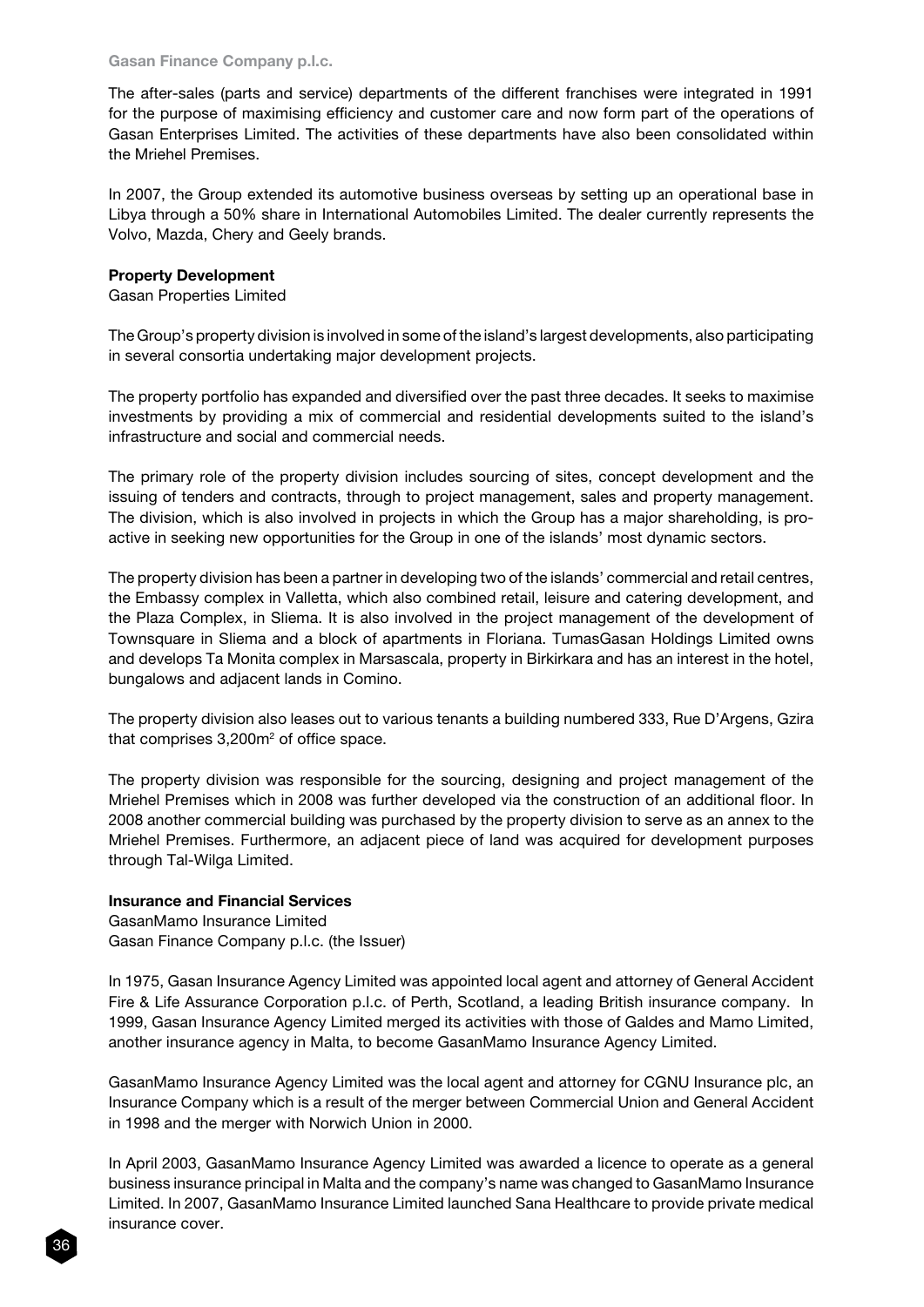Gasan Group Limited also holds a 45% share in Abacus Risk Management Services PCC Limited that provides for the establishment and management of captive, protected cells or other insurance operations in Malta.

The Issuer was the first private Maltese company that sought financing by means of a bond issue offered to the public, namely the Lm3,000,000 (equivalent to €6,988,120.20) 6.50 per cent Bonds issued pursuant to a prospectus dated September 12, 1994 and redeemed on April 30, 1999. Pursuant to a prospectus dated April 9, 1999, the Issuer issued two bonds to the public namely Lm3,500,000 (equivalent to €8,152,806.89) 6.15 per cent Bonds due 2003/2004 which were redeemed on December 17, 2003 and Lm3,500,000 (equivalent to €8,152,806.89) 6.50 per cent Bonds due 2006/2009 which were redeemed on July 21,2006. The Bonds 2008/11 which were issued pursuant to a prospectus dated October 17, 2003 can now (following November 30, 2008) be redeemed at any date on giving not less than 30 days' notice but not later than November 30, 2011.

#### **Engineering**

#### Mekanika Limited

Mekanika Limited was established in 1975 and commenced operations in the trading and support of industrial machinery. Over the years Mekanika Limited established itself as a leading electrical and mechanical contracting company successfully completing total electrical and mechanical solutions in a number of prestigious projects. Mekanika Limited still provides professional total turnkey solutions for all engineering service requirements.

In September 2003, Mekanika Limited became the sole distributor for Kone elevators and escalators for the local market. Since then Mekanika Limited has been awarded a number of prestigious contracts for the installation of lifts/escalators.

In October 2007 Mekanika Limited were appointed as exclusive distributors for Sanyo air conditioning systems for the local market. Since then, the air-condition division has registered rapid growth in both the domestic and commercial market sectors.

Mekanika Limited also represents established mechanical brands such as Jungheinrich, Perkins, Alto and Ceccato and electrical brands such as Chloride, Enersis, TAC and Ziton.

Mekanika Limited has also been awarded significant facilities management contracts.

#### **Investments**

Gee Five Limited

Gee Five Limited is the investment vehicle of the Group. It administers a portfolio of local and foreign equities that is overseen by an Investment Committee and also holds other investments mainly 12% in Melita p.l.c., 11% in Midi p.l.c. and 2% in GTS, the latter being a telecommunication services provider in five European countries.

Group Companies also have a number of other participating investments, including a 50% interest in the Chemimart Group and a 50% interest in the Embassy Group.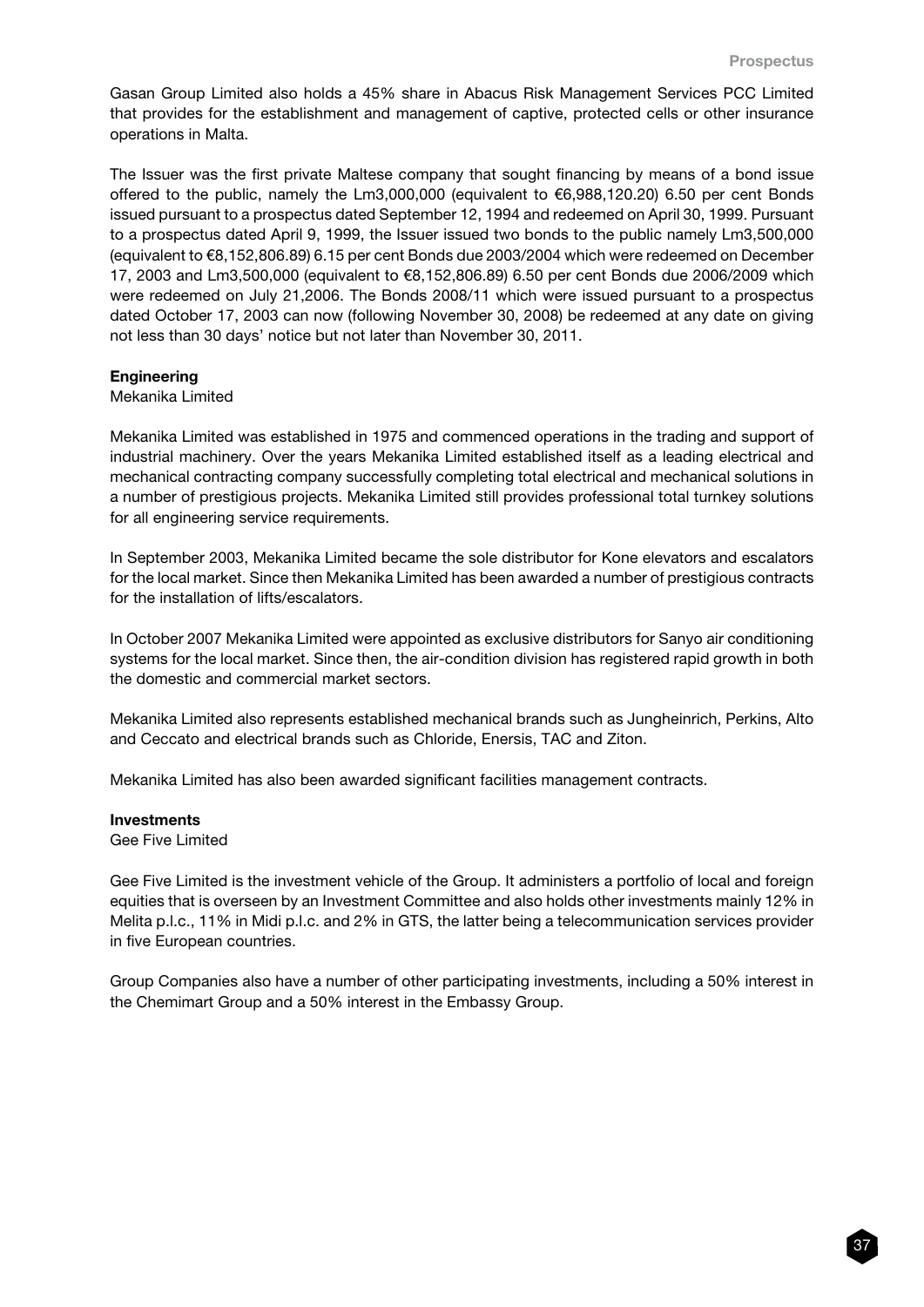# 13. IDENTITY OF DIRECTORS, ADVISERS AND AUDITORS OF THE ISSUER

### 13.1 The Directors and Company Secretary

| <b>Directors</b>                         |  |
|------------------------------------------|--|
| The current Directors of the Issuer are: |  |

| Name and ID No. of Director<br>Mr. Joseph A. Gasan<br>ID 311050 M | <b>Function</b><br>Chairman |
|-------------------------------------------------------------------|-----------------------------|
| Mr. P. Danny Rosso<br>ID 210250 M                                 | <b>Managing Director</b>    |
| Mr. Mark Gasan<br>ID 74781 M                                      | <b>Executive Director</b>   |
| Mr. Michael Soler<br>ID 48350 M                                   | Non-Executive Director      |
| Mr. Anthony R. Curmi<br>ID 348134 M                               | Non-Executive Director      |
| Mr. Roderick E. D. Chalmers<br>ID 708847 M                        | Non-Executive Director      |

The address of the Directors is the same as that of the Issuer. All the Directors are of Maltese nationality.

#### Company Secretary

The company secretary of the Issuer is Mr. Juan de Battista, with ID card no.67255 M of 13, Bienvenida Triq il-Qasab, San Gwann.

#### 13.2 Advisers to the Issuer

#### Legal Advisers

Mamo TCV Advocates Palazzo Pietro Stiges, 90, Strait Street, Valletta, VLT 1436 Malta.

#### Sponsor

Curmi & Partners Limited Finance House, Princess Elizabeth Street, Ta` Xbiex, XBX 1102, Malta.

# Manager and Registrar

Bank of Valletta p.l.c BOV Centre, Cannon Road, St. Venera, SVR 9030, Malta.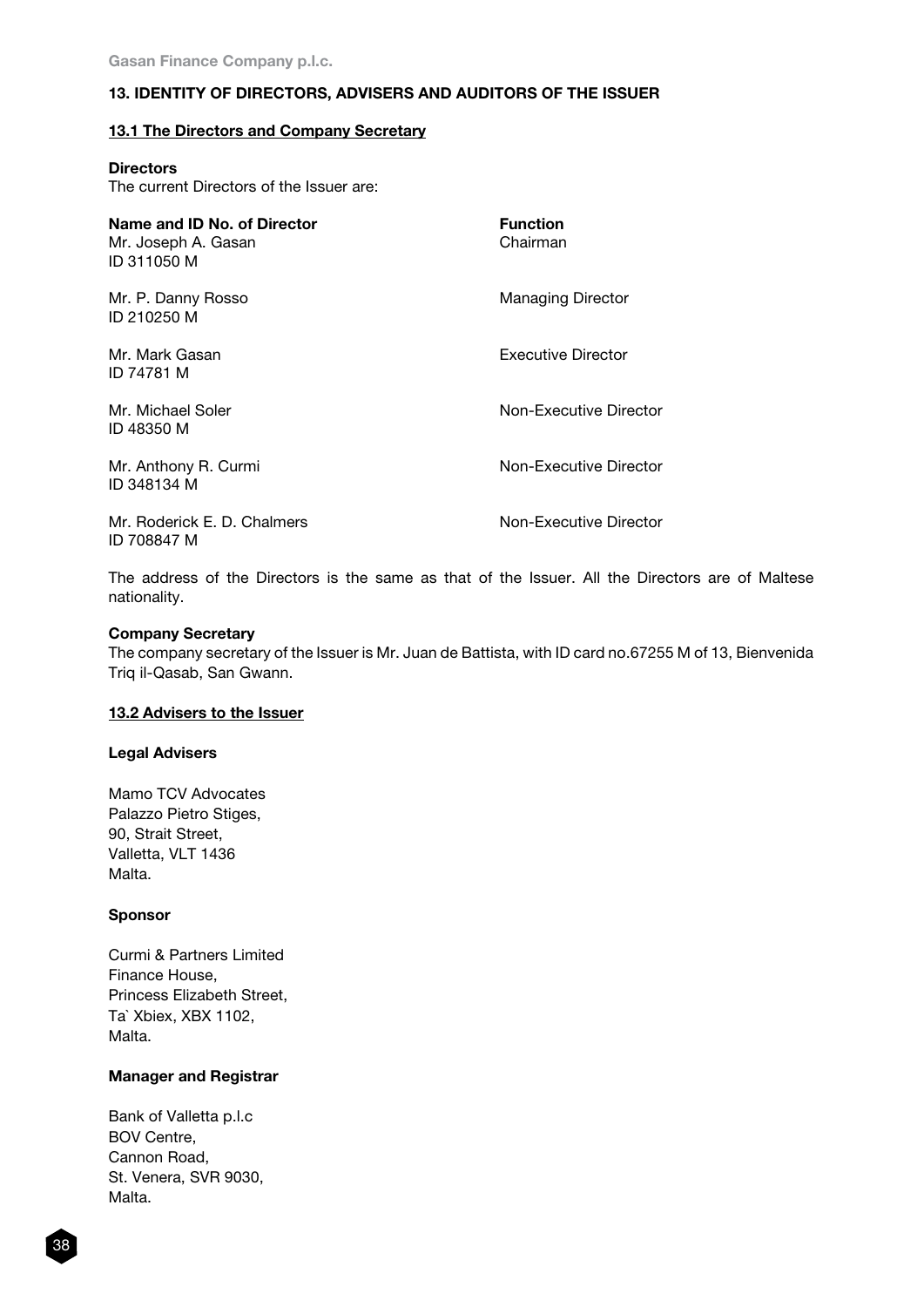# 13.3 Statutory Auditors and Financial Advisers

PricewaterhouseCoopers 167, Merchants Street, Valletta, VLT 1174 Malta.

PricewaterhouseCoopers is a firm of Certified Public Accountants holding a practising certificate to act as auditors in terms of the Accountancy Professions Act, 1979 (Cap. 281, Laws of Malta).

As at the date of this Prospectus none of the advisers and experts mentioned herein have any beneficial interest in the share capital of the Issuer.

#### 14. BUSINESS OVERVIEW

#### 14.1 Introduction

The Issuer's principal activity is to raise financial resources from capital markets to finance the operations and capital projects of the Issuer and Group Companies. It acquires bills of exchange from Gasan Enterprises Limited, a Group Company which effects sales within the automotive division of the Group, and owns property which it leases.

Rental income accounts for the largest portion of the Issuer's total income. On average, over the past years, rental income accounted for slightly more than half of the Issuer's annual income with the balance shared relatively equally between interest from bills of exchange and interest from loans to group undertakings.

#### 14.1.1 Rent

The Issuer lets the entire Mriehel Premises to, and receives its rental income for the said premises from, Gasan Properties Limited which in turn receives rental income by sub-letting space within the Mriehel Premises which consists of office space, showrooms, parking, warehousing space and a cafeteria. Rental agreements are in place with all of the tenants and the Mriehel Premises is currently fully occupied, including the new additional floor that was completed in December 2008.

The Issuer also receives rental income from eight tenants occupying the Piazzetta Properties. Tenants include established names including an embassy and a foreign bank. Formal lease agreements are in place with all tenants.

#### 14.1.2 Bills of Exchange

The Issuer acquires bills of exchange from Gasan Enterprises Limited, a Group Company which at the present time effects sales within the automotive division of the Group. The acquisition of bills of exchange by the Issuer is effected by means of an endorsement with the words "without protest". Gasan Enterprises Limited will remain liable towards the Issuer for payment of the bills of exchange. The Issuer, as holder of the bills of exchange can demand payment from the hire purchase customers who accepted the bills of exchange as well as from the automotive division Group Company which issued the bills since the Issuer has a right of recourse against the said company on the basis that it is the drawer as well as endorser of the bills of exchange. The use of words "without protest" enables the Issuer to exercise its right of recourse against Gasan Enterprises Limited without the necessity of making a formal protest for non-payment as required by law. The Issuer also has the option to re-transfer any bills of exchange back to Gasan Enterprises Limited by means of an endorsement qualified with the words "without recourse". The use of the words "without recourse" means that the Issuer will not be liable to any subsequent holder of the bill of exchange.

The consideration payable with respect to both the acquisition as well as the re-transfer of the bills of exchange will be the face value of each bill of exchange discounted at a rate of 8% per annum calculated on the remaining period until the date of maturity of each bill of exchange.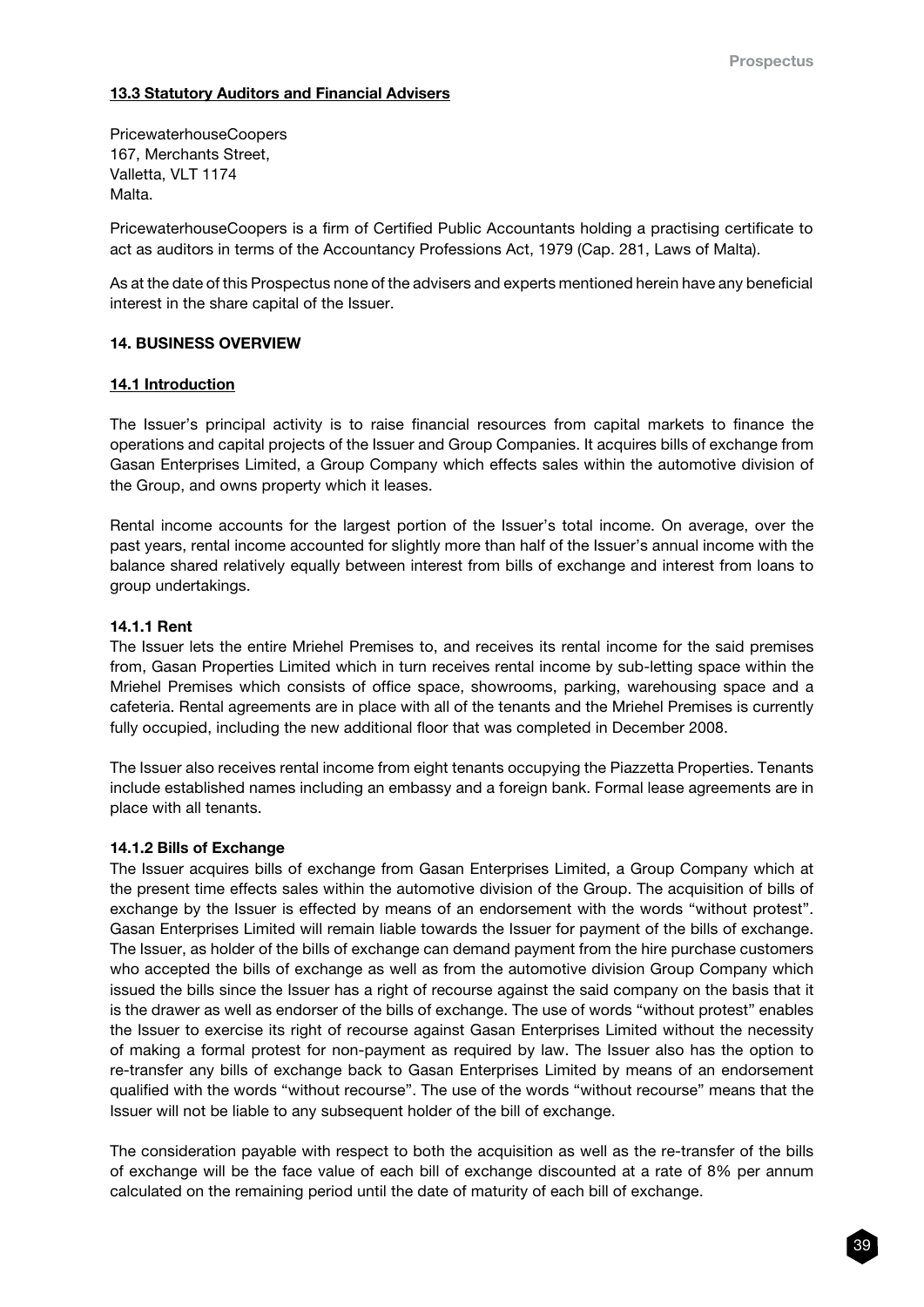Gasan Finance Company p.l.c.

The acquisition and re-transfer of bills of exchange is currently governed by an agreement entered into between the Issuer and Gasan Enterprises Limited on April 1, 2009. There is another agreement with HSBC Bank Malta p.l.c to hold those bills of exchange in safekeeping until the maturity on behalf of the Issuer.

The average hire purchase debtors of the automotive division during 2006, 2007 and 2008 stood at €7,288,471, €8,098,692 and €9,724,821 respectively. The relative charges to the profit and loss accounts for bad and doubtful debts for the said three years amounted to €28,707, €150,687 and €33,492 respectively.

# 14.1.3 Loan Agreements

The Issuer, as the finance company of the Group, advances funds, from time to time, as and when required, to Group Companies at agreed rates of interest and on an arms length basis and will continue to do so.

# 14.2 Principal markets

The Issuer operates exclusively in and from Malta. The Issuer's key areas of operation are described in Section 14.1 above.

# 15. KEY INFORMATION

# 15.1 Selected Financial Information

Extracts from the audited financial statements of the Issuer for the three financial years ended 31 December 2006 to 2008 and the forecast for the financial year ending 31 December 2009 as extracted from the Accountants' Report included in Part E Annex III of this Prospectus are set out below. The prospective financial information has been prepared on the basis that the Issuer will exercise the Over-allotment Option to increase the issue to €20,000,000.

# Profit and Loss Extracts

| for the years ended 31 December              | 2009<br><b>Forecast</b> | 2008     | 2007     | 2006    |
|----------------------------------------------|-------------------------|----------|----------|---------|
|                                              | € 000                   | € 000    | € 000    | € 000   |
| Income                                       | 2,998                   | 2,035    | 1,981    | 1,890   |
| Interest payable                             | (1, 352)                | (1, 106) | (1, 143) | (1,203) |
| Gross Profit                                 | 1,646                   | 929      | 838      | 687     |
| Administrative expenses                      | (167)                   | (115)    | (179)    | (214)   |
| Profit on sale of investment                 | 0                       | 0        | 20       | 8       |
| Changes in fair value of investment property | 0                       | 9,925    | 0        | 0       |
| <b>Profit before tax</b>                     | 1,479                   | 10,739   | 679      | 481     |
| Taxation                                     | (413)                   | (1,635)  | (176)    | (79)    |
| <b>Profit after tax</b>                      | 1,066                   | 9,104    | 503      | 402     |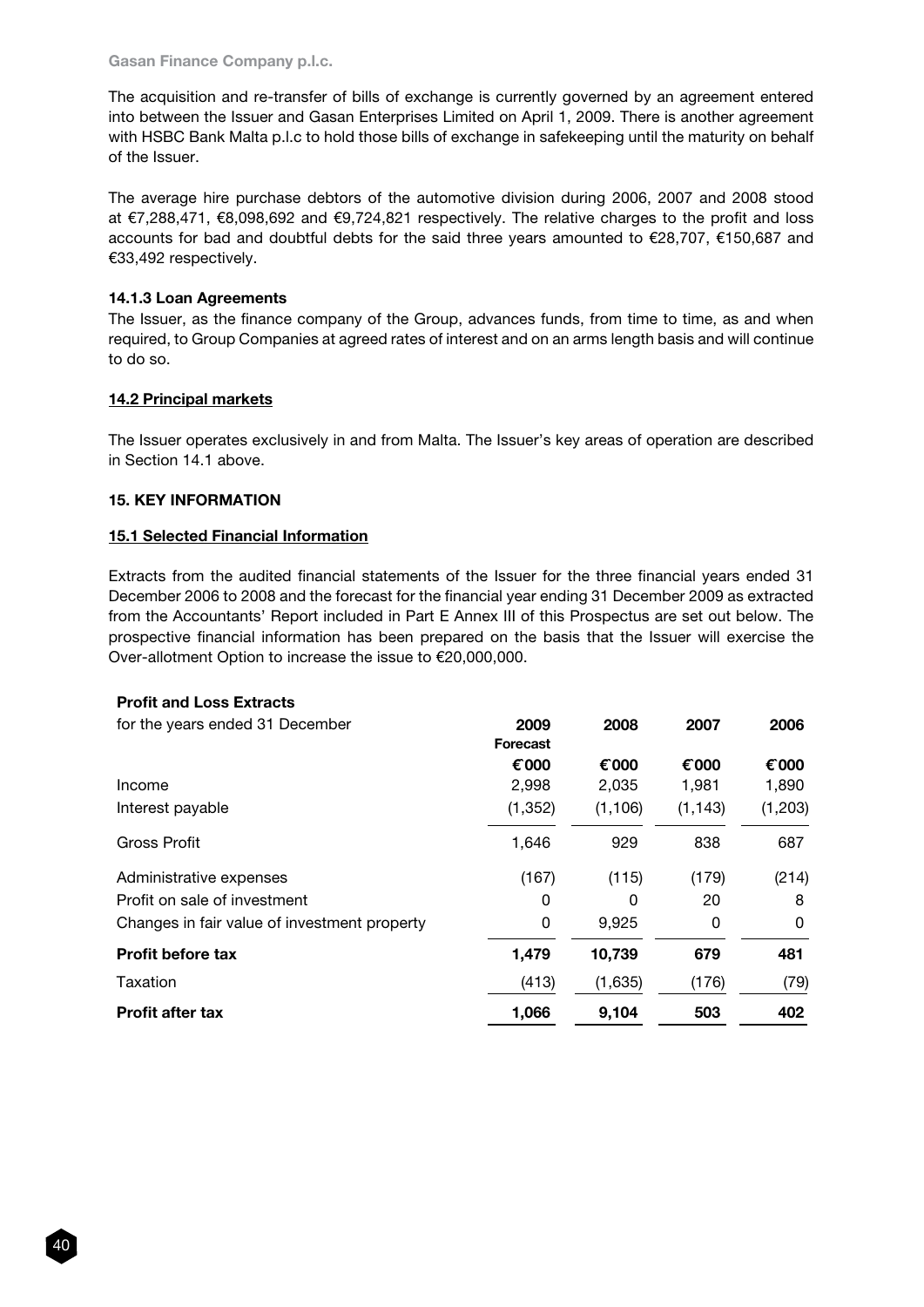# Balance Sheet Extracts

| As at 31 December                    | 2009<br><b>Forecast</b> | 2008   | 2007   | 2006   |
|--------------------------------------|-------------------------|--------|--------|--------|
|                                      | € 000                   | € 000  | € 000  | € 000  |
| Investment property                  | 29,000                  | 29,000 | 17,196 | 17,449 |
| Trade and other receivables          | 3,557                   | 3,557  | 4,374  | 3,981  |
| <b>Total non-current assets</b>      | 32,557                  | 32,557 | 21,570 | 21,430 |
| Trade and other debtors              | 17,511                  | 11,077 | 8,300  | 6,863  |
| Cash at bank                         | 322                     | 63     | 79     | 842    |
| <b>Total current assets</b>          | 17,833                  | 11,140 | 8,379  | 7,705  |
| <b>Total assets</b>                  | 50,390                  | 43,697 | 29,949 | 29,135 |
| Deferred taxation                    | 3,298                   | 3,138  | 1,670  | 1,722  |
| <b>Borrowings</b>                    | 27,229                  | 18,565 | 18,723 | 19,091 |
| <b>Total non-current liabilities</b> | 30,527                  | 21,703 | 20,393 | 20,813 |
| <b>Current taxation</b>              | 367                     | 229    | 204    | 149    |
| Trade and other creditors            | 1,044                   | 4,379  | 1,070  | 393    |
| <b>Total current liabilities</b>     | 1,411                   | 4,608  | 1,274  | 542    |
| <b>Total liabilities</b>             | 31,938                  | 26,311 | 21,667 | 21,355 |
| Called-up share capital              | 3,261                   | 3,261  | 3,261  | 3,261  |
| Other reserves                       | 10,911                  | 10,911 | 2,453  | 2,482  |
| Profit and loss account              | 4,280                   | 3,214  | 2,568  | 2,037  |
| <b>Total equity</b>                  | 18,452                  | 17,386 | 8,282  | 7,780  |
| <b>Total equity and liabilities</b>  | 50,390                  | 43,697 | 29,949 | 29,135 |

### Cash Flow Extracts

| For the years ending 31 December                       | 2009<br><b>Forecast</b> | 2008     | 2007  | 2006  |
|--------------------------------------------------------|-------------------------|----------|-------|-------|
|                                                        | € 000                   | € 000    | € 000 | € 000 |
| Net cash from/(used in) operating activities           | 3,490                   | (739)    | (603) | 370   |
| Net cash (used in)/from investing activities           | (8,622)                 | (1, 879) | 273   | 262   |
| Net cash from/(used in) financing activities           | 5,391                   | 2.602    | (433) | (524) |
| Movements in cash and cash equivalents                 | 259                     | (16)     | (763) | 108   |
| Cash and cash equivalents at the beginning of the year | 63                      | 79       | 842   | 734   |
| Cash and cash equivalents at the end of the year       | 322                     | 63       | 79    | 842   |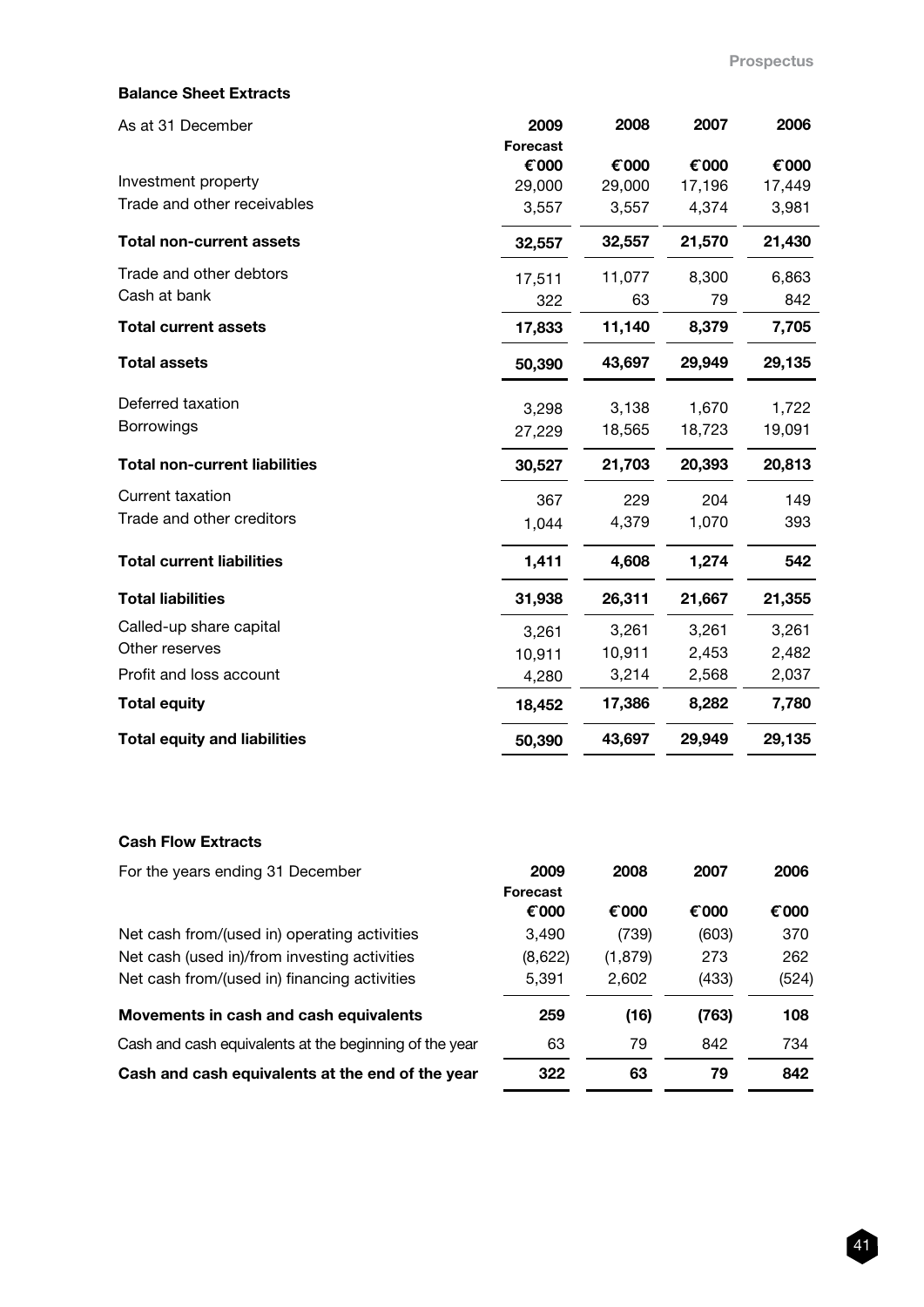# 15.2 Capitalisation and Indebtedness

The following table sets out the capitalisation and indebtedness of the Issuer as at December 31, 2008 and the estimate as at December 31, 2009 after reflecting the redemption of the Bonds 2008/11 and the issue of the Bonds.

| As at 31 December                                       |                | 2009<br><b>Forecast</b> | 2008   |
|---------------------------------------------------------|----------------|-------------------------|--------|
|                                                         | <b>Notes</b>   | € 000                   | € 000  |
| Investment property                                     |                | 29,000                  | 29,000 |
| Non current assets                                      |                | 3,557                   | 3,557  |
| Net working capital                                     |                | 16,422                  | 6,532  |
| Total capital employed incl. working capital            |                | 48,979                  | 39,089 |
| <b>Borrowings</b>                                       |                | 7,687                   | 7,687  |
| 6.4% Bonds 2008/2011                                    | $\overline{c}$ | 0                       | 10,878 |
| 6% Bonds 2014/2016                                      | 3              | 19,542                  | 0      |
| <b>Total indebtedness</b>                               |                | 27,229                  | 18,565 |
| Deferred taxation                                       |                | 3,298                   | 3,138  |
| Shareholders' funds                                     |                | 18,452                  | 17,386 |
| Total capital employed                                  |                | 48,979                  | 39,089 |
| Gearing                                                 |                |                         |        |
| Net indebtedness as a proportion of shareholders' funds |                | 56%                     | 47%    |

#### Notes:

- 1. The Issuer's bank borrowings are covered by a Gasan Group Limited guarantee and a letter of undertaking by the Issuer that for as long as any principal or interest remain outstanding on the loan the Issuer will hold assets to the amount of at least 105% of the aggregate principal amount. The assets will be made up of:
	- (i) hire purchase bills of exchange at cost to the Issuer; and/or (ii) cash and/or deposits at a local bank licensed by the MFSA; and/or (iii) bonds or other debt instruments issued by sovereign states which are rated as AA or better or bonds or other debt instruments which are rated as AAA by a recognised international rating agency and valued at the lower of cost and market value; and/or (iv) land and property developments at cost to the Issuer.
- 2. The 6.4% Bonds 2008/11 represents the balance due as per the Issuer's statutory financial statements for the year ended December 31, 2008.
- 3. The 6% Bonds 2014/2016 are shown at the value of the proceeds less the net book amount of the issue costs.

# 15.3 Reasons for the Offer and Use of Proceeds

The proceeds from the Bonds, which net of commissions and expenses are expected to amount to €14,550,000, or €19,500,000 in the event that the Over-allotment Option is exercised in full, will be used by the Issuer:

i) to redeem the outstanding principal amount of the Bonds 2008/11 which currently amounts to €10,877,706,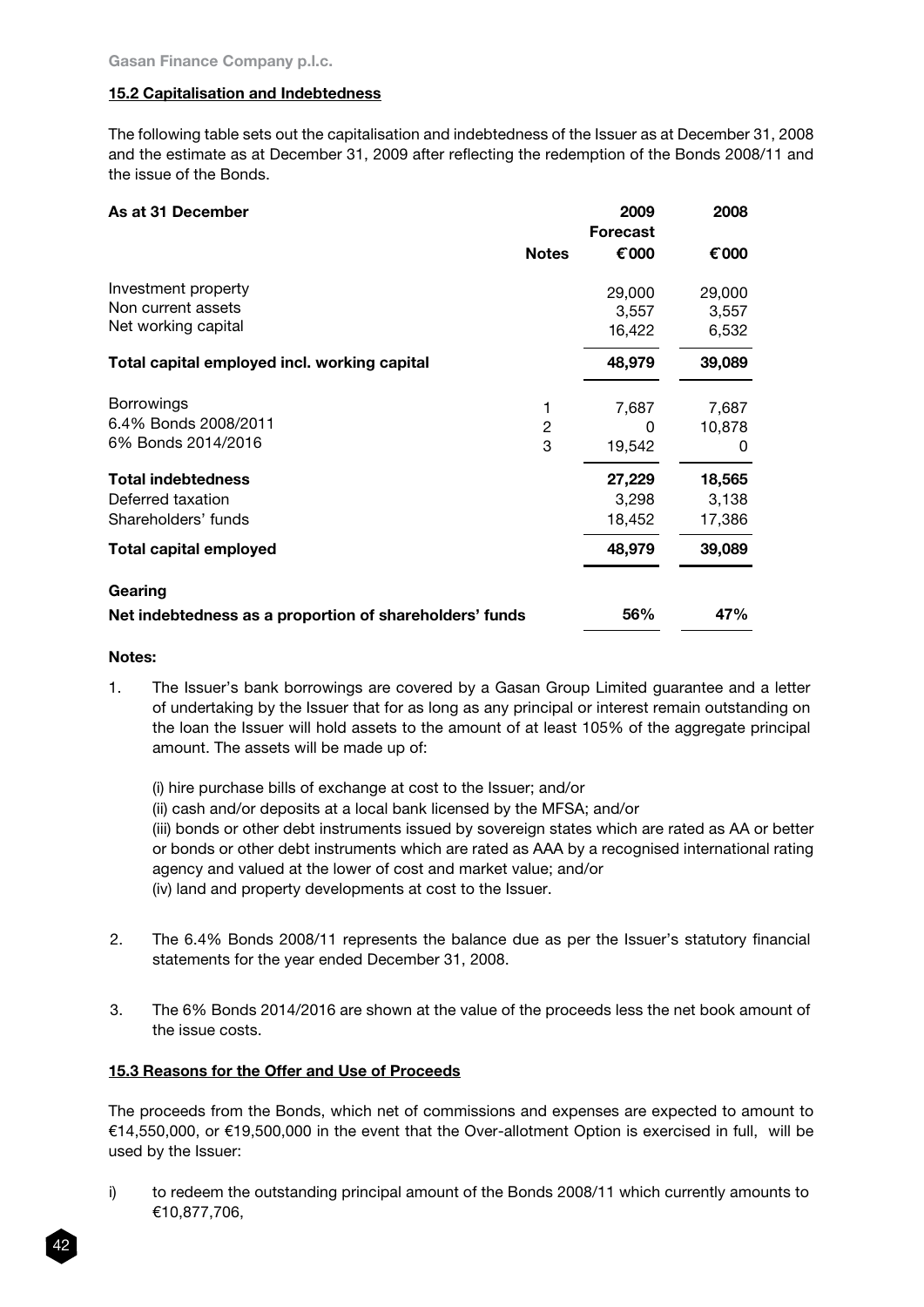- ii) for the purpose of the general funding of the Issuer,
- iii) to refinance part of the debt of the Group Companies, and / or
- iv) directly or indirectly, in being on-lent to Group Companies.

For further information on the Bonds 2008/11 please see Section 26.2 of Part D of this Prospectus.

#### 16. TREND INFORMATION

There have been no material adverse changes to the prospects of the Issuer since the date of its last published financial statements.

At the date of publication of this Prospectus, the Directors consider that the Issuer will be subject to the normal risks associated with its business and the business of the Group in Malta and do not anticipate any trends, uncertainties, demands, commitments or events outside the ordinary course of business that could be deemed likely to have a material effect on the upcoming prospects of the Issuer and its business for at least up to the end of the next financial year. However, investors are strongly advised to carefully read the Risk Factors in Part B of this Prospectus.

The following is an overview of the factors and trends expected in the key areas of operation of the Issuer in the foreseeable future.

#### 16.1 Bills of Exchange

In 2007, the automotive division implemented the "7x7" scheme whereby clients were offered hire purchase terms up to 7 years at a rate of 7%. The scheme registered an immediate success and increased the value of sales on hire purchase to circa 40% in relative terms of total sales value. However, management remains conscious of significant competition from commercial banks.

In 2008, the local market was adversely affected by the uncertainty created by the change in vehicle registration tax. However, trends in sales by Gasan Enterprises Limited were satisfactory and it managed to secure Ford and Mazda, among the top-ten selling brands in the local automotive market. Jaguar and Volvo still retain popularity among clients in high-end market sectors. New vehicle model launches and the planned expansion of the marine division augur well for the trading prospects of the automotive division in the near future.

Such prospects, coupled with an increasing tendency of clients to opt for hire purchase arrangements, in turn are expected to sustain and develop the Issuer's operations in bills of exchange.

#### 16.2 Rent

The Issuer rents out the Mriehel Premises in their entirety to Gasan Properties Limited, a Group Company which then sub-lets primarily to Group Companies but also has an important rental agreement with Melita plc, that until recently formed part of the Gasan Group. There is no reason to believe that such rental arrangements will not remain operative in the foreseeable future.

All Piazzetta Properties are currently occupied by tenants. Past statistics reveal healthy occupancy trends and lease agreements have either been consistently renewed or replaced back-to-back with new tenancy agreements.

#### 16.3 Loans

The Issuer will continue advancing finance to Group Companies when appropriate to sustain trading and investment prospects. The Group will continue developing its existing ventures while tapping on opportunities to expand further its business.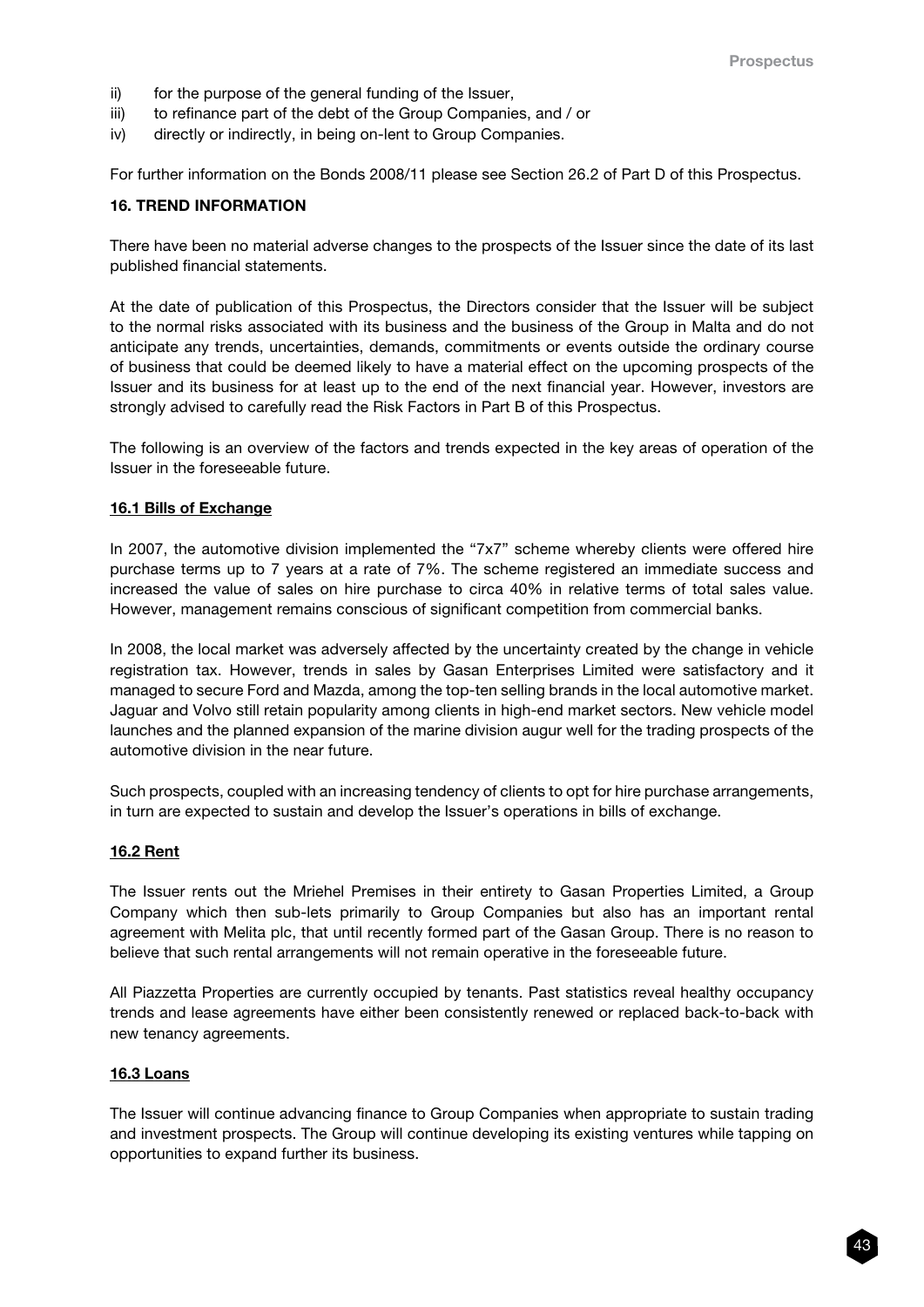# 17. DIRECTORS AND EMPLOYEES

### 17.1 The Board of Directors of the Issuer

In accordance with Article 6(a) of the Memorandum and Articles of Association of the Issuer, the Board of Directors of the Issuer is to consist of a minimum of four and a maximum of six Directors. At the date of this Prospectus, the Board is composed of the six Directors named in Section 13.1.

The Board of Directors meets as necessary but at least twice a year to review and approve the Issuer's financial statements. The Board is responsible for the entire management and organisation of the Issuer. In particular it:

- identifies and executes new investment opportunities;
- approves the acquisitions of assets and source of funding;
- • appoints executives and key personnel.

Meetings of the Directors usually take place in Malta but may with the consent of all the Directors be held elsewhere.

The quorum necessary for the transaction of the business of the Directors shall be three Directors. The continuing Directors may act notwithstanding any vacancy in their body, but, if and so long as their number is reduced below the number fixed by or pursuant to the regulations of the company as the necessary quorum of Directors, the continuing Directors may act for the purpose of increasing the number of Directors to that number, or of summoning a general meeting of the company, but for no other purpose (Article 63).

# 17.1.1 Curriculum Vitae of the Directors of the Issuer

Hereunder is a brief curriculum vitae of each of the current Directors:

Mr. Joseph A. Gasan is the Chairman of Gasan Group Limited, the Issuer, Melita p.l.c., GasanMamo Insurance Limited and several companies constituting the Gasan Group. He is also a director of several companies including MIDI p.l.c., Kemmuna Limited, International Automobiles Limited and TumasGasan Holdings Limited.

Mr. Gasan assumed the running of the family business in 1971 and in the mid-seventies initiated and directed an expansion and diversification programme which resulted in the evolvement of the Group to its present level of development.

Under his Chairmanship, the Group successfully expanded its portfolio of activities; established leadership of the automotive business; captured a significant share of the insurance market; secured a strong presence in the development of residential and commercial property and maximized business opportunities in the engineering and information and communications technology sectors. The result has been the creation of a dynamic enterprise with the necessary human and financial resources to continue to seek fresh opportunities at home and abroad.

Mr. Michael Soler is a non-executive Director of Gasan Group Limited and has served for a number of years on the Board of other companies including Air Malta p.l.c., MIDI p.l.c. and Plaza Centres p.l.c.

Mr. Soler is the Managing Director of family owned investment companies with interests in real estate and leisure.

He was Chairman of the Malta Development Corporation from 1987 to 1990 and Chairman of the National Tourism Organisation of Malta from 1992 to 1995. Mr. Soler has also served as Senior Vice President of the Federation of Industries, Council Member of the University of Malta and as Executive Council Member of the Malta Olympic Committee.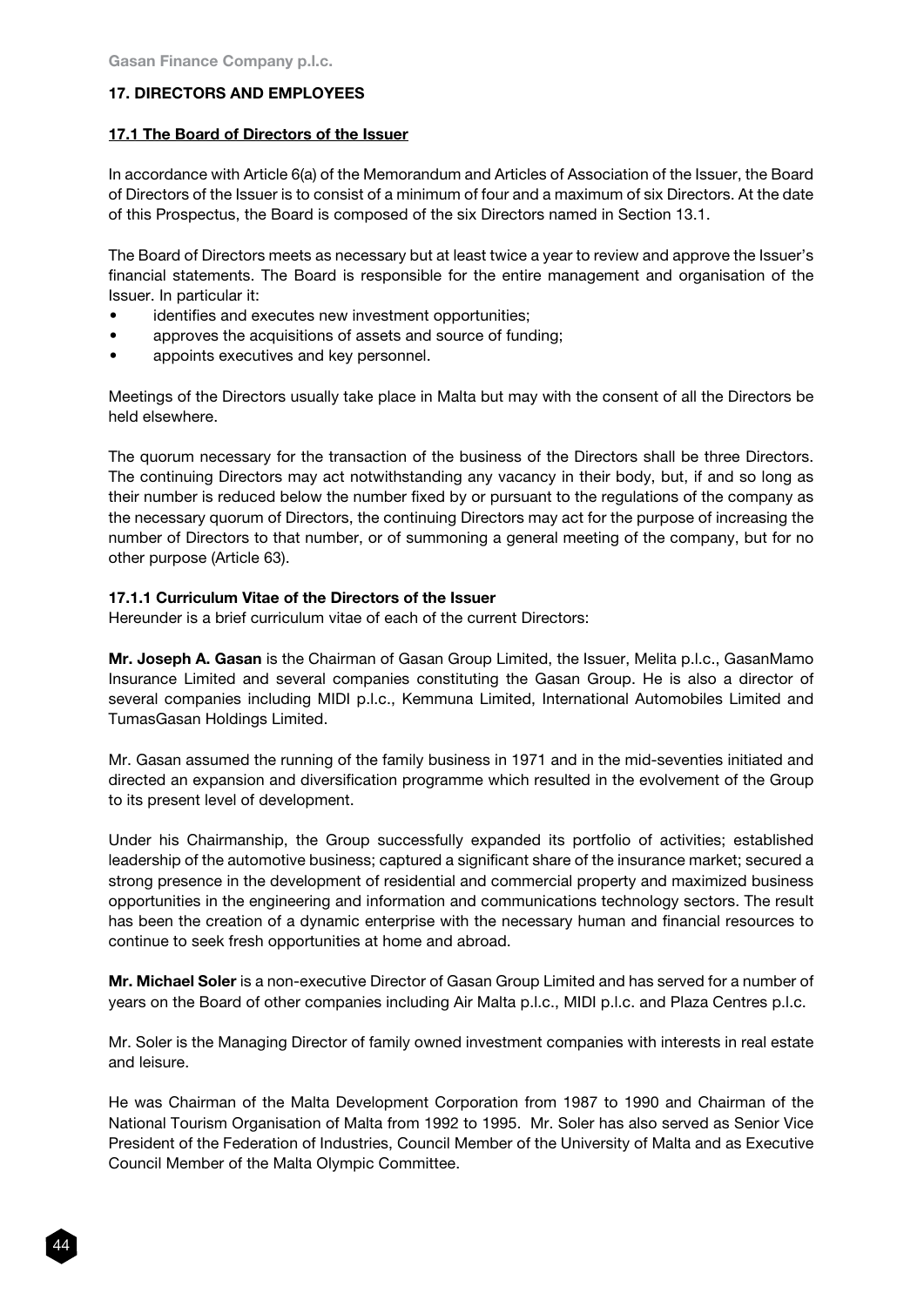Mr. P. Danny Rosso is the Finance Director of the Gasan Group and Managing Director of the Issuer. He is also a director of several companies including GasanMamo Insurance Limited and various subsidiaries of Gasan Group Limited.

Mr. Rosso joined the Gasan Group in March 2003 and before then he was the Managing Director of Melita p.l.c. Between 1970 and 1991 he was employed by Bank of Valletta p.l.c. with his last position being that of Group Chief Accountant. Major projects in which Mr. Rosso was highly involved were the centralisation of the Bank's accounting function, computerisation process and the Bank's first public offering of equity. Within the banking sector he obtained overseas experience working at Cassa di Risparmio, Province Lombarde in Italy and attended a banking course with Midland Bank p.l.c. in London.

Prior to his appointment with Melita p.l.c., Mr. Rosso ventured into the financial consultancy sector and sat on various boards including those operating within the Heavy Industry and Insurance sectors. Mr. Rosso is an Associate of the Chartered Institute of Bankers and Fellow of the Malta Institute of Accountants.

Mr. Anthony R. Curmi is a former senior bank executive. He is an independent non-executive Director of the Issuer and has been on the Board of Directors of the Issuer since May 1995. He is also a director of a finance company of a local hotel group.

Mr Curmi joined Barclays Bank as a junior clerk in 1950 and obtained a Banking Diploma from the Institute of Bankers, London in 1958. In 1971 he was elected a Fellow of the Institute. He is a former founder member and past President of the Malta Centre of the Institute and was appointed as the first General Manager of Mid-Med Bank Limited. He re-joined Barclays Bank in London in 1980 and returned to Malta on retirement after having held senior executive posts at the Bank's Head Office, London and as Group General Manager in Italy.

After retiring from banking in 1987, Mr. Curmi was a Board member of various companies involved in financial, insurance and investment activities. He devotes a lot of his time to voluntary work.

Mr. Mark Gasan is the Managing Director of Gasan Properties Limited, which manages all properties owned by the Gasan Group and its subsidiaries. He is also the Group's representative on the associate companies involved in property development.

Prior to joining the Gasan Group he worked at the Embassy Centre in Valletta and assisted in the construction and finishing of the complex and leasing out the various shops in the complex. He is still a director of the Embassy Group of Companies.

Mr. Gasan is also a director and plays an active role in the management of Mekanika Limited, which is the engineering arm of the Gasan Group. He has been instrumental in transforming Mekanika from a company dependent on large mechanical and electrical contracts to a leading company in the elevator and escalator business (Kone), air conditioning business (Sanyo) and after-sales maintenance of all electrical systems.

Mr. Roderick E. D. Chalmers serves as Chairman of the Board of Bank of Valletta p.l.c. and chairs the Middlesea Valletta Life Assurance Co Ltd, Valletta Fund Management Ltd and Valletta Fund Services Ltd boards, and is a member on the boards of Middlesea Insurance p.l.c., Gasan Group Ltd, Alfred Gera & Sons Ltd, Simonds Farsons Cisk p.l.c., and Global Sources Ltd, a NASDAQ listed company. Between 1984 and 2000, Mr Chalmers was a Partner and Managing Partner with Coopers and Lybrand, (later PricewaterhouseCoopers), Hong Kong; Chairman of the firm's South East Asia Regional Executive and a member of the International Board of Directors. Upon the merger of Coopers & Lybrand and Price Waterhouse in 1998, he was appointed Chairman, Asia-Pacific, for PricewaterhouseCoopers, until his retirement in 2000. He was also a member of the PwC Global Management Board. Mr. Chalmers served as non-executive director of the Hong Kong Securities and Futures Commission and was also a member of the Takeovers and Mergers Panel. He was appointed by the Financial Secretary of Hong Kong to sit on the Banking Advisory Committee.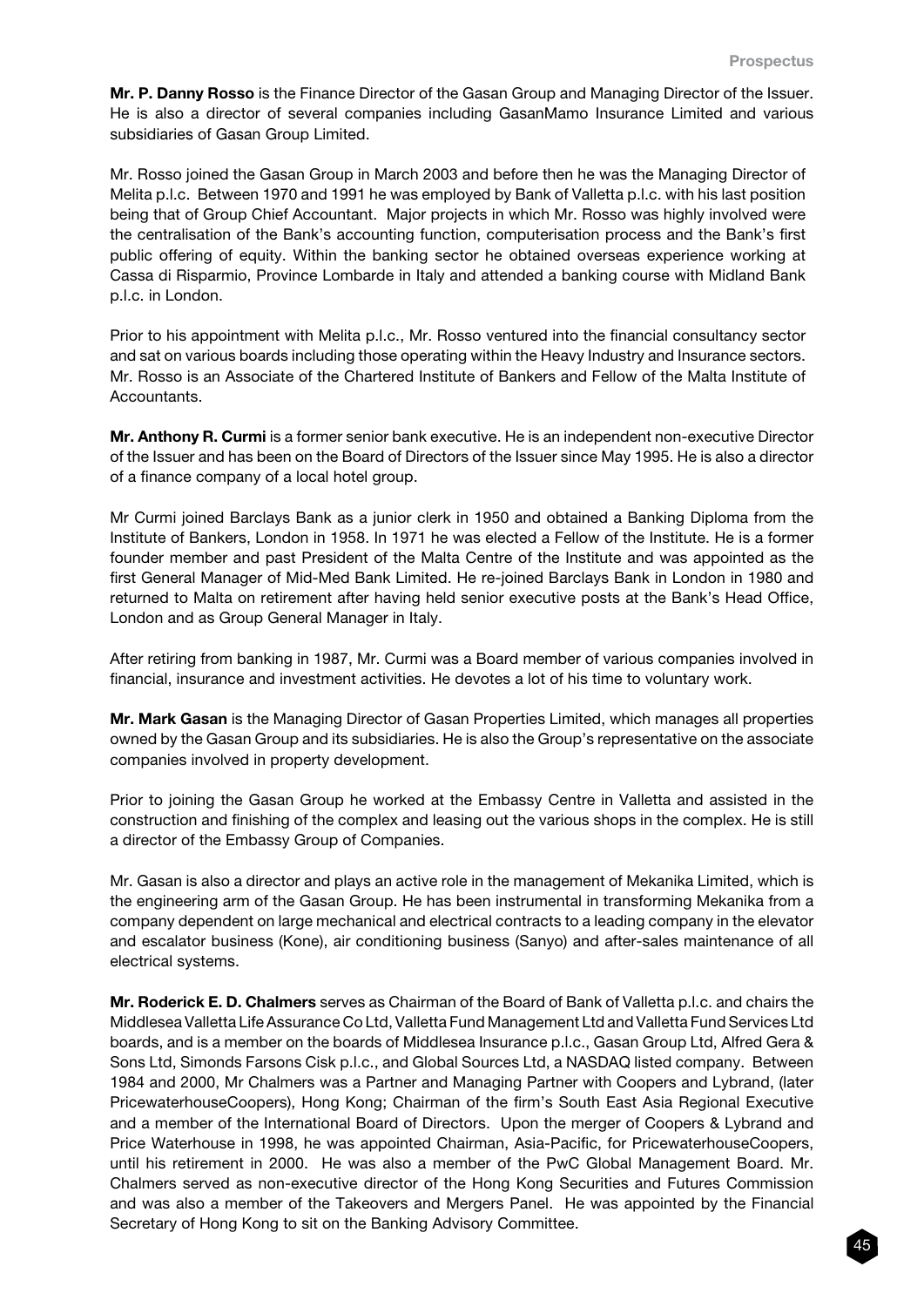# 17.1.2 Remuneration of Directors

In terms of Article 53 of the Issuer's Articles of Association, the remuneration of the Directors shall from time to time be determined by the Issuer in general meeting.

The aggregate emoluments of all Directors in any one financial year, and any increases thereto, shall be such amount as may from time to time be determined by the Issuer in General Meeting, and any notice convening the General Meeting during which an increase in the maximum limit of such aggregate emoluments shall be proposed, shall contain a reference to such fact. The Directors may also be paid all traveling, hotel and other expenses properly incurred by them in attending and returning from meetings of the Directors or any committee of the Directors or general meetings of the Issuer or in connection with the business of the Issuer.

Total aggregate emoluments paid to the Directors by the Issuer during 2008 amounted to €2,400 and paid to Mr. Anthony R. Curmi, as determined by the Issuer in General Meeting. It is estimated that this amount will remain at the same level for 2009.

As at the date of this Prospectus, there are no loans granted, or guarantees given, by the Issuer or any of its parent companies, namely Gee Five Limited, Gasan Group Limited, JAG Holdings Limited and J.A.G. Limited to or on behalf of any of the Directors.

There are no existing or proposed service contracts between the Directors and the Issuer.

The Directors may, subject to the approval of the General Meeting, determine the remuneration payable to a Managing Director or any Director holding any other executive office in the Issuer. Furthermore, the Directors are empowered on behalf of the Issuer to pay a gratuity or pension or allowance on retirement to any Director who has held any other salaried office or place of profit with the Issuer or to his widow or dependants and may make contribution to any fund and pay premium for the purchase or provision of any such gratuity, pension or allowance (Article 59). As pointed out below, provided that he declares his interest any Managing Director or Director who is interested in any such remuneration, gratuity, pension, allowance or fund is entitled to be counted in the quorum and to vote in any resolution concerning the same.

#### 17.1.3 Loans to Directors

At the date of this Prospectus, there are no loans outstanding by the Issuer to any of its Directors, or any guarantees issued for their benefit by the Issuer.

#### 17.1.4 Appointment and Removal of Directors

In terms of clause 6(b) of the Memorandum of Association of the Issuer, the appointment and removal of Directors requires the consent in writing of members holding at least fifty-one percent (51%) of the issued share capital of the Issuer. Gee Five Limited, being the holder of the totality of the issued share capital of the Issuer except for one (1) share indirectly exercises a determining role in the management of the Issuer through its power to appoint and remove Directors of the Issuer as described above. In agreement with the Exchange, one of the Directors so appointed shall be a person unconnected with the Group. There is no shareholding qualification for Directors. No age limit is prescribed upon reaching of which any director is required to resign.

#### 17.1.5. Retirement of Directors

All the Directors shall retire from office at the annual general meeting.

No person other than a Director retiring at the meeting shall be eligible for election to the office of Director at any general meeting unless not less than three nor more than fourteen days before the day appointed for the meeting there shall have been left at the registered office of the company notice in writing signed by a member duly qualified to attend and vote at the meeting for which such notice is given, of his intention to propose such person for election, and so also notice in writing signed by that person of his willingness to be elected.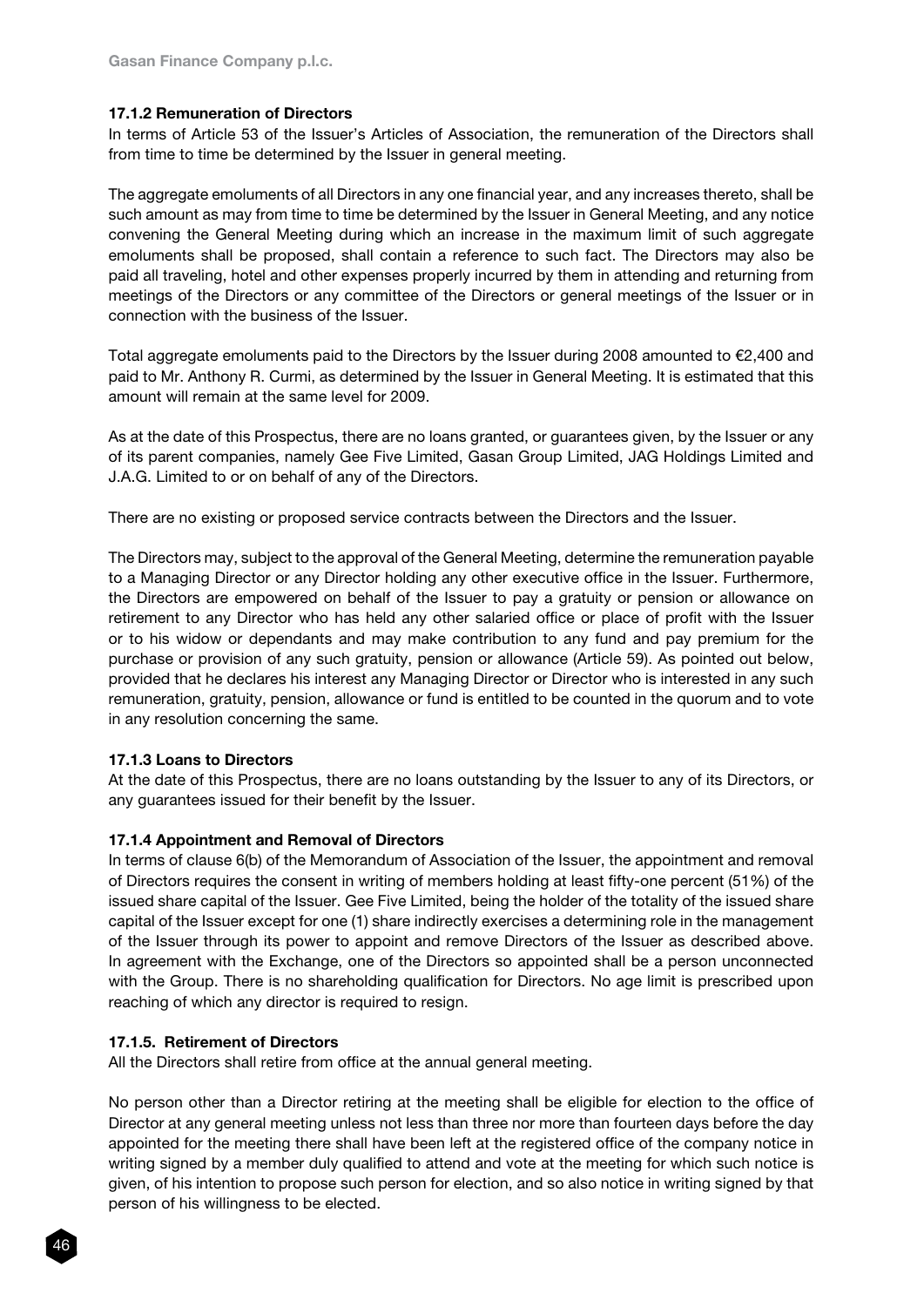# 17.1.6 Powers of Directors

By virtue of Articles 55 and 56 of the Articles of Association of the Issuer, the Directors are empowered to exercise all powers of the Issuer to borrow money and to hypothecate or charge its undertaking, property and uncalled capital or any part thereof, to issue bonds, debentures, debenture stock and other securities on such terms and in such manner as they think fit, whether outright or as security for any debt, liability or obligation of the Issuer or of any third party. The Directors shall exercise their powers subject to its Memorandum and Articles of Association, to the provisions of the Companies Act, and to such regulations, being not inconsistent with the Memorandum and Articles of Association, or may be prescribed by the Issuer in a general meeting however, no regulation made by the Issuer in a general meeting shall invalidate any prior act of the Directors which would have been valid if that regulation had not been made.

All the powers of the Issuer to borrow money are exercised by the Directors. These powers can be varied or restricted by regulations which may be prescribed by the General Meeting of the Issuer.

The Directors have the power to appoint any person to be an attorney of the company, for such purpose and with such powers, authorities and discretions and for such period and subject to the conditions they deem fit (Article 57). They may elect a chairman of their meetings and determine the period for which he is to hold office however, if no such chairman is elected, or if at any meeting the chairman is not present, the Directors present may choose one of their number to be chairman of the meeting (Article 64).

The Directors may from time to time appoint a Managing Director or a Director or Directors holding any other executive office or offices from amongst themselves delegating to him or them any of the powers provided exercisable by Directors upon such terms and conditions and with such restrictions they deem as fit, and either collaterally with or to the exclusion of their own powers and may from time to time revoke, withdraw or vary any of such powers (Articles 66 and 69). Each such appointment shall be for such period and on such terms as the Directors think fit. A Managing Director or Director holding any other executive office shall receive such remuneration as the Directors, subject to the approval of the company in general meeting, may from time to time determine (Articles 67 and 68).

The Directors may also appoint a committee consisting of one or more persons selected from amongst themselves delegating to it any of their powers. Any such delegation may be made subject to any condition or requirement as the Directors may impose and may be made collaterally with or to the exclusion of their own powers, and the Directors may from time to time revoke, withdraw, alter or vary all or any of such powers. Any such committee shall, subject to any of the said conditions or requirements, regulate its on proceedings, in so far as possible in like manner as if its meetings were meetings of the Directors (Article 70).

# 17.2 Employees

As at the date of this Prospectus, the Issuer has no employees. The Issuer uses the services of employees of other Group Companies as and when required.

# 18. MANAGEMENT STRUCTURE AND SHAREHOLDING

# 18.1 Management structure of the Issuer

The Directors have appointed Mr. Joseph A. Gasan as Chairman and Mr. P. Danny Rosso as Managing Director of the Issuer.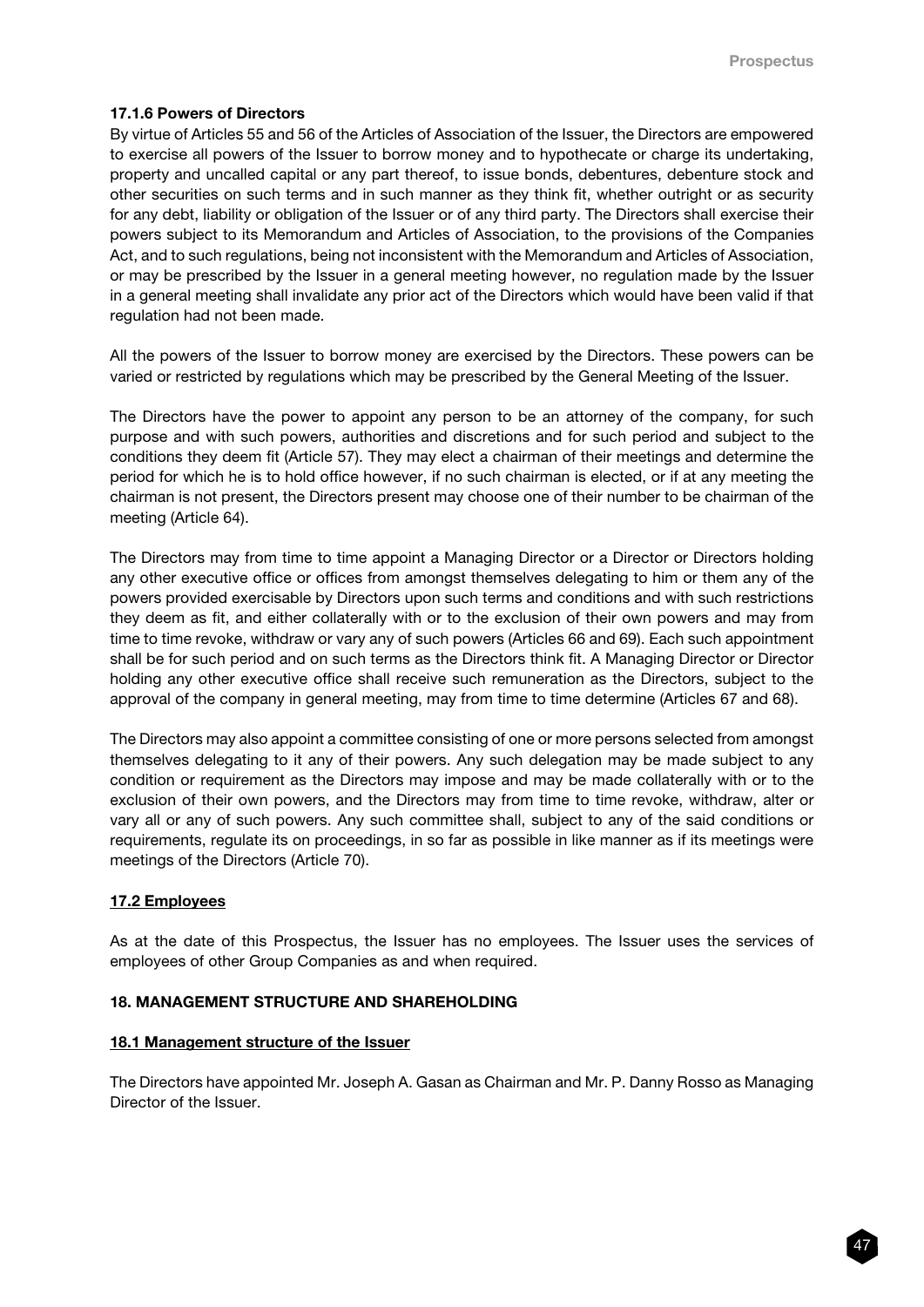# 18.2 Shareholders of the Issuer

As at the date of this Prospectus, the following are the shareholders of the Issuer:

| <b>Names and Addresses</b><br>of Shareholders                                     | Number of Shares taken<br>up by each Shareholder<br>and amount paid up of such<br>shares                                                                                                                               | Shareholding<br>Percentage |
|-----------------------------------------------------------------------------------|------------------------------------------------------------------------------------------------------------------------------------------------------------------------------------------------------------------------|----------------------------|
| Gee Five Limited<br>C5958<br>Gasan Centre<br>Mriehel By-Pass<br>Mriehel           | One million three hundred<br>ninety nine thousand<br>and<br>nine hundred and ninety nine<br>(1,399,999) Ordinary Shares of<br>two point three two nine three<br>seven three Euro ( $E2.329373$ )<br>each fully paid up | 100%                       |
| J.A.G. Limited<br>C <sub>1635</sub><br>Gasan Centre<br>Mriehel By-Pass<br>Mriehel | One (1) Ordinary Share of two<br>point three two nine three<br>seven three Euro (€2.329373)<br>each fully paid up                                                                                                      | 0%                         |

### 18.3 Senior Management of the Issuer

The Senior Management of the Issuer is vested in Mr. P. Danny Rosso who deals with the day-to-day management of the Issuer.

# 19. CORPORATE GOVERNANCE

The Issuer supports the Code of Principles of Good Corporate Governance originally issued by the Exchange which now forms part of the Listing Rules.

The Board shall take such measures as are necessary in order for the Issuer to comply with the requirements of the said code to the extent that this is considered appropriate and complementary to the size, nature and operations of the Issuer.

# 19.1 Conflicts of Interests

All of the Directors of the Issuer, with the exception of Mr. Anthony R. Curmi, are also directors of other Group Companies.

In terms of Article 62 of the Articles of Association of the Issuer a Director who is in any way, whether directly or indirectly, interested in a contract or proposed contract or in any transaction or arrangement (whether or not constituting a contract) with the Issuer shall declare the nature of his interest at a meeting of the Directors pursuant to the provisions of the Companies Act. A Director shall not vote at a meeting of Directors in respect of any contract or arrangement in which he has a personal interest, either directly or indirectly, and if he shall do so his vote shall not be counted in the quorum present at the meeting, but neither of these prohibitions shall apply to:

- (a) any arrangement for giving any Director any security or indemnity in respect of money lent by him to or obligations undertaken by him for the benefit of the Issuer; or
- (b) any arrangement for the giving by the Issuer of any security to a third party in respect of a debt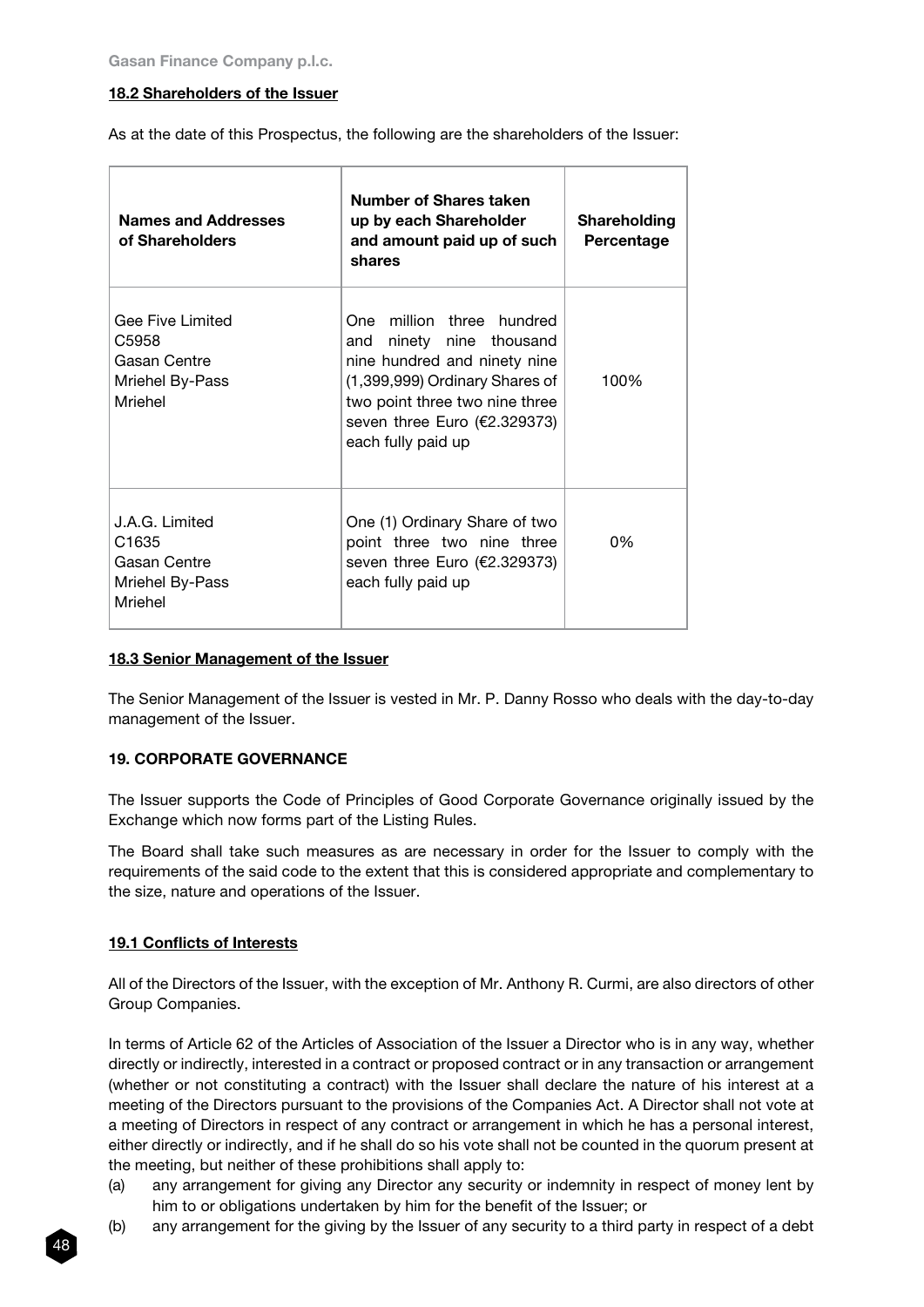or obligation of the Issuer for which the Director himself has assumed responsibility in whole or in part under a guarantee or indemnity or by the deposit of personal security; or

- (c) any contract by a Director to subscribe for, underwrite or sub-underwrite, shares or debt securities of the Issuer; or
- (d) any contract or arrangement with a company which forms part of the group of companies which the Issuer forms part of or any other company in which he is interested only as an officer of the company or as a holder of shares or other securities.

#### 19.1.1 Share Capital

Mr. Roderick E. D. Chalmers, Mr. P. Danny Rosso and Mr. Anthony Curmi have no interests, whether beneficial or non-beneficial, in the share capital of the Issuer. The following Directors of the Issuer have the hereunder-mentioned beneficial interests in the share capital of the Issuer as at the date of this Prospectus:

Mr. Joseph A. Gasan indirectly, through holding companies, is an ultimate beneficial owner of and holds a controlling interest in the Issuer. Furthermore, Mr. Joseph A. Gasan is a director of all the holding companies.

Mr. Michael Soler indirectly, through Gasan Group Limited, holds a beneficial interest in the Issuer, and he is also a director of Gasan Group Limited.

Mr. Mark Gasan indirectly, through Gasan Group Limited holds a beneficial interest in the Issuer.

#### 19.1.2 Assets, Contracts and Arrangements

Mr. Joseph A. Gasan, Mr. Michael Soler, Mr. Roderick E. D. Chalmers, Mr. P. Danny Rosso and Mr. Mark Gasan have an indirect interest, as described hereunder, in the following assets, contracts or arrangements.

Mr. Joseph A. Gasan, Mr. Michael Soler, Mr. Roderick E. D. Chalmers, Mr. P. Danny Rosso and Mr. Mark Gasan are directors of both the Issuer and the counterparties in the contracts below.

#### Bills of Exchange

As stated above, bills of exchange drawn by Gasan Enterprises Limited are acquired and sold from time to time by the Issuer in terms of an agreement dated April 1, 2009.

#### The Mriehel Premises

As stated above, the Mriehel Premises have been granted on lease by the Issuer to Gasan Properties Limited which then sub-lets to other Group Companies.

#### Loan Agreements

Loan agreements may be entered into from time to time whereby the Issuer will provide finance to Group Companies at agreed rates of interest.

No private interests or duties unrelated to the Issuer which may or are likely to place any of them in conflict with any interests in, or duties towards, the Issuer, have been disclosed by the Directors.

#### 19.2 Measures to control Conflicts of Interest

The Issuer's corporate governance is based on a five-tier structure consisting of a Board of Directors, Audit Committee, Executive Management, External Audit and Internal Audit. The Audit Committee has the task to ensure that any potential conflicts of interest are managed and resolved in the best possible manner. Also, the Audit Committee, which avails itself of the services of separate external audit and internal audit units, contributes to ensure proper conduct and thus serves to mitigate any potential corporate abuse in the manner in which the Issuer is managed and controlled.

Management contributes to managing potential conflicts by ensuring that reports including monthly management accounts, meeting minutes and performance reports provide timely, accurate, complete and relevant information to direct and manage the business.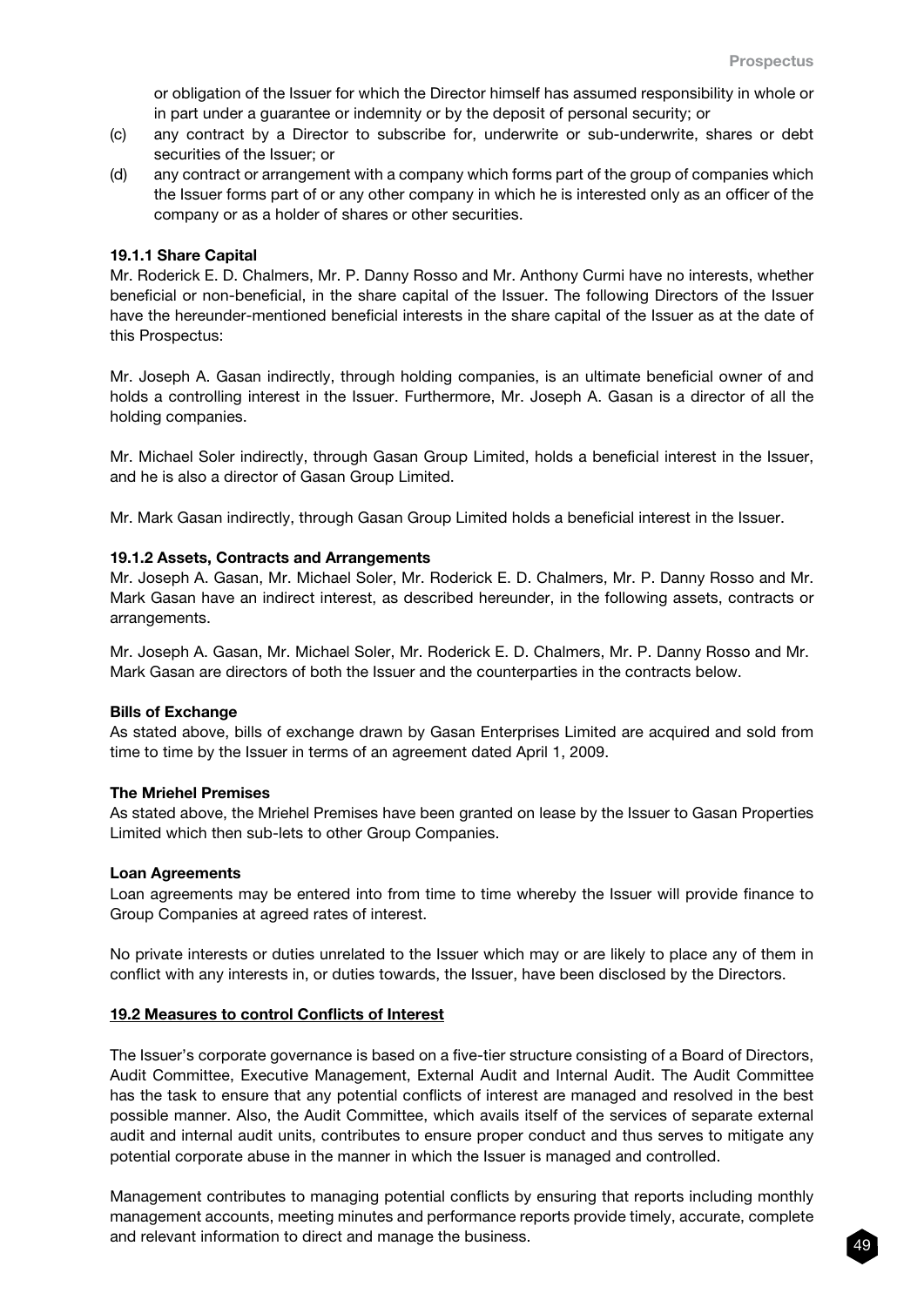The external audit and internal audit units through separate and distinct audit initiatives support the Board of Directors and Audit Committee in the effective discharge of their responsibilities. The outcome of such audit initiatives are formally reported and discussed in the appropriate forums. In addition, the practice is that where any board member or audit committee member may be involved in a potential conflict of interest, the member does not participate in discussing the respective agenda item.

# 20. AUDIT PRACTICES

# 20.1 Audit Committee

The Issuer is a fully owned subsidiary of Gasan Group Limited. The latter company has established an Audit Committee which lends itself to the Issuer. The Audit Committee has been requested to regularly monitor that the Issuer's internal controls are appropriate and effective. The Board of Directors of Gasan Group Limited, which includes non-shareholders and non-executive members, reviews the ongoing operations and financial results of the Issuer on a monthly basis.

The Audit Committee`s primary purpose is to protect the interests of the Issuer's shareholders, to review the financial reporting process, the system of internal control, the audit process, and the Group's process for monitoring compliance with laws and regulations and with the code of conduct.

There exist formal terms of reference of the Audit Committee that establish its composition, role and function. The main role and responsibilities of the Audit Committee are:

- To evaluate whether management is setting the appropriate tone at the top by communicating the importance of internal control and ensuring that all individuals possess an understanding of their roles and responsibilities;
- To focus on the extent to which external auditors review computer systems and applications, the security of such systems and applications, and the contingency plan for processing financial information in the event of a systems breakdown;
- To gain an understanding of whether internal control recommendations made by the external auditors have been implemented by management;
- To ensure that the external auditors keep the Audit Committee informed about fraud, illegal acts, deficiencies in internal controls, and certain other matters;
- To review significant accounting and reporting issues, including recent professional and regulatory pronouncements, and understand their impact on the financial statements;
- To obtain an understanding of the key areas of significant business and financial risk;
- To ask management and external auditors about significant business and financial risks and exposures and the plans to minimize such risks;
- To review the annual financial statements and determine whether they are complete and consistent with the information known to the Audit Committee, and assess whether the financial statements reflect appropriate accounting principles;
- To pay particular attention to complex and/or unusual transactions such as restructuring charges and derivative disclosures;
- To focus on judgmental areas such as those involving valuation of assets and liabilities, including, for example, the accounting and disclosure of environmental liability; litigation reserves; and other commitments and contingencies;
- To meet with management and the external auditors to review the financial statements and the results of the audit;
- To consider management's handling of proposed audit adjustments identified by the external auditors;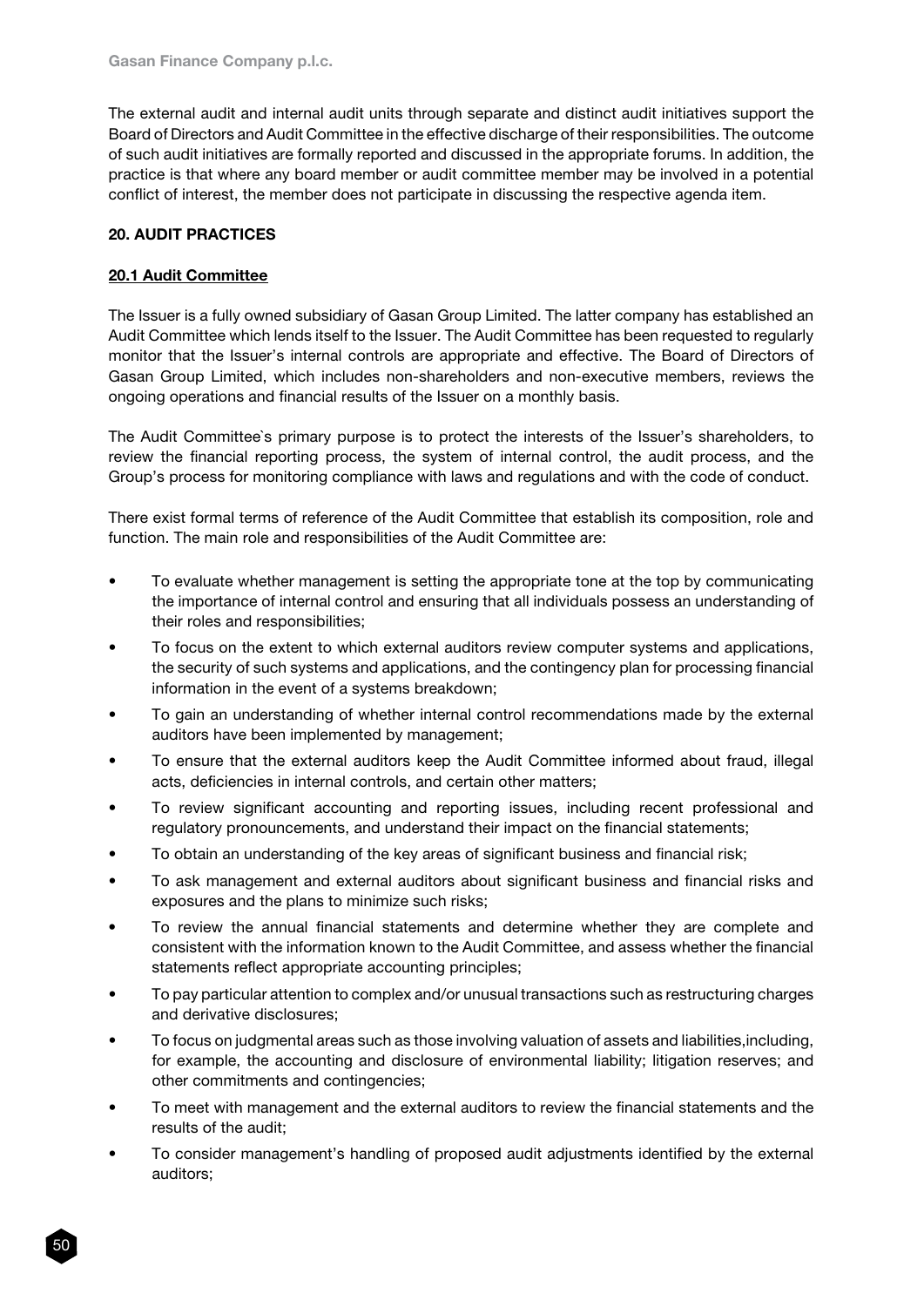- To ensure that the external auditors communicate certain required matters to the Audit Committee;
- To discuss the annual audited financial statements with management and the external auditors, and recommend to the Board of Directors the amendment or approval for issuance of the audited annual financial statements and the inclusion of such financial statements in the annual report;
- To review and discuss the quality, as well as the acceptability, of the Group's accounting policies, including the Group's critical accounting policies and practices and the estimates and assumptions used by management in the preparation of the Group's financial statements, and in connection therewith shall discuss with the independent auditors all alternative treatments of financial information within generally accepted accounting principles that have been discussed with management, the ramifications of use of such alternative treatments and the treatment preferred by the independent auditors;
- To review and discuss the adequacy and effectiveness of the Group's internal controls, including any significant deficiencies in internal controls and significant changes in such controls reported to the Audit Committee by the independent auditors or management;
- To be briefed on how management develops and summarizes quarterly financial information, the extent of internal audit involvement, the extent to which the external auditors review quarterly financial information, and whether that review is performed on a pre/post-issuance basis;
- To gain insight into the fairness of the interim statements and disclosures, obtain explanations from management and from the external auditors on whether the actual financial results for the quarter or interim period varied significantly from budgeted or projected results; changes in financial ratios and relationships in the interim financial statements are consistent with changes in the Group's operations and financing practices; generally accepted accounting principles have been consistently applied; there are any actual or proposed changes in accounting or financial reporting practices; there are any significant or unusual events or transactions, and that these have been appropriately disclosed; the Group's financial and operating controls are functioning effectively; the Group has complied with the terms of loan agreements, covenants, restrictions or security indentures and all regulatory restrictions and requirements; and the interim financial statements contain adequate and appropriate disclosures;
- To periodically obtain updates from management and consultants regarding compliance;
- As the representatives of the Board of Directors of the Group and the shareholders, to have the sole authority regarding, and be directly responsible for (a) the selection of the independent auditing firm for the shareholders of the Group to appoint or re-appoint, in accordance with and so long as required by Maltese law, (b) to review the performance of the external auditors; and (c) the compensation, oversight and termination of, as well as funding for, the independent auditors for the purpose of preparing or issuing an audit report as related work, or any non-audit work, subject, if applicable, to shareholder ratification;
- To actively engage in a dialogue with the independent auditors regarding all relationships between the auditors and the Group's management that, in the Audit Committee's judgment, may impact on the objectivity and independence of the external auditors;
- To review and confirm the independence of the external auditors by reviewing the non-audit services provided and the auditors' assertion of their independence in accordance with professional standards, and take appropriate action in response to the independent auditors' report to satisfy itself of the external auditors' independence;
- To conduct an appropriate review of all related party transactions for potential conflict of interest situations on an ongoing basis, and approve such transactions, if appropriate.

The Audit Committee consists of Mr. Roderick E. D. Chalmers as Chairman, Mr. P. Danny Rosso and Mr. Michael Soler. Mr. Roderick E. D. Chalmers is independent and competent in accounting.

Mr. Roderick E. D. Chalmers is considered to be independent because he is not a shareholder or employee of the Issuer and he is free from any business, family or other relationship with the Issuer that creates a conflict of interest such as to jeopardise exercise of his judgement.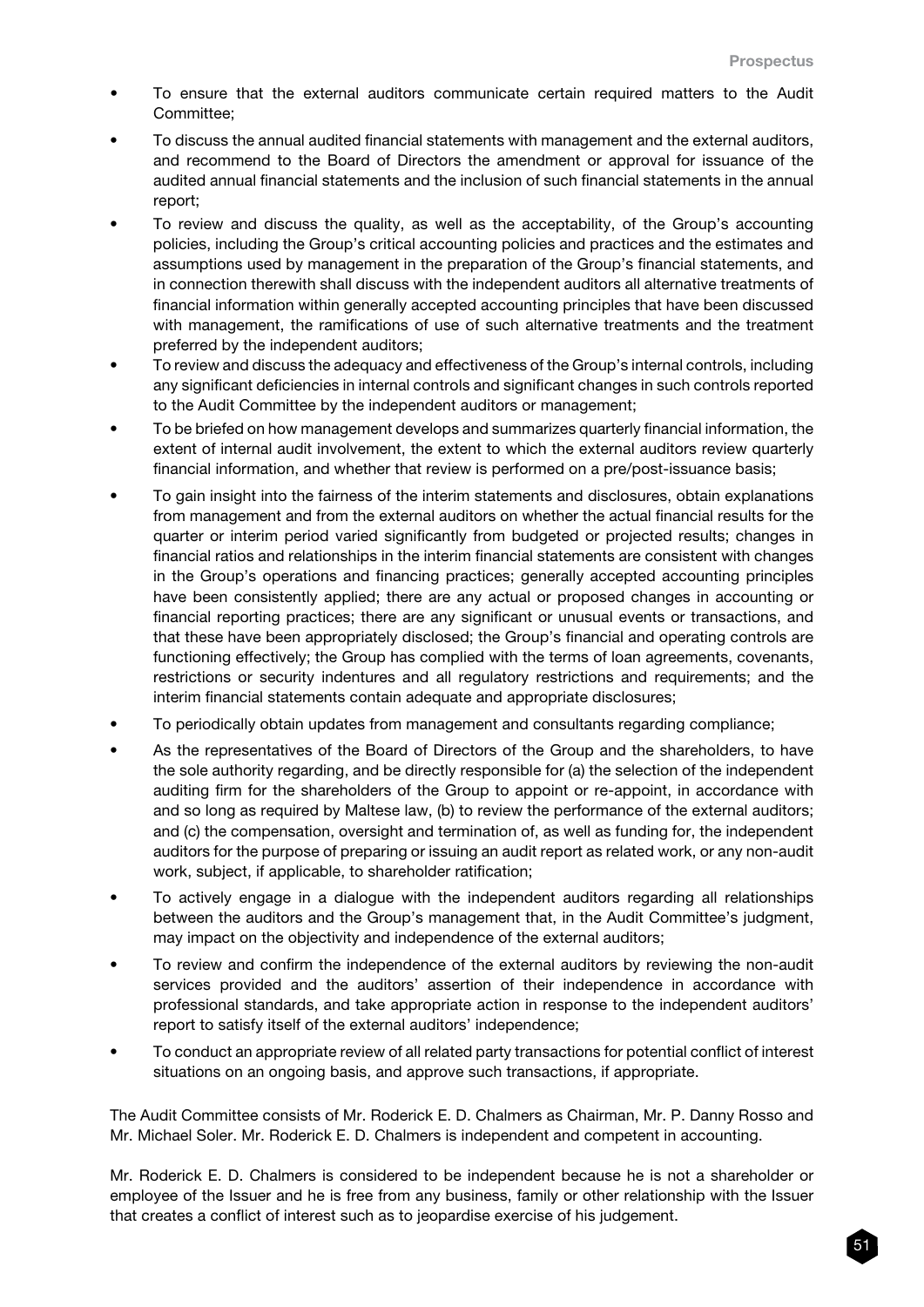### 21. FINANCIAL INFORMATION

This document makes reference to the financial statements of the Issuer for the financial years ended December 31, 2006, December 31, 2007 and December 31, 2008. The financial statements referred to have been audited by PricewaterhouseCoopers and copies thereof are available for inspection as set out in Section 23.5 of Part C below.

There is no significant change in the financial or trading position of the Issuer which occurred since the end of the financial period to which the audited financial statements for the year ended 31 December 2008 relate.

### 22. LITIGATION

So far as the Issuer is aware there is no current litigation against or otherwise involving the Issuer, including pending or threatened, any governmental, legal or arbitration proceedings which may have, or have had during the 12 months preceding the date of this Prospectus, a significant effect on the Issuer's financial position or profitability.

#### 23. ADDITIONAL INFORMATION

#### 23.1 Share Capital

All the ordinary shares of the Issuer rank pari passu. Each ordinary share is entitled to one vote.

In terms of Articles 14 and 15 of the Issuer's Articles of Association, there are no restrictions on transfers of shares between shareholders. If the transferee is not a shareholder, the Board of Directors shall, within fifteen days from the receipt of a registered letter (which the transferor is bound to send within seven days of the signing of the transfer of shares), notify all the shareholders by registered letter of the said transfer. The shareholders have the option, exercisable within fifteen days of such notice by means of a registered letter addressed to the Board, to take up the share or shares so transferred at the price stipulated by the transferee. The shareholders exercising the said option shall take up the shares between them in proportion to their respective holdings. If the shares are not perfectly divisible between them the remaining odd number of shares shall be drawn by ballot between them.

The Issuer has no founders, management or deferred shares. No person has, or is entitled to be given, an option to subscribe for shares in or debentures of the Issuer, except that the Issuer will be giving preference to applications for the Bonds made by existing holders of Bonds 2008/11 and to applications for the Bonds made by employees of Group Companies as described in Section 24.3 of Part C of this Prospectus. No amount or benefit was paid or given or is intended to be paid or given to any promoter. There were no commissions, discounts, brokerage or other special terms granted during the two years immediately preceding the publication of this document in connection with the issue or sale of any capital of the Issuer.

Since incorporation, the Issuer has allotted shares as detailed in the following table.

| Date of Allotment              | Number of               | <b>Shareholder</b>     |
|--------------------------------|-------------------------|------------------------|
| 7 <sup>th</sup> September 1994 | 495,000 Ordinary Shares | Gee Five Limited C5958 |
| 23 <sup>rd</sup> December 1998 | 900,000 Ordinary Shares | Gee Five Limited C5958 |

Since incorporation, no transfers of shares in the Issuer have taken place.

#### 23.2 Objects Clause

The objects of the Issuer are listed in clause four (4) of the Memorandum of Association. The principal objects are: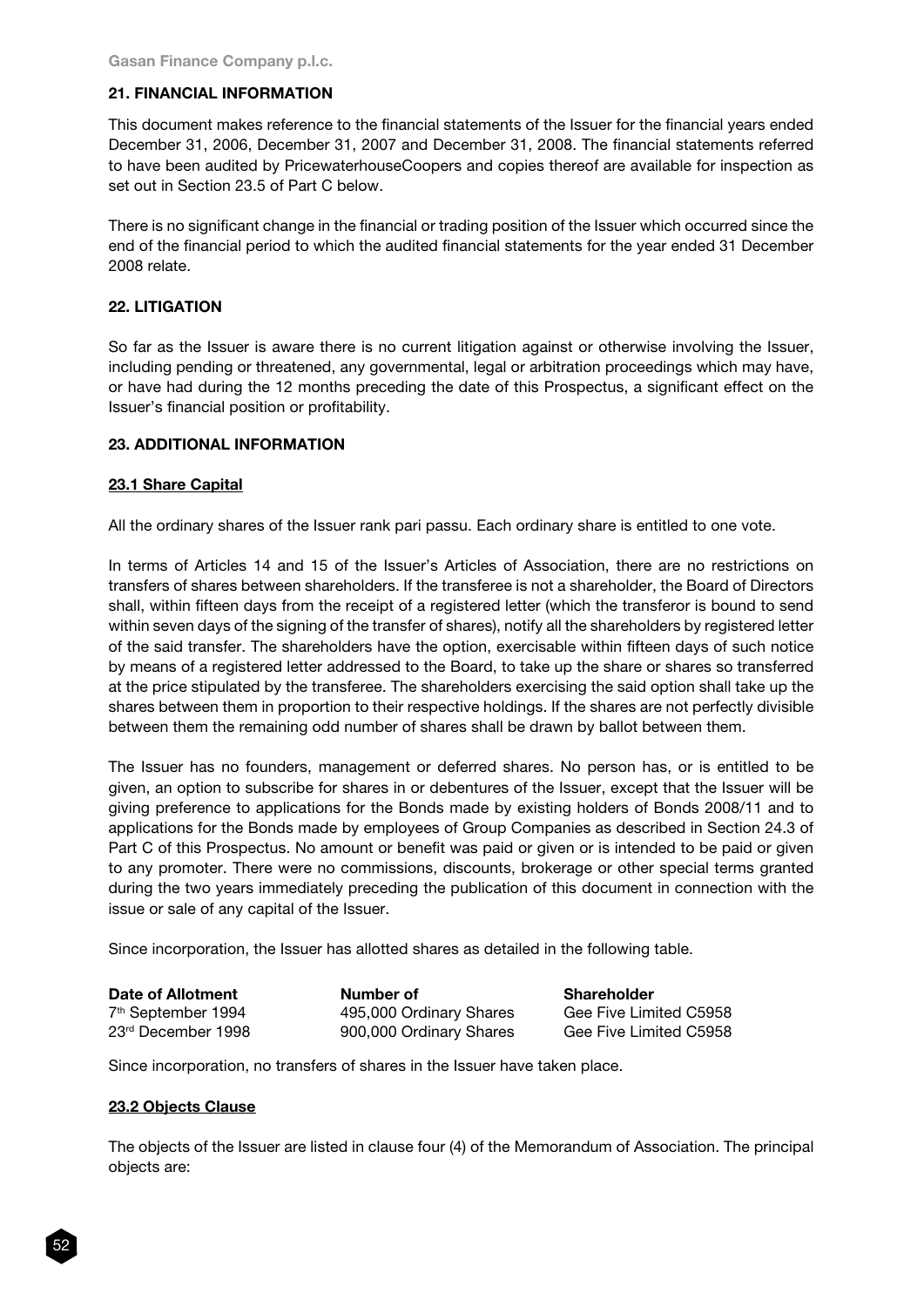- (i) to acquire, purchase, draw, accept, endorse, issue, discount or execute bills of exchange, promissory notes, warrants, bills of lading and other negotiable and transferable financial instruments, and generally to do all business of a finance company (paragraph a);
- (ii) to issue debentures, debenture stock, bonds, obligations and securities of all kinds and to frame, constitute and secure the same, as may seem expedient, and either perpetual or terminable, and either redeemable or otherwise, and to charge or secure the same on the undertakings of the Issuer, or upon specific property and rights present and future of the Issuer (including, if thought fit, uncalled capital) or otherwise howsoever. Such securities may be secured or unsecured, registered or to bearer, contain such terms and conditions as may be decided upon by the Issuer and may be issued at a discount (paragraph c);
- (iii) to receive loans at interest or otherwise, to lend money and give credit to any person, company or institution, and to guarantee or give security for or to any third party, where this is in the interest of the Issuer (paragraph e);
- (iv) to borrow or raise money from time to time without limitation in such manner as the Issuer shall think fit, and in particular by the issue of debentures or other rights (paragraph g);
- (v) to purchase, sell, take on lease or in exchange, hire, rent or otherwise acquire or dispose of any immovable property and any rights thereof; to develop, alter, change and improve any immovable property acquired (paragraph i); and
- (vi) to implement and co-ordinate the financing activities of related companies (paragraph n).

# 23.3 Material Contracts

Since its inception, the Issuer has entered into the following material contracts in the ordinary course of its business:

- (i) Public deed in the records of Notary Hugh Grima dated December 23, 1998 whereby the Issuer purchased the Mriehel Premises; and
- (ii) An agreement entered into on May 10, 1999, whereby the Issuer acceded to grant on loan to Gasan Enterprises Limited, at the Issuer's sole discretion, from time to time, sums not exceeding in the aggregate Lm4,000,000 (equivalent to €9,317,493.59). At the date of this Prospectus, Gasan Enterprises Limited owes the Issuer by way of loan the sum of  $\epsilon$ 6,029,521; and
- (iii) An agreement made on April 1, 2009 between of the first part, Gasan Enterprises Limited, providing for the purchase by the Issuer of bills of exchange and their re-transfer; and
- (iv) Public deed in the records of Notary Pierre Attard dated December 1, 2003 whereby the Issuer purchased Piazzetta Properties; and
- (v) Public deed dated December 19, 2008 in the records of Notary Diana Charles whereby the Issuer purchased land in Mriehel By-Pass, formerly Triq ir-Rabat at Mriehel from the Government of Malta; and
- (vi) Public deed dated December 19, 2008 in the records of Notary Pierre Attard whereby the Issuer sold land in Mriehel By-Pass, formerly Triq ir-Rabat at Mriehel to Tal-Wilga Limited; and
- (vii) An agreement entered into on April 1, 2009 between the Issuer and Gasan Properties Limited ("the New Agreement") whereby the Issuer granted the Mriehel Premises by title of lease to Gasan Properties Limited for a period of eight (8) years which will commence to run when the Bonds 2008/11 are redeemed. The New Agreement will replace a previous lease agreement between the Issuer and Gasan Properties Limited entered into on March 30, 1999 for a period of ten (10) years which commenced to run on March 26, 2001. [For more information see Section 12.4 of Part C of this Prospectus].

The Issuer also has various lease agreements with Piazzetta tenants.

# 23.4 Statement by Experts

Save for the Accountants' Report – Forecast for the current financial year ending December 31, 2009 (which is annexed to this Prospectus as Part E Annex III and which may be read together with the audited financial statements of the Issuer as laid out under the heading "Documents on Display" below), and the Architect's Valuation Report set out as Part E Annex IV, this Prospectus does not contain any statement or report attributed to any person as an expert.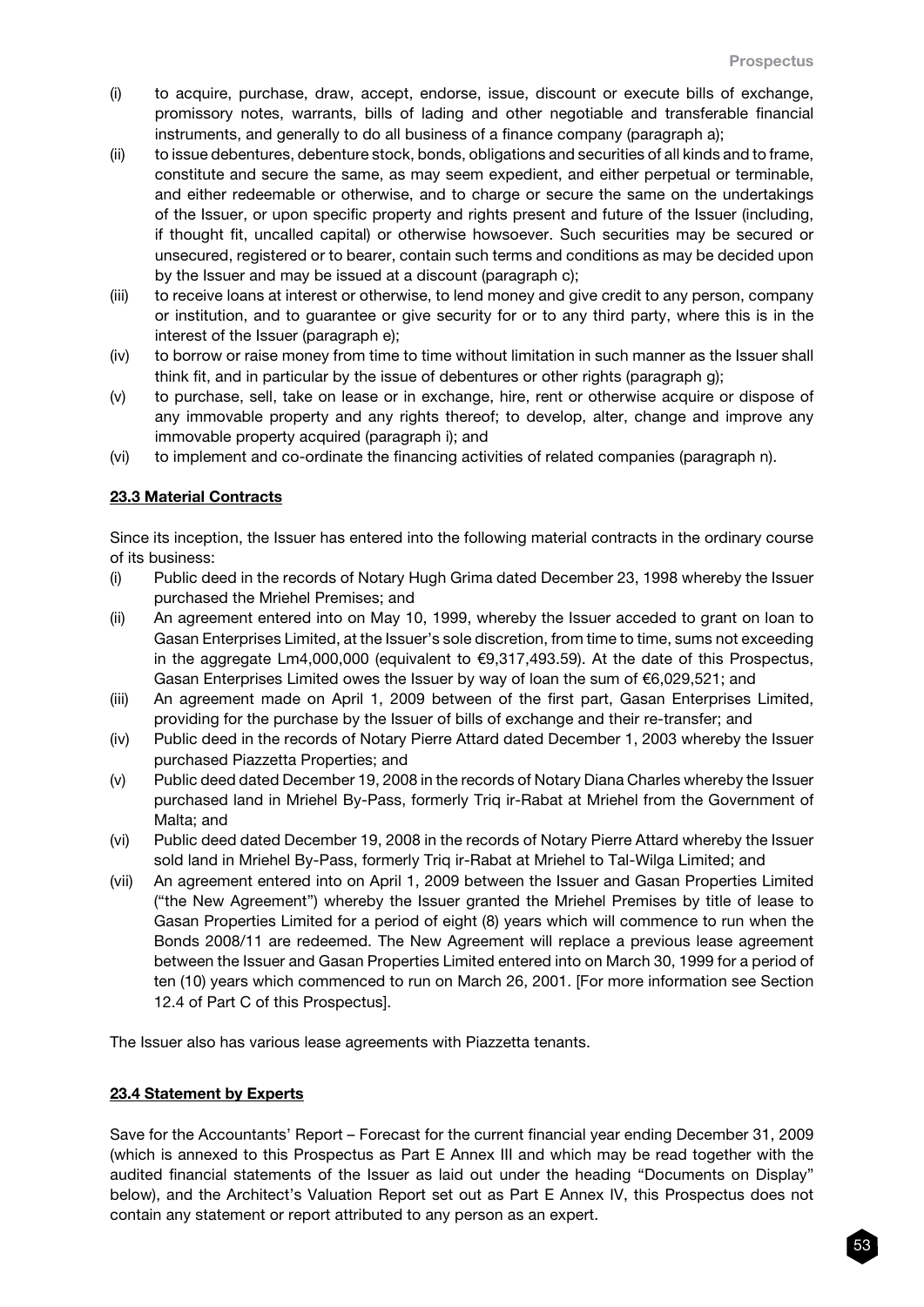The Accountants' Report – Forecast for the current financial year ending December 31, 2009 and the Architect's Valuation Reports dated April 2, 2009 and February 25, 2009 respectively have been included in the form and context in which they appear with the authorisation of Mr Simon Flynn, partner of PricewaterhouseCoopers of 167, Merchants Street, Valletta, Malta and Mr. Lawrence Montebello, of Lawrence Montebello & Associates of Beaumont Place, 40/1 Main Street, Balzan, Malta respectively who have given and have not withdrawn their consent to its inclusion herein.

None of the foregoing experts have any beneficial interest in the Issuer. The Issuer confirms that the Accountants' Report dated April 2, 2009 and the Architect's Valuation Reports dated February 25, 2009 have been accurately reproduced in this Prospectus and that there are no facts of which the Issuer is aware that have been omitted and which would render the reproduced information inaccurate or misleading.

# 23.5 Documents on Display

54

For the lifetime period of the Prospectus the following documents shall be available for inspection at the registered address of the Issuer:

- (a) Memorandum and Articles of Association;
- (b) Audited Financial Statements of the Issuer for the financial year ended December 31, 2008;
- (c) Audited Financial Statements of the Issuer for the financial year ended December 31, 2007;
- (d) Audited Financial Statements of the Issuer for the financial year ended December 31, 2006;
- (e) Public deed in the records of Notary Pierre Attard dated December 1, 2003 whereby the Issuer purchased Piazzetta Properties;
- (f) Public deed in the records of Notary Hugh Grima dated December 23, 1998 whereby the Issuer purchased the Mriehel Premises; and
- (g) All reports, letters, and other documents, valuations and statements prepared by any expert at the Issuer's request which are included or referred to in this Prospectus.

By not later than May 31 of each year Gasan Group Limited will upload its Consolidated Financial Statements on its website www.gasan.com for the twelve months ending on 31 December of the previous year.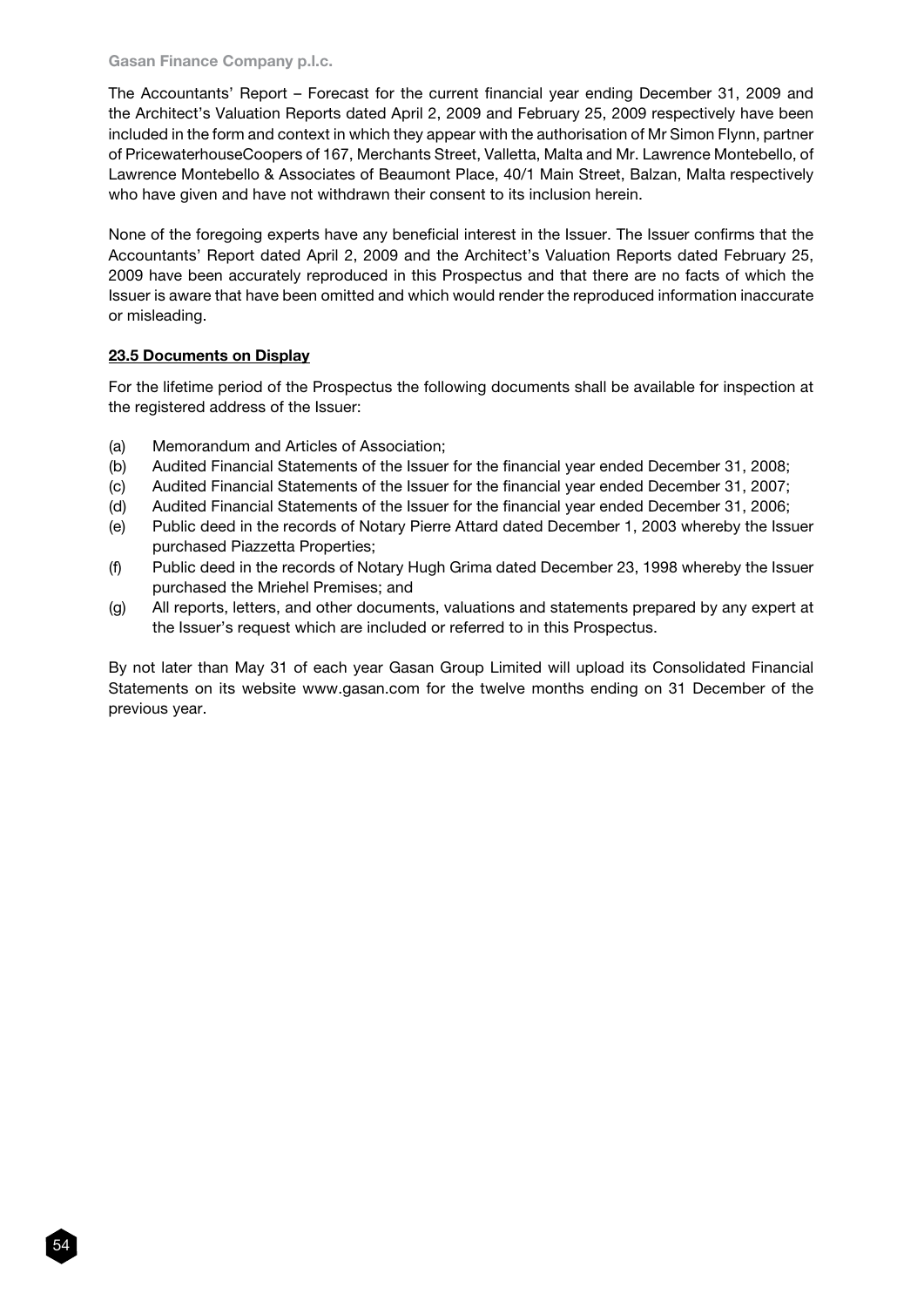### PART D: INFORMATION ABOUT THE BONDS

### 24. DETAILS OF THE OFFER AND ADMISSION TO TRADING

### 24.1 The Bond Issue

The Issuer is issuing six per cent (6%) Bonds due 2014-2016 for an aggregate principal amount of €15,000,000 provided that in the event that the Issuer receives Applications in excess of €15,000,000, the Issuer has the option to increase the issue of Bonds by a maximum of an additional €5,000,000 up to an aggregate principal amount of €20,000,000. The Bonds, having a nominal value of €100 each, will be issued at par and shall bear interest at the rate of 6% per annum payable semi-annually in arrears on May 31 and November 30 of each year, the first such payment to be made on the November 30, 2009. The Bonds will unless previously purchased and cancelled, be redeemed on May 31, 2016, subject to the Issuer's option to redeem all or any of the Bonds at any date between May 31, 2014 and May 31, 2016, as the Issuer may determine on giving not less than thirty (30) days' notice.

The Bond Issue is not underwritten. In the event that the total aggregate principal amount of the Bonds amounting to €15,000,000 is not fully subscribed, no allotment of the Bonds shall be made, the Applications shall be deemed not to have been accepted by the Issuer and all money received from Applicants shall be refunded accordingly.

### 24.2 Distribution of the Bonds

The Bonds are open for subscription to all categories of investors, subject to what is provided under the Section titled "Important Information" at the beginning of this Prospectus.

The Issuer may enter into conditional subscription agreements prior to the commencement of the Offer Period up to an amount not exceeding 40% of the full amount of the Offering (including the maximum amount of the Over-allotment Option) with a number of Authorised Intermediaries for the subscription of the Bonds whereby it will bind itself to allocate Bonds to such Authorised Intermediaries upon closing of subscription lists. In terms of each subscription agreement the Issuer will be conditionally bound to issue, and each Authorised Intermediary will bind itself to subscribe for, a number of Bonds, subject to the Bonds being admitted to trading on the Official List of the Exchange. The subscription agreements will become binding on each of the Issuer and the Authorised Intermediaries upon delivery, provided that the Authorised Intermediaries would have paid to the Issuer all subscription proceeds in cleared funds on delivery of the subscription agreement.

Intermediaries subscribing for Bonds may do so for their own account or for the account of underlying customers, including retail customers, and shall in addition be entitled to distribute any portion of the Bonds subscribed for upon commencement of trading.

# 24.3 Allocation Policy

The Issuer will be giving preference to applications for the Bonds made by existing holders of Bonds 2008/11 up to their full amount rounded up to (a) €1,000, if the Bonds 2008/11 held are less than €1,000 or (b) to the nearest integral multiple of €100, if the Bonds 2008/11 held are more than €1,000.

Preference will also be given to applications for the Bonds made by employees of Group Companies as at the date of this Prospectus, excluding their spouses and dependants.

Save for the above, the Issuer will determine and announce the allocation policy for the allotment of the Bonds within five Business Days of the closing of subscriptions in, at least, one newspaper. It is expected that an allotment advice to Applicants will be dispatched within five Business Days of the announcement of the allocation policy.

Dealing shall commence upon admission to trading of the Bonds by the Exchange and subsequent to the above-mentioned notification.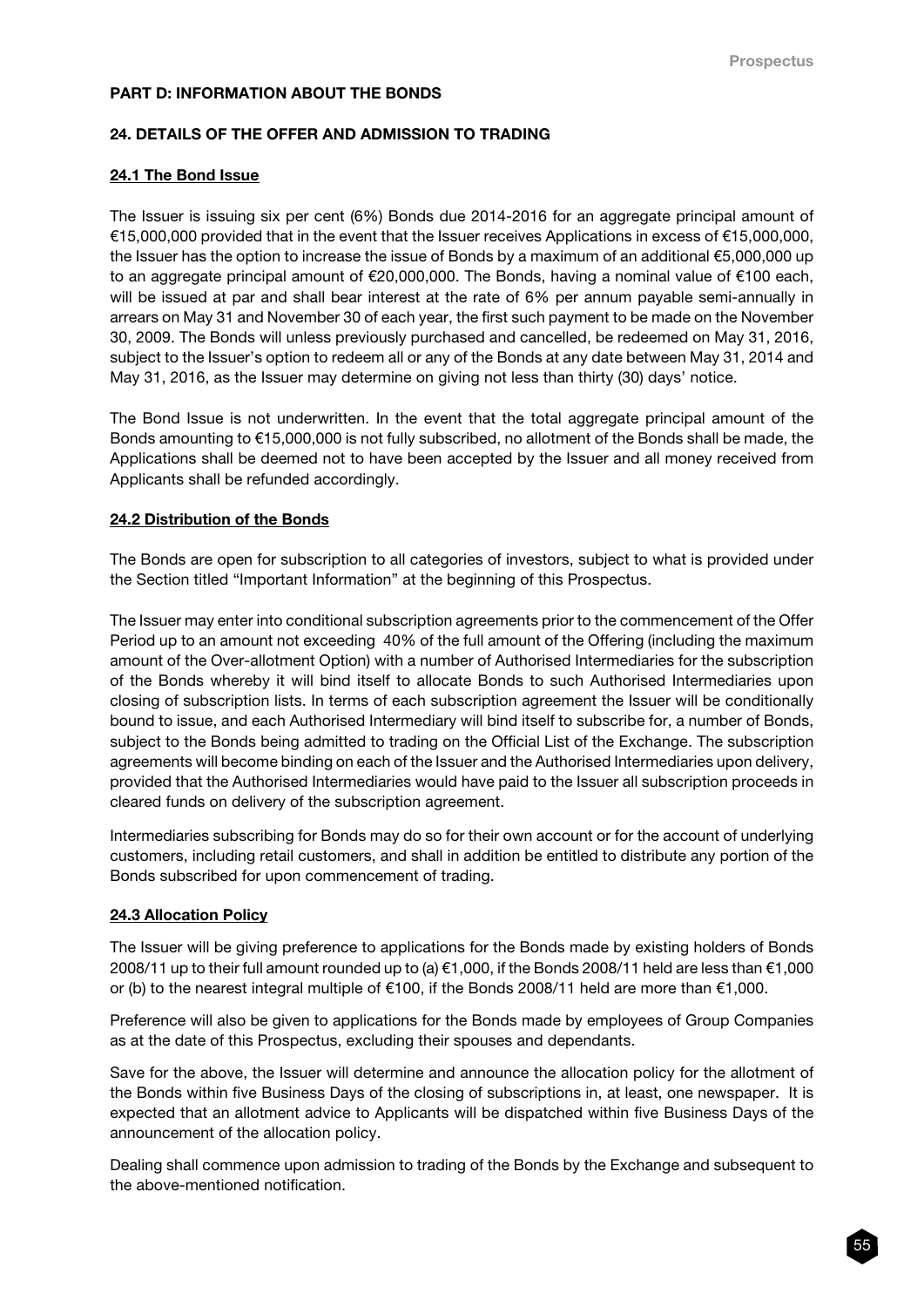# 24.4 Offer Period

The Bonds will be available for subscription during the Offer Period commencing on April 27, 2009 up to and including April 30, 2009, subject to the right of the Issuer to close subscription lists before such date in the event of over-subscription.

The terms and conditions applicable to any Application are set out in Section 28 of Part D of this Prospectus.

# 24.5 Refunds

56

If any Application is not accepted, or is accepted for fewer Bonds than those applied for, the monies or the balance of the amount paid but not allocated, as the case may be, will be returned by the Issuer without interest by direct credit into the Applicant's bank account as indicated by the Applicant on the Application Form. The Issuer will not be responsible for any loss or delay in transmission.

### 24.6 Admission to Trading

The Bonds are expected to be admitted to the Official List of the Exchange with effect from May 15, 2009 and trading is expected to commence on May 18, 2009.

### 24.7 Expenses of the Issue

Professional fees, costs related to publicity, advertising, printing, listing, registration, sponsor, management and registrar fees, a 1% selling commission, and other miscellaneous expenses in connection with this Bond Issue, are estimated not to exceed €450,000 or in the case of exercise of the Over- Allotment Option €500,000, and shall be borne by the Issuer.

The overall amount of the placing commission payable to Authorised Intermediaries entering into conditional subscription agreements in terms of Section 24 of Part D will not exceed €80,000.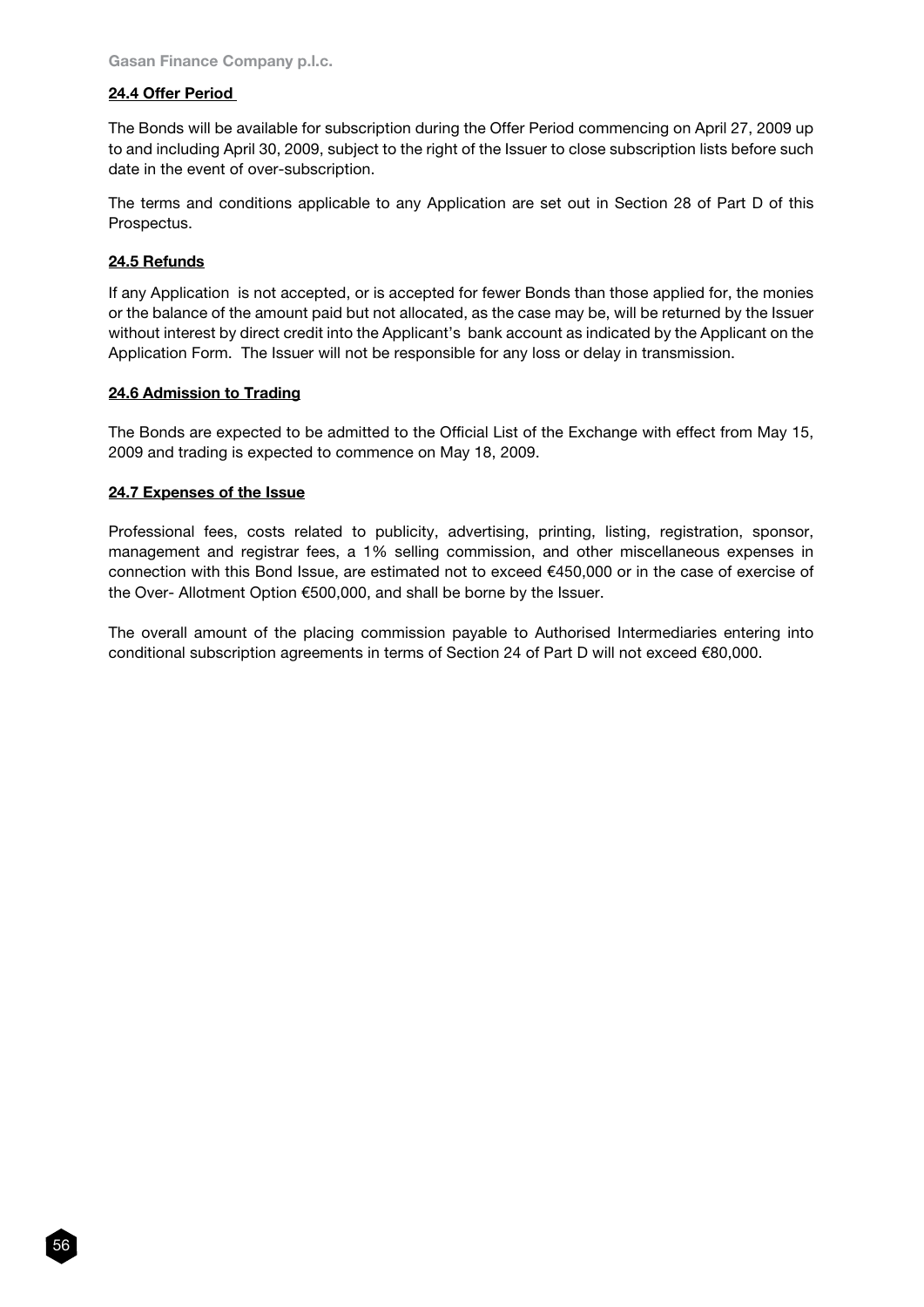# 25. OFFER STATISTICS AND EXPECTED TIMETABLE

# 25.1 Offer Statistics

| <b>Issuer</b>                      | Gasan Finance Company p.l.c., a company registered in Malta with<br>registration number C 16435 (the "Issuer");                                                                                                                                                                                                                                                                                                                                                                                                |
|------------------------------------|----------------------------------------------------------------------------------------------------------------------------------------------------------------------------------------------------------------------------------------------------------------------------------------------------------------------------------------------------------------------------------------------------------------------------------------------------------------------------------------------------------------|
| <b>Issue</b>                       | Six per cent (6%) Bonds due 2014-2016 (the "Bonds");                                                                                                                                                                                                                                                                                                                                                                                                                                                           |
| <b>ISIN</b>                        | MT0000061243;                                                                                                                                                                                                                                                                                                                                                                                                                                                                                                  |
| Amount                             | An aggregate principal amount of $£15,000,000$ provided that in the event<br>that the Issuer receives applications for Bonds in excess of €15,000,000,<br>the Issuer has the option to increase the issue of Bonds by a maximum<br>of an additional €5,000,000 up to an aggregate principal amount of<br>€20,000,000 (the "Over-allotment Option");                                                                                                                                                            |
| Form                               | The Bonds will be issued in fully registered form, without interest<br>coupons. If and for as long as the Bonds are admitted to listing on the<br>Exchange, certificates will not be delivered to Bondholders in respect of<br>the Bonds as each Bondholder will be registered in dematerialised form<br>by an appropriate entry in the electronic register maintained on behalf of<br>the Issuer at the Central Securities Depository, or as may be stipulated<br>by the Exchange Bye-Laws from time to time; |
| <b>Denomination</b>                | Euro $(\epsilon)$ ;                                                                                                                                                                                                                                                                                                                                                                                                                                                                                            |
| Minimum amount per<br>subscription | Minimum of one thousand euro ( $\epsilon$ 1,000) and integral multiples of one<br>hundred euro (€100);                                                                                                                                                                                                                                                                                                                                                                                                         |
| <b>Redemption Date</b>             | May 31, 2016, subject to redemption of all or part of the Bonds earlier<br>than their Redemption Date, at the option of the Issuer, as described<br>herein;                                                                                                                                                                                                                                                                                                                                                    |
| <b>Issue Price</b>                 | At par (€100 for each Bond);                                                                                                                                                                                                                                                                                                                                                                                                                                                                                   |
| <b>Status of the Bonds</b>         | The Bonds shall constitute the unsecured and unsubordinated obligations<br>of the Issuer and will rank pari passu without any priority or preference with<br>all other present and future unsecured and unsubordinated obligations of<br>the Issuer;                                                                                                                                                                                                                                                           |
| <b>Listing</b>                     | Application has been made to the Listing Authority for the admissibility<br>of the Bonds to listing and to the Exchange for the Bonds to be listed<br>and traded on its Official List;                                                                                                                                                                                                                                                                                                                         |
| <b>Offer Period</b>                | The period between April 27, 2009 and April 30, 2009 (or such earlier date<br>as may be determined by the Issuer in the event of over-subscription)<br>during which the Bonds are on offer;                                                                                                                                                                                                                                                                                                                    |
| <b>Interest</b>                    | Six per cent (6%) per annum for each of the Bonds;                                                                                                                                                                                                                                                                                                                                                                                                                                                             |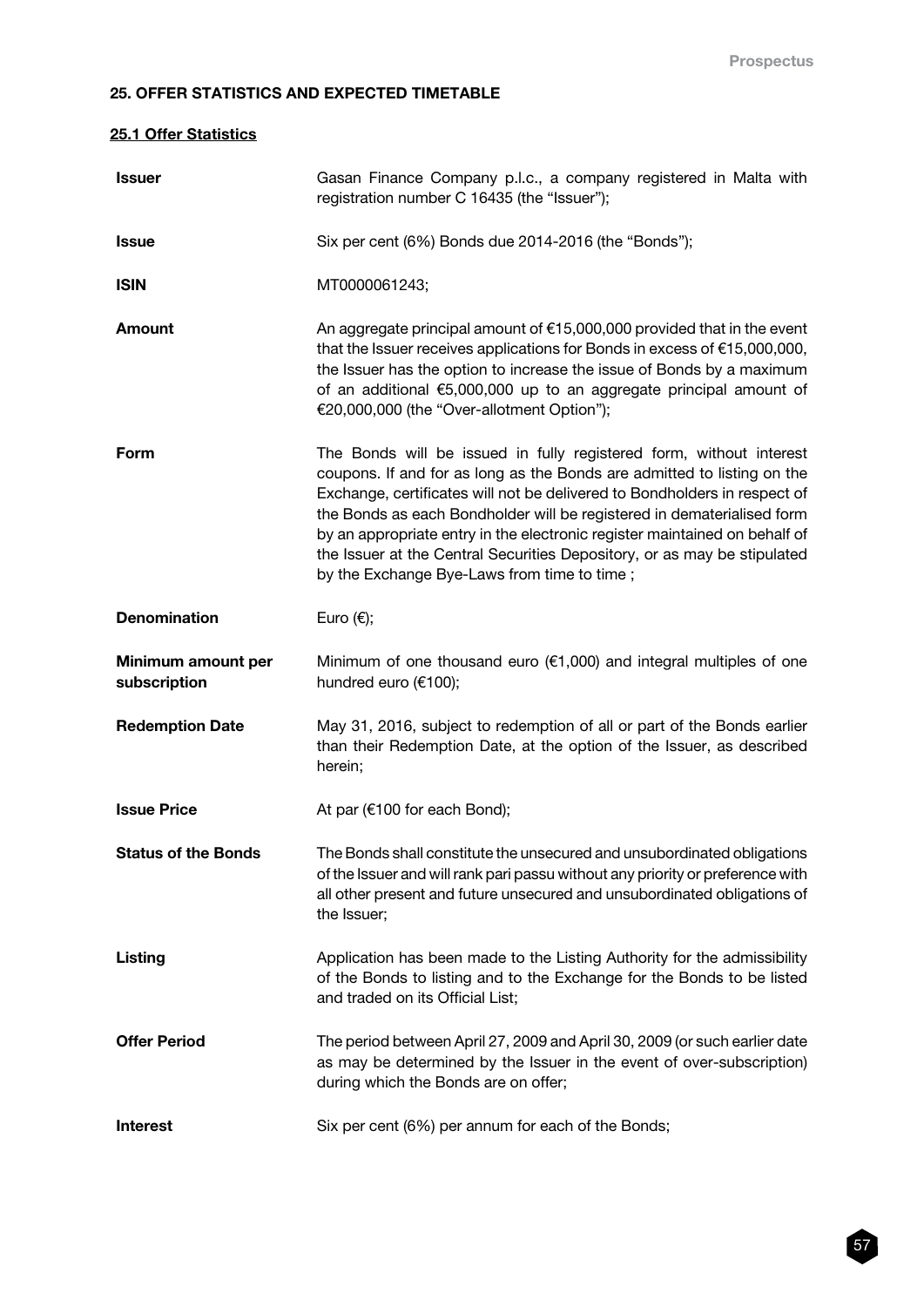| Yield                                                 | The gross yield calculated on the basis of the Interest, the Issue Price<br>and the Redemption Value of the Bonds at maturity is six per cent (6%)<br>for each of the Bonds;                                                                                                                                                                                                                                          |
|-------------------------------------------------------|-----------------------------------------------------------------------------------------------------------------------------------------------------------------------------------------------------------------------------------------------------------------------------------------------------------------------------------------------------------------------------------------------------------------------|
| <b>Interest Payment Date(s)</b>                       | November 30 and May 31 of each year, between 2009 and the year<br>in which the Bonds are redeemed (both years included), the first such<br>payment to be made on November 30, 2009, provided that if any such<br>day is not a Business Day, interest accrued up to and including the<br>Interest Payment Date will be paid on the next following day that is a<br><b>Business Day;</b>                                |
| <b>Redemption Value</b>                               | At par (€100 for each Bond);                                                                                                                                                                                                                                                                                                                                                                                          |
| <b>Designated Optional</b><br><b>Redemption Dates</b> | The Issuer has the option to redeem all or any part of the Bonds at<br>their nominal value on any day falling between May 31, 2014 and May<br>31, 2016 (both dates inclusive) by giving not less than thirty (30) days<br>advance notice in writing to Bondholders;                                                                                                                                                   |
| <b>Manager and Registrar</b>                          | Bank of Valletta p.l.c.;                                                                                                                                                                                                                                                                                                                                                                                              |
| <b>Sponsor</b>                                        | Curmi & Partners Limited;                                                                                                                                                                                                                                                                                                                                                                                             |
| <b>Notices</b>                                        | Notices will be mailed to Bondholders at their registered addresses and<br>shall be deemed to have been served at the expiration of twenty-four (24)<br>hours after the letter containing the notice is posted, and in proving such<br>service it shall be sufficient to prove that a prepaid letter containing such<br>notice was properly addressed to such Bondholder at his/her registered<br>address and posted; |
| <b>Governing Law</b>                                  | The Bonds are governed by and shall be construed in accordance with<br>Maltese law;                                                                                                                                                                                                                                                                                                                                   |
| Submission to<br><b>Jurisdiction</b>                  | The Maltese Courts shall have exclusive jurisdiction to settle any disputes<br>that may arise out of or in connection with the Bonds and accordingly<br>any legal action or proceedings arising out of or in connection with the<br>Bonds shall be brought exclusively before the Maltese Courts.                                                                                                                     |

# 25.2 Expected Time-table of Principal Events

| Application Forms Available           | April 15, 2009 |
|---------------------------------------|----------------|
| Opening of Subscription Lists         | April 27, 2009 |
| Closing of Subscription Lists         | April 30, 2009 |
| Announcement of basis of acceptance   | May 7, 2009    |
| Commencement of interest on the Bonds | May 7, 2009    |
|                                       |                |

Expected dispatch of allotment advices and refund of unallocated monies May 14, 2009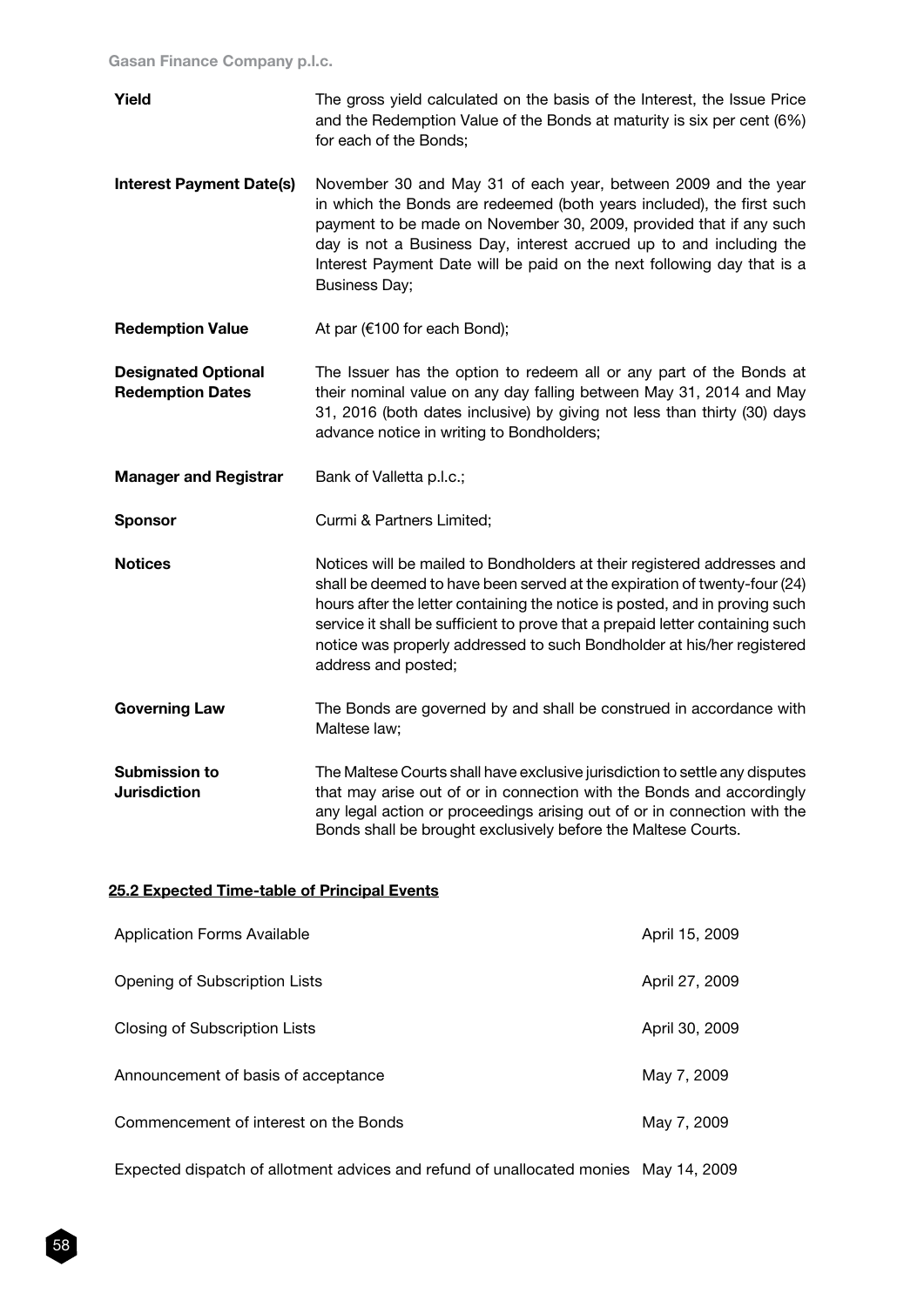The Issuer reserves the right to close the Offering before April 30, 2009 in the event of over-subscription, in which case, the remaining events set out in the "Expected Time-table of Principal Events" shall be anticipated in the same chronological order in such a way as to retain the same number of Business Days between the said principal events.

### 26. INFORMATION CONCERNING THE SECURITIES

#### 26.1 Description and Type of Securities

Once issued, the Bonds shall constitute the debt obligations of the Issuer that bind the Issuer to pay to Bondholders interest on each Interest Payment Date and the nominal value of the Bonds on the Redemption Date or a Designated Optional Redemption Date, as the case may be. The Bonds shall be issued at a nominal value of €100 for each Bond.

The Bonds have been created in terms of the Companies Act. The Bonds will be issued in fully registered form, without interest coupons. If and for as long as the Bonds are admitted to listing on the Exchange, certificates will not be delivered to Bondholders in respect of the Bonds as each Bondholder will be registered in dematerialised form by an appropriate entry in the electronic register maintained on behalf of the Issuer at the Central Securities Depository, or as may be stipulated by the Exchange Bye-Laws from time to time.

Subject to the admission to listing of the Bonds to the Official List of the Exchange, the Bonds are expected to be assigned the following ISIN code: MT0000061243.

#### 26.2 Status

The Bonds shall constitute the unsecured and unsubordinated obligations of the Issuer and will rank pari passu without any priority or preference with all other present and future unsecured and unsubordinated obligations of the Issuer.

In terms of article 1995 of the Civil Code (Chapter 16 of the Laws of Malta), the property of a debtor is the common guarantee of his creditors, "all of whom have an equal right over such property, unless there exist between them lawful causes of preference." Privileges and hypothecs are lawful causes of preference. Accordingly any debts which are secured by privileges and hypothecs, whether existing now or which may come into existence in the future would rank prior to the indebtedness arising under the Bonds.

From searches which were carried out up to February 17, 2009 it results that the Issuer has not granted any registered privileges and hypothecs in respect of which the Issuer is the debtor except for guarantees for peaceful possession following deeds of sale.

The indebtedness created by the Bonds would rank after any future debts which may be secured by a cause of preference such as a privilege and a hypothec.

The following is a description of the Issuer's indebtedness:

#### 26.2.1 Bonds 2008/11

Pursuant to a prospectus dated October 17 2003 the Issuer issued Lm5,000,000 (equivalent to €11,646,867) 6.4% per cent bonds due 2008/2011 ("the Bonds 2008/11"). Under the terms and conditions applicable to the Bonds 2008/11, unless previously purchased and cancelled the Bonds 2008/11 are to be redeemed at their principal amount (together with interest accrued to the date fixed for redemption) at any date between November 30, 2008 and November 30, 2011, as the Issuer may determine, on giving not less than thirty (30) days' notice. The outstanding aggregate principal amount of the Bonds 2008/11 is, at the date of this Prospectus, €10,877,706.

The Bonds 2008/11 constitute general, direct, unconditional, unsecured and unsubordinated obligations of the Issuer and will rank *pari passu*, without any priority or preference, with all other present and future unsecured and unsubordinated obligations of the Issuer.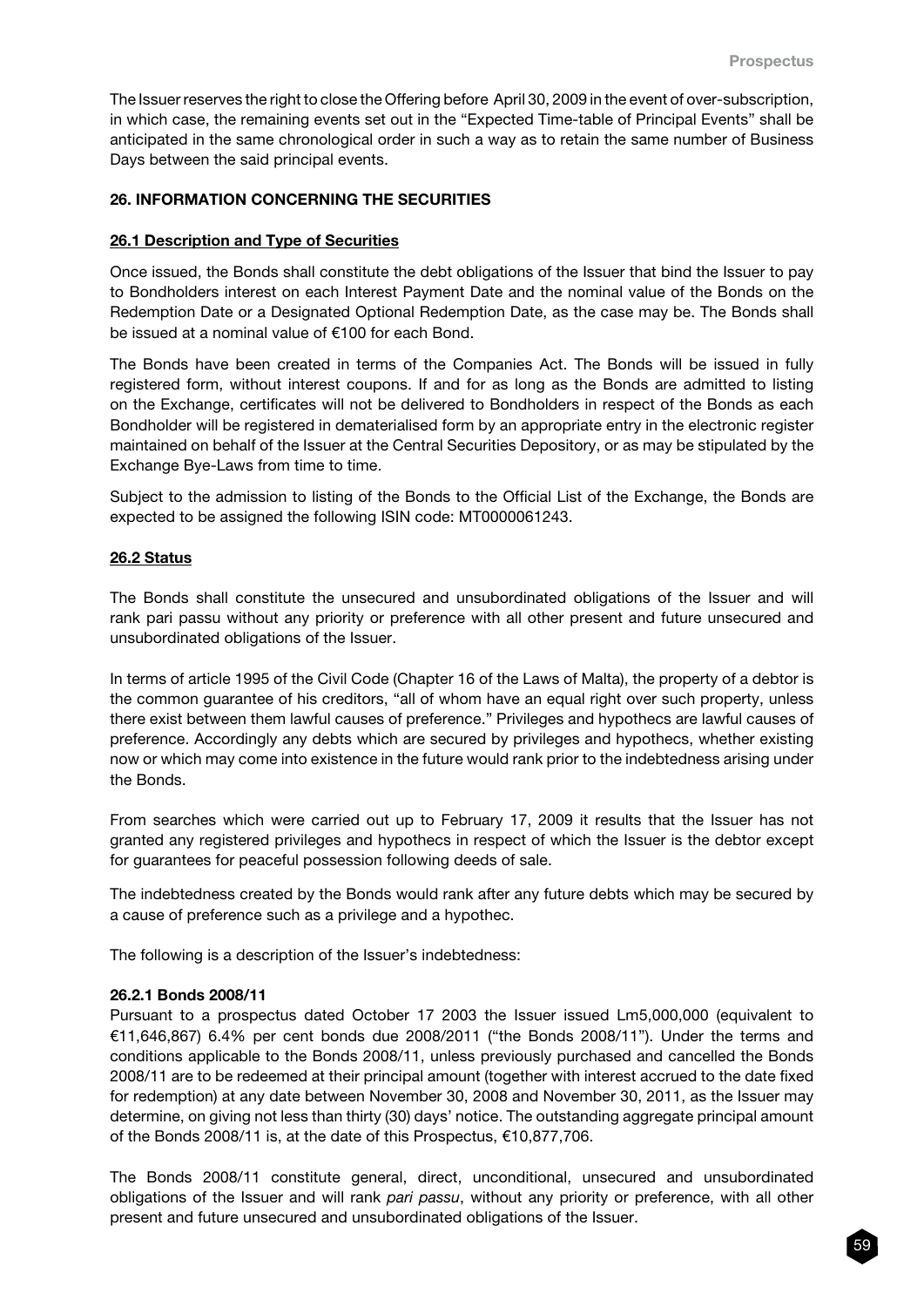The Issuer intends to redeem all the outstanding Bonds 2008/11 from the proceeds of this Bond Issue.

# 26.2.2 Bank of Valletta Loan

The Issuer has a loan facility of €7,686,932 (Lm3,300,000) from Bank of Valletta p.l.c. which it entered into in order to redeem the Bonds 2006/2009, which facility expires on the 30<sup>th</sup> June 2011. The said facility is repayable within five years from first drawdown and interest is to be met separately every March and September. The Issuer pays interest at the rate of 1.25% per annum over the Bank's base rate.

Gasan Group Limited have jointly and severally guaranteed this loan and there is also a letter of undertaking by the Issuer that for as long as any principal or interest remain outstanding on the loan the Issuer will hold assets to the amount of at least 105% of the aggregate principal amount. The assets will be made up of:

- (i) hire purchase bills of exchange at cost to the Issuer; and/or
- (ii) cash and/or deposits at a local bank licensed by the MFSA; and/or
- (iii) bonds or other debt instruments issued by sovereign states which are rated as AA or better or bonds or other debt instruments which are rated as AAA by a recognised international rating agency and valued at the lower of cost and market value; and/or
- (iv) land and property developments at cost to the Issuer.

# 26.2.3 Gasan Group Limited Current Account

As at 31 December 2008, the Issuer owed Gasan Group Limited €3,228,119 which was advanced to it partly to finance the additional floor of the Mriehel Premises which was completed in December 2008. This amount was settled on March 16, 2009.

# 26.3 Terms and Conditions of the Bonds

The full terms and conditions applicable to the Bonds are contained in Section 27 of Part D of this Prospectus.

# 26.4 Interest

The Bonds shall accrue interest at the rate of 6% per annum payable semi-annually on May 31 and November 30 of each year. Interest shall accrue as from the date of announcement of basis of acceptance, which is expected to be May 7, 2009. The first Interest Payment Date shall be November 30, 2009.

# 26.5 Maturity and Redemption

The Bonds shall become due for final redemption on May 31, 2016. The Issuer reserves the right to redeem the Bonds or any part thereof at any date between May 31, 2014 and May 31, 2016, as the Issuer may determine, on giving not less than thirty (30) days notice to Bondholders. Redemption of the Bonds shall be made at the nominal value of the Bonds. In addition, the Issuer reserves the right to purchase Bonds from the market at any time after issue.

# 26.6 Public Offer

The Bonds shall be issued and offered to the general public in Malta as well as to Authorised Intermediaries either for their own account or on behalf of investors represented by such Intermediaries. The Issuer shall not, unless due notice in writing is given to it, verify the relations existing between an Intermediary and its client and shall not and at all times recognise as a Bondholder the person registered as such in the register of bonds held for this purpose.

# 26.7 Authorisations

The issue of the Bonds was authorised by the Issuer's Board of Directors by resolution dated April 1, 2009. The Listing Authority authorised the Bonds as admissible to listing on the Official List of the Exchange pursuant to the Listing Rules by virtue of a letter dated April 6, 2009.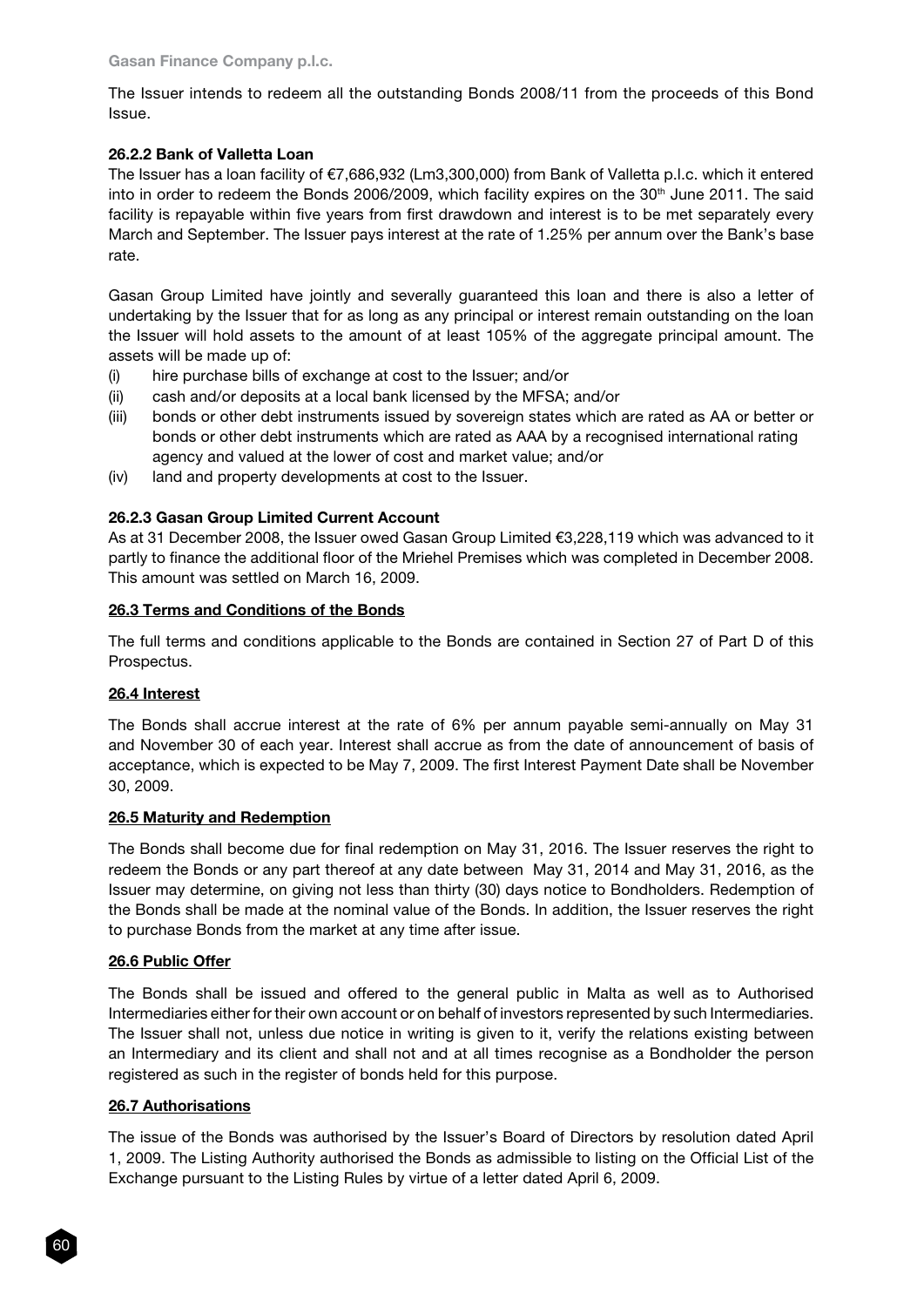### 26.8 Expected date of issue of the Bonds

The expected date of issue of the Bonds is May 7, 2009.

#### 26.9 Asset Cover

The Issuer declares, that for as long as any principal or interest under the Bonds remain outstanding, it will hold assets, to the amount of at least one hundred and five per cent (105%) of the aggregate principal amount of all debentures, bonds (including the Bonds) or other security creating or acknowledging indebtedness and bank borrowings of the Issuer. These assets will be made up of:

- (i) hire purchase bills of exchange at Carrying Value (defined below) to the Issuer; and/or
- (ii) cash and/or deposits at a local bank licensed by the MFSA; and/or
- (iii) debt securities issued or guaranteed by any sovereign state within the Eurozone or which is a member of the OECD or other debt securities which are rated as AAA by a recognised international rating agency, without any currency exchange risk, at the lower of cost and market value; and/or
- (iv) land and property developments at their Relevant Value (as defined in section 27.3(3)).

For the avoidance of doubt, the Issuer further declares that if the Mriehel Premises and/or the Piazzetta Properties are sold, the proceeds of such sale will be utilised for the acquisition of assets of such nature as indicated in paragraphs (i), (ii), (iii) and (iv) of the immediately preceding paragraph to the extent that this is necessary for the Issuer to continue to abide by the declaration contained in such immediately preceding paragraph.

For the purposes of this Section 26.9 and Section 26.10 below:

"Carrying Value" means the principal amount plus the accrued interest from the date of the acceptance of the bill of exchange to the balance sheet date.

#### 26.10 Reserve

The Issuer will, with effect from the end of the financial year 2011, over the period up to the Redemption Date, build a reserve ("the Reserve"), the value of which will by the end of such period be equivalent at least to 50% of the aggregate outstanding principal amount of the Bonds at the relevant time with a view to funding in part the repayment of capital on the Bonds on the Redemption Date. The Reserve will be made up of:

- (i) hire purchase bills of exchange at Carrying Value to the Issuer; and/or
- (ii) cash and/or deposits at a local bank licensed by the MFSA; and/or
- (iii) debt securities issued or guaranteed by any sovereign state within the Eurozone or which is a member of the OECD or other debt securities which are rated as AAA by a recognised international rating agency, without any currency exchange risk, at the lower of cost and market value;

and will be pledged or transferred or assigned by way of security to, and placed in the possession, control and management of an authorised trustee as security trustee for the benefit of the Bondholders.

Provided that the authorised trustee may, but shall not be required or bound, to ensure, monitor, or otherwise procure the creation and funding of the said Reserve by the Issuer.

#### 26.11 Taxation

#### 26.11.1 General

Investors and prospective investors are urged to seek professional advice as regards both Maltese and any foreign tax legislation which may be applicable to them in respect of the Bonds, including their acquisition, holding and disposal as well as any income/gains derived therefrom or made on their disposal. The following is a summary of the anticipated tax treatment applicable to Bondholders in so far as taxation in Malta is concerned. This information does not constitute legal or tax advice and does not purport to be exhaustive.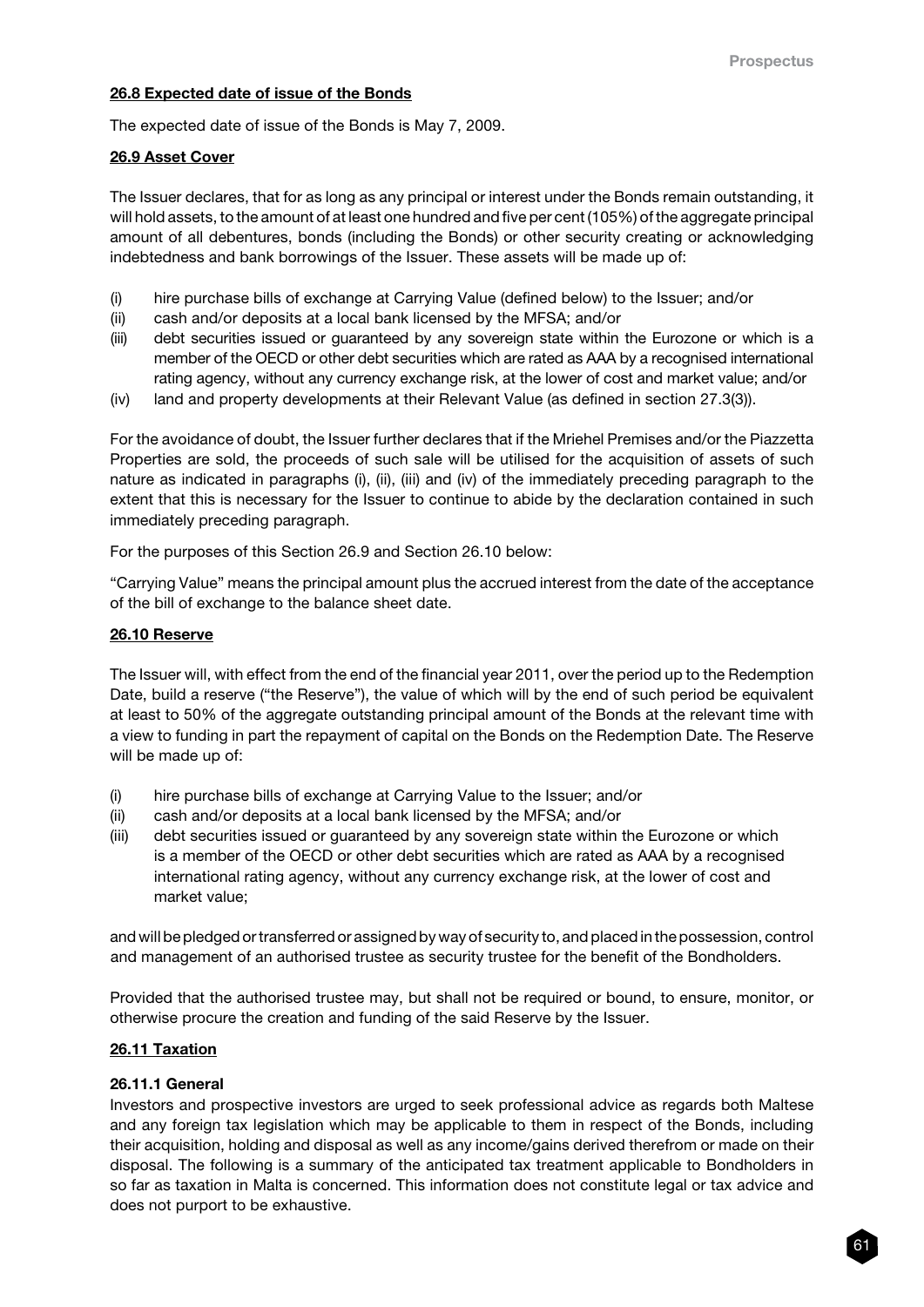#### Gasan Finance Company p.l.c.

The information below is based on an interpretation of tax law and practice relative to the applicable legislation, as known to the Issuer at the date of the Prospectus, in respect of a subject on which no official guidelines exist. Investors are reminded that tax law and practice and their interpretation as well as the levels of tax on the subject matter referred to in the preceding paragraph, may change from time to time.

This information is being given solely for the general information of investors. The precise implications for investors will depend, among other things, on their particular circumstances and on the classification of the Bonds from a Maltese tax perspective, and professional advice in this respect should be sought accordingly.

### 26.11.2 Malta tax on interest

Since interest is payable in respect of a Bond which is the subject of a public issue, unless the Issuer is otherwise instructed by a Bondholder or unless the Bondholder does not fall within the definition of "recipient" in terms of article 41(c) of the Income Tax Act, (Cap. 123, Laws of Malta), interest shall be paid to such person net of a final withholding tax, currently at the rate of 15% of the gross amount of the interest, pursuant to article 33 of the Income Tax Act (Cap. 123, Laws of Malta). Bondholders who do not fall within the definition of a "recipient" do not qualify for the said rate and should seek advice on the taxation of such income as special rules may apply.

This withholding tax is considered as a final tax and a Maltese resident individual Bondholder need not declare the interest so received in his income tax return. No person shall be charged to further tax in respect of such income. Furthermore, tax withheld shall in no case be available to any person for a credit against that person's tax liability or for a refund as the case may be.

In the case of a valid election made by an eligible Bondholder resident in Malta to receive the interest due without the deduction of final tax, interest will be paid gross and such person will be obliged to declare the interest so received in his income tax return and be subject to tax on it at the standard rates applicable to that person at that time. Additionally in this latter case the Issuer will advise the Inland Revenue on an annual basis in respect of all interest paid gross and of the identity of all such recipients unless the beneficiary is a non-resident of Malta. Any such election made by a resident Bondholder at the time of subscription may be subsequently changed by giving notice in writing to the Issuer. Such election or revocation will be effective within the time limit set out in the Income Tax Act.

In terms of article 12(1)(c) of the Income Tax Act, Bondholders who are not resident in Malta satisfying the applicable conditions set out in the Income Tax Act are not taxable in Malta on the interest received and will receive interest gross, subject to the requisite declaration/evidence being provided to the Issuer in terms of law.

# 26.11.3 European Union Savings Directive

Non-residents of Malta should note that payment of interest to individuals and certain residual entities residing in another EU Member State is reported on an annual basis to the Malta Commissioner of Inland Revenue who will in turn exchange the information with the competent tax authority of the Member State where the recipient of interest is resident. This exchange of information takes place in terms of the EU Savings Directive 2003/48/EC.

#### 26.11.4 Malta capital gains on transfer of the Bonds

On the assumption that the Bonds would not fall within the definition of "securities" in terms of article 5(1)(b) of the Income Tax Act, that is, "shares and stocks and such like Instrument that participate in any way in the profits of the company and whose return is not limited to a fixed rate of return", no tax on capital gains is chargeable in respect of transfer of the Bonds.

#### 26.11.5 Duty on documents and transfers

In terms of article 50(2) of the FMA, as the Bonds constitute financial instruments of a company quoted on a Recognised Investment Exchange, as is the Exchange, redemptions and transfers of the Bonds is exempt from Maltese stamp duty.

# INVESTORS AND PROSPECTIVE INVESTORS ARE URGED TO SEEK PROFESSIONAL ADVICE AS REGARDS BOTH MALTESE AND ANY FOREIGN TAX LEGISLATION APPLICABLE TO THE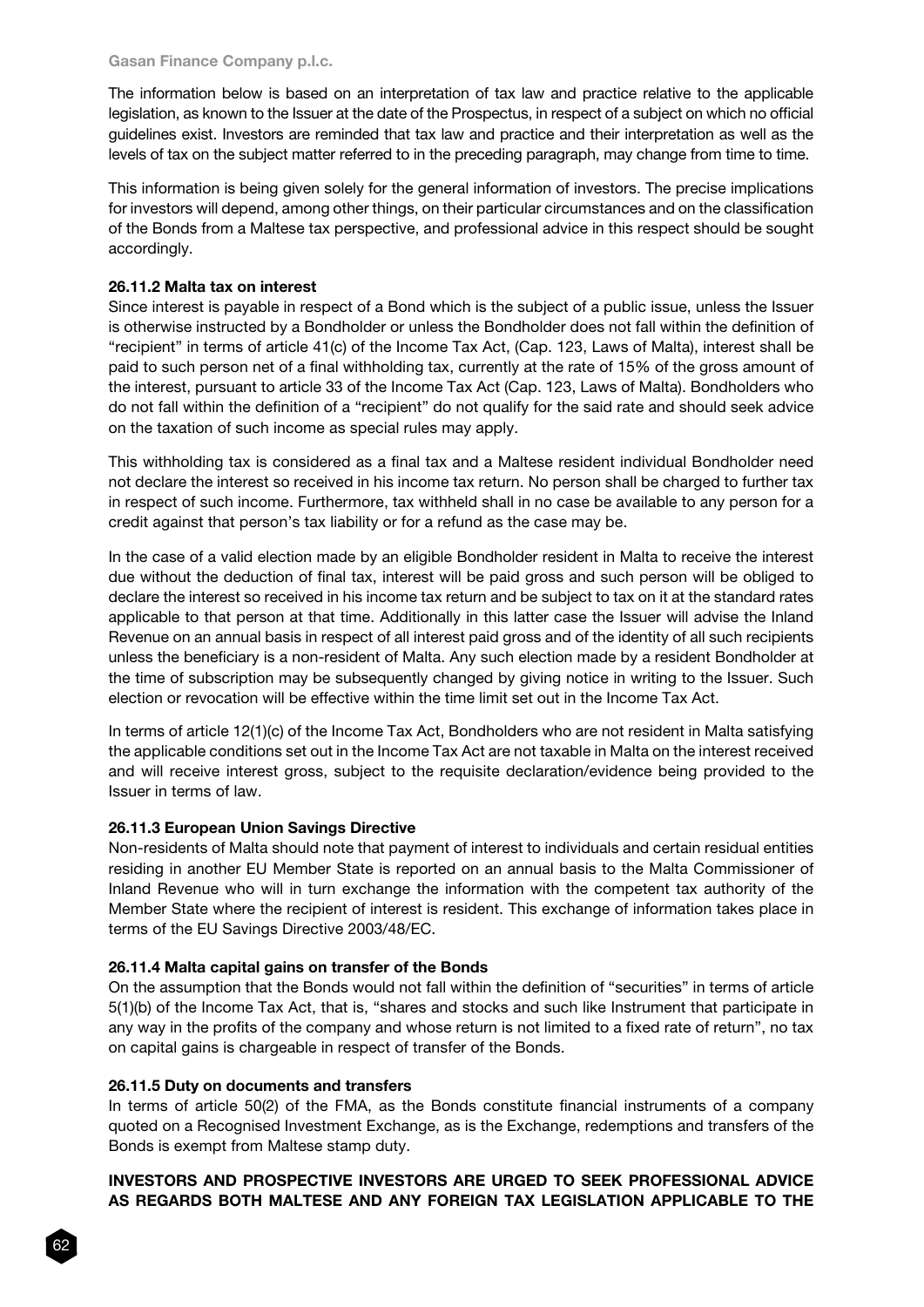ACQUISITION, HOLDING AND DISPOSAL OF BONDS AS WELL AS INTEREST PAYMENTS MADE BY THE ISSUER. THE ABOVE IS A SUMMARY OF THE ANTICIPATED TAX TREATMENT APPLICABLE TO THE BONDS AND TO BONDHOLDERS. THIS INFORMATION, WHICH DOES NOT CONSTITUTE LEGAL OR TAX ADVICE, REFERS ONLY TO BONDHOLDERS WHO DO NOT DEAL IN SECURITIES IN THE COURSE OF THEIR NORMAL TRADING ACTIVITY.

### 27. TERMS AND CONDITIONS OF THE BONDS

The following are the terms and conditions, which will be applicable to the Bonds (the "Bond Conditions"). Each Bondholder and any person claiming through or under a Bondholder is deemed to have notice and knowledge of, and is bound by, these Bond Conditions.

### 27.1 General

Each Bond forms part of a duly authorised issue of six per cent (6%) Bonds due 2014-2016 having a nominal value of €100 each (the "Bonds") of Gasan Finance Company p.l.c. (the "Issuer") for an aggregate principal amount of €15,000,000 provided that in the event that the Issuer receives applications for Bonds in excess of €15,000,000, the Issuer has the option to increase the issue of Bonds by a maximum of an additional €5,000,000 up to an aggregate principal amount of €20,000,000 (the "Over-allotment Option").

### 27.2 Form, Denomination and Title

The Bonds will be issued in fully registered form, without interest coupons, in denominations of any integral multiple of €100 provided that on subscription they will be issued for a minimum of €1,000. If and for as long as the Bonds are admitted to listing on the Exchange, certificates will not be delivered to Bondholders in respect of the Bonds as each Bondholder will be registered in dematerialised form by an appropriate entry in the electronic register maintained on behalf of the Issuer at the Central Securities Depository, or as may be stipulated by the Exchange Bye-Laws from time to time. The nominal value of each Bond is being established to facilitate trading therein. The Bonds, and transfer thereof, shall be registered as provided under "Registration, replacement, transfer and exchange" in Section 27.8 below. A person in whose name a Bond shall be registered shall (to the fullest extent permitted by law) be treated at all times and for all purposes as the absolute owner of such Bond regardless of any notice of ownership or trust.

#### 27.3 Status and negative pledge

- (1) The Bonds constitute unsecured and unsubordinated obligations of the Issuer and rank pari passu without any priority or preference with all other present and future unsecured and unsubordinated obligations of the Issuer.
- (2) The Issuer undertakes, for as long as any principal or interest under the Bonds or any of the Bonds remains outstanding, not to create or permit to subsist any Security Interest (as defined below), other than a Permitted Security Interest (as defined below), upon the whole or any part of its respective present or future assets or revenues to secure any Relevant Indebtedness (as defined below) of the Issuer unless the Issuer, in the case of the creation of a Security Interest, before or at the same time and, in any other case, promptly, takes any and all action necessary to ensure that:

(a) all amounts payable by it under the Bonds are secured by a Security Interest equally and rateably with the Relevant Indebtedness in question being so secured; or

(b) such other Security Interest is approved by a resolution duly passed by the Bondholders.

(3) For the purpose of this Section 27.3 and of Section 27.7 entitled "Events of Default": "Relevant Indebtedness" means any indebtedness in respect of: (A) monies borrowed;

(B) any debenture, bond, note, loan stock or other security creating or acknowledging indebtedness;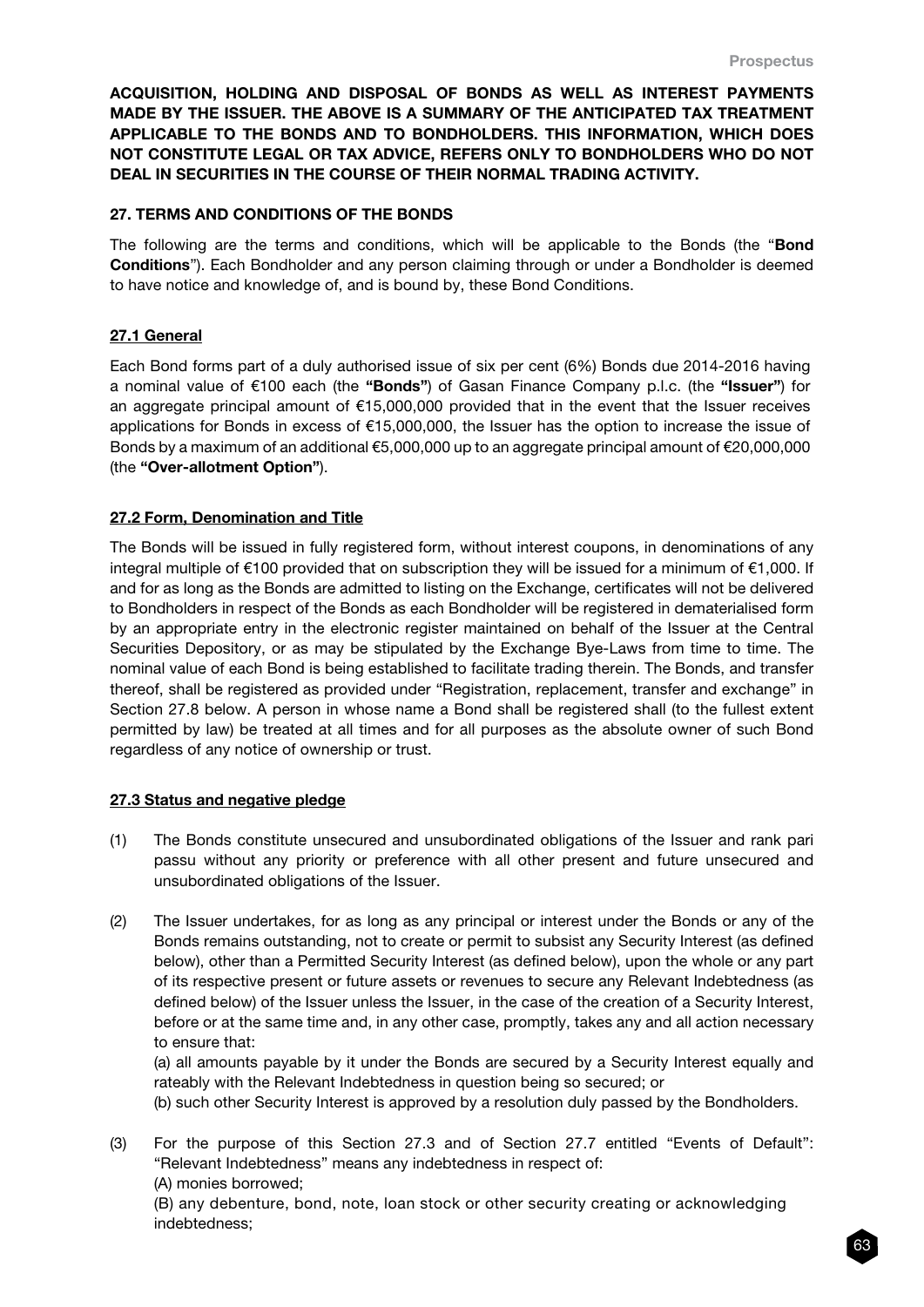(C) any acceptance credit;

(D) the acquisition cost of any asset to the extent payable before or after the time of acquisition or possession by the party liable where the advance or deferred payment is arranged primarily as a method of raising finance or financing the acquisition of that asset;

(E) leases entered into primarily as a method of raising finance or financing the acquisition of the asset leased;

(F) amounts raised under any other transaction having the commercial effect of borrowing or raising of money;

(G) any guarantee, indemnity or similar assurance in respect of any such indebtedness;

"Security Interest" means any privilege, hypothec, pledge, lien, charge or other encumbrance which grants rights of preference to a creditor over the assets of the debtor;

"Permitted Security Interest" means:

- (A) any Security Interest arising by operation of law;
- (B) any Security Interest securing any indebtedness of the Issuer created for the sole purpose of financing or raising finance for the redemption of all the Bonds;
- (C) any Security Interest securing any Relevant Indebtedness, including bank loans or overdrafts, in the ordinary course of business;
- (D) any other Security Interest (in addition to those referred to in (A), (B) and (C) above) securing Relevant Indebtedness of the Issuer in an aggregate outstanding amount, from time to time, not exceeding €1,200,000.

Provided that the aggregate Security Interests referred to in (C) and (D) above do not result in the amount arrived at after taking the Relevant Value and subtracting therefrom the aggregate value of the liabilities of the Issuer secured by Security Interests referred to in (A) and (B) above being less than one hundred and and five per cent (105%) of the aggregate principal amount of the Bonds still outstanding.

"Relevant Value" means the value of the assets of the Issuer calculated on the basis of their book value (as reflected in the accounts of the Issuer) and in the case of immovable property adjusted by reference to the open market value of the said immovable property as determined by the Directors on the basis of independent professional advice/valuation procured by them.

# 27.4 Interest

- (1) The Bonds bear interest from and including the Issue Date, which is expected to be May 7, 2009, at the rate of 6% per annum on the nominal value thereof, payable semi-annually in arrears on November 30 and May 31 of each year, commencing on November 30, 2009 (each such day, an "Interest Payment Date") provided that if an Interest Payment Date falls on a day other than a Business Day, the payment of interest accrued up to the Interest Payment Date will be carried over to the next following day that is a Business Day. The period commencing on and including one Interest Payment Date (or in the case of the first such period, commencing on and including the Issue Date) and ending on but excluding the immediately following Interest Payment Date is referred to in these Bond Conditions as an ''Interest Period''.
- (2) Each Bond will cease to bear interest from and including its due date for redemption unless, payment of the principal in respect of the Bond is improperly withheld or refused or unless default is otherwise made in respect of payment, in any of which events interest shall continue to accrue at the rate specified above or at the rate of two per cent (2%) per annum above the European Central Bank's Refinancing Rate in respect of the Bonds, whichever is the greater.
- (3) When interest is required to be calculated for any period of less than a full Interest Period, it shall be calculated on the basis of the actual number of days elapsed from and including the most recent Interest Payment Date, or as appropriate, the Issue Date divided by the actual number of days (365 or 366 as the case may be) in the respective year.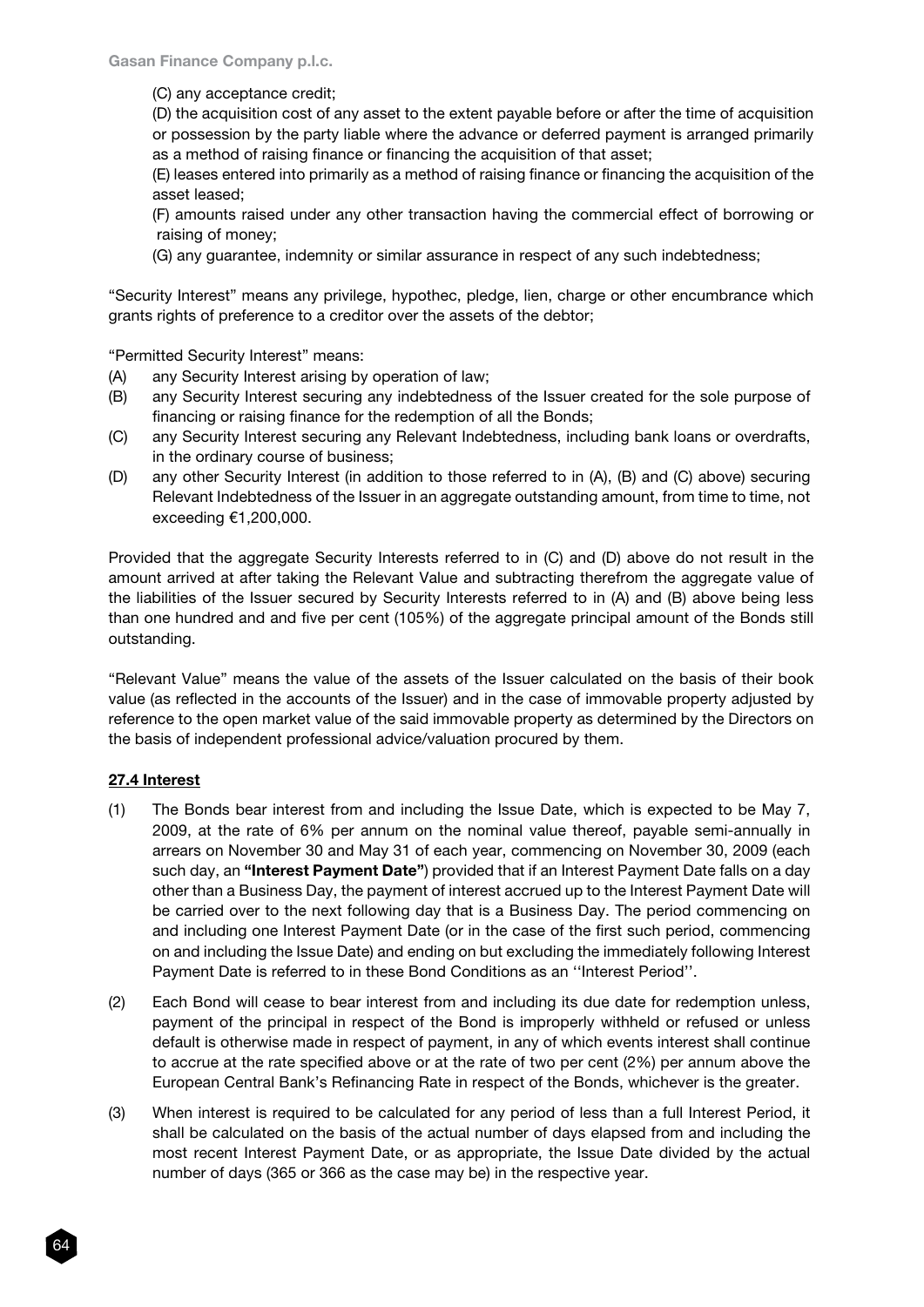# 27.5 Payments

- (1) Payment of the principal amount (with interest accrued to the due date for redemption) as well as payment of any instalment of interest of the Bonds will be made in euro to the person in whose name such Bond is registered as at the close of business fifteen (15) days prior to the due date for redemption or fifteen (15) days prior to the Interest Payment Date (as the case may be) by direct credit or transfer to a euro account (or any other account to which euro may be credited or transferred) specified by the Bondholder. The Issuer shall not be responsible for any loss or delay in transmission. Such payment shall be effected within seven (7) days of the due date for redemption or the Interest Payment Date (as the case may be).
- (2) All payments are subject in all cases to any pledge (duly constituted) of the Bonds and to any applicable fiscal or other laws and regulations. In particular, but without limitation, all payments by the Issuer in respect of the Bonds shall be made net of any amount which the Issuer is compelled by law to deduct or withhold for or on account of any present or future taxes, duties, assessments or other Governmental charges of whatsoever nature imposed or levied by or on behalf of the Government or authority thereof or therein having power to tax.
- (3) No commissions or expenses shall be charged to the Bondholders in respect of such payments.

#### 27.6 Redemption and Purchase

- (1) The Bonds will be redeemed at their nominal value (together with interest accrued to the due date for redemption) on May 31, 2016 (the "Redemption Date"). The Issuer reserves the right to redeem all or any of the Bonds on any date between May 31, 2014 and May 31, 2016 (both dates inclusive), as the Issuer may determine, on giving not less than thirty (30) days' notice ("a Designated Optional Redemption Date"). Any notice of a Designated Optional Redemption Date shall specify the number of Bonds that the Issuer has opted to redeem on the Designated Optional Redemption Date and, if not all the Bonds are to be redeemed, the manner in which the Issuer will select the Bonds for redemption on such Designated Optional Redemption Date.
- (2) All Bonds so redeemed will be cancelled forthwith and may not be reissued or resold.
- (3) The Issuer and any Group Company may at any time purchase Bonds in the open market or otherwise at any price. Any purchase by tender shall be made available to all Bondholders alike. All Bonds so purchased by the Issuer will be cancelled forthwith and may not be reissued or resold. All Bonds so purchased by any Group Company may be cancelled or held, reissued or resold at the discretion of the relevant purchaser. The Bonds so purchased, while held by or on behalf of any Group Company, shall not entitle the holder to vote at any meetings of the Bondholders and shall not be deemed to be outstanding for the purposes of these Bond Conditions including, without limitation, for the purposes of Sections 27.3 and 27.7.

#### 27.7 Events of Default

The Bonds shall become immediately due and repayable at their principal amount together with accrued interest if any of the following events ("Events of Default") shall occur:

- (1) the Issuer shall fail to pay any interest on any Bond when due and such failure shall continue for thirty (30) days after written notice thereof shall have been given to the Issuer by any Bondholder; or
- (2) the Issuer shall fail duly to perform or shall otherwise be in breach of any other material obligation contained in these Bond Conditions and such failure shall continue for thirty (30) days after written notice thereof shall have been given to the Issuer by any Bondholder; or
- (3) an order is made or resolution passed or other action taken for the dissolution, termination of existence, liquidation, winding-up or bankruptcy of the Issuer; or
- (4) the Issuer stops or suspends payments (whether of principal or interest) with respect to all or any class of its debts or announces an intention to do so or ceases or threatens to cease to carry on its business or a substantial part of its business; or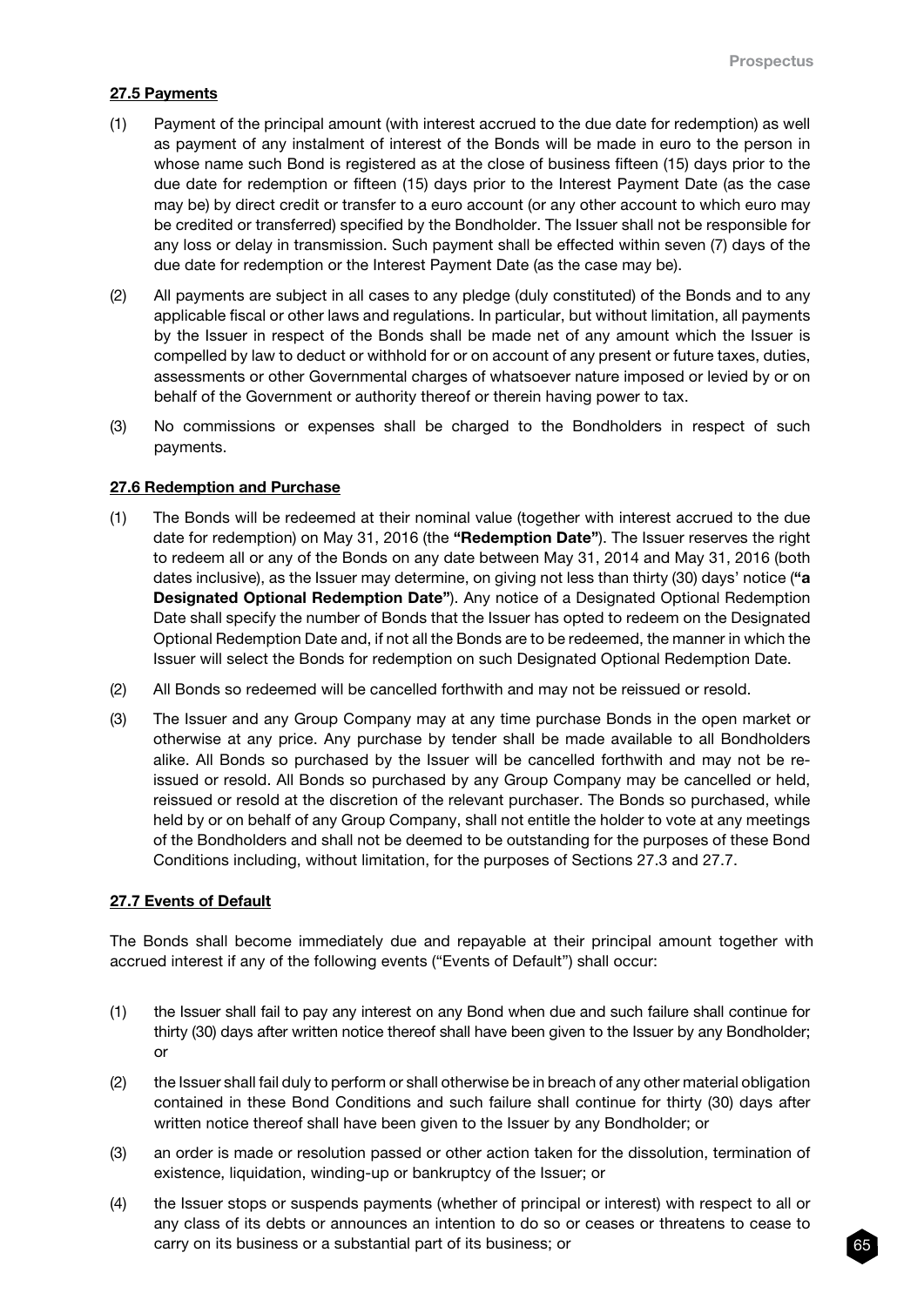- (5) the Issuer is unable, or admits in writing its inability, to pay its debts as they fall due or otherwise becomes insolvent; or
- (6) there shall have been entered against the Issuer a final judgment by a court of competent jurisdiction from which no appeal may be or is taken for the payment of money in excess of €1,250,000 or its equivalent and ninety (90) days shall have passed since the date of entry of such judgment without its having been satisfied or stayed; or
- (7) any default occurs and continues for ninety (90) days under any contract or document relating to any Relevant Indebtedness (as defined above) of the Issuer in excess of €1,250,000 or its equivalent at any time.

# 27.8 Registration, Replacement, Transfer and Exchange

- (1) A register of the Bonds will be kept wherein there will be entered the names and addresses of the Bondholders and particulars of the Bonds held by them respectively and a copy of such register will at all reasonable times during business hours be open to the inspection of the Bondholders. If and for as long as the Bonds are admitted to listing on the Exchange, the said register will be kept at the Central Securities Depository of the Exchange or as may be stipulated by, and in accordance with, the Exchange Bye-Laws.
- (2) A Bond may be transferred or transmitted only in whole in accordance with the rules and procedures applicable from time to time at the Exchange. If Bonds are transferred or transmitted in part, the transferee thereof will not be registered as a Bondholder.
- (3) Any person becoming entitled to a Bond in consequence of the death, bankruptcy or windingup of a Bondholder may, upon such evidence being produced as may from time to time properly be required by the Issuer or the Exchange, elect either to be registered himself as Bondholder or to have some person nominated by him registered as the transferee thereof. If the person so becoming entitled shall elect to be registered himself, he shall deliver or send to the Issuer a notice in writing signed by him stating that he so elects. If he shall elect to have another person registered he shall testify his election by executing to that person a transfer of the Bond.
- (4) All transfers and transmissions are subject in all cases to any pledge (duly constituted) of the Bonds and to any applicable laws and regulations.
- (5) The cost and expenses of effecting any exchange or registration of transfer or transmission except for the expenses of delivery by regular mail (if any) and except, if the Issuer shall so require, the payment of a sum sufficient to cover any tax, duty or other governmental charge or insurance charges that may be imposed in relation thereto, will be borne by the Issuer.
- (6) The Issuer will not register the transfer or transmission of Bonds for a period of fifteen (I5) days preceding the due date for any payment of interest on the Bonds or the due date for redemption.

# 27.9 Resolutions and Meetings of Bondholders

- (1) Bondholders have the following powers exercisable by a resolution voted for, at a meeting of the Bondholders convened and held in accordance with the provisions of this Section 27.9, by a majority of Bondholders holding not less than seventy-five per cent (75%) of the outstanding principal amount for the time being of the Bonds:
- (i) power to approve any release, modification, waiver or compromise of any of the rights of the Bondholders (however arising) against the Issuer, except that they do not have powers to affect rights in respect of payments of interest payable on the Bonds or the payment of the principal amount upon redemption;
- (ii) power to authorise the Issuer to modify, alter, amend or add to the provisions contained in the Bond Conditions and power to ratify and adopt any such modification, alteration, amendment or addition;
- (iii) power to approve any scheme of reconstruction of the Issuer or for the amalgamation of Issuer with any other company or corporation;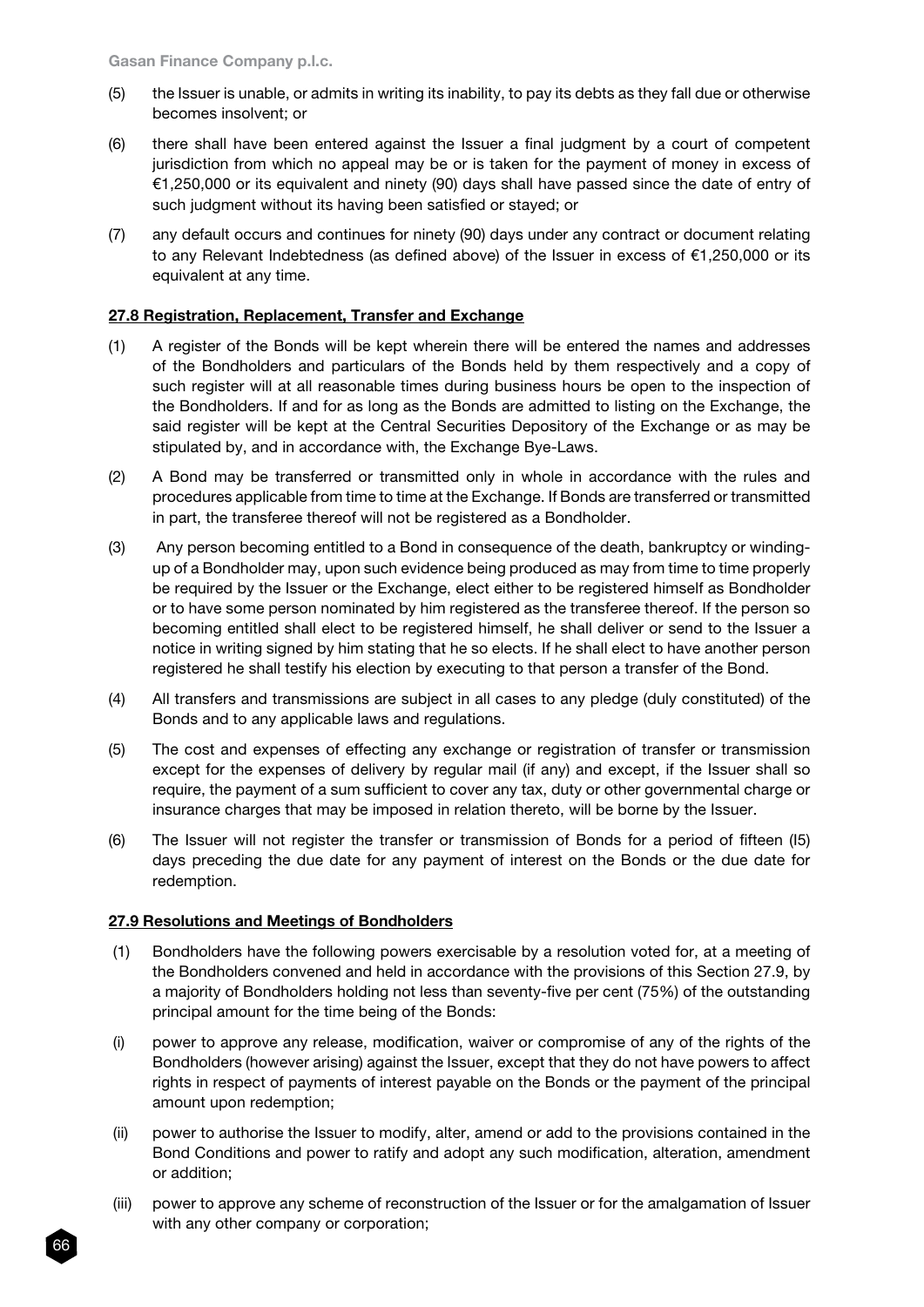(iv) power to approve the creation of a Security Interest in terms of Section 27.3 (2) (b);

and any such resolution shall be binding on all Bondholders and each Bondholder is bound to give effect to it accordingly.

- (2) The Issuer may at any time convene a meeting of the Bondholders and if it receives a written request by Bondholders holding ten per cent (10%) of the outstanding principal amount for the time being of the Bonds and is indemnified to its satisfaction against all costs, losses and expenses, the Issuer must convene a meeting of Bondholders. Meetings shall be convened and requested only for the purpose of considering a resolution specified in the immediately preceding paragraph. The time and place of the meeting must be specified by the Issuer.
- (3) A meeting of Bondholders shall only validly and properly proceed to business if there is a quorum present at the commencement of the meeting. For this purpose a quorum shall be considered present if there are Bondholders present, in person or by proxy, accounting for at least fifty per cent (50%) of the outstanding principal amount for the time being of the Bonds.
- (4) Once a quorum is declared present by the Chairman of the meeting (who shall be the person who in accordance with the memorandum and articles of association of the Issuer would chair a general meeting of shareholders) the meeting may then proceed to business and the Directors of the Issuer or the Bondholder(s) who requested the meeting (as the case may be) or their representatives shall present to the Bondholders the reasons for proposing the resolution. The meeting shall allow reasonable and adequate time to Bondholders to present their views to the Issuer and the other Bondholders. The meeting shall then put the resolution to a vote of the Bondholders present.
- (5) The voting process shall be managed by the Company Secretary under the supervision and scrutiny of the Auditors of the Issuer.
- (6) Save for the above, the rules generally applicable to the Issuer during general meetings of shareholders shall apply.
- (7) In the event that the Bonds are listed, and for so long as the Bonds remain listed, any resolution which may be proposed shall be subject to any laws, regulations, rules or bye-laws which may be applicable from time to time.

#### 27.10 Further Issues

The Issuer may, from time to time, without the consent of the Bondholders, create and issue further bonds, debentures or any other debt securities either having the same terms and conditions as the Bonds in all respects (except for the first payment of interest on them) and so that such further issue shall be consolidated and form a single series with the Bonds or otherwise upon such terms and conditions as the Issuer may determine. Any further debt securities so issued may rank pari passu in all respects with the Bonds but shall not rank ahead of the Bonds.

#### 27.11 Bonds held Jointly

In respect of a Bond held jointly by several persons (including husband and wife), the joint holders shall nominate one of their number as their representative and his/her name will be entered in the register with such designation. The person whose name shall be inserted in the field entitled "Applicant" on the Application Form, or first named in the register of Bondholders shall for all intents and purposes be deemed to be such nominated person by all those joint holders whose names appear in the field entitled "Additional Applicants" in the Application Form or joint holders in the register as the case may be. Such person shall, for all intents and purposes, be deemed to be the registered holder of the Bond/s so held.

# 27.12 Bonds held Subject to Usufruct

In respect of a Bond held subject to usufruct, the name of the bare owner and the usufructuary shall be entered in the register. The usufructuary shall, for all intents and purposes, be deemed vis a vis the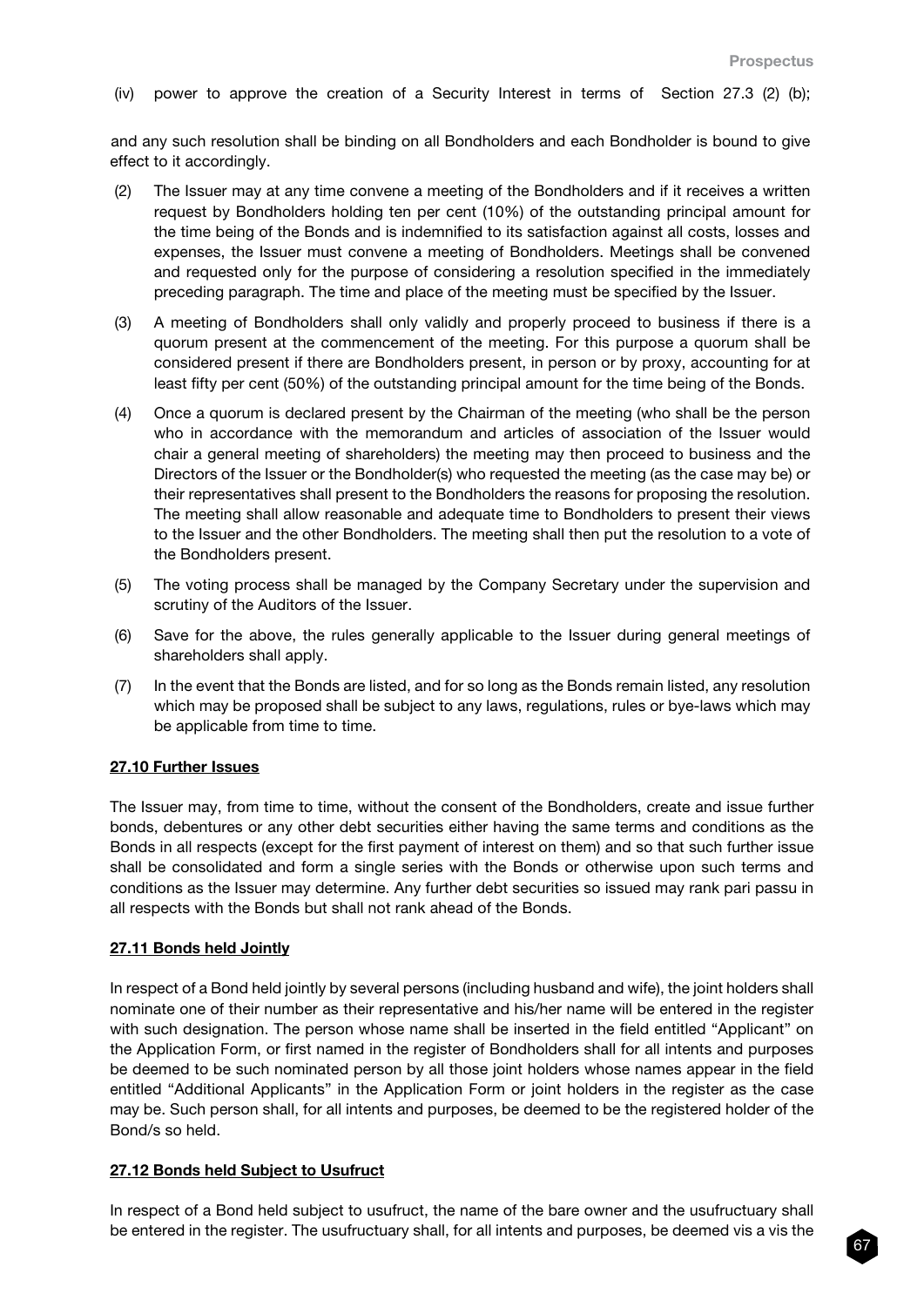Issuer to be the holder of the Bond/s so held and shall have the right to receive interest on the Bond/s and to vote at meetings of the Bondholders but shall not, during the continuance of the Bond/s, have the right to dispose of the Bond/s so held without the consent of the bare owner.

# 27.13 Governing Law and Jurisdiction

- (1) The Bonds are governed by and shall be construed in accordance with Maltese law.
- (2) Any legal action, suit or proceeding against the Issuer arising out of or in connection with the Bonds shall be brought exclusively before the Maltese Courts and the Bondholders shall, upon and by submitting an Application, acknowledge that they are submitting to the exclusive jurisdiction of the Maltese Courts as aforesaid.

### 27.14 Notices

Notices will be mailed to Bondholders at their registered addresses and shall be deemed to have been served at the expiration of twenty-four (24) hours after the letter containing the notice is posted, and in proving such service it shall be sufficient to prove that a prepaid letter containing such notice was properly addressed to such Bondholders at his registered address and posted.

### 27.15 Listing

The Bonds, upon issue and subscription, shall be admitted to the Official List of the Exchange, accordingly all these Bond Conditions shall be read in conjunction with the Listing Rules of the Listing Authority and with the Bye-Laws of the Exchange applicable from time to time.

### 28. TERMS AND CONDITIONS OF APPLICATION

The following are the terms and conditions which are applicable to Applications (the "Application Conditions"). Any Applicant is deemed to have notice of, and is bound by, these Application Conditions.

- 1. Subject to all other Application Conditions, the Issuer reserves the right to reject, in whole or in part, or to scale down any Application, including multiple or suspected multiple Applications, and to present any cheques and/or drafts for payment upon receipt. The right is also reserved to refuse any Application, which in the opinion of the Issuer is not properly completed in all respects in accordance with the instructions or is not accompanied by the required documents. Only original Application Forms will be accepted and photocopies/facsimile copies will not be accepted.
- 2. If any Application is not accepted, or if any Application is accepted for fewer Bonds than those applied for, then the Applicant shall receive a refund of the price of the Bonds applied for but not allocated. The Application monies or the balance of the amount paid on Application will be returned by direct credit into the Applicant's bank account as indicated in the Application Form, within five (5) Business Days from the date of final allocation. No interest shall be due on refunds and any risk of loss or gain that may emerge on exchange of refunds from the currency of denomination of the Bonds applied for into the base currency of the Applicant shall be at the charge or for the benefit of the Applicant.
- 3. In the case of joint Applications, reference to the Applicant in these Application Conditions is a reference to each Applicant, and liability therefore is joint and several. Furthermore, as joint Applicants, each Applicant warrants that he/she has only submitted one Application Form in his/her name.
- 4. In the case of Applicants who hold Bonds 2008/11 the consideration payable by an Applicant for the Bonds may be settled after submitting an Application Form, by the transfer of all or part of the Bonds 2008/11 held by such Applicant on April 1, 2009 ("the Cut-Off Date") together with the payment of such additional amount in cash as may be required.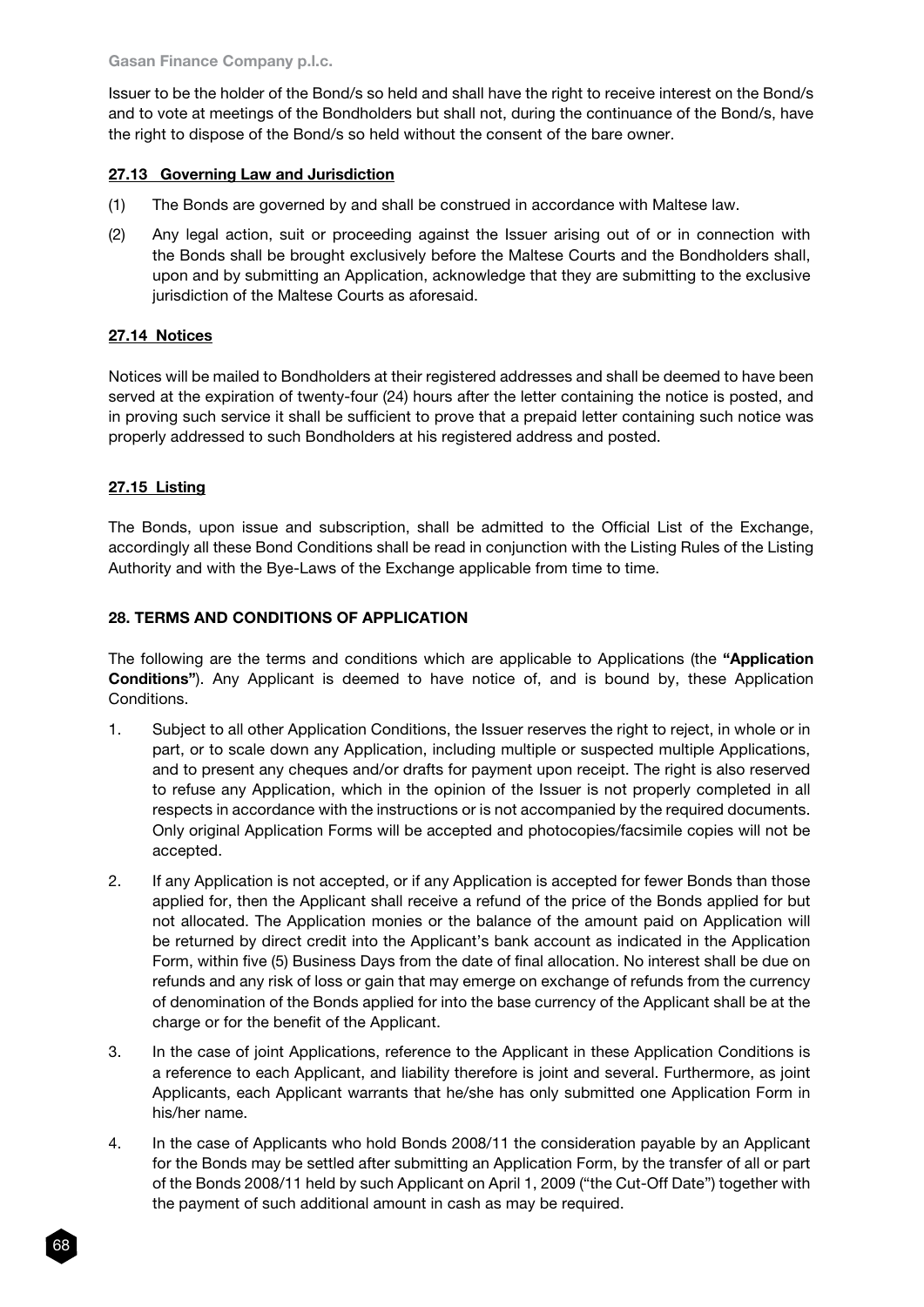Since the Issuer will be giving preference to Applications made by existing holders of Bonds 2008/11 up to their full amount rounded up to (a) €1,000, if the Bonds 2008/11 held are less than  $\epsilon$ 1,000 or (b) to the nearest integral multiple of  $\epsilon$ 100, if the Bonds 2008/11 held are more than €1,000, any such Applicant must ensure that the relative Application Form is accompanied by payment of the difference between the full price of the amount of Bonds applied for and the nominal value of the Bonds 2008/11 being transferred ("the Maturing Bond Transfer").

The Applicant, being a holder of Bonds 2008/11 on the Cut-Off Date, shall fill in and submit an Application Form if the selected method of payment for the Bonds being applied for is the Maturing Bond Transfer. By submitting a signed Application Form indicating that the Maturing Bond Transfer is being selected (whether in whole or in part consideration for the Bonds being applied for), the Applicant is thereby confirming that:

(a) all or part (as the case may be) of the Bonds 2008/11 held by the Applicant on the Cut-Off Date are being transferred to the Issuer at their nominal value; and

(b) the Application Form constitutes the Applicant's irrevocable mandate to the Issuer to:

(i) cause the transfer of the said Bonds 2008/11 in the Issuer's name in consideration of the issue of Bonds; and

(ii) engage at the Issuer's cost, the services of such brokers or intermediaries as may be necessary to fully and effectively vest title in said Bonds 2008/11 in the Issuer and fully and effectively vest title in the appropriate number of Bonds in the Applicant.

- 5. Any person, whether natural or legal, shall be eligible to submit an Application, and any one person, whether directly or indirectly, should not submit more than one Application Form provided that an Application Form submitted in terms of Condition 4 above shall not be counted for this purpose. In the case of corporate Applicants or Applicants having separate legal personality, the Application Form must be signed by a person authorised to sign on behalf of, and bind, such Applicant. It shall not be incumbent on the Issuer or Registrar to verify whether the person or persons purporting to bind such an Applicant is or are in fact authorised.
- 6. Applications in the name and for the benefit of minors shall be allowed provided that they are signed by both parents or by the legal guardian/s and accompanied by a Public Registry birth certificate of the minor in whose name and for whose benefit the Application Form is submitted. Any Bonds allocated pursuant to such an Application shall be registered in the name of the minor as Bondholder, with interest payable to the parents or legal guardian/s signing the Application Form until such time as the minor attains the age of eighteen (18) years, following which all interests shall be payable directly to the registered holder, provided that the Issuer has been duly notified in writing of the fact that the minor has attained the age of eighteen (18) years.
- 7. All Applications must be submitted on Application Forms within the time limits established herein (refer to Expected Timetable of Principal Events set out Part D Section 25.2 of this Prospectus). The minimum subscription of the Bonds is €1,000 in value. Applications in excess of the said minimum thresholds must be in multiples of €100. The completed Application Forms are to be lodged with any of the Authorised Intermediaries mentioned in this Prospectus. All Application Forms must be accompanied by the full price of the Bonds applied for in the currency of designation of the Bonds applied for. Payment may be made either in cash or by cheque payable, to "The Registrar – Gasan Finance Company p.l.c. Bond Issue". In the event that a cheque accompanying an Application Form is not honoured on its first presentation, the Issuer and the Registrar reserve the right to invalidate the relative Application Form.
- 8. By completing and delivering an Application Form you (as the Applicant(s)):

(a) irrevocably offer to purchase the number of Bonds specified in your Application Form (or any smaller number for which the Application is accepted) at the Issue Price subject to the Prospectus, the Bond Conditions and the Memorandum and Articles of Association of the Issuer;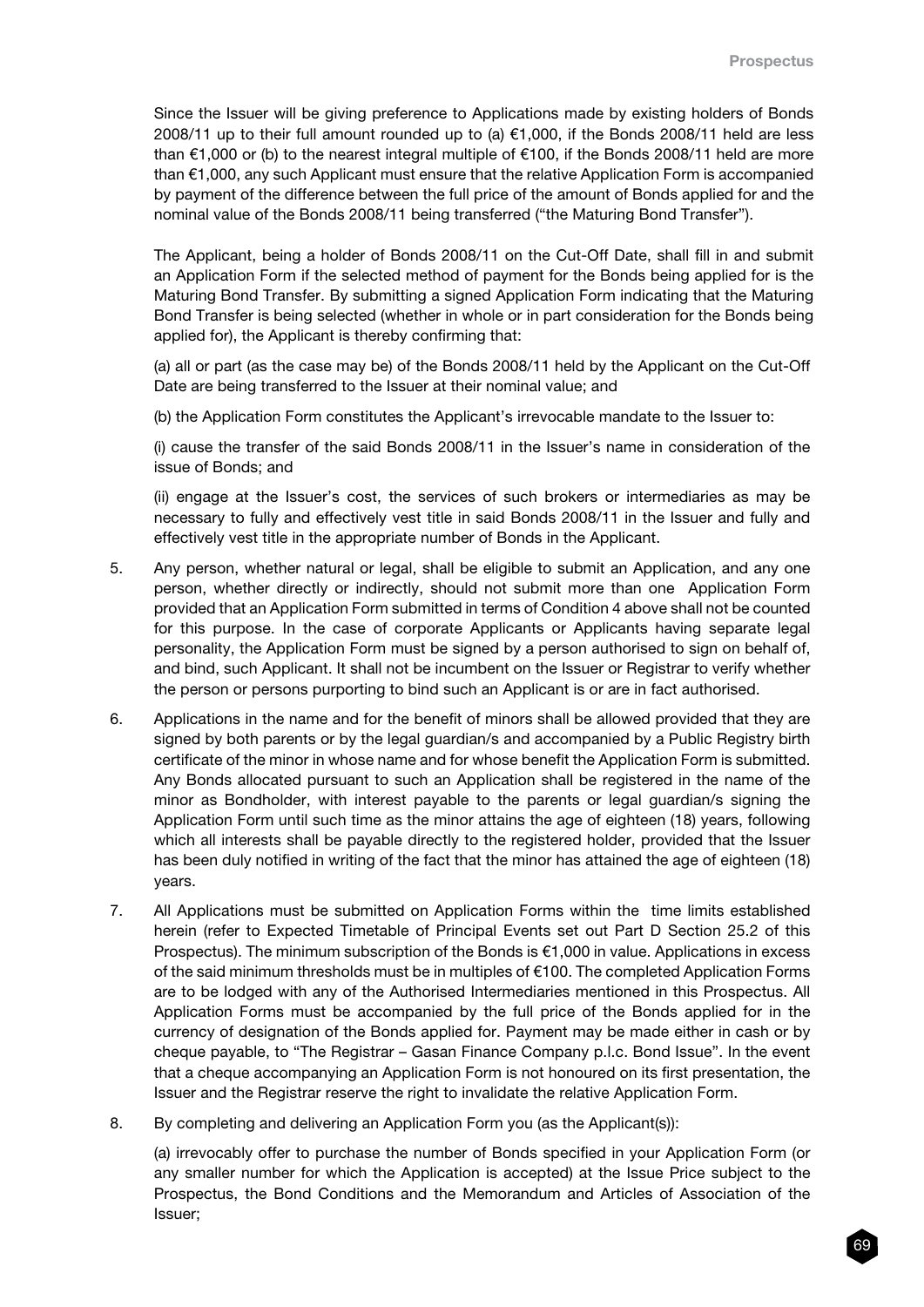(b) authorise the Registrar and the Directors of the Issuer to include your name or in the case of joint Applications, the first named Applicant, in the register of Debentures of the Issuer in respect of the Bonds allocated to you;

(c) warrant that your remittance will be honoured on first presentation and agree that, if such remittances not so honoured, you will not be entitled to receive a registration advice, or to be registered in the register of Debentures or to enjoy or receive any rights in respect of such Bonds unless and until you make payment in cleared funds for such Bonds and such payment is accepted by the Issuer (which acceptance shall be made in its absolute discretion and may be on the basis that you indemnify it against all costs, damages, losses, expenses and liabilities arising out of or in connection with the failure of your remittance to be honoured on first presentation) and that, at any time prior to unconditional acceptance by the Issuer of such late delivery of consideration in respect of such Bonds, the Issuer may (without prejudice to other rights) treat the agreement to allocate such Bonds as void and may allocate such Bonds to some other person, in which case you will not be entitled to any refund or payment in respect of such Bonds (other than return of such late payment);

(d) agree that the registration advice and other documents and any monies returnable to you may be retained pending clearance of your remittance and any verification of identity as required by the Prevention of Money Laundering Act (Chapter 373 of the Laws of Malta) (and regulations made thereunder) and that such monies will not bear interest;

(e) agree that all Applications, acceptances of Applications and contracts resulting therefrom will be governed by, and construed in accordance with Maltese law and that you submit to the jurisdiction of the Maltese Courts and agree that nothing shall limit the right of the Issuer to bring any action, suit or proceeding arising out of or in connection with any such Applications, acceptances of Applications and contracts in any other manner permitted by law in any court of competent jurisdiction;

(f) warrant that, if you sign the Application Form on behalf of another party or on behalf of a corporation or corporate entity or association of persons, you have due authority to do so and such person, corporation, corporate entity, or association of persons will also be bound accordingly and will be deemed also to have given the confirmations, warranties and undertakings contained in these Application Conditions and undertake to submit your power of attorney or a copy thereof duly certified by a lawyer or notary public if so required by the Registrar;

(g) agree that all documents in connection with the issue of the Bonds and any returned monies including refund of all unapplied Application monies will be returned at your risk and will be returned by direct credit into the bank account as specified in the Application Form;

(h) agree that, having had the opportunity to read the Prospectus, you have, and shall be deemed to have had, notice of all information and representations concerning the Issuer and the issue of the Bonds contained therein;

(i) confirm that in making such Application you are not relying on any information or representation in relation to the Issuer or the issue of the Bonds other than those contained in the Prospectus and you accordingly agree that no person responsible solely or jointly for the Prospectus or any part thereof will have any liability for any such other information or representation;

(j) confirm that you have reviewed and you will comply with the restriction contained in Condition 9 below and the warning in this Section 28;

(k) warrant that you are not under the age of eighteen (18) years or if you are lodging an Application in the name and for the benefit of a minor, warrant that you are the parents or legal guardian/s of the minor;

(l) agree that such Application Form is addressed to the Issuer and that in respect of those Bonds for which your Application has been accepted, you shall receive a registration advice confirming such acceptance;

(m) confirm that in the case of a joint Application the first-named Applicant shall be deemed the holder of the Bonds;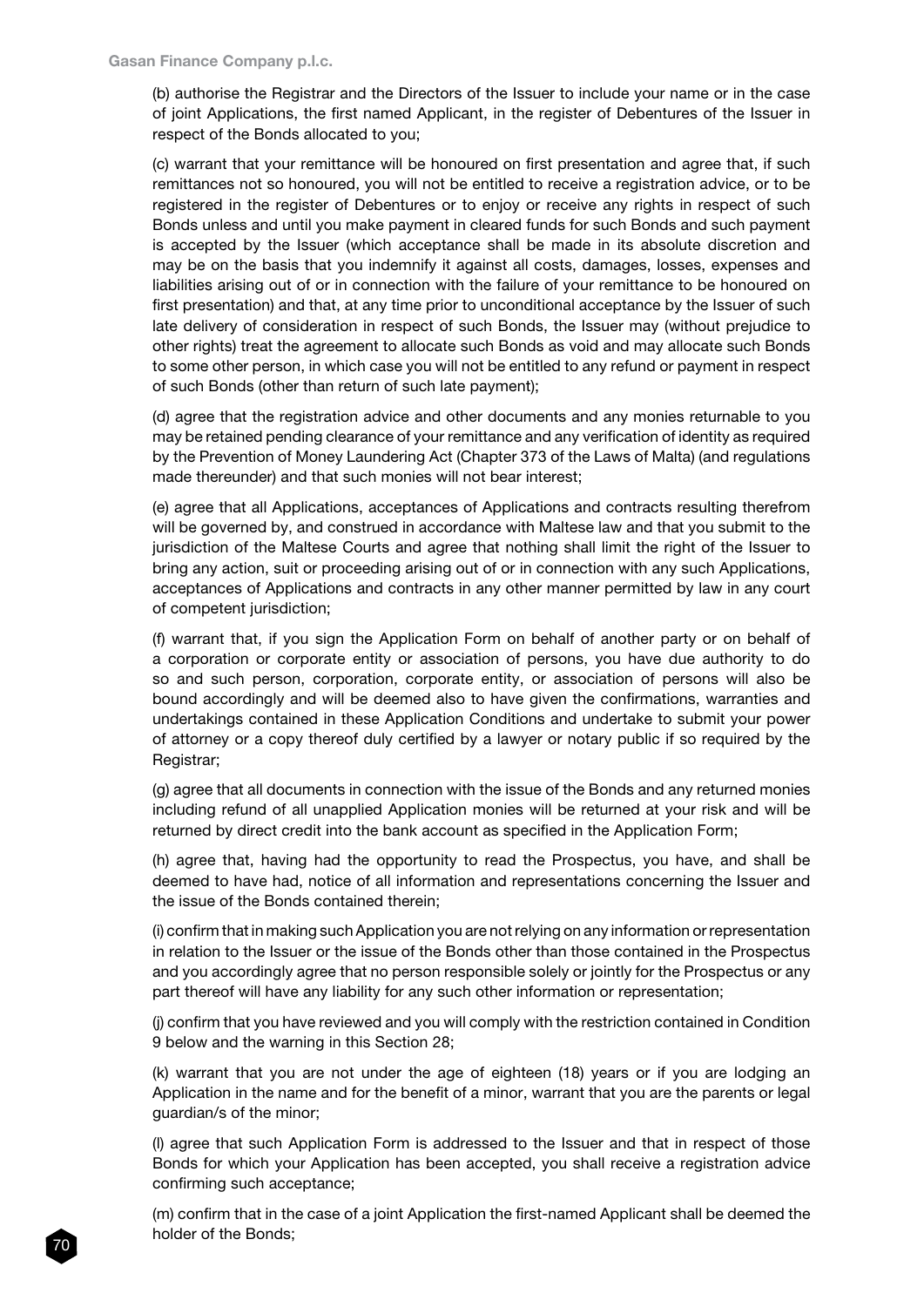(n) agree to provide the Registrar and/or Issuer as the case may be, with any information which it may request in connection with your Application(s);

(o) agree that Curmi & Partners Limited will not, in its capacity of Sponsor, treat you as its customer by virtue of your making an Application for the Bonds and that Curmi & Partners Limited will owe you no duties or responsibilities concerning the price of the Bonds or their suitability for you;

(p) warrant that, in connection with your Application, you have observed all applicable laws, obtained any requisite governmental or other consents, complied with all requisite formalities and paid any issue, transfer or other taxes due in connection with your Application in any territory and that you have not taken any action which will or may result in the Issuer or the Registrar acting in breach of the regulatory or legal requirements of any territory in connection with the Bond Issue or your Application;

(q) warrant that all applicable exchange control permits and authorisations which may be applicable have been duly and fully complied with;

(r) represent that you are not a U.S. person (as such term is defined in Regulation S under the U.S. Securities Act of 1933, as amended (the "Securities Act")) and that you are not accepting the invitation comprised in the Prospectus from within the United States of America, its territories or its possessions, any State of the United States of America or any area subject to its jurisdiction (the "United States") or on behalf or for the account of anyone within the United States or anyone who is a U.S. person, unless you indicate otherwise on the Application Form in accordance with the instructions of the Application Form.

- 9. The Bonds have not been and will not be registered under the Securities Act and accordingly may not be offered or sold within the United States or to or for the account or benefit of a U.S. person.
- 10. No person receiving a copy of the Prospectus or an Application Form in any territory other than Malta may treat the same as constituting an invitation or offer to him nor should he in any event use such Application Form, unless, in the relevant territory, such an invitation or offer could lawfully be made to him or such Application Form could lawfully be used without contravention of any registration or other legal requirements. It is the responsibility of any person outside Malta wishing to make any Application to satisfy himself as to full observance of the laws of any relevant territory in connection therewith, including obtaining any requisite governmental or other consents, observing any other formalities required to be observed in such territory and paying any issues, transfer or other taxes required to be paid in such territory.
- 11. For the purposes of the Prevention of Money Laundering and Funding of Terrorism Regulations 2008 (Legal Notice 180 of 2008), all Authorised Intermediaries are under a duty to communicate, upon request, all information they hold about clients, pursuant to Articles 1.2(d) and 2.4 of the "Code of Conduct for Members of the Exchange" appended as Appendix IV to Chapter 3 of the Exchange Bye-Laws, irrespective of whether the Authorised Intermediaries are Exchange members or not. Such information shall be held and controlled by the Exchange in terms of the Data Protection Act (Cap. 440 of the Laws of Malta) for the purposes, and within the terms of, the Exchange's Data Protection Policy as published from time to time.
- 12. Within five (5) Business Days from the closing of the subscription lists, the Issuer shall determine, and either directly or through the Registrar, announce by way of press release, the basis of acceptance of Applications and allocation policy to be adopted.
- 13. Save where the context requires otherwise, terms defined in the Prospectus bear the same meaning when used in these Application Conditions, in the Application Form and in any other document issued pursuant to the Prospectus.
- 14. Application has been made to the Listing Authority in its capacity as the competent authority under the FMA for the Bonds to be admitted to listing on a regulated market and to the board of directors of the Exchange for the Bonds to be admitted to the Official List. Dealing shall commence upon admission to trading of the Bonds by the Exchange, and following notification of the Applicants as aforesaid.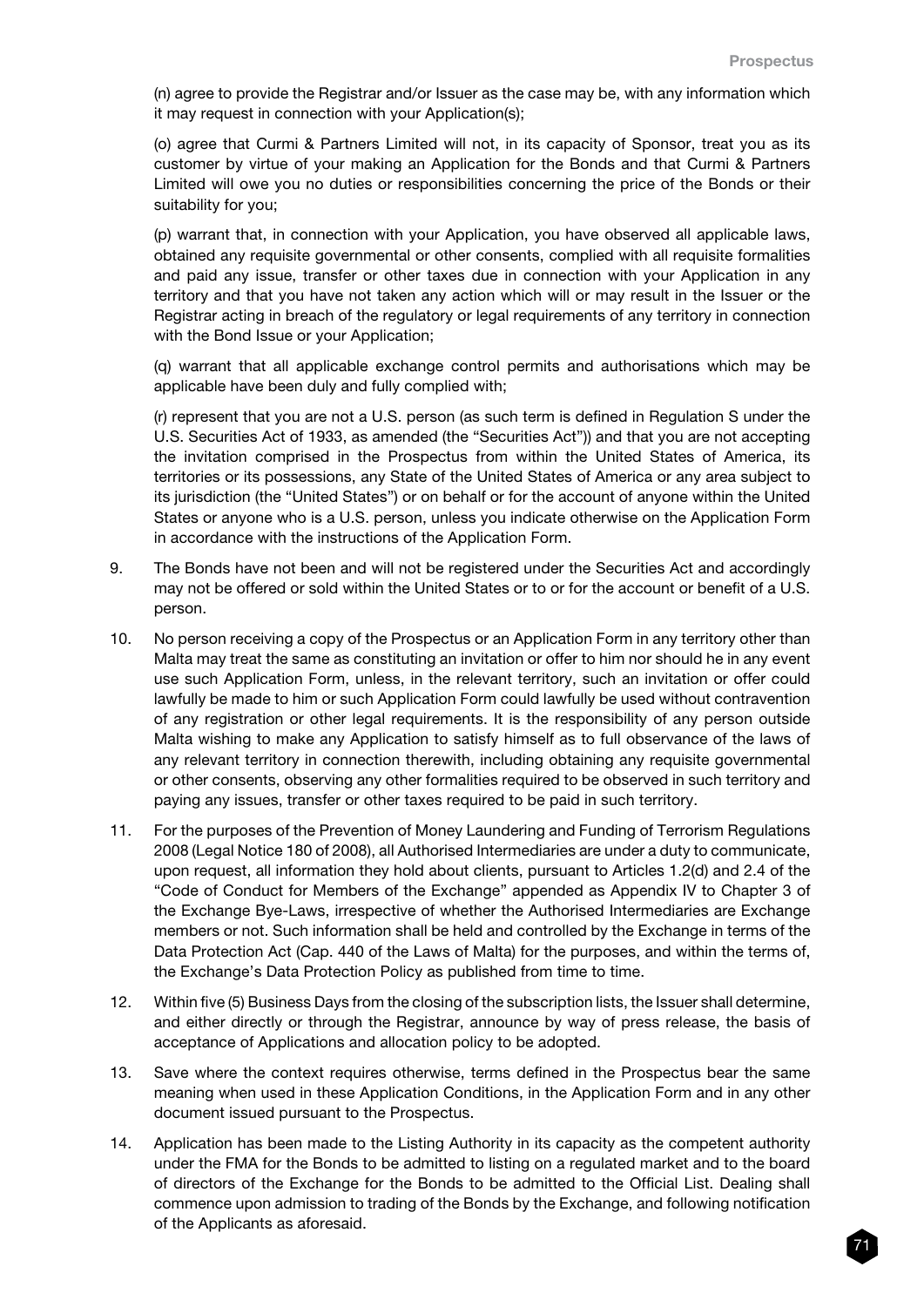#### Gasan Finance Company p.l.c.

15. The Application lists for the Bonds will open at 8.30 hours on April 27, 2009 and will close as soon thereafter as may be determined by the Issuer but not later than close of business on April 30, 2009, subject to the right of the Issuer to close subscription lists before such date in the event that the Offering is over-subscribed and the exercise or waiver by all holders of Bonds 2008/11 of their right of preference in the allocation of the Bonds.

THE VALUE OF INVESTMENTS CAN GO UP OR DOWN AND PAST PERFORMANCE IS NOT NECESSARY INDICATIVE OF FUTURE PERFORMANCE. THE NOMINAL VALUE OF THE BONDS ON OFFER WILL BE REPAYABLE IN FULL UPON REDEMPTION. AN INVESTOR SHOULD CONSULT A LICENSED STOCKBROKER OR AN INVESTMENT ADVISER, LICENSED UNDER THE INVESTMENT SERVICES ACT (CAP. 370 OF THE LAWS OF MALTA) FOR ADVICE.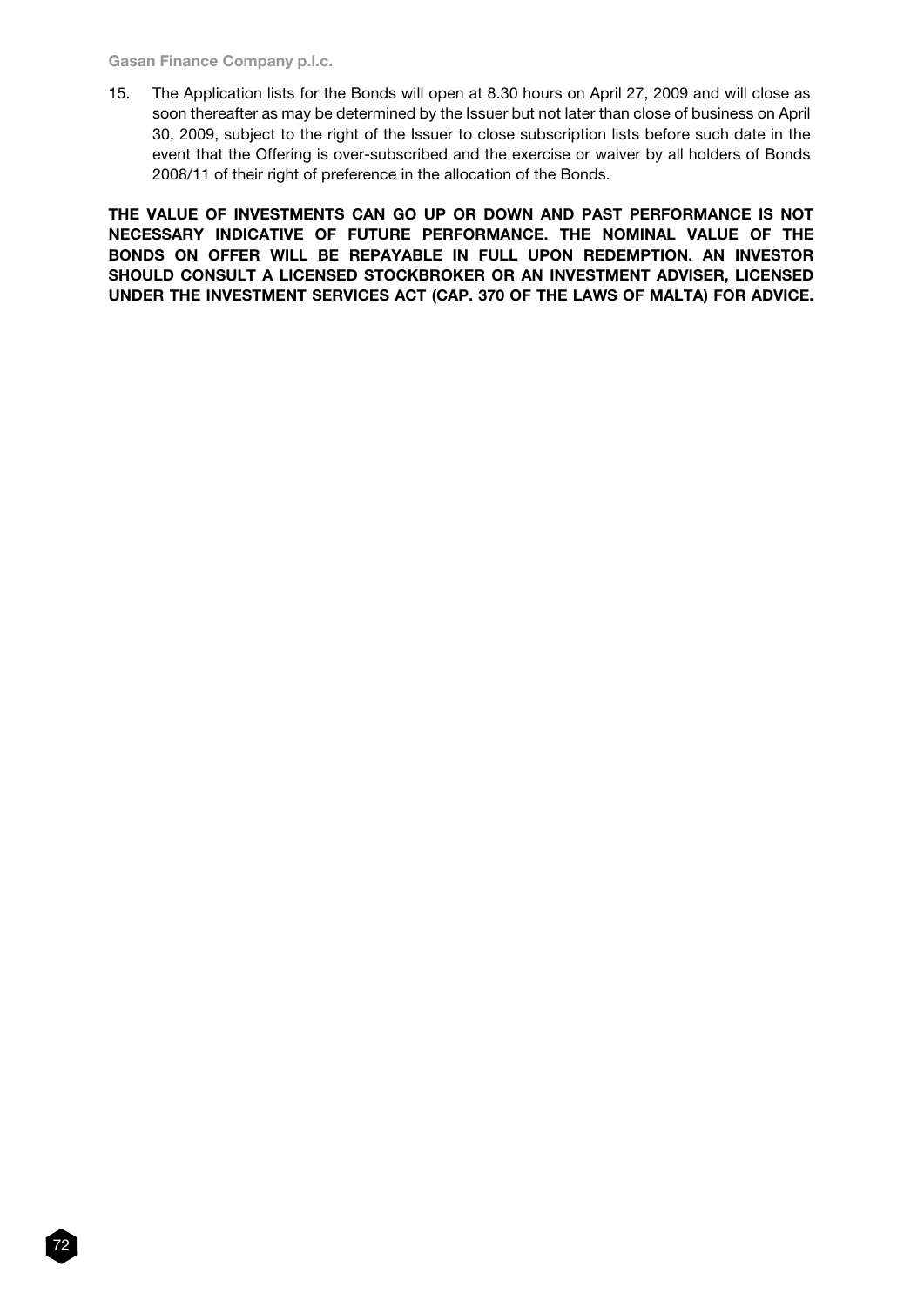# PART E: ANNEXES

# ANNEX I: SPECIMEN APPLICATION FORM

|                                     |                                                                                                                                           |                                                                                                                                        | Application<br>Number   |                                                                                                                                                                                                                                                                                                                                                                             |
|-------------------------------------|-------------------------------------------------------------------------------------------------------------------------------------------|----------------------------------------------------------------------------------------------------------------------------------------|-------------------------|-----------------------------------------------------------------------------------------------------------------------------------------------------------------------------------------------------------------------------------------------------------------------------------------------------------------------------------------------------------------------------|
| <b>Gasan Finance Company p.l.c.</b> |                                                                                                                                           |                                                                                                                                        |                         |                                                                                                                                                                                                                                                                                                                                                                             |
|                                     |                                                                                                                                           | Please read the notes overleaf before completing this Application Form. Mark 'X' if applicable.                                        |                         |                                                                                                                                                                                                                                                                                                                                                                             |
| APPLICANT (see notes 2 to 6)        |                                                                                                                                           |                                                                                                                                        |                         |                                                                                                                                                                                                                                                                                                                                                                             |
| Non-Resident                        | Minor (under 18)                                                                                                                          | Body Corporate/<br><b>Body of Persons</b>                                                                                              |                         | <b>CIS-Prescribed Fund</b><br>Employee                                                                                                                                                                                                                                                                                                                                      |
| TITLE (Mr/Mrs/Ms/ )                 |                                                                                                                                           | FULL NAME & SURNAME / REGISTERED NAME                                                                                                  |                         |                                                                                                                                                                                                                                                                                                                                                                             |
| <b>ADDRESS</b>                      |                                                                                                                                           |                                                                                                                                        |                         |                                                                                                                                                                                                                                                                                                                                                                             |
|                                     |                                                                                                                                           |                                                                                                                                        |                         |                                                                                                                                                                                                                                                                                                                                                                             |
|                                     |                                                                                                                                           |                                                                                                                                        |                         | <b>POSTCODE</b>                                                                                                                                                                                                                                                                                                                                                             |
| MSE A/C NO. (if applicable)         |                                                                                                                                           | I.D. CARD / PASSPORT / COMPANY REG. NO.                                                                                                | TEL. NO.                | MOBILE NO.                                                                                                                                                                                                                                                                                                                                                                  |
|                                     |                                                                                                                                           |                                                                                                                                        |                         |                                                                                                                                                                                                                                                                                                                                                                             |
|                                     | <b>ADDITIONAL (JOINT) APPLICANTS (see note 3)</b>                                                                                         |                                                                                                                                        |                         | (please use additional Application Forms if space is not sufficient)                                                                                                                                                                                                                                                                                                        |
| TITLE (Mr/Mrs/Ms/ )                 | FULL NAME & SURNAME                                                                                                                       |                                                                                                                                        |                         | I.D. CARD / PASSPORT NO.                                                                                                                                                                                                                                                                                                                                                    |
| TITLE (Mr/Mrs/Ms/ )                 | FULL NAME & SURNAME                                                                                                                       |                                                                                                                                        |                         | I.D. CARD / PASSPORT NO.                                                                                                                                                                                                                                                                                                                                                    |
|                                     |                                                                                                                                           |                                                                                                                                        |                         |                                                                                                                                                                                                                                                                                                                                                                             |
| TITLE (Mr/Mrs/Ms/ )                 | <b>MINOR'S PARENTS / LEGAL GUARDIAN/S (see note 4)</b><br>FULL NAME & SURNAME                                                             |                                                                                                                                        |                         | (to be completed ONLY if the Applicant is a minor)                                                                                                                                                                                                                                                                                                                          |
|                                     |                                                                                                                                           |                                                                                                                                        |                         | I.D. CARD / PASSPORT NO.                                                                                                                                                                                                                                                                                                                                                    |
| TITLE (Mr/Mrs/Ms/ )                 | FULL NAME & SURNAME                                                                                                                       |                                                                                                                                        |                         | I.D. CARD / PASSPORT NO.                                                                                                                                                                                                                                                                                                                                                    |
|                                     |                                                                                                                                           |                                                                                                                                        |                         |                                                                                                                                                                                                                                                                                                                                                                             |
|                                     |                                                                                                                                           |                                                                                                                                        |                         |                                                                                                                                                                                                                                                                                                                                                                             |
| AMOUNT IN FIGURES<br>€              |                                                                                                                                           | I/WE APPLY TO PURCHASE AND ACQUIRE (see notes 8 and 9):<br>AMOUNT IN WORDS                                                             |                         | Gasan Finance Company p.l.c. 6.00% Bonds 2014-2016 (minimum €1,000 and in multiples of €100 thereafter) or<br>any smaller amount of Bonds for which this Application may be accepted at the Issue Price, as defined in the Prospectus<br>dated 7 <sup>th</sup> April 2009 (the "Prospectus"), payable in full upon application under the Terms and Conditions as defined in |
| the said Prospectus.                |                                                                                                                                           | <b>RESIDENT - WITHHOLDING TAX DECLARATION</b> (see note 10)<br>I/We elect to have Final Withholding Tax deducted from my/our interest. |                         | (to be completed ONLY if the Applicant is a Resident of Malta)                                                                                                                                                                                                                                                                                                              |
|                                     |                                                                                                                                           | I/We elect to receive interest GROSS (i.e. without deduction of withholding tax).                                                      |                         |                                                                                                                                                                                                                                                                                                                                                                             |
| <b>TAX COUNTRY</b>                  |                                                                                                                                           | NON-RESIDENT - DECLARATION FOR TAX PURPOSES (see note 11)                                                                              | TOWN OF BIRTH           | (to be completed ONLY if the Applicant is a Non-Resident)                                                                                                                                                                                                                                                                                                                   |
| T I N (Tax Identification Number)   |                                                                                                                                           |                                                                                                                                        | <b>COUNTRY OF BIRTH</b> |                                                                                                                                                                                                                                                                                                                                                                             |
|                                     | PASSPORT/NATIONAL I.D. CARD COUNTRY OF ISSUE                                                                                              | <b>NUMBER</b>                                                                                                                          |                         | <b>ISSUE DATE</b>                                                                                                                                                                                                                                                                                                                                                           |
|                                     |                                                                                                                                           | I/We am/are NOT Resident in Malta but I/we am/are Resident in the European Union.                                                      |                         |                                                                                                                                                                                                                                                                                                                                                                             |
|                                     |                                                                                                                                           | I/We am/are NOT Resident in Malta and I/we am/are NOT Resident in the European Union.                                                  |                         |                                                                                                                                                                                                                                                                                                                                                                             |
|                                     |                                                                                                                                           |                                                                                                                                        |                         |                                                                                                                                                                                                                                                                                                                                                                             |
| <b>BANK</b>                         | <b>INTEREST MANDATE</b> (see note 10)                                                                                                     | <b>BRANCH</b>                                                                                                                          |                         | <b>ACCOUNT NUMBER</b>                                                                                                                                                                                                                                                                                                                                                       |
|                                     |                                                                                                                                           |                                                                                                                                        |                         |                                                                                                                                                                                                                                                                                                                                                                             |
|                                     |                                                                                                                                           | on my/our behalf or on behalf of the company or other entity I/we represent.                                                           |                         | I/We have fully understood the instructions for completing this Application Form, and am/are making this<br>Application solely on the basis of the Prospectus, dated 7th April 2009 and subject to its Terms and Conditions<br>which I/we fully accept. Furthermore, I/we confirm that this is the only Application Form I/we am/are submitting                             |
| Signature/s of Applicant/s          | (Both parents or legal guardian/s are/is to sign if Applicant is a minor)<br>(All parties are to sign in the case of a joint Application) |                                                                                                                                        | Date                    |                                                                                                                                                                                                                                                                                                                                                                             |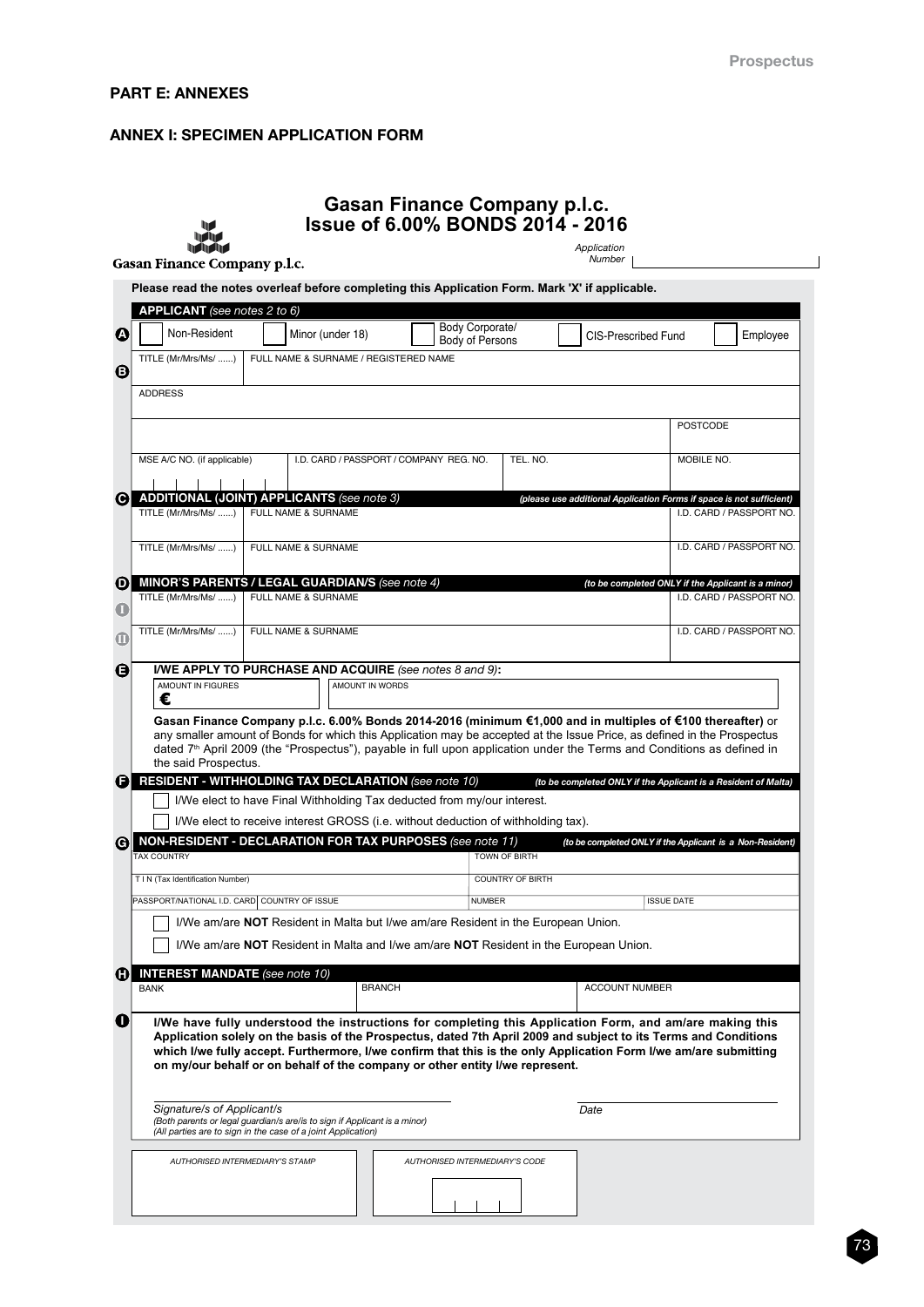# **Notes on how to complete this Application Form and other information**

*The following notes are to be read in conjunction with the Prospectus dated 7th April 2009*

- 1. This Application is governed by the Application Conditions contained in the Prospectus dated 7*th* April 2009. Capitalised terms not defined herein, shall unless the context otherwise requires have the meanings ascribed to them in the Prospectus dated 7*th* April 2009.
- 2. The Application Form is to be completed in BLOCK LETTERS.
- 3. Applicants are to insert full personal details in Panel B. In the case of an application by more than one person (including husband and wife) full details of all individuals – including I.D. Card Numbers – must be given in Panels B and C but the person whose name appears in Panel B shall, for all intents and purposes, be deemed to be the registered holder of the Bonds. Interest and redemption proceeds will be issued in the name of such Bondholder (Vide note 7 below).
- Applications in the name and for the benefit of minors shall be allowed provided that they are signed by both parents or by the legal guardian/s and accompanied by a Public Registry birth certificate of the minor in whose name and for whose benefit the Application Form is submitted. Any Bonds allocated pursuant to such an Application shall be registered in the name of the minor as Bondholder, with interest payable to the parents or legal guardian/s signing the Application Form until such time as the minor attains the age of eighteen (18) years, following which all interests shall be payable directly to the registered holder, provided that the Issuer has been duly notified in writing of the fact that the minor has attained the age of eighteen (18) years.
- 5. Applicants who are Non-Resident in Malta for tax purposes, must indicate their passport number in Panel B and complete panel G; the relative box in Panel A must also be marked appropriately.
- 6. In the case of a body corporate, the name of the entity, exactly as registered, and the registration number are to be inserted in Panel B. Applications must be signed by duly authorised representatives indicating the capacity in which they are signing.
- **7. APPLICANTS WHO HOLD SECURITIES ON THE MALTA STOCK EXCHANGE ARE TO INDICATE THEIR MSE ACCOUNT NUMBER IN PANEL B. APPLICANTS ARE TO NOTE THAT ANY SECURITIES ALLOTTED TO THEM WILL BE RECORDED BY THE MALTA STOCK EXCHANGE IN THE MSE ACCOUNT NUMBER QUOTED ON THE APPLICATION FORM EVEN IF THE DETAILS OF SUCH MSE ACCOUNT NUMBER, AS HELD BY THE MALTA STOCK EXCHANGE, DIFFER FROM ANY OR ALL OF THE DETAILS APPEARING OVERLEAF.**
- 8. Applications must be for a minimum of €1,000 and thereafter in multiples of €100.
- 9. Payment in Euro may be made by cheque payable to 'The Registrar Gasan Finance Company p.l.c. Bond Issue'.
- 10. Only Applicants who hold a valid official Maltese Identity Card or Companies registered in Malta will be treated as residents in Malta. In such a case the Applicant may elect to have Final Withholding Tax, currently 15%, deducted from interest payments in which case such interest need not be declared in the Applicant's income tax return. The Applicant may elect to receive the interest gross (i.e. without deduction of Final Withholding Tax), but he/she will be obliged to declare interest so received on his/her return (such choice is to be indicated in Panel F). Authorised entities applying in the name of a Prescribed Fund will have Final Withholding Tax, currently 10% deducted from interest payments. Applicants will receive their interest directly in a bank account held locally in Euro as indicated in Panel H.
- 11. Interest received by non resident Applicants is not taxable in Malta and non-residents will receive interest gross. European Council Directive 2003/48/EC on the Taxation of Savings Income in the form of interest payments requires all payors established in the EU which pay interest to an individual resident in another EU Member State, to report the interest payment to the tax authorities of the Member State in which the payor is established. If the Applicant's permanent residential address is in an EU Member State or in another country to which the Directive applies (called a 'specified territory') then the interest paid will be reported.
- 12. Subscription Lists will open at 0830 hours on 27*th* April 2009 and will close as soon thereafter as may be determined by the Issuer, but not later than close of business on 30*th* April 2009. The Issuer reserves the right, however, to close the Bond Issue before the 30*th* April 2009 in the event of over-subscription. Any Applications received by the Registrar after the Subscription Lists close will be rejected. Remittances by post are made at the risk of the Applicant and the Issuer and/or the Registrar disclaims all responsibility for any such remittances not received by the closing of the Subscription Lists.
- 13. By completing and delivering an Application Form you (as the Applicant(s)):

74

- a. acknowledge that the Issuer may process the personal data that you provide in the Application Form in accordance with the Data Protection Act 2001;
- b. acknowledge that the Issuer may process such personal data for all purposes necessary for and related to the issue of the Bonds applied for; and
- c. acknowledge that you, as the Applicant, have the right to request access to and rectification of the personal data relating to you, as processed by the Issuer. Any such requests must be made in writing and addressed to the Issuer. The requests must further be signed by yo urself, as the Applicant to whom the personal data relates.

**The value of investments can go up or down and past performance is not necessarily indicative of future performance. The nominal value of the Bonds on offer will be repayable in full upon redemption. An investor should consult a licensed stockbroker or an investment adviser, licensed under the Investment Services Act (Cap. 370 of the Laws of Malta), for advice**.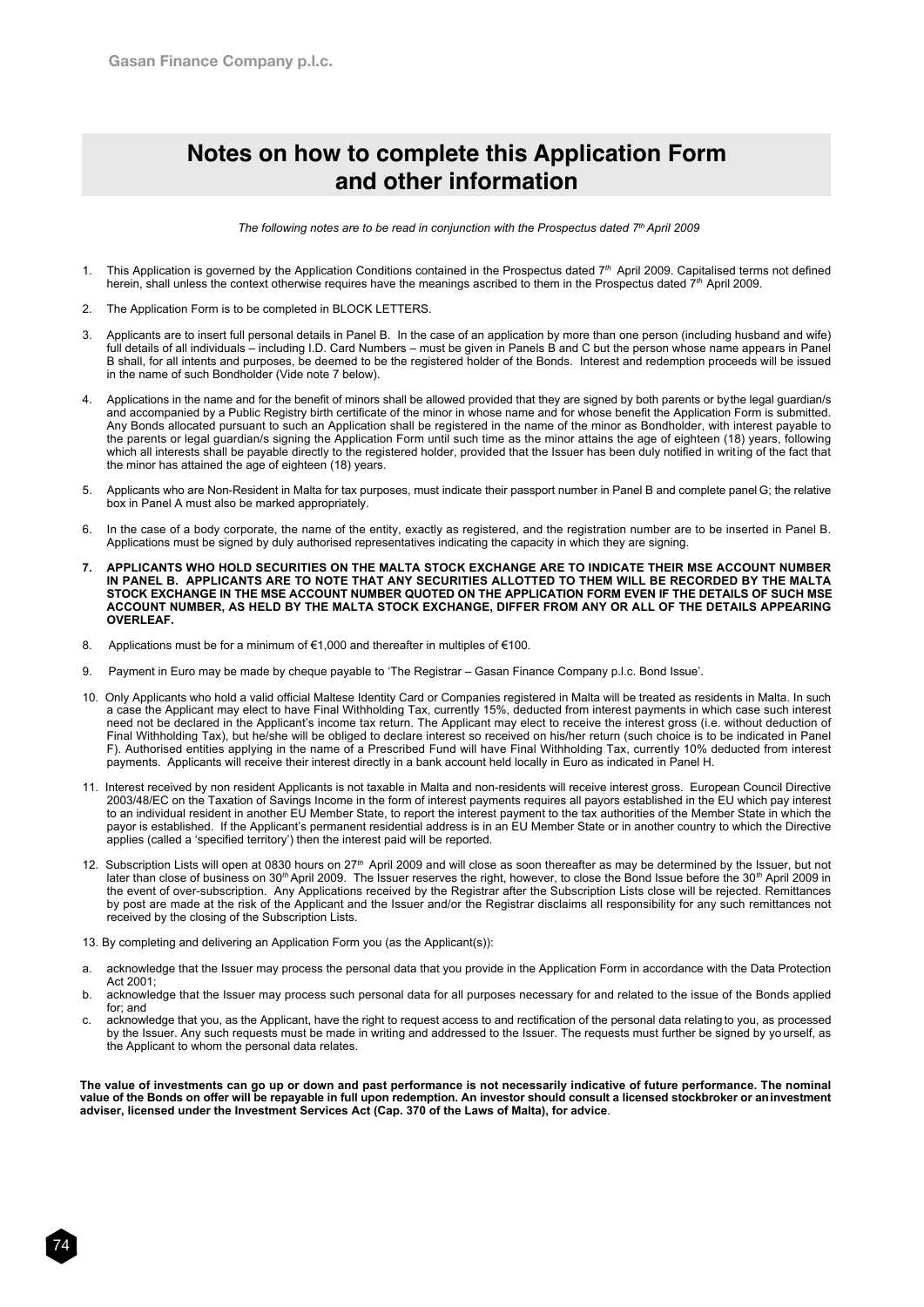# ANNEX II: AUTHORISED FINANCIAL INTERMEDIARIES

# Members of the Malta Stock Exchange

# Atlas Investment Services Ltd

Tel: 2132 2590 Fax: 2132 2584 Abate Rigord Street. Ta Xbiex XBX 1121

#### FINCO Treasury Management Ltd

Tel: 2122 0002 Fax: 2124 3280 Level 5, The Mall Complex, The Mall, Floriana FRN 1470

Bank of Valletta p.l.c. Tel: 2131 2020 Fax: 2275 1733 BOV Centre, Cannon Road, Santa Venera SVR 9030

# GlobalCapital Financial Management Ltd

Tel: 2134 2342 Fax: 2328 2207 120, The Strand, Gzira GZR 1027

# Calamatta Cuschieri & Co. Ltd

Tel: 2568 8688 Fax: 2568 8256 5th Floor, Valletta Buildings, South Street, Valletta VLT 1103

#### Hogg Capital Investments Ltd

Tel: 2132 2872 Fax: 2134 2760 Regent House, Level 3, Suite 33, Bisazza Street, Sliema SLM 1641

Charts Investment Management Services Ltd Tel: 2122 4106 Fax: 2124 1101 Valletta Waterfront, Vault 17, Pinto Wharf

Floriana FRN 1913

# Curmi & Partners Ltd

Tel: 2134 7331 Fax: 2134 7333 Finance House, Princess Elizabeth Street, Ta Xbiex XBX 1102

# Financial Planning Services Ltd

Tel: 2134 4255 Fax: 2134 1202 4, Marina Court, No 1, G. Cali' Street, Ta Xbiex XBX 1421

HSBC Stockbrokers (Malta) Ltd Tel: 2597 2241 Fax: 2597 2494 233, Republic Street,

Valletta VLT 1116

High Street, Sliema SLM 1549

Rizzo, Farrugia & Co. (Stockbrokers) Ltd Tel: 2258 3000 Fax: 2258 3001 3, Airways House, Third Floor,

75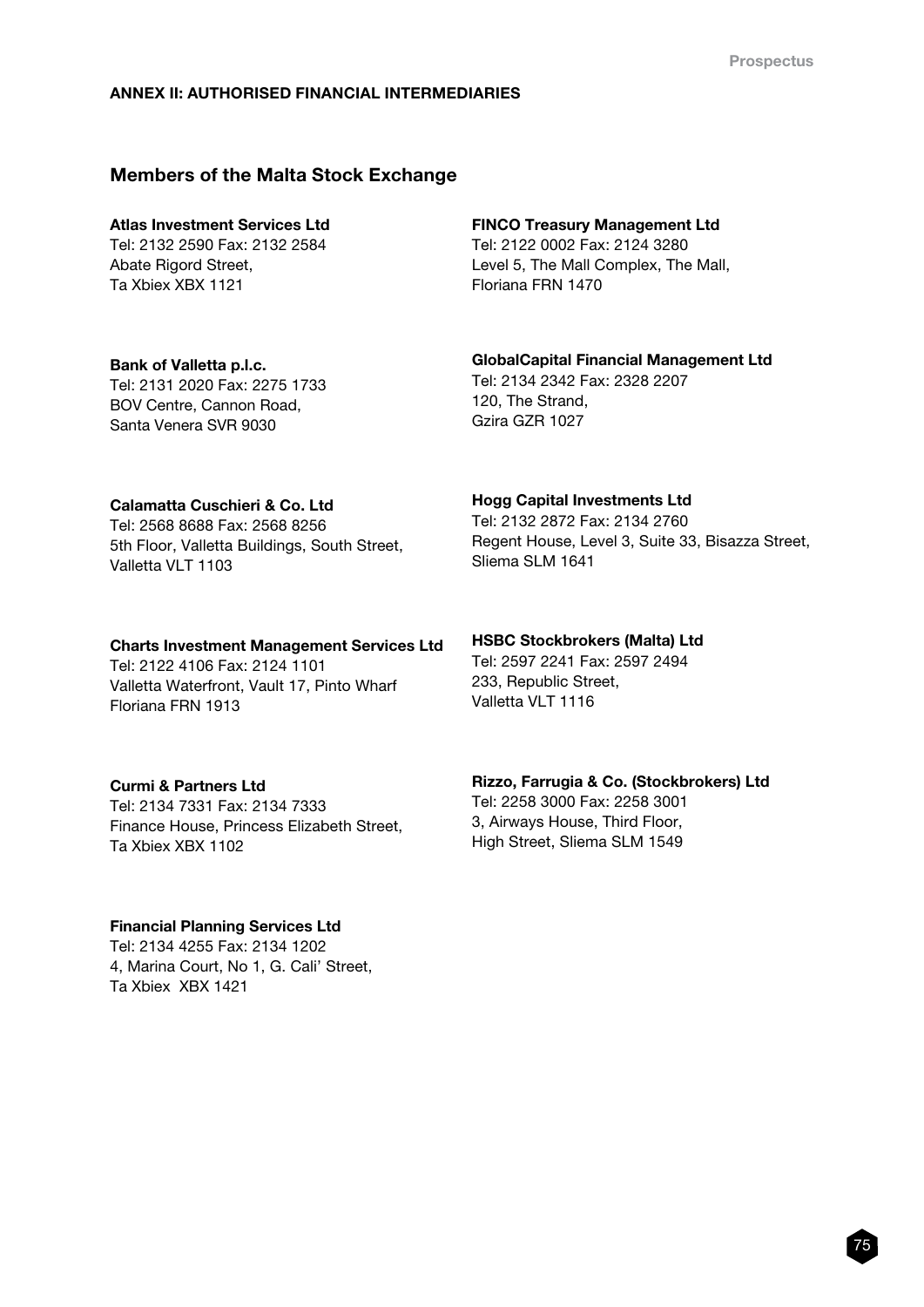# Investment Services Providers

#### APS Bank Ltd

Tel: 2559 3400 Fax: 2567 1164/5 17, Republic Street, Valletta VI T 1111

# Joseph Scicluna Investment Services Ltd

Tel: 2156 5707 Fax: 2156 5706 Level 3, Bellavista Court, Gorg Borg Olivier Street, Gozo VCT 2517

#### Crystal Finance Investments Ltd Tel: 2122 6190 Fax: 2122 6188

6, Freedom Square, Valletta VLT 1011

### Lombard Bank Malta p.l.c. Tel: 2124 8411 Fax: 2558 1150 67, Republic Street, Valletta, VLT 1117

#### Epic Financial Services Ltd

Tel: 21572010 Fax: 21571998 Burmarrad Road, Burmarrad SPB 9064

#### Growth Investments Ltd

Tel: 2123 4582 Fax: 2124 9811 Middlesea House, Floriana FRN 1442

#### HSBC Bank Malta p.l.c.

Tel: 2597 2209 Fax: 2597 2475 233, Republic Street Valletta VLT 1116

# Island Financial Services Ltd

Tel: 2385 5555 Fax: 2385 5238 Insurance House, Salvu Psaila Street, Birkirkara, BKR 9078

#### Jesmond Mizzi Financial Services Ltd

Tel: 2122 4410 Fax: 2122 3810 67, Flat 3, South Street, Valletta VLT 1105

#### MFSP Financial Management

Tel: 21322426 Fax: 21332190 220 Immaculate Conception Street, Msida MSD 1838

# Michael Grech Financial Investment Services Ltd

Tel: 2155 4492 Fax: 2155 9199 No 1 Mican Court, J.F. Kennedy Square, Victoria Gozo VCT 2580

# MZ Investment Services Ltd

Tel: 2145 3739 Fax: 2145 3407 POBox 24/55, MZ house, St. Rita Street Rabat RBT1523

#### Mercieca Financial Investment Services Ltd

Tel: 2155 3892 Fax: 2155 3892 'Mercieca', J. F. Kennedy Square, Victoria Gozo VCT 2580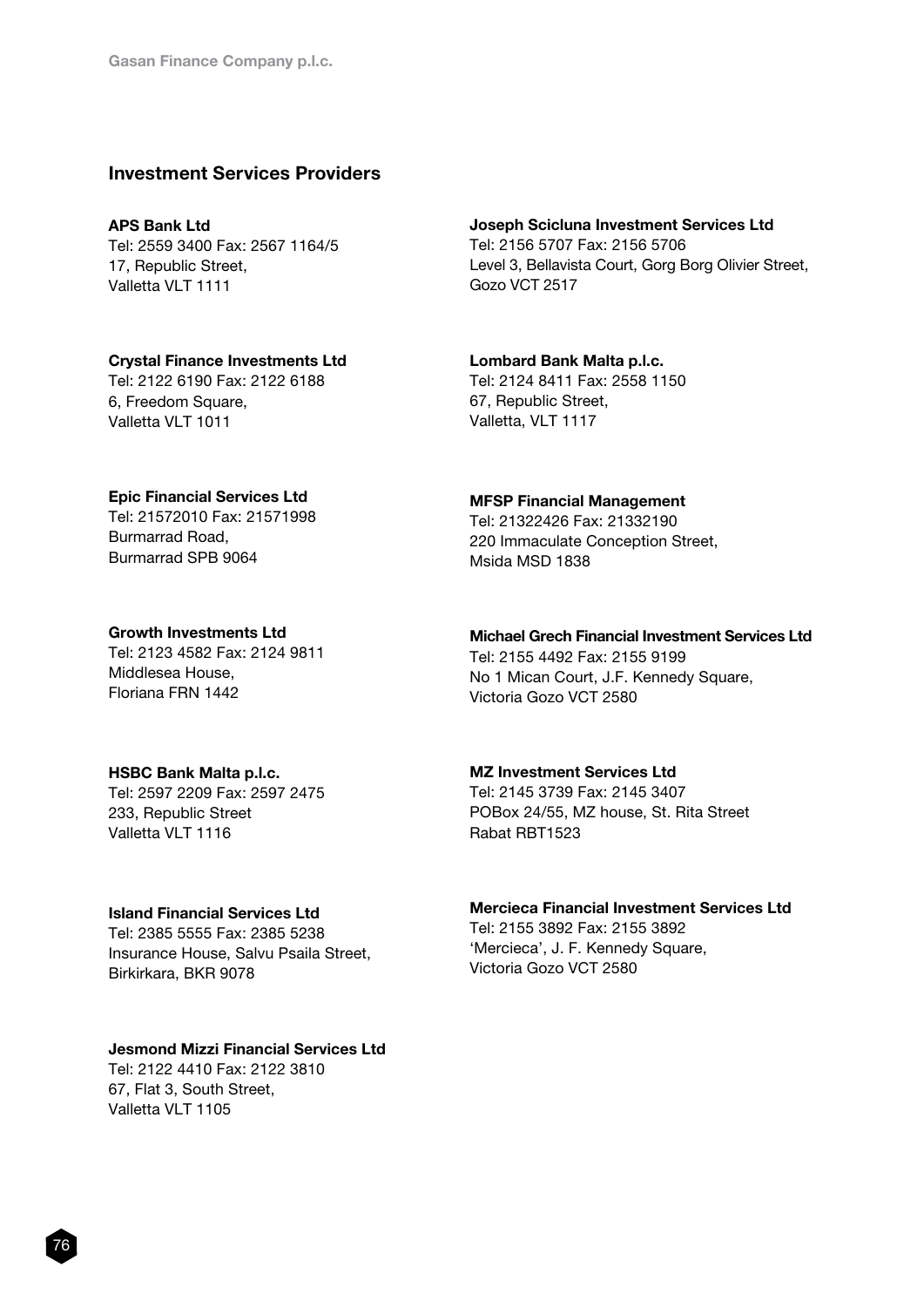# ANNEX III (A): ACCOUNTANTS' REPORT - SUMMARY OF SIGNIFICANT ASSUMPTIONS AND ACCOUNTING POLICIES

# 1. Introduction

The forecast financial statements of Gasan Finance Company p.l.c. ("the Company") for the financial year ending 31 December 2009 have been prepared to provide financial information for the purposes of inclusion in the Prospectus of Gasan Finance Company p.l.c. dated 7 April 2009. These forecast financial statements, set out on pages 82 to 84, and the assumptions below are the sole responsibility of the Directors of the Company.

The forecast financial statements for the year ending 31 December 2009 have been based on the forecast financial information of the Company covering the period 1January 2009 to 31 December 2009.

The prospective financial information is intended to show a possible outcome based on assumptions as to future events, which the Directors expect to take place, and on actions the Directors expect to take. Events and circumstances frequently do not occur as expected and therefore actual results may differ materially from those included in the prospective financial information. Attention is drawn, in particular, to the risk factors set out in the Prospectus which describe the primary risks associated with the business to which the prospective financial information relates.

The Directors have exercised due care and diligence in adopting these assumptions. The forecast financial information was formerly approved on 1 April 2009 and the stated assumptions reflect the judgements made by the Directors at that date. The assumptions that the Directors believe are significant to the prospective financial information are set out in section 3 below.

#### 2. Significant accounting policies

The significant accounting policies of Gasan Finance Company p.l.c. are set out in the audited financial statements of the Company for the financial year ended 31 December 2008. Where applicable, these accounting policies, in so far as they relate to recognition and measurement criteria, have been consistently applied in the preparation of the forecast financial statements.

# 3. Basis of preparation and principal assumptions

The principal assumptions relating to the environment in which Gasan Finance Company p.l.c. operates, and the factors which are exclusively outside the influence of the Directors and which underlie the forecast financial statements are the following:

- there will be no material adverse events originating from market and economic conditions including spending levels, exchange rate movements, employment and job growth;
- the Group's continued ability to meet its rental and financial obligations;
- the Company will continue to enjoy the confidence of its bankers;
- interest rates will not change materially throughout the period covered by the forecast;
- the basis and rates of taxation, both direct and indirect, will not change materially throughout the period covered by the forecast; and
- the rate of inflation will not exceed that experienced in the last few years.

The principal assumptions relating to the environment in which Gasan Finance Company p.l.c. operates, and the factors which the Directors can influence and which underlie the forecast financial information, are the following: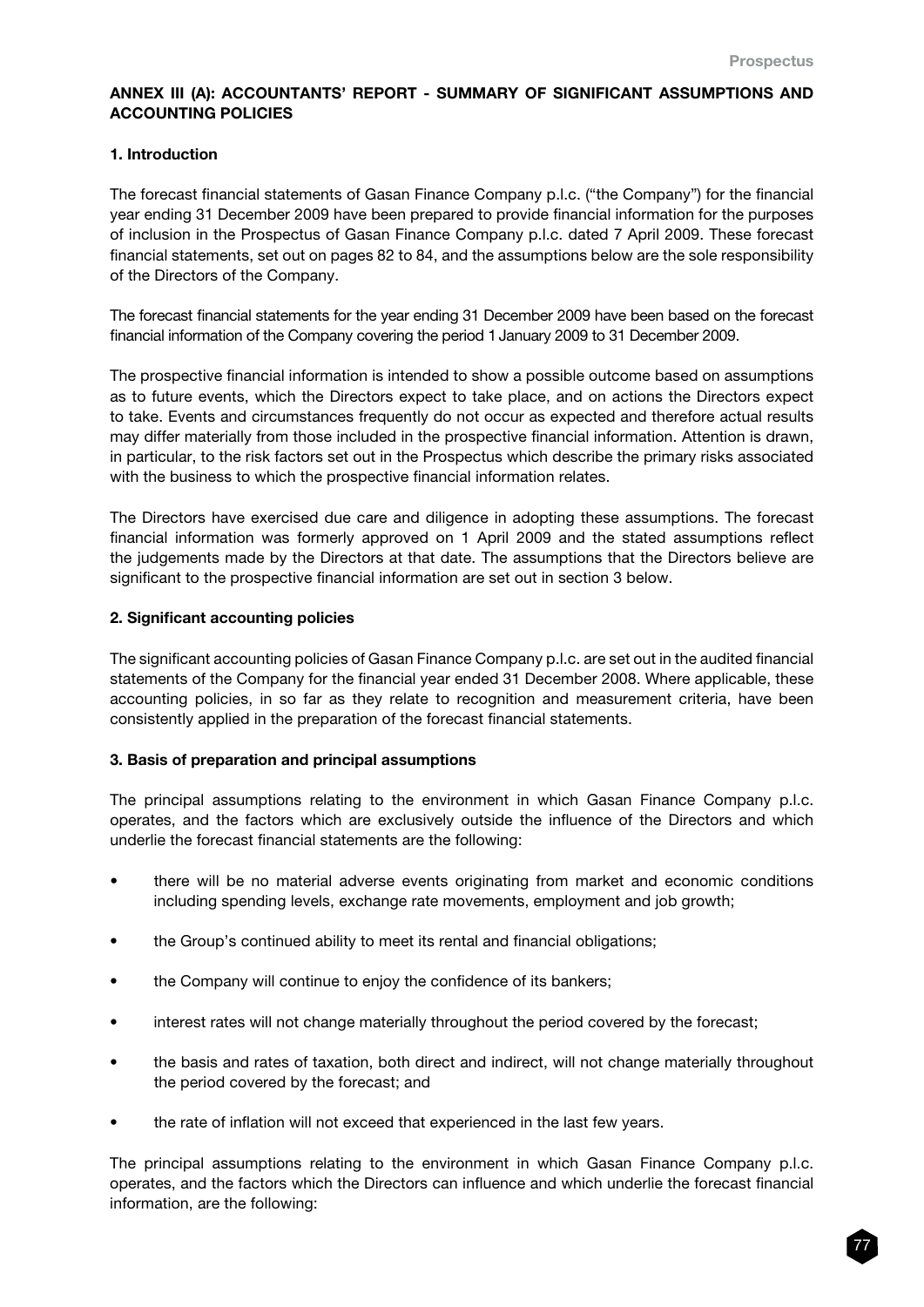- 3.1.1 For the purpose of the prospective financial information it is assumed that, the gross proceeds raised will amount to €20,000,000. From the amount raised, €10,877,706 will be utilised to redeem the Bonds 2008/2011 and the balance for the purpose of the general funding of the Issuer, to refinance part of the debt of the Group Companies and for the general corporate purposes of the said Group Companies;
- 3.1.2 Rental income is recognised as it accrues, unless collectability is in doubt and is stated net of any sales taxes. The Issuer receives rental income from Gasan Properties Ltd which in turn receives rent for office, garage and warehousing space in the Mriehel Premises. The rental agreement for the said property has been updated in 2009 following the construction of an additional floor.

The Issuer also receives rental income from corporate tenants occupying the Piazzetta Properties. Rental income from this property is based on the existing rental agreements;

- 3.1.3 Administrative expenses have been estimated at current levels, adjusted for inflation as appropriate;
- 3.1.4 Working capital requirements are based on the nature and size of future expected operations and, where applicable, on the requirements experienced in the past;
- 3.1.5 Bills of exchange have been estimated at current levels and in line with past experience are assumed to be acquired at an amount based on the discounted face value;
- 3.1.6 Tax is provided at 35% of the chargeable income for the year. Deferred tax is provided using the liability method for all temporary differences arising between the tax bases of assets and liabilities and their carrying values for financial reporting purposes;
- 3.1.7 For the purpose of the calculation of interest payable, it is expected that interest on the Bonds will commence with effect from 31 May 2009. The rate of interest payable on the Bonds being issued in terms of the Prospectus has been accounted for at 6% per annum and the interest receivable on amounts owed by Group undertakings is expected to remain at 8% per annum;
- 3.1.8 No changes in fair value of property are included in the forecast financial information; Directors further believe that, in the absence of unforeseen circumstances outside their control, the working capital available to the Issuer will be sufficient for the carrying out of its business.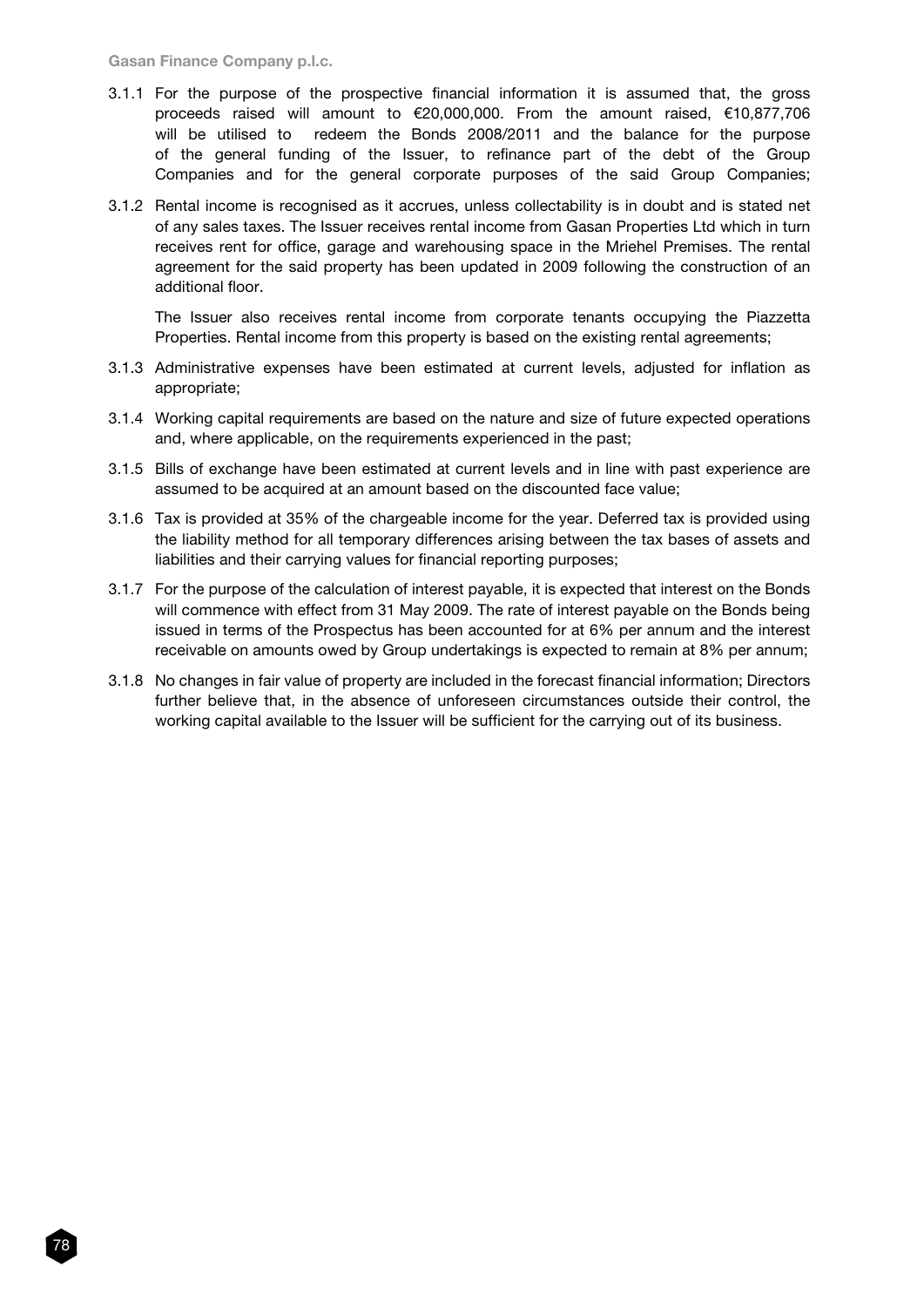# 4. Over-Subscription option

The prospective financial information has been prepared on the basis that the Issuer will exercise the option to increase the issue to €20,000,000 in case of Over-subscription.

In case the issue is for €15,000,000, the effects on the cash flows and the profit and loss account will not be significant. The impact on the prospective financial information if the Over-subscription Option is not exercised is as follows:

|                                                                                                           | <b>Forecast</b><br>2009  |
|-----------------------------------------------------------------------------------------------------------|--------------------------|
| Change in profit after tax of                                                                             | €<br>(33,692)            |
| Movement in closing balance in cash and cash equivalents of                                               | 53,901                   |
| Reduction in other provisions of<br>Net effect on borrowings                                              | (16, 042)                |
| Reduction in amounts due by group undertakings of<br>Reduction in Bond borrowings (net of issue costs) of | 4,950,000<br>(4,954,167) |

# 5. Conclusion

The Directors believe that the assumptions on which the projections are based are reasonable. The Directors further believe that, in the absence of unforeseen circumstances outside their control, the working capital available to the Issuer will be sufficient for the carrying out of its business.

Approved by the Board of Directors on 1 April 2009 and signed on its behalf by:

Joseph A. Gasan **P. Danny Rosso** Chairman Director

Jonne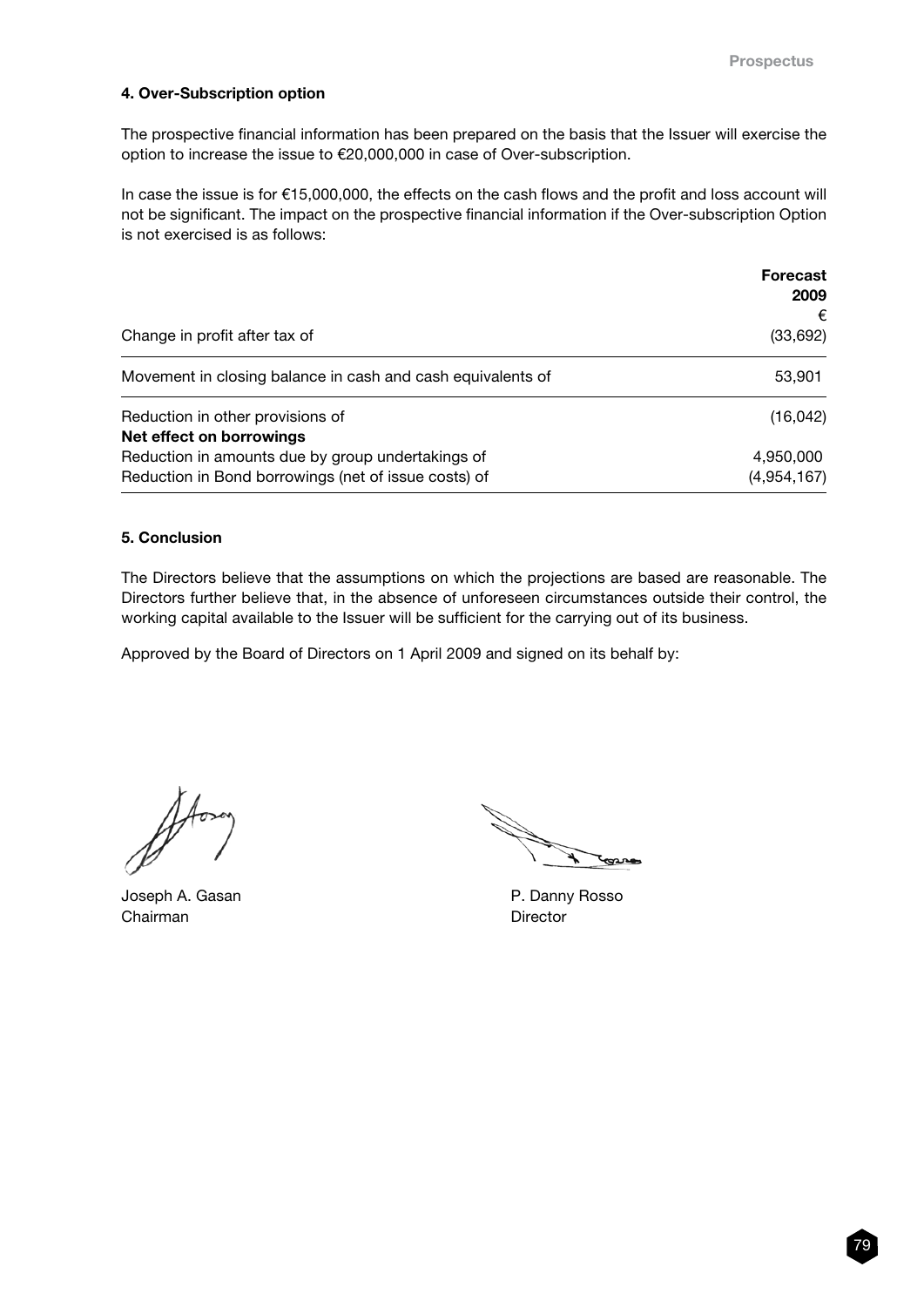# ANNEX III (B): ACCOUNTANTS' REPORT - REPORT BY PRICEWATERHOUSECOOPERS ON THE FORECAST FOR THE YEAR ENDING 31 DECEMBER 2009



PricewaterhouseCoopers PO Box 61 VLT 1000 167 Merchants Street Valletta VLT 1174 Malta Telephone +356 21 247 000 Facsimile +356 21 244 768 www.pwc.com

The Directors Gasan Finance Company p.l.c. Gasan Centre, Mriehel By-Pass, Mriehel, Malta

2 April 2009

Dear Sirs,

Accountants' Report on the forecast financial statements of Gasan Finance Company p.l.c. We report on the forecast financial statements for the financial year ending 31 December 2009. The forecast financial statements is set out under Annex III of Gasan Finance Company p.l.c`s ("the Company") Registration Document to be dated 7 April 2009.

We have examined the basis of compilation and the accounting policies of the accompanying forecast financial statements of the Company for the year ended 31 December 2009 in accordance with the International Standard on Assurance Engagements 3000 - Assurance Engagements Other than Audits or Reviews of Historical Financial Information. This report is required in terms of rule 9.17 of the Listing Rules issued by the Listing Authority of the Malta Financial Services Authority and is given for the purpose of complying with that regulation and for no other purpose.

# Directors' responsibility for the forecast financial statements

The Directors are responsible for the preparation of the forecast financial statements together with the material assumptions on which they are based in accordance with the Listing Rules issued by the Listing Authority of the Malta Financial Services Authority and EU Regulation EC 809/2004.

# Accountants' responsibility

Our responsibility is to form an opinion as to whether the forecast financial statements, so far as the application of the underlying accounting policies and accuracy of calculations are concerned, have been properly compiled on the basis adopted by the Directors of the Company. It is our responsibility to provide the opinion required by Listing Rule 9.19 and by Annex IV item 9.2 of EU Regulation EC 809/2004.

The forecast financial statements and the assumptions on which they are based relate to the future and may be affected by unforeseen events. The variation between forecast and actual results may be material. Consequently, we express no opinion on the validity of the assumptions on which the forecast financial information is based nor how closely the results actually achieved will compare with the forecast financial information.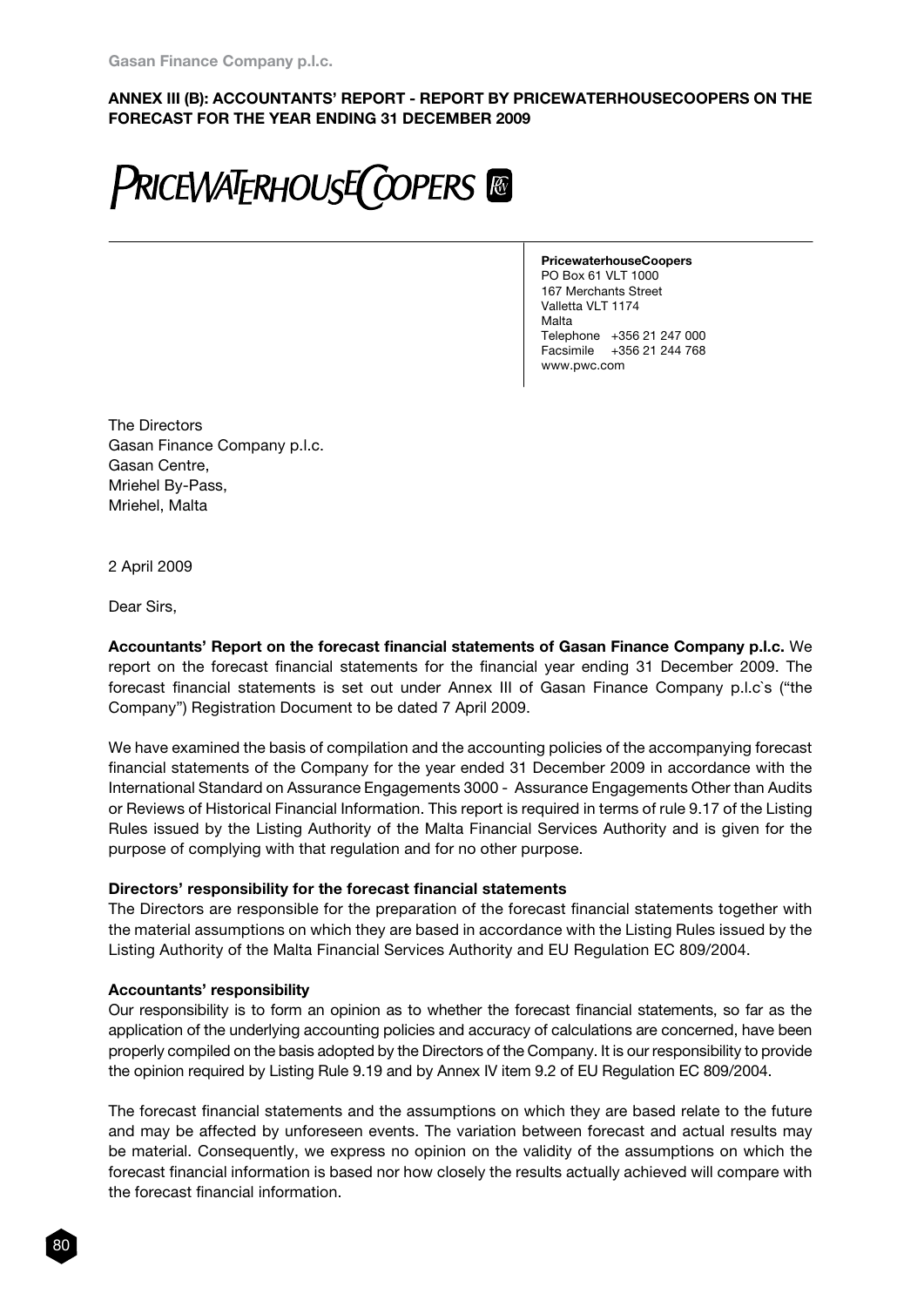#### Work performed

Our work included an evaluation of the procedures undertaken by the Directors in compiling the forecast financial statements and the consistency of the forecast financial statements with the accounting policies adopted by the Company.

We have planned and performed our work so as to obtain all the information and the explanations which we considered necessary in order to provide us with reasonable assurance that the forecast financial information so far as the accounting policies and calculations are concerned, has been properly compiled on the basis stated. We conducted our work in accordance with the requirements of the Malta Financial Services Authority Listing Rules in respect of the Accountants' Report and the Companies Act 1995.

#### **Opinion**

In our opinion:

- the forecast financial statements have been properly compiled on the basis stated; and
- this basis is consistent with the accounting policies normally adopted by the Company.

Further, we emphasise that the forecast financial statements are not intended to, and do not, provide all the information and disclosures necessary to give a fair presentation of the results of the operations of the Company in accordance with International Financial Reporting Standards.

The opinion is solely intended for the purposes of this Prospectus to be dated 7 April 2009. Readers are cautioned that the forecast financial statements may not be appropriate for any other purpose. We accept no responsibility to any other person in respect of, arising out of, or in connection with our works.

Yours faithfully

Simon Flynn (Partner) for and on behalf of



167, Merchants Street, Valletta, Malta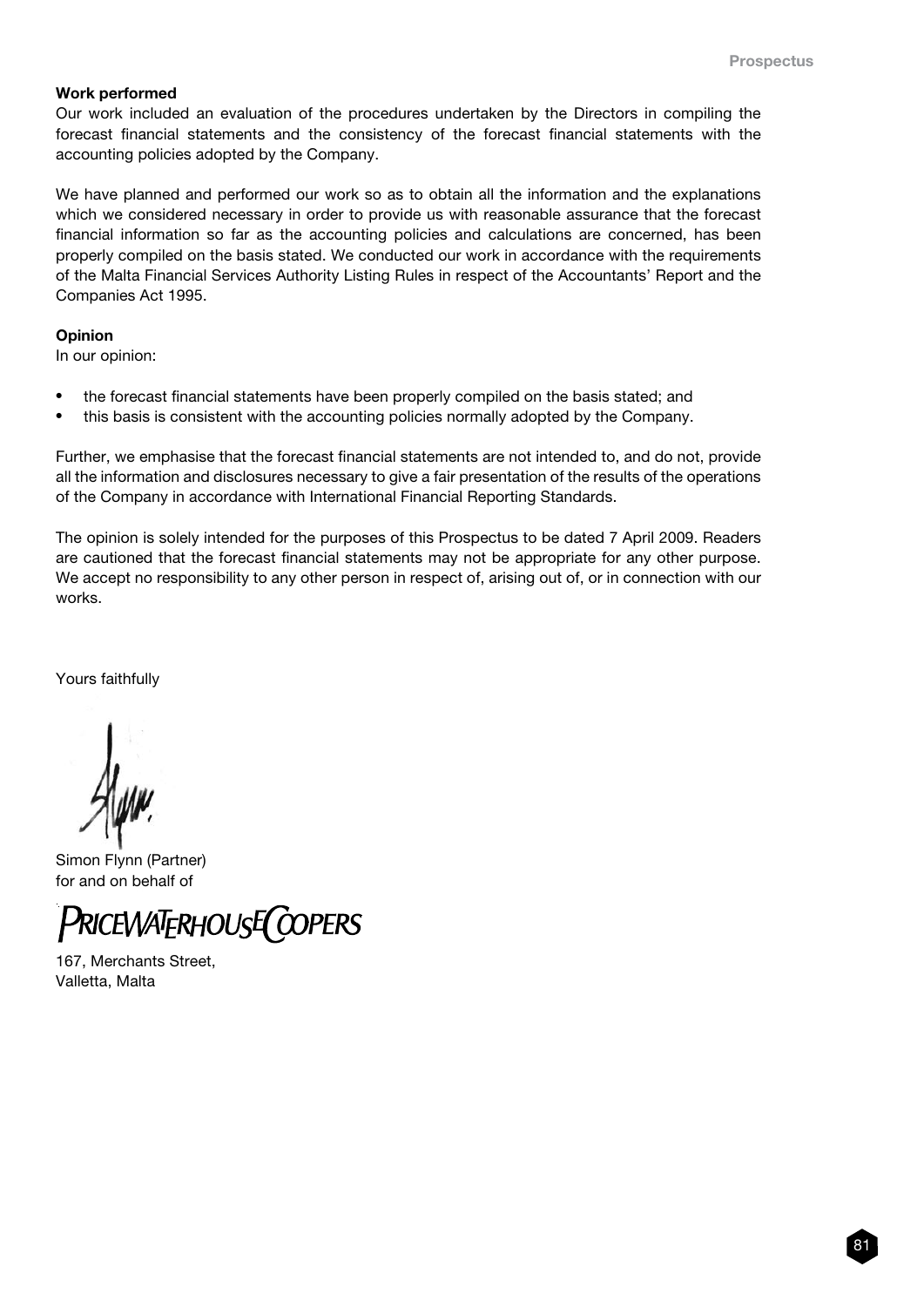Gasan Finance Company p.l.c.

#### Forecast Profit and Loss account

|                            | <b>Forecast</b><br>year ending |
|----------------------------|--------------------------------|
|                            | 31 December                    |
|                            | 2009                           |
|                            | €                              |
|                            |                                |
| Income                     | 2,997,753                      |
| Interest payable           | (1, 352, 410)                  |
| <b>Gross profit</b>        | 1,645,343                      |
| Administrative expenses    | (167, 253)                     |
| Profit before income tax   | 1,478,090                      |
| Taxation                   | (412, 590)                     |
| Profit for the year        | 1,065,500                      |
| Earnings per share (cents) | 76.11                          |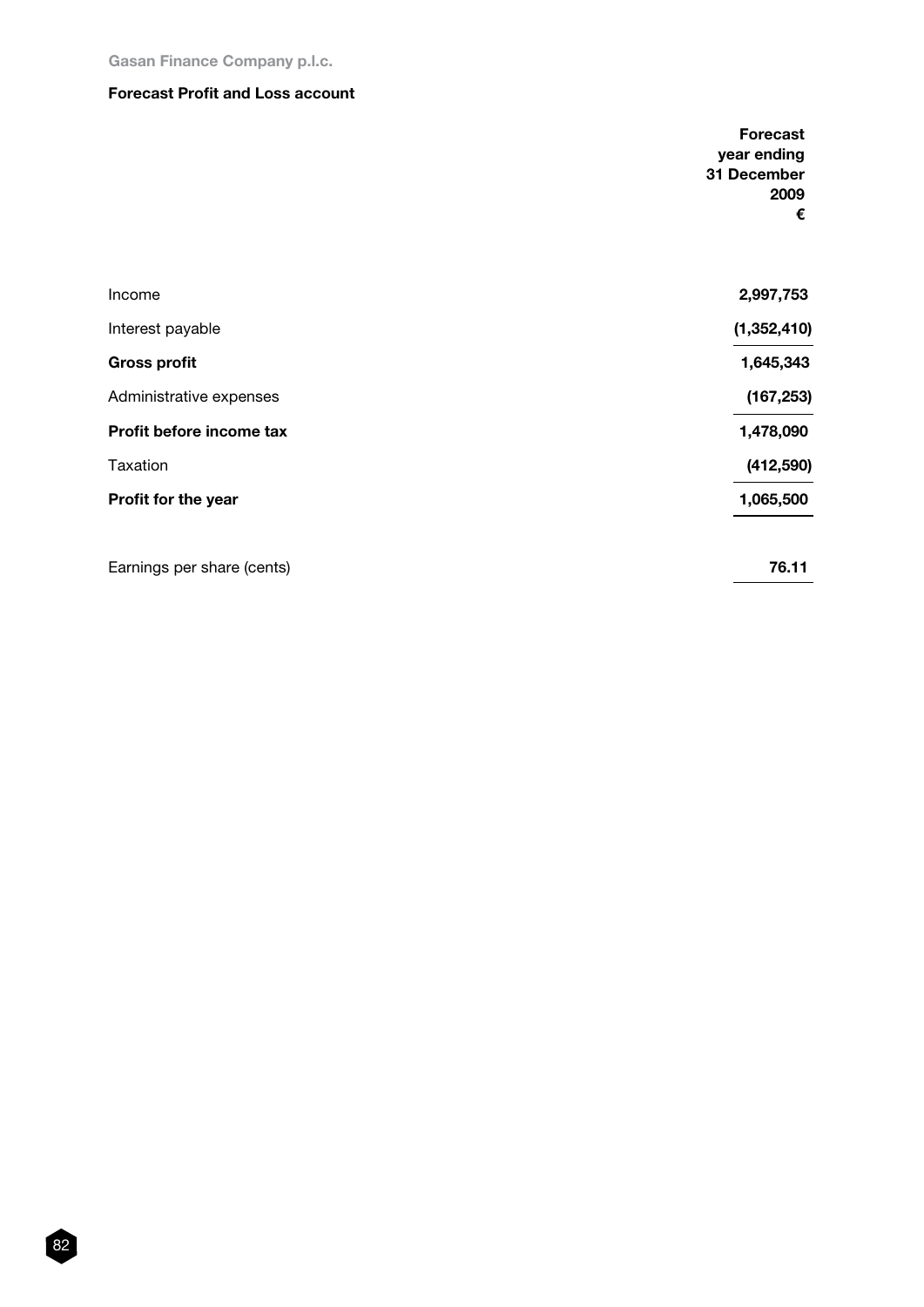### Forecast Balance Sheet

|                                      | Forecast as at |
|--------------------------------------|----------------|
|                                      | 31 December    |
|                                      | 2009           |
| <b>ASSETS</b>                        | €              |
|                                      |                |
| <b>Fixed assets</b>                  |                |
| <b>Investment Property</b>           | 29,000,000     |
| Trade and other receivables          | 3,557,078      |
| <b>Total non-current assets</b>      | 32,557,078     |
| <b>Current assets</b>                |                |
| Trade and other receivables          | 17,510,805     |
| Cash and cash equivalents            | 322,336        |
| <b>Total current assets</b>          | 17,833,141     |
| <b>Total assets</b>                  | 50,390,219     |
| <b>EQUITY AND LIABILITIES</b>        |                |
| <b>Capital and reserves</b>          |                |
| Called up issued share capital       | 3,261,122      |
| Other reserves                       | 10,910,744     |
| Retained earnings                    | 4,279,536      |
| <b>Total equity</b>                  | 18,451,402     |
| <b>Non-current liabilities</b>       |                |
| Deferred tax liability               | 3,298,263      |
| Borrowings                           | 27,228,599     |
| <b>Total non-current liabilities</b> | 30,526,862     |
| <b>Current liabilities</b>           |                |
| Trade and other payables             | 1,044,640      |
| Current tax liability                | 367,315        |
| <b>Total current liabilities</b>     | 1,411,955      |
| <b>Total liabilities</b>             | 31,938,817     |
| <b>Total equity and liabilities</b>  | 50,390,219     |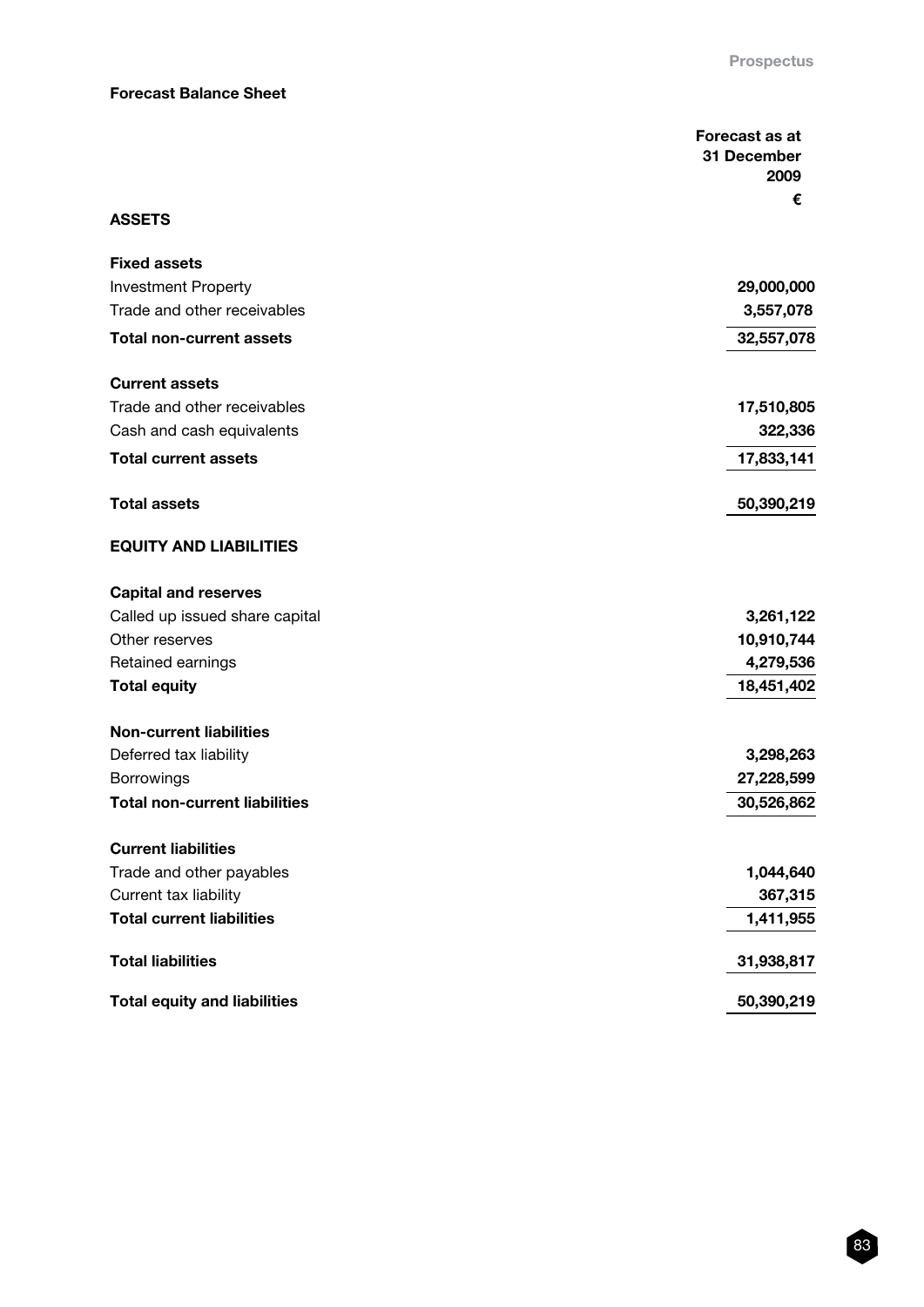# Forecast Cash Flow Statement

|                                                  | Forecast year ended<br>31 December<br>2009<br>€ |
|--------------------------------------------------|-------------------------------------------------|
| <b>Operating activities</b>                      |                                                 |
| Cash generated from operations                   | 4,871,016                                       |
| Interest paid                                    | (1, 247, 845)                                   |
| Taxation                                         | (132, 779)                                      |
| Net cash from operating activities               | 3,490,392                                       |
| <b>Investing activities</b>                      |                                                 |
| Movements in amounts owed by group undertakings  | (8,622,293)                                     |
| Net cash used in investing activities            | (8,622,293)                                     |
| <b>Financing activities</b>                      |                                                 |
| Movement in amounts due to group undertakings    | (3,231,519)                                     |
| Cash outflow on redemption of 6.4% bonds 2008/11 | (10, 877, 706)                                  |
| Cash inflow from bond issue                      | 19,500,000                                      |
| Net cash from financing activities               | 5,390,775                                       |
| Movement in cash and cash equivalents            | 258,874                                         |
| Cash and cash equivalents at beginning of year   | 63,462                                          |
| Cash and cash equivalents at end of year         | 322,336                                         |

# Forecast Statement of Changes in Equity

| Called up<br><b>Issued share</b><br>capital<br>€ | <b>Other</b><br><b>Reserves</b><br>€ | Profit &<br>Loss<br><b>Account</b><br>€ | Total<br>€ |
|--------------------------------------------------|--------------------------------------|-----------------------------------------|------------|
| 3,261,122                                        | 10,910,744                           | 3,214,036                               | 17,385,902 |
| -                                                | ۰                                    | 1,065,500                               | 1,065,500  |
| 3,261,122                                        | 10,910,744                           | 4,279,536                               | 18,451,402 |
|                                                  |                                      |                                         |            |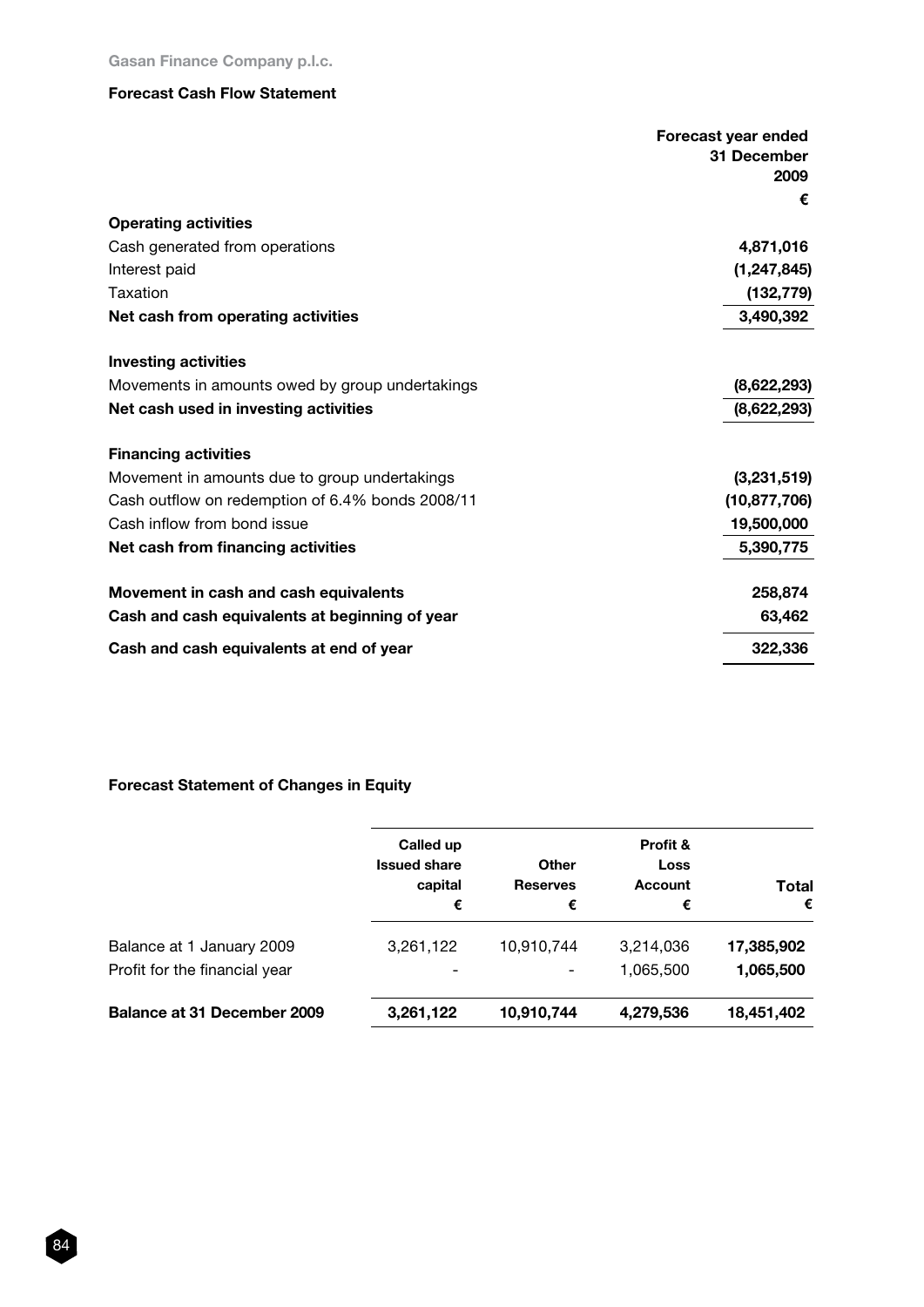# ANNEX IV: ARCHITECT'S VALUATION REPORT

25 February 2009

The Directors, Gasan Finance Company p.l.c. Gasan Centre, Mriehel By-Pass, Mriehel

Dear Sirs,

# Re: Valuation of Gasan Centre in Mriehel

#### 1. Introduction

In accordance with your instructions to provide you with an open market valuation of Gasan Centre in Mriehel, I have carried out the necessary inspections of the property in question together with any required workings to enable me to arrive at such a valuation.

I understand that this valuation is required in accordance with MFSA Listing Rules which stipulate periodical revaluing of properties held as investments.

#### 2. Basis of Valuation

In considering the market value of the property, consideration of the definition of "market value" of both The Royal Institute of Chartered Surveyors' Appraisal and Valuation Manual, and that of the European Council Directive, was taken.

The latter's definition of "Market Value" is as follows:

Market Value shall mean the price at which land and buildings could be sold under private contract between a willing seller and an arm's length buyer on the date of the valuation. It being assumed that the property is publicly exposed to the market, that market conditions permit orderly disposal and that a normal period, having regard to the nature of the property, is available for the negotiation of the sale.

Furthermore the Open Market Value is defined as the best price at which an interest in property might reasonably be expected to be sold, on the date of valuation, assuming:

- (a) a willing seller
- (b) a reasonable period within which to negotiate the sale, taking into account the nature of the property and the state of the market
- (c) that values remain static during that period
- (d) the property will be freely exposed on the open market

In view of the fact that the premises in question are rented for commercial use the Market Value for Existing Use is also of interest. The definition of the Market Value for Existing Use adopted by the European Group of Valuers Association (TEGoVA) is - *Market Value for Existing Use is the estimated amount for which an asset should exchange on the date of the valuation based on continuation of its existing use, but assuming the asset is unoccupied, between a willing buyer and a willing seller in an arm's-length transaction after proper marketing wherein the parties had each acted knowingly, prudently, and without compulsion*.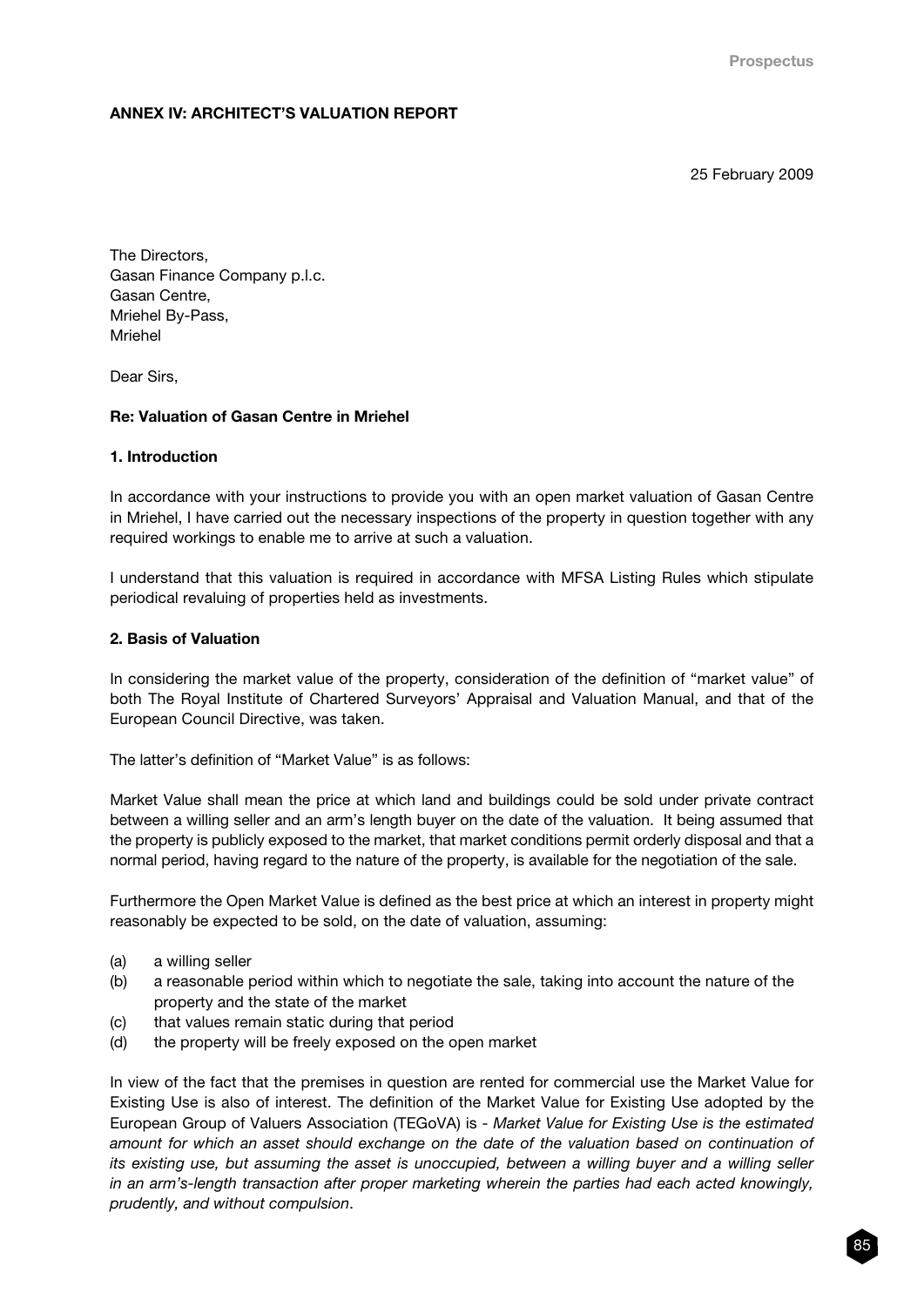Furthermore the Capital Value of a property is a reflection of that property's Market Value at the date of the valuation.

In the case under review, the 'open market value for existing use' and the 'present capital value in existing state' are the same.

# 3. The Property Valued

The property being valued consists of a large corner building in Mriehel with frontages on the Mriehel Bypass and Triq il-Merghat (formerly Herds Lane). This building which was built on land acquired freehold in terms of contract dated 23.12.98 in the acts of Notary Hugh Grima, consists of two basement floors, a lower and upper ground floor, an intermediate floor, a first floor, and an overlying penthouse floor, all occupying a total roofed area of about 25300 square metres. This building was constructed in accordance with Building Permits Nos. PA02491/97 issued on the 03.11.97, PA02098/98 issued on the 05.10.98, PA04501/05 issued on 14.11.07, and PA07881/07 issued on 12.05.08. Other permits were issued for subsequent changes of use, namely PA01512/02 issued on the 24.06.02, PA01040/03 issued on 09.06.03, and PA04877/05 issued on 20.06.06, and others for the erection of signs, namely PA00771/01, PA00772/01, PA00773/01, PA00774/01, PA00775/01, PA00776/01, PA00777/01 all issued on the 30.03.01. There are no current Enforcement Orders affecting the property.

Except for the Penthouse floor this building was completed in 2001 and inaugurated on 22 March of that year. The penthouse floor was completed in December 2008.

Gasan Centre is leased to Gasan Properties Ltd, which, in turn, sub-lets different parts of the block to different entities.

# 4. Location and Description

This property is situated at the southern periphery of the Mriehel Industrial Area, which is bounded on that side by the Mriehel Bypass. The centre part of this area consists mainly of industrial enterprises, whilst the areas around the periphery are more orientated towards commercial and other business enterprises, more so those on the southern periphery with a frontage on Mriehel Bypass, which is a very busy thoroughfare. The buildings there consist mostly of large showrooms and offices. The locality of this property, with a frontage on the Mriehel Bypass, is a highly sought-after commercial area. According to the Area Policy Map of the Central Malta Local Plan, the area in question is designated as a Commercial Area.

The building which has a frontage on Triq il-Merghat (formerly Herds Lane) of about 122 metres and a frontage on a service road running parallel to the Mriehel Bypass of about 59 metres, consists of a frame structure in reinforced concrete made up of adequately spaced columns supporting beams and slabs. There are external concrete block curtain walls enclosing the block and internal partition walls which are not load bearing.

From Triq il-Merghat there are accesses to the showrooms at the corner of the block, to the main reception area where there are two lifts and stairs reaching all floors, to a secondary stairwell with two lifts and stairs also reaching all floors, to another small showroom, to a canteen, and to a ramp leading down to the two underlying basement levels. From the service road there is a vehicular access to the ground floor showroom and to the workshop areas.

The ramp situated at the northern end of the block leads down from road level to lower ground floor level, where on the opposite side there is another ramp, running along the opposite party wall, which leads down to the underlying floor, basement level -1; from this level a similar ramp leads down to level -2.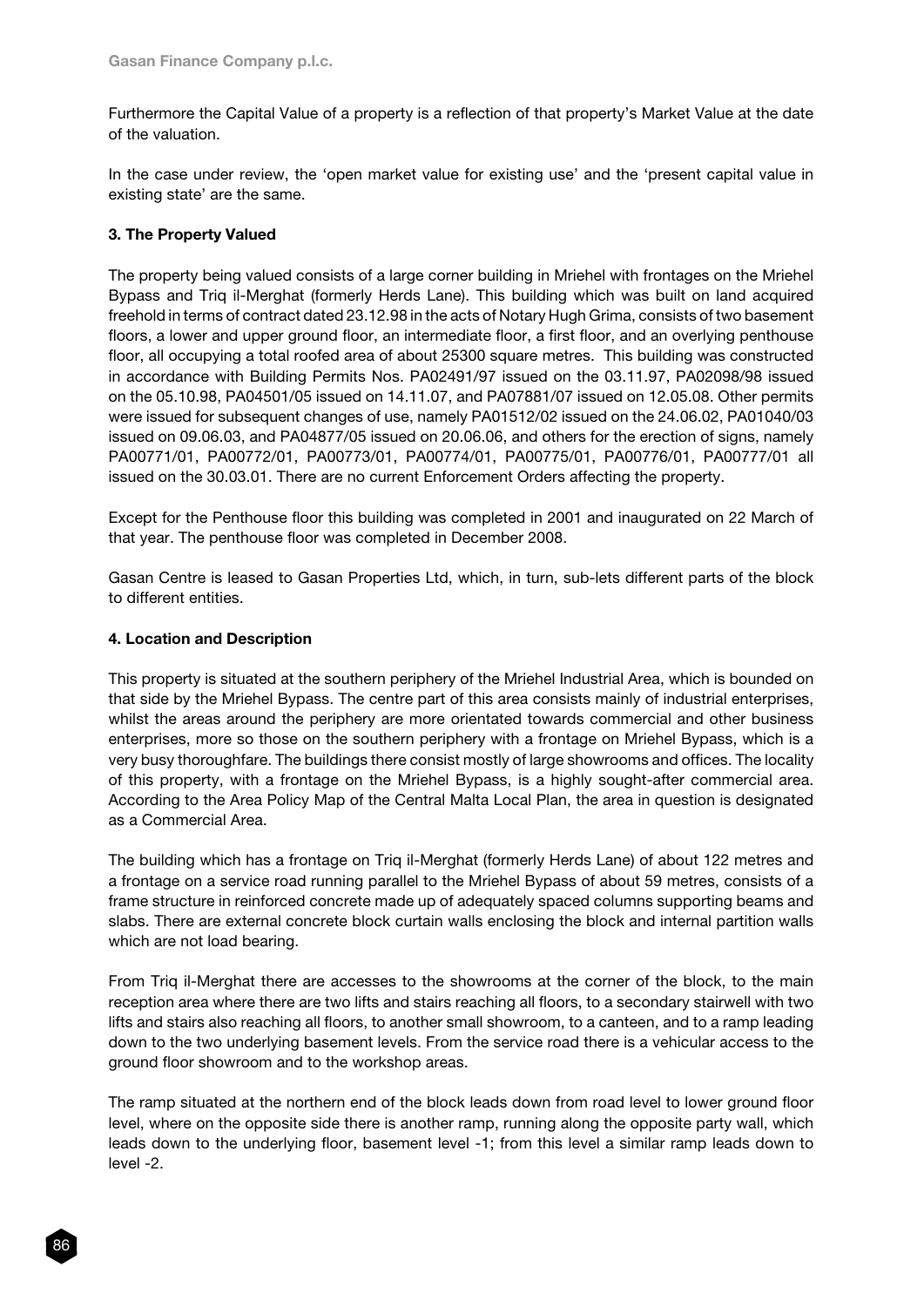Level -2, which has an area of about 4750 square metres, consists mainly of a large open- plan area around a central warehouse, roofed over a height of about 12½ courses. The open areas are used mainly for parking. There are also a number of small store-rooms, employees' locker-rooms/restrooms, and toilets. The above-mentioned four lifts and stairs service this floor, and there are also two car lifts to the overlying floors. The finishes in this floor are very basic. The floors are finished with a concrete screed and the walls are merely pointed. There are extractors to provide cross ventilation.

Level -1, which has a similar area of about 4750 square metres, and roofed over a height of about 10<sup>1</sup>/<sub>2</sub> courses, consists of two large open-plan areas, one used for parking, and the other as a bonded-store for new cars. The finishes are also the same as those of the underlying floor.

The lower ground floor occupies a similar area as the underlying floor and is divided into several different areas of different use. At the northern boundary there is the above-mentioned ramp giving access from the road to this floor. At the end of this ramp, there is an open area where there are two car lifts reaching all floors, and on the opposite side, along the western party wall, there is the other ramp leading down to the underlying floors. Along this western side there are a number of parking spaces, a few stores and two offices. Giving access to these, is a drive running parallel to the western boundary, right up to the southern boundary of the property. On the opposite side of this drive, facing the parking spaces, there is a walled up area which is used as a spare-parts store. At the southern far end, the drive gives access to a large showroom at the corner of the block; from here there is access to the spare parts shop for the car business, which is adjacent to one side of the spare-parts storage area, and to a number of offices and a toilet. There are other toilets accessible directly from the Gasan Approved Second Hand Car showroom. From Triq il-Merghat there is the main access to this showroom and the other overlying one. This showroom is reached through five wide steps down from road level; there is also a ramp for disabled persons.

Adjacent to this main entrance, along the frontage on Triq il-Merghat, there is the main entrance and reception area for the overlying floors, having two lifts and a surrounding staircase; further along the frontage there is a small showroom, a few car parking bays, a terrace with entrance to a fairly large canteen, and another entrance to a stairwell with two lifts reaching all the floors.

The finishes in the parking areas and stores are very basic. The floors are finished in a concrete screed. The walls are pointed and together with the ceilings and columns, etc. are painted over. The showroom on the other hand is well finished. The floor is paved with polished tiles and there is a soffit ceiling incorporating lighting fittings and air-conditioning units. The decoration is in a good state. The entrances to the overlying floors are also well finished. The walls are gypsum rendered. The floors are paved with good quality tiles and the stairs have granite treads, risers and skirting. There are two eight-passenger KONE lifts in each entrance having stainless steel doors and stainless steel trimmings in the cabins. One cabin has a grey laminate finish with Bianco Perla composite stone flooring, whist the other has real wood finish with black composite stone flooring.

The ground floor consists of a roofed area of about 4000 square metres and an open drive along the western boundary and part of the northern boundary. The roofed area, which has an internal height of two storeys, is divided into two main areas; there is a large showroom at the southern part of the property with a few adjacent interconnected offices and toilets, which has a vehicular access from the drive on the western side and a main entrance, shared with the underlying showroom and spare parts shop, from Triq il-Merghat. At this entrance there is a flight of steps up from road level together with an escalator. There is another entrance from the south-western side of the building where there are some steps up from road level and a ramp for disabled persons. The steps have marble treads, risers and skirting. The showroom is superbly finished. The floor is paved with polished tiles and there is a soffit ceiling incorporating lighting fittings and air-conditioning units.

The other area is occupied by a very large workshop which is divided into different sections for different trades. The main vehicular access to the workshop is from the open drive. This leads into the service area where there are a number of service bays each equipped with a car hoist; on one side there are a few offices, a changing-room and toilets and at the back of this area there are two car lifts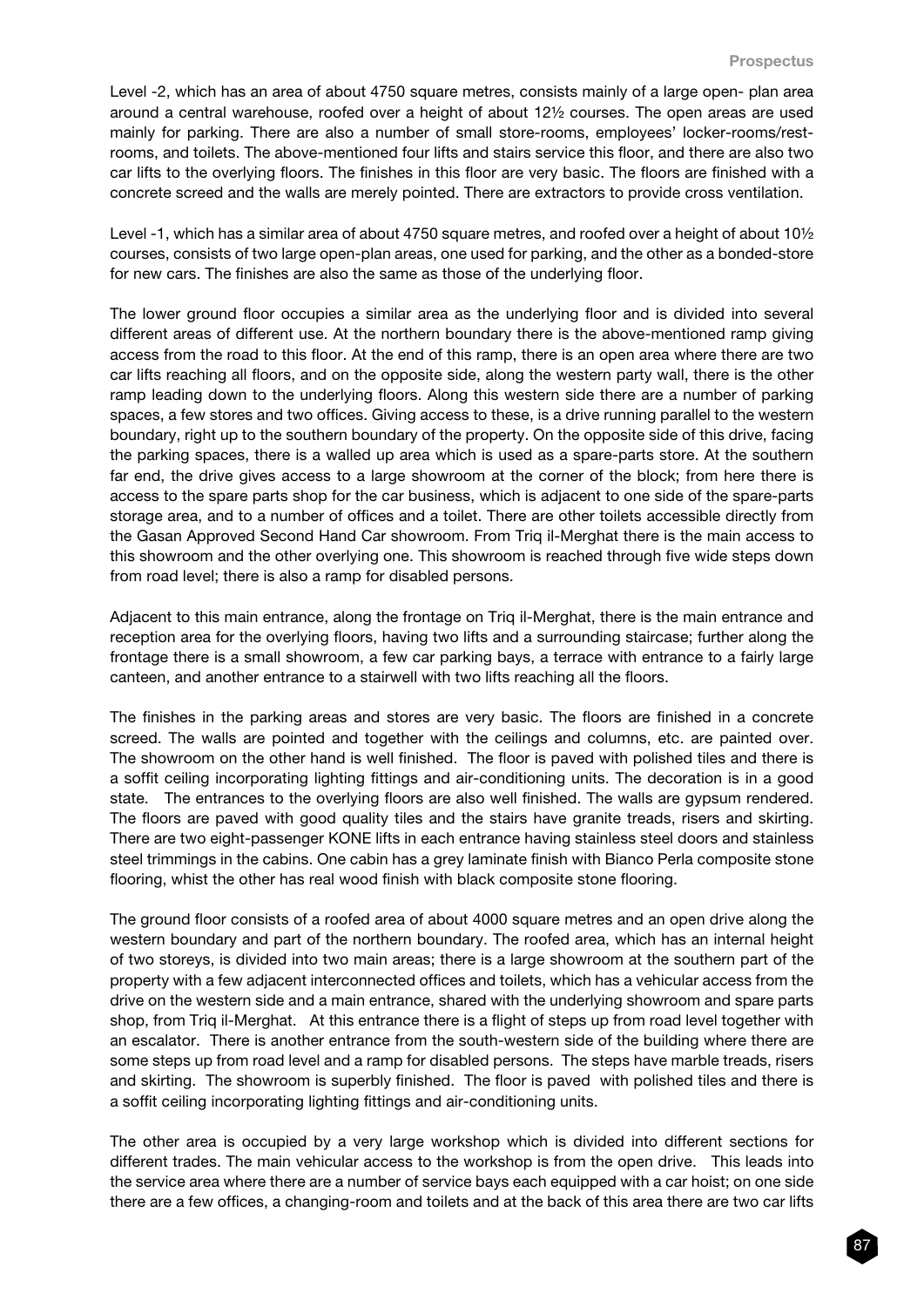#### Gasan Finance Company p.l.c.

to the other floors; the next section is the body shop area, which is also well equipped and further in there is the spray shop which is equipped with a number of spraying booths and ovens; in this area there are other toilets and a rest-room; following this is an area dedicated for the servicing of vehicle air-conditioners. At the far north-eastern corner, next to the access ramp, there is an electricity substation accessible from the road. The finishes in the workshop are also quite basic, similar, in fact, to the finishes of the vehicular accessible areas of the underlying floor.

The intermediate floor occupies an area of only about 750 square metres and consists of a number of offices and toilets and overlies part of the showroom at ground floor and parts of the ground floor that have been roofed over a height of only one storey, namely the offices at the back part of the showroom, and the spray booths in the workshop situated along the frontage on Triq il-Merghat. The offices overlooking the showroom have a very good finish and are in an excellent state; the internal ones are in a fair state.

The first floor overlies all of the ground floor area, except an area over the showroom, where this floor has been set back, leaving a large open terrace. It has an area of about 3,700 square metres. As mentioned above, this floor can be reached through two entrances from Triq il-Merghat, both consisting of a staircase and two lifts.

This first floor was originally built in the form of an open plan, having no dividing load-bearing walls. Today it consists mainly of a large number of rectangular small and large offices, partitioned by means of gypsum board partitions, accessible from corridors running along the entire length and width of the floor, on two sides, and surrounding a central court yard. There are several toilets situated in different parts of the floor. On the southern side, there is an area overlying part of the showroom that has a separate corridor and lobby giving access to a number of offices and toilets. Some south-facing offices have an irregular configuration, having an external circular wall, and have doors opening onto the adjoining terrace. This floor is fairly well finished. The floors are paved mostly with terrazzo tiles, with some parts having ceramic tiles, which are in a fair condition. The southern separate area has parquet flooring. There is a soffit ceiling throughout incorporating lighting fittings. This floor is entirely air-conditioned. The internal apertures have aluminium framed doors with glazing. The toilets are fully tiled and are in a good condition.

The penthouse floor is set back on all sides and occupies an area of about 2,600 square metres. It is divided into two main areas, the southern half being used as offices, whilst the northern part for vehicle storage. The latter part consists of an open-plan area in shell form, at the north-eastern corner of which there is a generator supplying the whole block in an emergency. The southern part, which is superbly finished, consists of a reception area from where there is access to two corridors on opposite sides, one giving access to offices at the centre of the block, and one which gives access to a number of offices at the southern tip of the block. The division into offices is by means of partitions in glass with aluminium frames. The offices facing south have sliding doors opening onto the terrace on that side. These offices have a very high standard of finish. The floors are paved with porcellanato gres tiles. There are soffit ceilings throughout which incorporate lighting fittings and air-conditioning ceiling mounted concealed units. There is an outdoor VRV Air-conditioning unit on the roof feeding the whole floor. The toilets in the centre section are fully tiled and fitted with white sanitary accessories of good quality. The shower-rooms in the section at the southern tip are tiled with marble slabs and have also good quality sanitary accessories.

# 5. Rental Income

Gasan Finance Company p.l.c. leases the whole building in its current state to Gasan Properties Limited, for the annual sum of €1,400,000 excluding VAT, who in turn leases the building to individual tenants. The lease agreement between Gasan Finance Company p.l.c. and Gasan Properties Limited contemplates a ten year lease commencing from 1 January 2001. By an agreement dated 1 January 2009, in view of the additional Penthouse Floor, the parties agreed to increase the rent from €817,000 to €1,400,000. For the period covered by this lease agreement and the addendum, no rental increments are contemplated.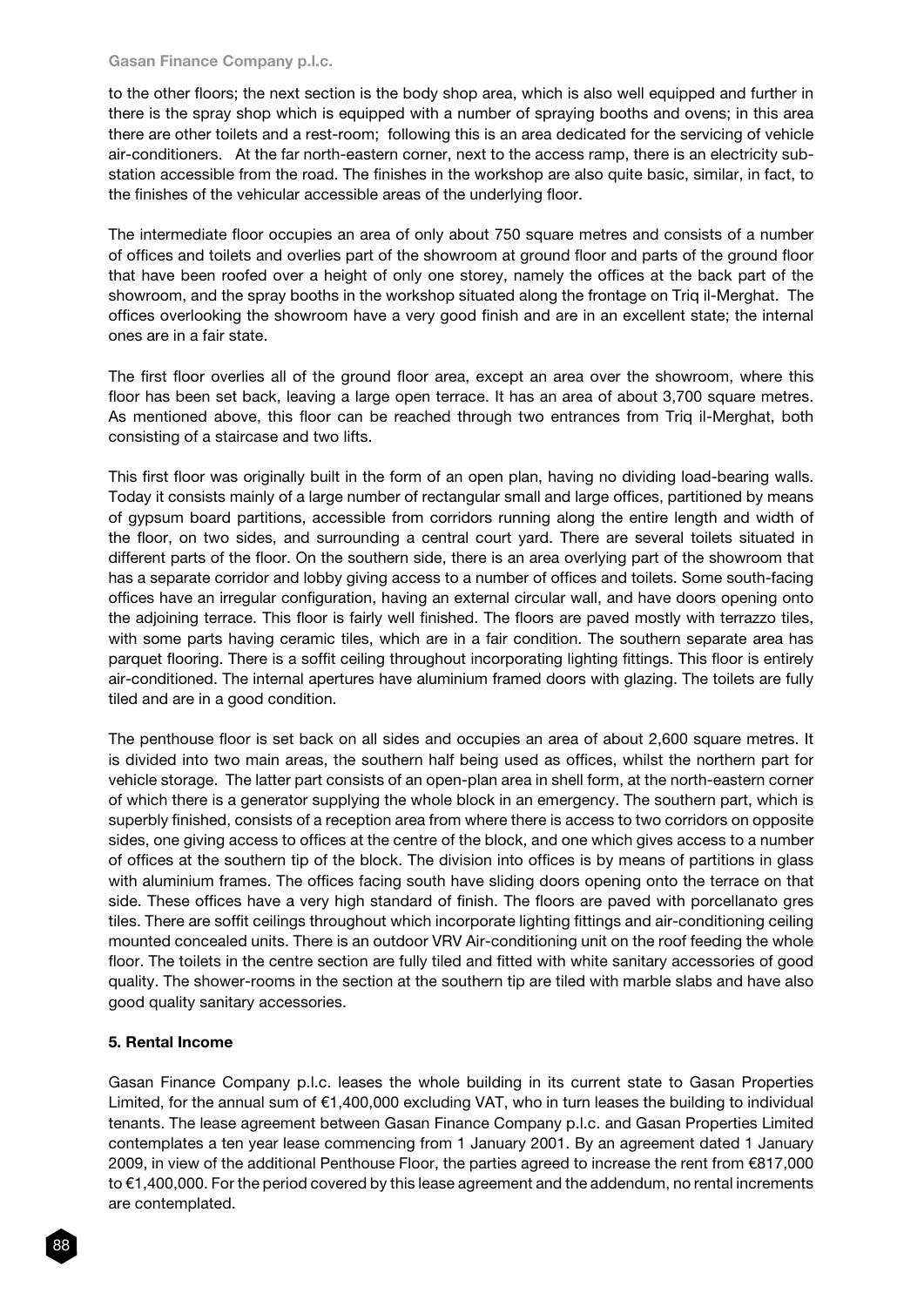For the purpose of this valuation it is assumed that the property will be fully leased out in the foreseeable future.

#### 6. Costs

There are no maintenance costs as all such costs are to be borne by the lessee. Gasan Finance Company p.l.c will not incur any operational costs on this building.

#### 7. Use of Property

The existing use of the property being valued is commercial, and it is consequently being valued taking into consideration its existing use. The undersigned is not aware of any foreseeable alternative future use. This notwithstanding, any alternative future use should not significantly alter its present market value

#### 8. Charges and Burdens etc.

The undersigned has been informed by Notary Dr. Pierre Attard LL.D., that the property, which is freehold, is not subject to any hypothecs, privileges, or any other charges, nor are there any easements burdening the property. The company has also confirmed that no director had any interest in the acquisition or disposal of any of the properties during the last two years

#### 9. Source of Information

The details of the rent received were given by Mr Mark Gasan, a Director of Gasan Finance Company p.l.c. and of Gasan Properties Ltd. Confirmation that the property is not subject to any burdens or charges was given by Notary Dr. Pierre Attard LL.D.

Other information has been obtained from a review of the Company's documents and the undersigned's inspections of the property.

#### 10. Valuation

After taking into consideration all matters which to my knowledge affect the value of the property in question, including the locality, being on the outskirts of an industrial and commercial centre in Mriehel, with a frontage on the Mriehel Bypass, being a very busy thoroughfare and sought-after commercial area, the layout, the area and condition of the block, the net annual income generated, and the prevalent local market condition; I consider that the freehold market value of this property is in the region of twenty four million Euros (€24,000,000).

# 11. Listing Rules

Listing Rules 14.7.1.6, 14.7.1.12, 14.7.9, have all been addressed in this valuation, whilst listing rules 14.8, 14.9 and 14.10 are not applicable to this valuation.

# 12. Confidentiality

It is to be noted that this report is being submitted solely for the use of Gasan Finance Company p.l.c. for Listing purposes, and in accordance with MFSA Listing Rules, and it will form part of the Company's Prospectus. No liability for its use by third parties is accepted.

JubTut

L. Montebello A. & C.E.

.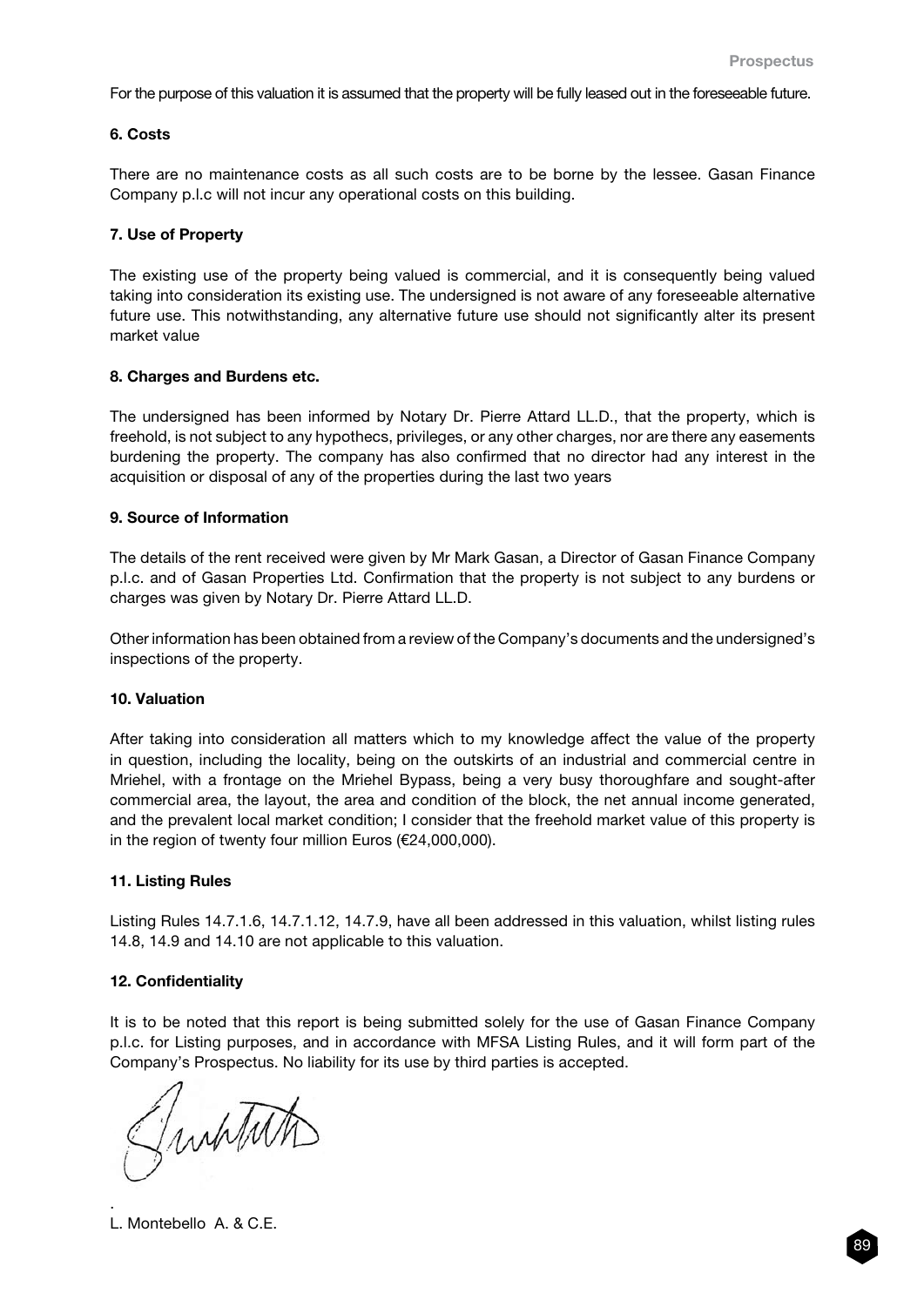The Directors, Gasan Finance Company p.l.c. Gasan Centre, Mriehel By-Pass, Mriehel

Dear Sirs,

#### Re: Valuation of Piazzetta Block in Tower Road, Sliema

#### 1. Introduction

In accordance with your instructions to provide you with an open market valuation of the unsold units in the Piazzetta Block in Tower Road, Sliema, I have carried out the necessary inspections of the properties in question together with any required workings to enable me to arrive at such a valuation.

I understand that this valuation is required in accordance with MFSA Listing Rules which stipulate periodical revaluing of properties held as investments.

#### 2. Basis of Valuation

In considering the market value of the property, consideration of the definition of "market value" of both The Royal Institute of Chartered Surveyors' Appraisal and Valuation Manual, and that of the European Council Directive, was taken.

The latter's definition of "Market Value" is as follows:

Market Value shall mean the price at which land and buildings could be sold under private contract between a willing seller and an arm's length buyer on the date of the valuation. It being assumed that the property is publicly exposed to the market, that market conditions permit orderly disposal and that a normal period, having regard to the nature of the property, is available for the negotiation of the sale.

Furthermore the Open Market Value is defined as the best price at which an interest in property might reasonably be expected to be sold, on the date of valuation, assuming:

- (a) a willing seller
- (b) a reasonable period within which to negotiate the sale, taking into account the nature of the property and the state of the market
- (c) that values remain static during that period
- (d) the property will be freely exposed on the open market

In view of the fact that the premises in question are rented for commercial use the Market Value for Existing Use is also of interest. The definition of the Market Value for Existing Use adopted by the European Group of Valuers Association (TEGoVA) is - *Market Value for Existing Use is the estimated amount for which an asset should exchange on the date of the valuation based on continuation of its existing use, but assuming the asset is unoccupied, between a willing buyer and a willing seller in an arm's-length transaction after proper marketing wherein the parties had each acted knowingly, prudently, and without compulsion.*

Furthermore the Capital Value of a property is a reflection of that property's Market Value at the date of the valuation.

In the case under review, the 'open market value for existing use' and the 'present capital value in existing state' are the same.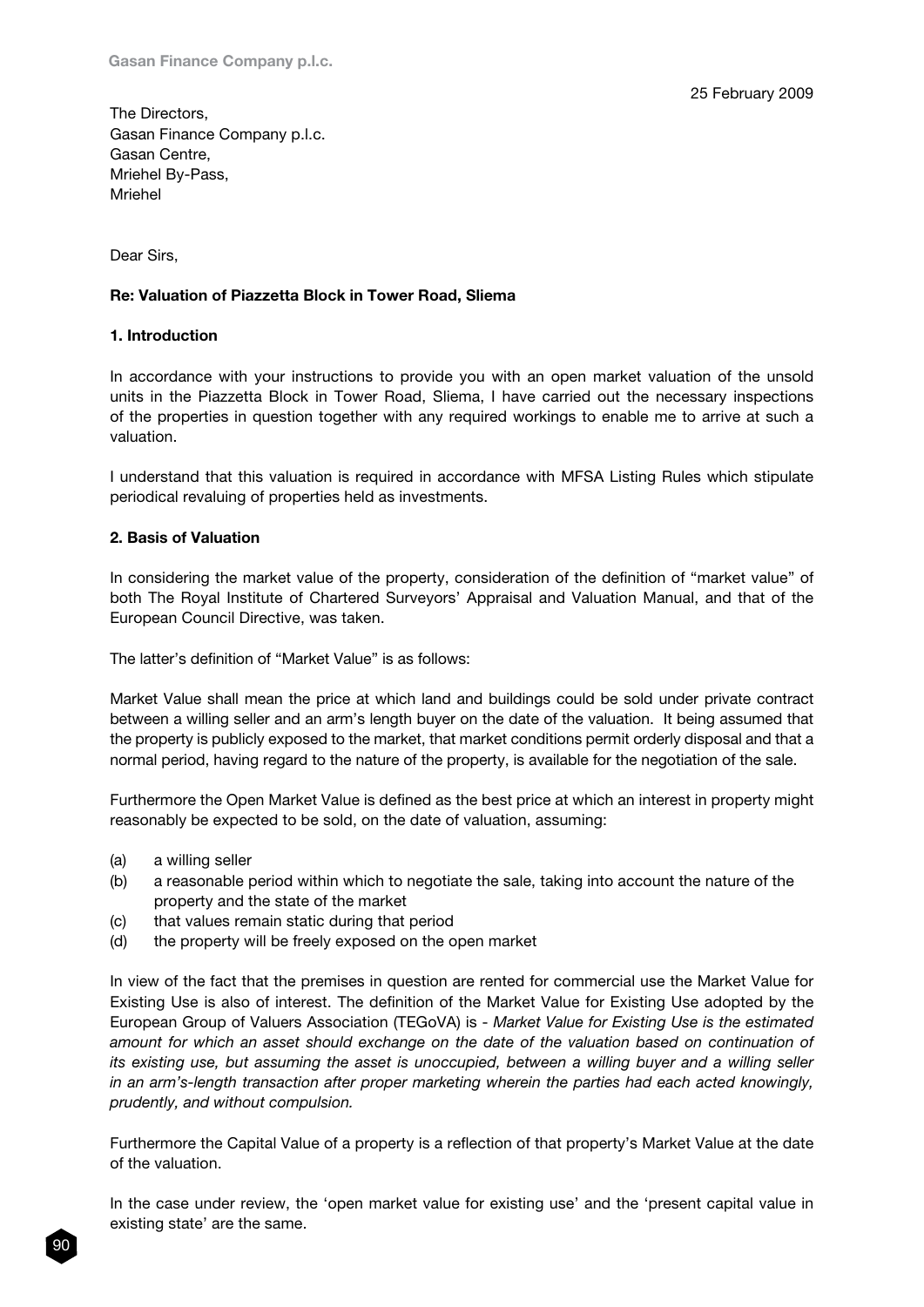#### 3. The Property Valued

The property being valued consists of a number of individual units forming part of a large complex, known as The Piazzetta, which was built in two stages. The first stage up to the fifth floor was completed in 1975, and the second stage consisting of the sixth and seventh floor and the penthouse floor was built between 1992 and 1994. The complex has two separate entrances, namely one to Block A and one to Block B. These blocks house a number of apartments and shops, the majority of which have been sold; the unsold properties, being the properties in question.

#### 4. Ground Rents

A Ground Rent on the Piazzetta Apartment Block and other adjacent properties is payable to the Joint Office (previously to the Franciscan Minor Conventuals) amounting to €6645.70 (LM2,853). This ground rent is due for revision in the year 2060 and thereafter every 50years.

The above mentioned ground rent was apportioned by Gasan Enterprises Ltd, between these properties as follows:

| $\mathbf{L}$ | Piazzetta Apartment Block (acquired by Gasan Finance p.l.c.) | 3.221.52   |
|--------------|--------------------------------------------------------------|------------|
| ii.          | area immediately in front of the existing Piazzetta Block    | 915.91     |
|              | iii. site of ex-clinic                                       | 1.319.01   |
|              | iv. area in front of ex-clinic (the car-park)                | 1,189.26   |
|              |                                                              | € 6.645.70 |

Of the total ground rent on the Piazzetta Apartment Block, the unsold units are subject to a total ground rent of €1043.88 (Lm448.14), divided between the properties as follows:

| i.  | Shop/Offices at Nos. 7, 8, & 8A, Block B                                | 132.52     |
|-----|-------------------------------------------------------------------------|------------|
| ii. | Storerooms at basement underlying entrance hall and part of             |            |
|     | shops/offices nos. 7, 8, and 8A in Block B                              | 14.98      |
|     | iii. Apartment (unnumbered accessible from left hand side of stairwell) | 259.84     |
|     | iv. Store Rooms at Basement underlying part of premises iii, above, in  |            |
|     | in Block B                                                              | 30.79      |
|     | v. Apartment (unnumbered accessible from right hand side of stairwell)  | 131.96     |
|     | vi. Apartments 13, 14, & 15 in Block B                                  | 157.93     |
|     | vii. Apartment 21 in Block A                                            | 52.64      |
|     | viii .Apartment 41 in Block A                                           | 52.64      |
|     | ix. Apartment 51, 52, $&$ 53 in Blocks A $&$ B                          | 157.93     |
| х.  | Apartment 72 in Block A                                                 | 52.64      |
|     |                                                                         | € 1,043.87 |

# 5. Location and Description

The Piazzetta apartment block is divided into two blocks. Block A has an entrance from Tower Road, whilst Block B has an entrance from Piazzetta Square. The two blocks housing a number of apartments/offices and underlying shops, stores and parking, consist of a basement, a ground floor, seven overlying floors and two penthouses, built in accordance with permit no. P.2666/72/2857/68 issued on the 1 August 1972, permit no. PB 5011/91/819/91 issued on the 26 December 1991, and permit no. PA 5219/93/2728/92 issued on the 20 October 1993. There are no current Enforcement Orders affecting the property.

Each of the two blocks has two lifts serving all floors. There is also a generator that will provide power to the four lifts, common areas and one light point in each unit in the event of a power supply failure.

No further future development is presently envisaged.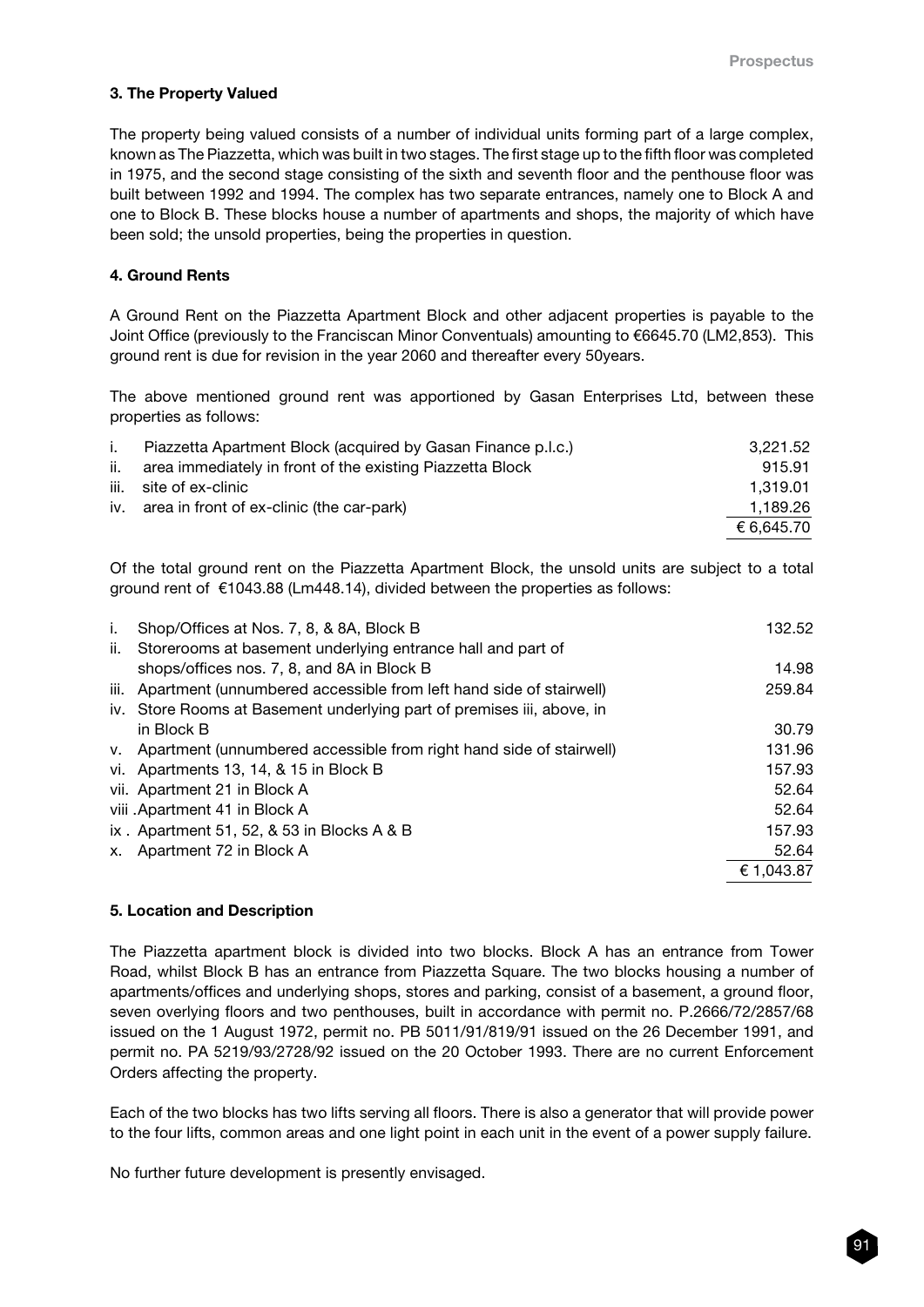### The unsold units consist of the following:

- i. Shop/offices, having an area of about 105 square metres, accessible from Piazzetta Square through the openings officially numbered 7, 8, and 8A, and consisting of an open area with two rooms further in and a stairwell with access to a toilet and with steps leading down to a very small corridor, at basement level, where there is also a small toilet. The general condition of these premises is very good and the decoration is in a good state too. These premises are leased to KD Travel Services Limited.
- ii. The store rooms at basement level, having an area of about 56 square metres accessible from the entrance of Block B and from the common stairwell through a door situated between the two lifts, underlying part of the front shops and entrance to the block at ground floor, consisting of an entrance into one room, which, in turn, leads to two other adjoining rooms. Their general condition is good. They are presently leased to Travelex Limited.
- iii. The apartment, having an area of about 230 square metres, currently used as an office, situated at ground floor level (unnumbered), and accessible from the entrance of Block B, from the common stairwell, (on the left hand side). The apartment consists of an entrance into a large room from where there is access on one side to two small toilets and further in, a kitchenette and towards the back to a formerly large open area which is now divided into a number of rooms on either side of a central corridor by means of gypsum board and glass partitions. The general condition of these premises is very good and the decoration is in a very good state too. These premises are currently leased to Travelex Limited.
- iv. The store rooms, situated at basement level, having an area of about 120 square metres, accessible from the entrance of Block B and from the common stairwell (underlying part of premises described in (iii) above) consisting of an entrance into a corridor from where there is access to a room on the left hand side, and to two rooms on the right hand side; one of the rooms leads to two other rooms further in. The general condition of these rooms is good while the decoration is in a fair state. These premises are presently leased to KD Travel Services Limited.
- v. The apartment, having an area of about 120 square metres and currently used as an office situated at ground floor level (unnumbered) and accessible from the entrance of Block B from the common stairwell (on the right hand side), consisting of an entrance into a small room from where there is access, on the opposite side of the entrance, towards the back, to a room which has access to a small box room, and on one side, near the entrance, to a small toilet and kitchenette, and further in on the same side, to a large room, which leads, further in, into another large room presently divided into three smaller rooms and a corridor. These premises are presently also connected to an adjacent area consisting of a number of stores but which does not form part of this Block and hence is not included in this valuation. The general condition of these premises is good while the decoration is in a good state too. These premises are leased to Colours of Malta Travel and Incentives Limited.
- vi. The three apartments at first floor level internally numbered 13, 14, and 15 currently interconnected having a total area of about 580 square metres and used as offices of the German Embassy. These are accessible from the entrance of Block B and from the common stairwell and consist of an entrance from No. 14, which leads to a hall which leads, further in, to a corridor where there is access to eight rooms on the façade with open balconies onto the Piazzetta and onto Tower Road. On the other side of this corridor there are two toilets and a small room. The main corridor leads, at either end, to other corridors towards the back from where there is access, from one corridor, to six other rooms, a small box room, a store, and a toilet. The entrance No. 15 situated in this corridor is blocked. The other corridor has access to a small store, a kitchenette, and two toilets. The entrance No.13, leads to a separate office consisting of two rooms. The general condition of these premises is good. The toilets are fully tiled and have good quality sanitary accessories and are in a very good condition. The decoration is also in a good state. These premises are leased to the Federal Republic of Germany.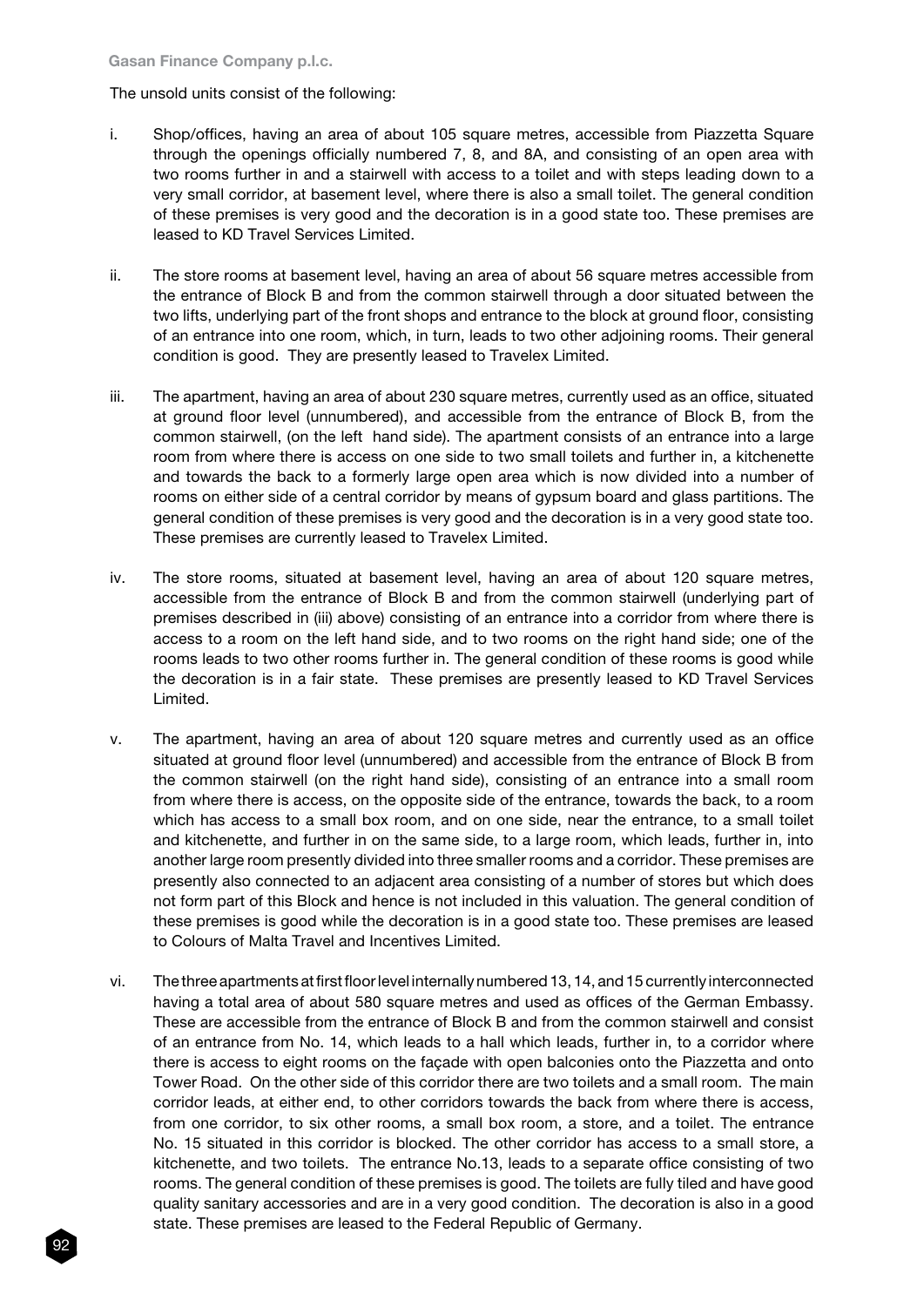- vii. The apartment at second floor level internally numbered 21, having an area of about 180 square metres, accessible from the entrance of Block A and from the common stairwell, consisting of an entrance into a wide corridor from where there is access, towards the front, to a large front room having two open balconies onto Tower Road, on one side, to a kitchen, to two bathrooms and to another fairly sized room, and on the other side to a box room, and at the far end to two rooms with balconies onto the back yard. The general condition of these premises is good. The floor is paved with gres tiles which are in a very good condition. The bathroom and showerroom are fully tiled and have good quality sanitary accessories which are in a good condition. These premises are presently leased to DF Marine Consultancy Ltd.
- viii. The apartment at fourth floor level, internally numbered 41, having an area of about 180 square metres, currently used as an office and accessible from the entrance of Block A and from the common stairwell. It originally had a layout identical to the apartment number 21 described in paragraph (vii) above, but has been altered, such that the original large front room is now divided in three separate small rooms. The general condition of these premises is good. The floors are paved with gres tiles, which are in a good condition. The decoration is in a good state. The premises are leased to Deguara & Farrugia Advocates.
- ix. The three apartments at fifth floor level, internally numbered 51, 52, and 53, currently interconnected, having a total area of about 500 square metres and used as offices, accessible, Nos. 51 and 52, from the entrance of Block A and from the common stairwell of the block, and No. 53 from the entrance of Block B and from the common stairwell of this block. Apartment No. 51 is identical in plan to apartment No. 21, as described in the paragraphs (vii) above, except where minor alterations have been carried out to interconnect it to the adjacent flat no. 52. Flat no. 52 consisted of an entrance into a corridor, which leads towards the front, to two adjacent front rooms, each having an open balcony onto Tower Road, on one side, to a small room, a toilet and another room which has an irregular configuration, on the other side, to a bathroom and another room which has a small balcony onto the back yard, and at the far end, to another irregularly shaped room. Alterations have been carried out in this flat, so that the bathroom together with the adjacent box-room of the other flat has been converted to a short corridor linking the two corridors of the two flats. Another alteration in flat no. 52 is that the small room opposite the entrance has now been converted into a hallway leading to the adjacent flat No. 53. Even the irregularly shaped room at the back has been interconnected to the adjacent room forming part of the adjacent flat No. 53. These three apartments together now have six rooms on the façade having a total of nine balconies onto Tower Road and Il-Piazzetta. The general condition of these premises is good and the internal decoration is in a very good state. These premises are leased to Raiffeisen Malta Bank p.l.c.
- x. The apartment at seventh floor level, numbered 72, having an area of about 135 square metres and used as offices, is accessible from the entrance to Block A and from the common stairwell; it consists of an entrance into a corridor, which leads towards the front, to a large front room having two open balconies onto Tower Road, on one side, to a small room, a toilet and another room which has an irregular configuration, on the other side, to a kitchenette and another room which has a small balcony onto the back yard, and at the far end, to another irregularly shaped room. The general condition of these premises is good and the internal decoration is in a good state too. The premises are leased to Vitruvius Consulting Ltd.

#### 6. Rental Income

All the properties are leased. In 2009 the above properties will generate a total rental income of €208,466.42. The contractual arrangements with the existing tenants contemplate increases at predetermined intervals ranging between 2.5% per year and 20% every five years for the duration of the lease. For the purpose of this valuation it is assumed that the properties will be fully leased out in the foreseeable future.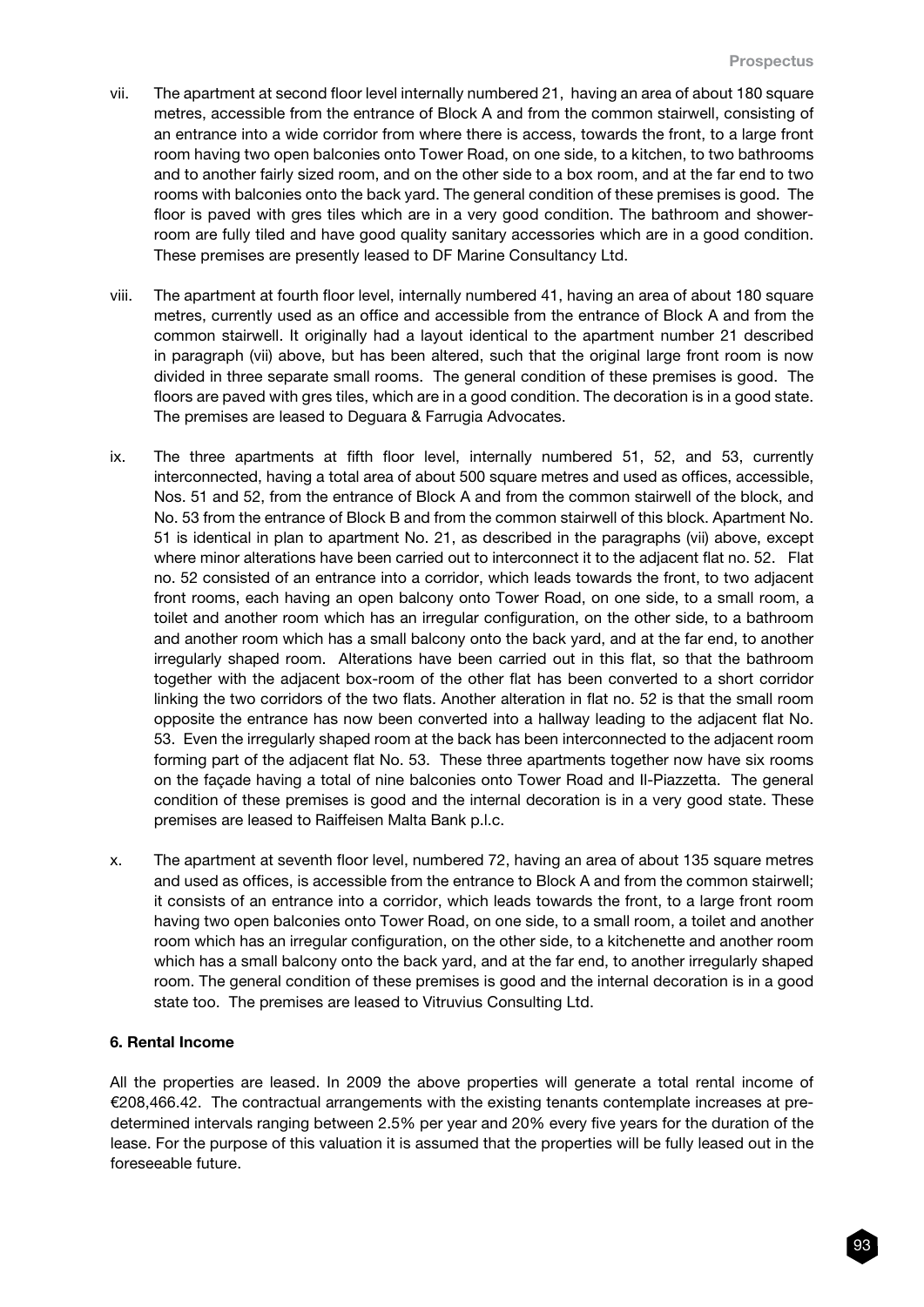# 7. Costs

There are Annual Maintenance costs for Blocks A & B: these consist of

- a. Cost of maintenance of generator
- b. Cost of maintenance of and spare parts for four lifts
- c. Cost of cleaning, replacement of bulbs, and painting of common areas
- d. Cost of water and electricity consumption in common parts

| Apportionment of these total maintenance costs for the properties |           |
|-------------------------------------------------------------------|-----------|
| described above, amounts to                                       | €3,977.83 |
| Total ground rents on the properties described above              | €1,043.88 |
| Total annual expense                                              | €5.021.71 |

# 8. Use of Property

The existing use of all the properties being valued is commercial, and they are are consequently being valued taking into consideration their existing use. The undersigned is not aware of any foreseeable alternative future use. This not withstanding any alternative future use should not significantly alter its present market value.

# 9. Charges and Burdens etc.

The undersigned has been informed by Notary Dr. Pierre Attard LL.D., that the property, which is held on perpetual emphytuesis, is not subject to any hypothecs, privileges, or any other charges, nor are there any easements burdening the property. The company has also confirmed that no director had any interest in the acquisition or disposal of any of the properties during the last two years.

# 10. Source of Information

The details of the ground rent on the properties and of the rent received on each unit were given by Mr Mark Gasan, a Director of Gasan Finance Company p.l.c. and of Gasan Properties Ltd. Confirmation that the properties are not subject to any burdens or charges was given by Notary Dr. Pierre Attard  $IL$ .D.

Other information has been obtained from a review of the Company's documents and the undersigned's inspections of the properties.

# 11. Valuation

After taking into consideration all matters which to my knowledge affect the value of the properties in question, including their locality, being on the outskirts of a good commercial and business centre in Sliema, apart from being a sought-after residential area on Sliema's seafront, the layout, respective area and condition of each unit, the net annual income generated, their permitted commercial use, and the prevalent local market condition; I consider that the market value of these properties together, as subject to their share of the original ground rent, is in the region of five million four hundred thousand Euros (€5,400,000).

# 12. Listing Rules

Listing Rules 14.7.1.6, 14.7.1.12, 14.7.9, have all been addressed in this valuation, whilst listing rules 14.8, 14.9 and 14.10 are not applicable to this valuation.